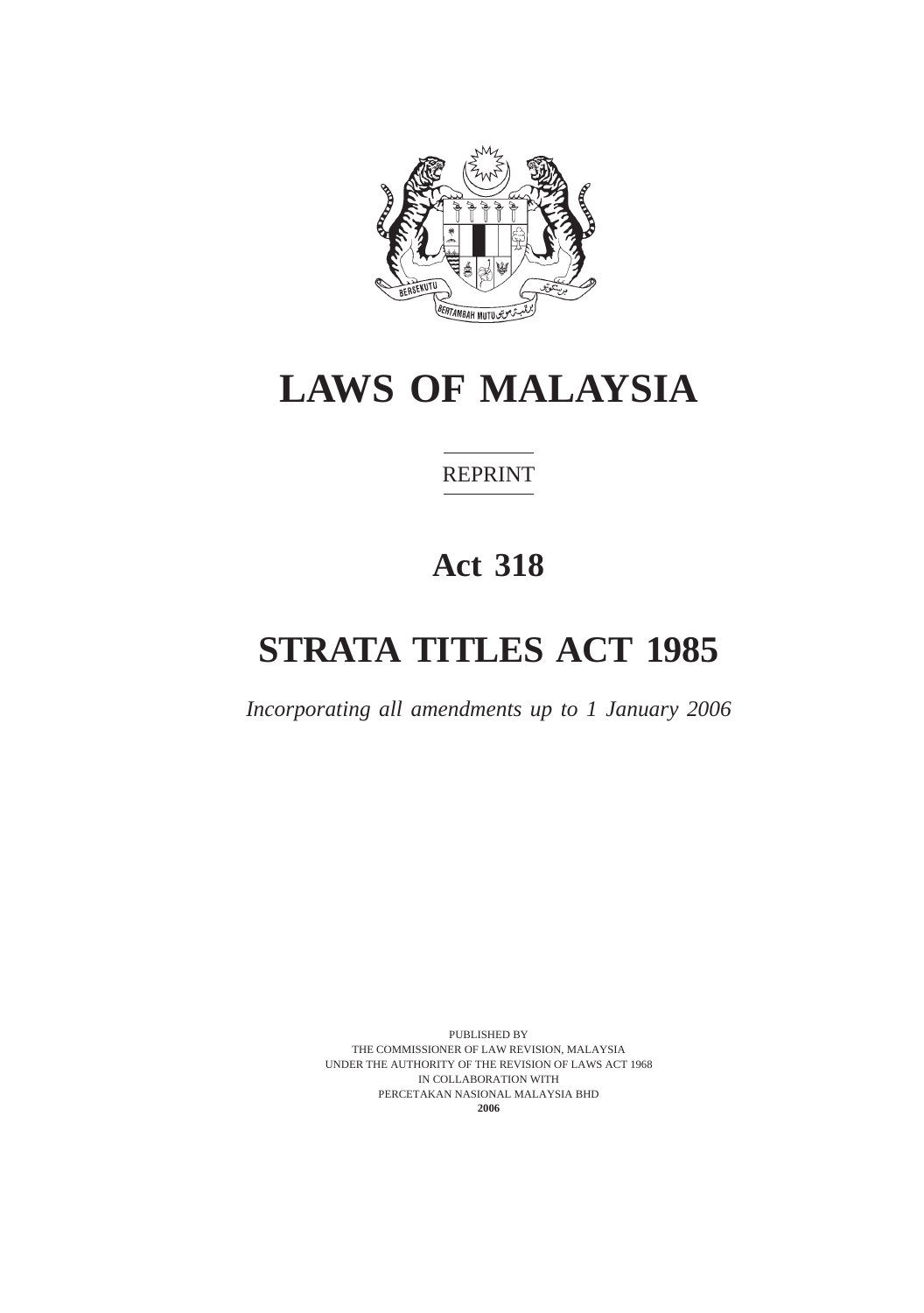# **STRATA TITLES ACT 1985**

| Date of Royal Assent      22 May 1985                     |                         |
|-----------------------------------------------------------|-------------------------|
| Date of publication in the <i>Gazette</i> 30 May 1985     |                         |
| English text to be authoritative $\ldots$ P.U. (B) 171 of | 1985 and 561 of<br>1986 |

*PREVIOUS REPRINT*

*First Reprint ... ... ... ... ... 2001*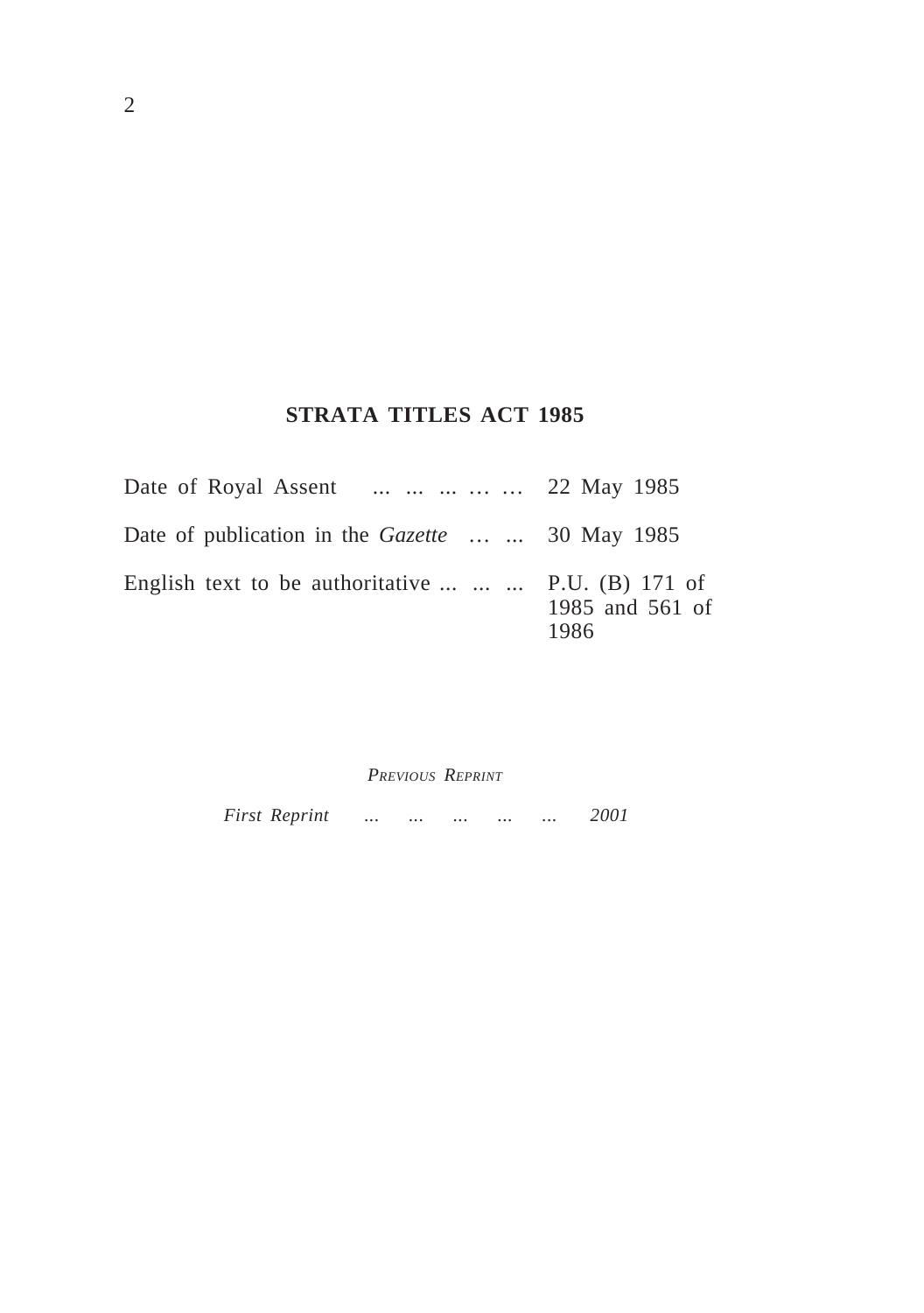## **LAWS OF MALAYSIA**

## **Act 318**

## **STRATA TITLES ACT 1985**

#### **ARRANGEMENT OF SECTIONS**

#### PART I

#### PRELIMINARY

#### Section

- 1. Short title
- 2. Application
- 3. Commencement
- 4. Interpretation
- 5. Construction of the Act

#### PART II

## APPLICATION FOR SUBDIVISION OF A BUILDING

- 6. Buildings capable of being subdivided
- 7. Proprietor of alienated land may apply for subdivision of a building
- 8. Circumstances in which it is compulsory for a proprietor to apply for subdivision of a building
- 9. Conditions for approval
- 10. Application for subdivision of building
- 10A. Application for subdivision in the case of phased developments
- 11. Withdrawal of applications
- 12. Powers of Director of Lands and Mines in relation to applications
- 13. Action by Director of Survey after approval of subdivision
- 14. Issue of strata titles to individual parcels
- 14A. Failure to pay amount demanded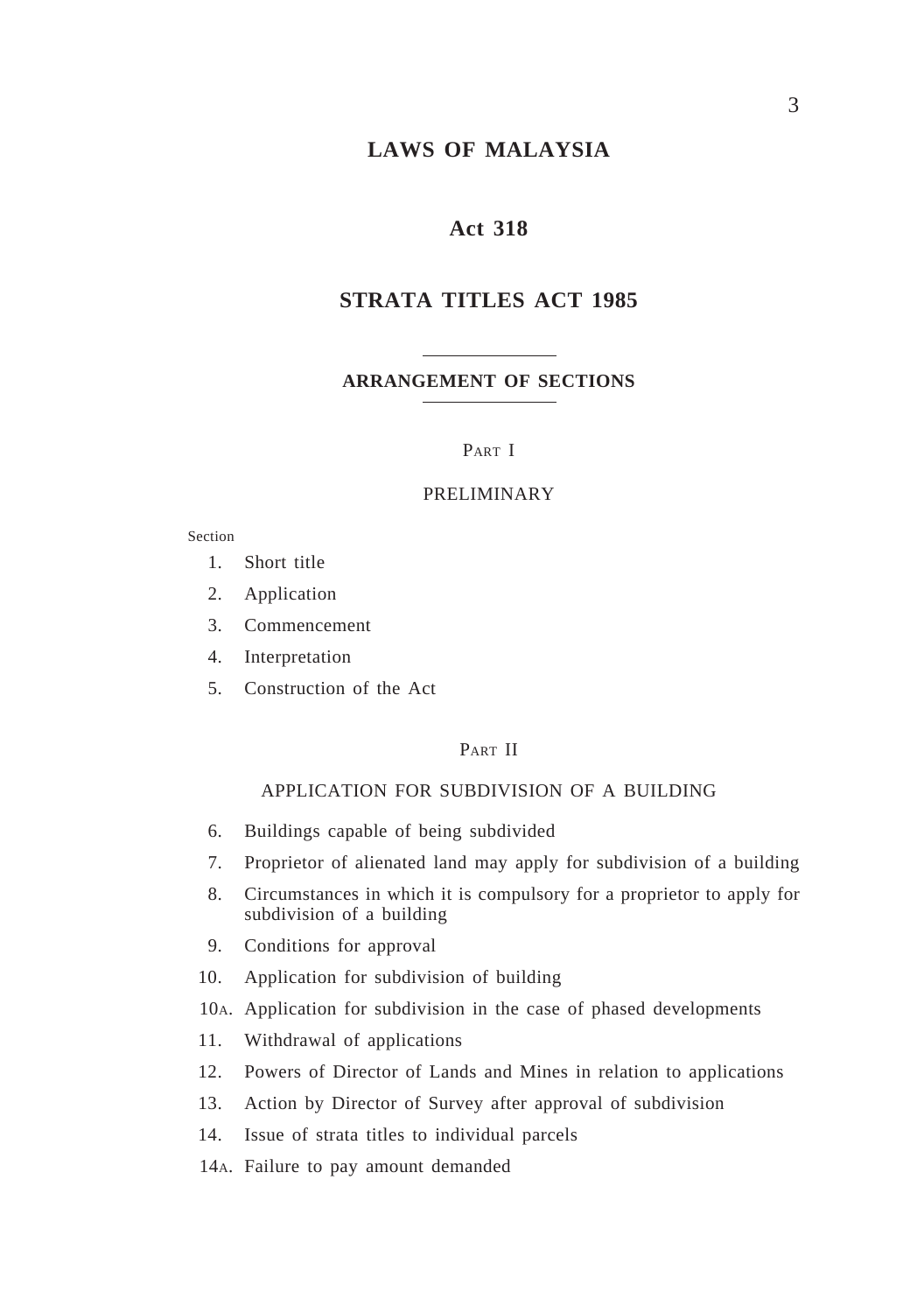## PART III

#### REGISTRATION OF STRATA TITLES

Section

- 15. Preparation and maintenance of strata register
- 16. Documents of strata title
- 17. Effect of opening of book of strata register
- 18. Share units of parcels
- 19. Provisional share units of a provisional block

## PART IV

#### PROVISIONAL BLOCK: ISSUE OF STRATA TITLES UPON COMPLETION OF BUILDING

- 20. Application for strata titles upon completion of building
- 21. Power of Director of Lands and Mines in relation to application
- 22. Action by Director of Survey after approval
- 22A. Failure to apply under section 20
- 22B. Failure to pay amount demanded
- 23. Modification of strata register, issue of fresh documents of title and cancellation of provisional document of title

#### PART V

#### SUBDIVIDED BUILDINGS: DIVISION AND AMALGAMATION OF PARCELS

- 24. Interpretation
- 25. Power to divide and amalgamate parcels
- 26. Effect of division or amalgamation
- 27. Conditions for approval of division or amalgamation
- 28. Application for approval
- 29. Action by Director of Survey
- 30. Land Administrator to transmit application to Director of Lands and Mines
- 31. Power of Director of Lands and Mines in relation to application for division or amalgamation
- 32. Preparation of new certified strata plan by Director of Survey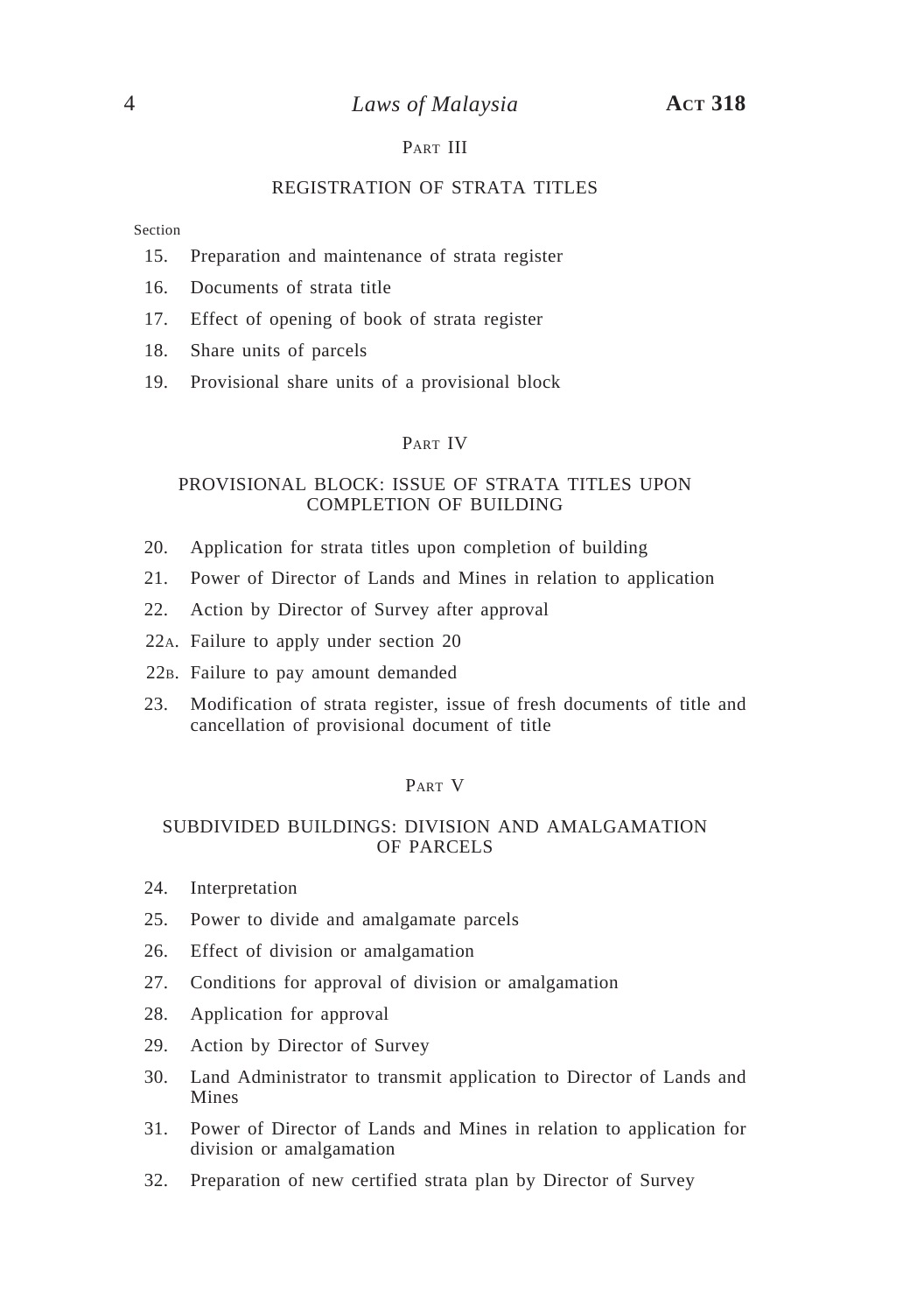- 33. Modification of strata register and issue of fresh documents of title
- 33A. Effect of registration in respect of common property created upon division or amalgamation

#### PART VI

#### RIGHTS AND OBLIGATIONS ATTACHING TO INDIVIDUAL PARCELS AND PROVISIONAL BLOCKS

- 34. Rights of proprietor in his parcel and common property
- 35. Rights of support, service and shelter
- 36. Share unit entitlements
- 37. Restrictions on voting rights
- 38. Power of court where no person is able to vote in respect of a parcel

#### PART VII

## MANAGEMENT OF A SUBDIVIDED BUILDING

- 39. Establishment of management corporation
- 40. Restrictions imposed on management corporation during initial period
- 41. Duty of original proprietor to convene first annual general meeting
- 41A. Contributions payable by parcel proprietors
- 42. Ownership of common property and custody of issue document of title
- 43. Duties and powers of management corporation
- 44. By-laws for the regulation of a subdivided building
- 45. Management fund
- 46. Special account
- 47. Acquisition of additional land, grant and acceptance of easements, *etc*.
- 48. *(Deleted)*
- 49. Rating
- 50. Director may appoint managing agent to exercise or perform certain powers, *etc*.
- 51. Appointment of administrator for management corporation
- 52. The recovery of sum as debt due to management corporation
- 53. Recovery of sums due
- 53A. Recovery of sums by attachment of movable property
- 54. Service of documents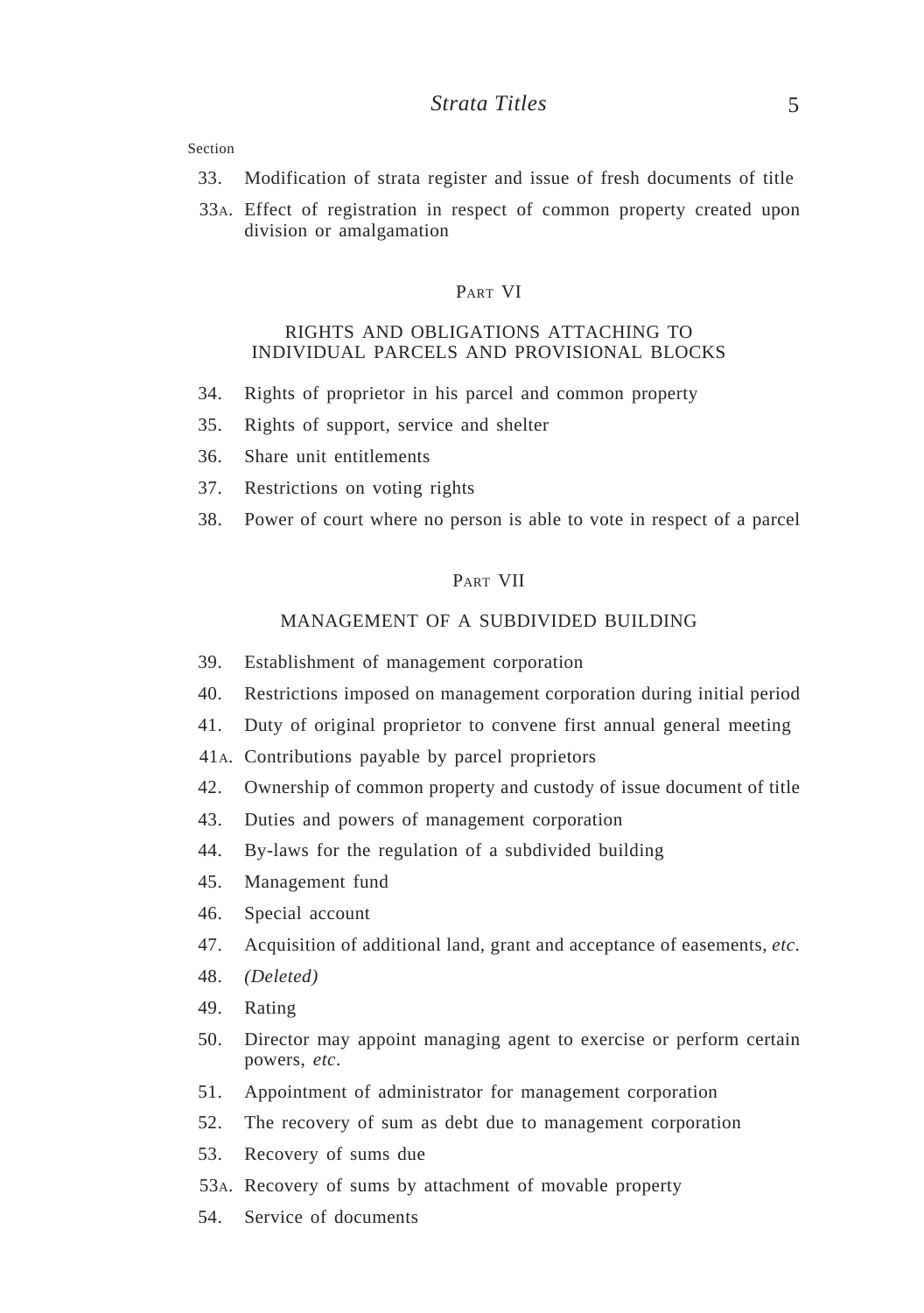- 55. Breaches of provisions of this Part
- 55A. Failure to pay contributions

#### PART VIII

#### TERMINATION OF SUBDIVISION OF SUBDIVIDED BUILDING

- 56. Power of court when subdivided building is damaged
- 57. Termination of subdivision

#### PART IX

#### PROVISIONS FOR LOW-COST BUILDINGS

- 58. Classification of low-cost buildings
- 59. Application for subdivision by proprietor of low-cost building
- 60. Application of this Part upon opening of a book of the strata register
- 61. Duties and powers of the original proprietor before the establishment of the management corporation
- 61A. Restrictions imposed on original proprietor during period before management corporation comes into existence
- 62. Applicability and modification of by-laws in Third Schedule during the period before the establishment of the management corporation
- 63. Management fund established by original proprietor
- 64. Establishment of management corporation
- 64A. Application for establishment of management corporation
- 65. Duty of original proprietor to convene first annual general meeting
- 66. Management fund established by management corporation
- 66A. Breaches of provisions of this Part
- 67. Duties and powers of person or body appointed by State Authority

#### PART IXA

#### STRATA TITLES BOARD

- 67A. Strata Titles Board
- 67B. Tenure of office
- 67C. Continuation of hearing
- 67D. Bar to actions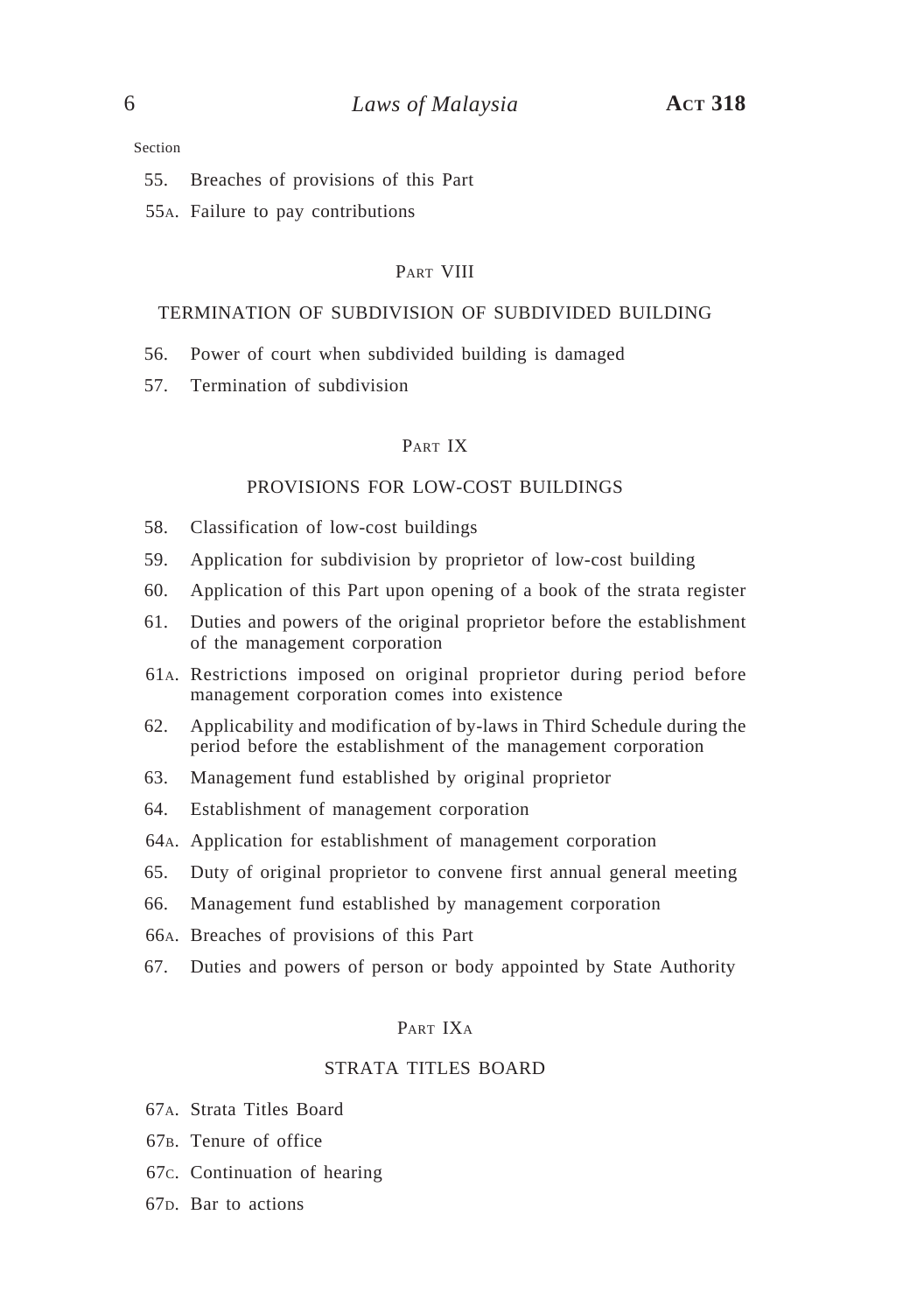- 67E. Allowances
- 67F. Board to carry out its work expeditiously
- 67G. Proceedings of Board
- 67H. Order revoking amendment of by-law
- 67I. Order invalidating purported by-law
- 67J. Power of Board to invalidate proceedings
- 67K. Order varying certain rates of interest
- 67L. Order where voting rights denied or due notice of item of business not given
- 67M. Order varying amount of insurance to be provided
- 67N. Board may settle disputes on costs of repairs, *etc*.
- 67O. Order to make or pursue insurance claim
- 67P. Order to supply information or documents
- 67Q. Order with respect to certain consents affecting common property
- 67R. General provisions relating to orders under this Part
- 67S. Representation before the Board
- 67T. Witness may be summoned before Board
- 67U. Board may administer oath or affirmation
- 67V. Penalty for contravention of certain orders
- 67W. Time when order takes effect
- 67X. Appeal to High Court on point of law

#### PART X

#### MISCELLANEOUS

- 68. *(Deleted)*
- 69. No dealing in accessory parcel independent of a parcel
- 70. No dealing in provisional block
- 71. *(Deleted)*
- 72. *(Deleted)*
- 73. Other rights and remedies not affected by this Act
- 74. Jurisdiction of the Magistrate's Court
- 75. Legal proceedings
- 76. Management corporation as representative of proprietors in legal proceedings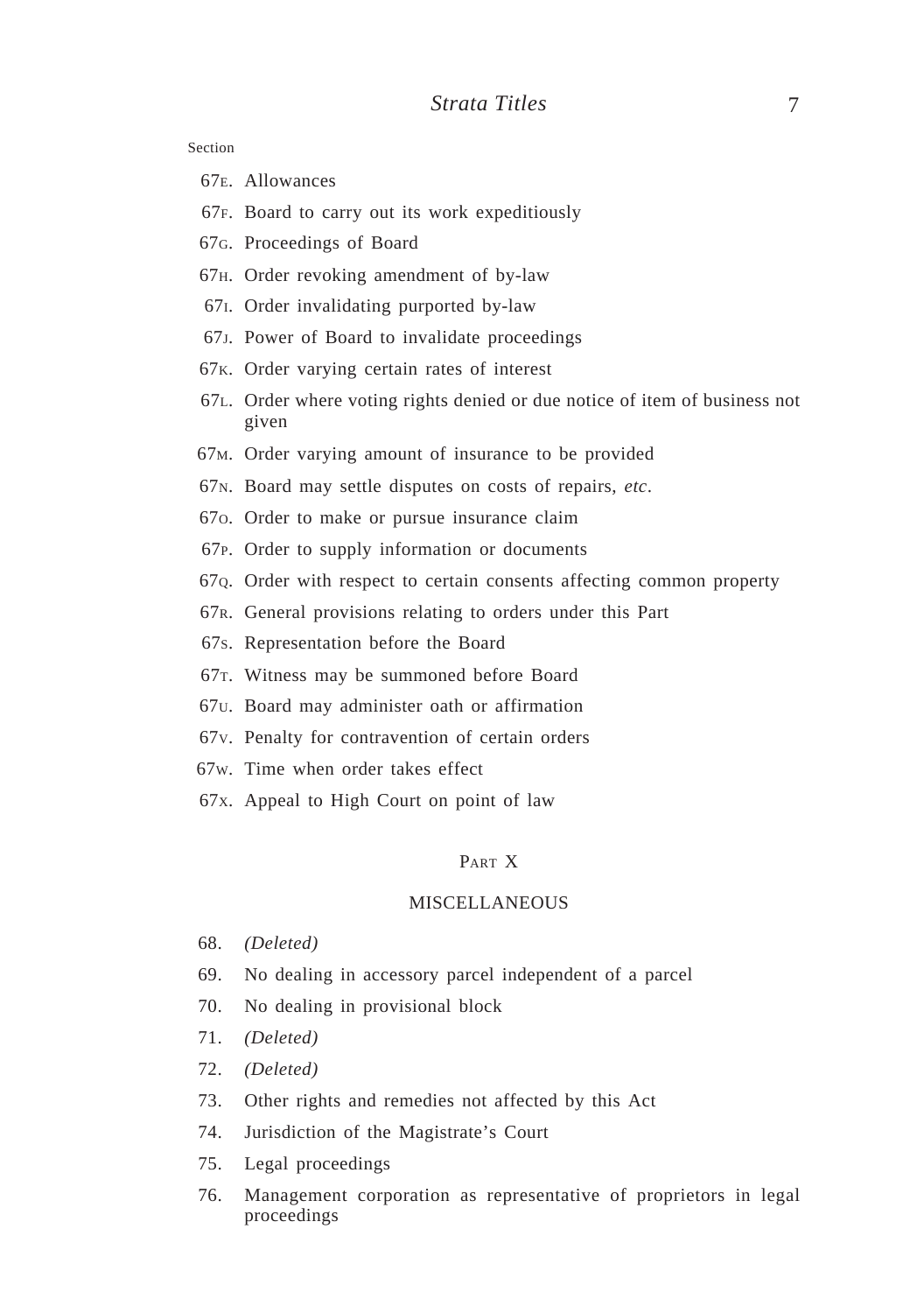- 77. Power of management corporation to take proceedings as agent for proprietors in case of defects to parcels
- 78. Costs in proceedings by proprietors against management corporation
- 79. Limitation Act 1953 not to extend to common property
- 80. Power of entry by public or local authority
- 80A. Prosecution
- 81. Power of State Authority to make rules
- 82. Transitional provisions
- 83. Repeal and amendment of provisions of the National Land Code
- 84. Amendment of Forms
- 85. Transitional provision with respect to rules, orders, *etc*.

FIRST SCHEDULE

SECOND SCHEDULE

THIRD SCHEDULE

FOURTH SCHEDULE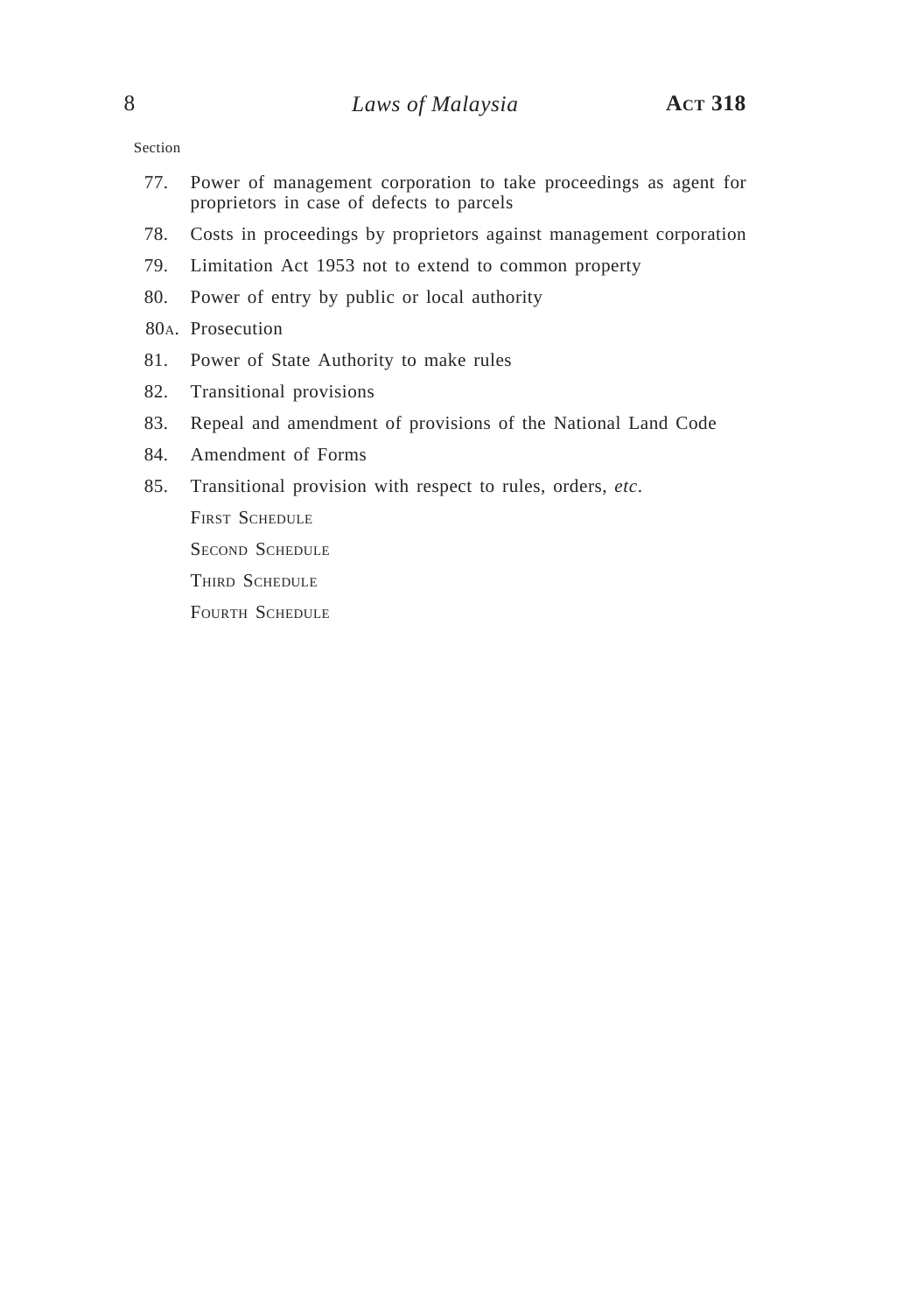## **LAWS OF MALAYSIA**

## **ACT 318**

## **STRATA TITLES ACT 1985**

An Act to facilitate the subdivision of building into parcels and the disposition of titles and for purposes connected therewith.

> [*Peninsular Malaysia and Federal Territory of Kuala Lumpur—1 June 1985, P.U. (B) 276/1985*]

WHEREAS it is desired to introduce in the form of a Strata Titles Act a uniform legislation within the States of Johore, Kedah, Kelantan, Malacca, Negeri Sembilan, Pahang, Penang, Perak, Perlis, Selangor, Terengganu and the Federal Territory of Kuala Lumpur;

AND WHEREAS it is now expedient for the purpose only of ensuring uniformity of law and policy to make with respect to tenure of parcels in a building, registration of titles relating to parcels in a building, transfer of parcels in a building, leases and charges in respect of parcels in a building, and easements and other rights and interests in parcels in a building;

Now, therefore pursuant to the provisions of Clause (4) of Article 76 of the Constitution, **BE IT ENACTED** by the Seri Paduka Baginda Yang di-Pertuan Agong with the advice and consent of the Dewan Negara and the Dewan Rakyat in Parliament assembled, and by the authority of the same, as follows:

# PART I

#### PRELIMINARY

## **Short title**

**1.** This Act may be cited as the Strata Titles Act 1985.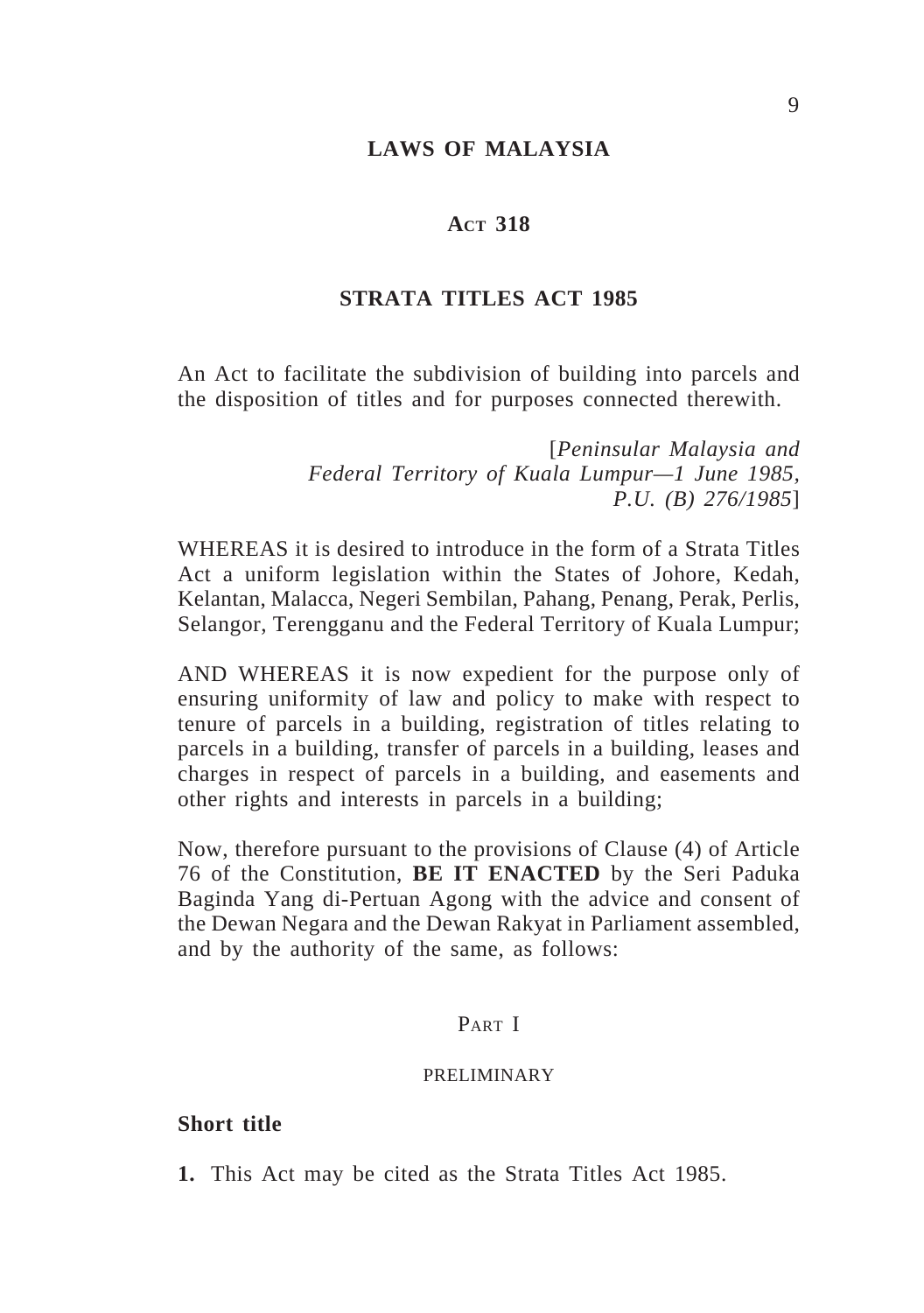## **Application**

**2.** This Act shall apply only to Peninsular Malaysia.

## **Commencement**

**3.** (1) This Act shall come into force in each State on such date as the Minister may, with the approval of the National Land Council, by notification in the *Gazette*, appoint.

(2) This Act shall come into force in the Federal Territory on such date as the Minister may, by notification in the *Gazette*, appoint.

## **Interpretation**

**4.** In this Act, unless the context otherwise requires—

"accessory parcel" means any parcel shown in a strata plan as an accessory parcel which is used or intended to be used in conjunction with a parcel;

"aggregate share units" means the sum of the share units of the parcels (including a provisional block) shown in an approved strata plan;

"Board" means the Strata Titles Board established under section 67<sub>A</sub>:

"building", in relation to a lot which is to be developed in stages, includes any building partially completed or to be erected within the lot as shown or specified in any proposed strata plan submitted for approval;

"by-laws", in relation to a subdivided building, means the by-laws which are in force in respect of that building made under sections 44 and 62 and as provided for in the Third Schedule;

"certified strata plan" means the plan prepared under subsection 13(1) and certified by the Director of Survey;

"common property" means so much of the lot as is not comprised in any parcel (including any accessory parcel), or any provisional block as shown in an approved strata plan;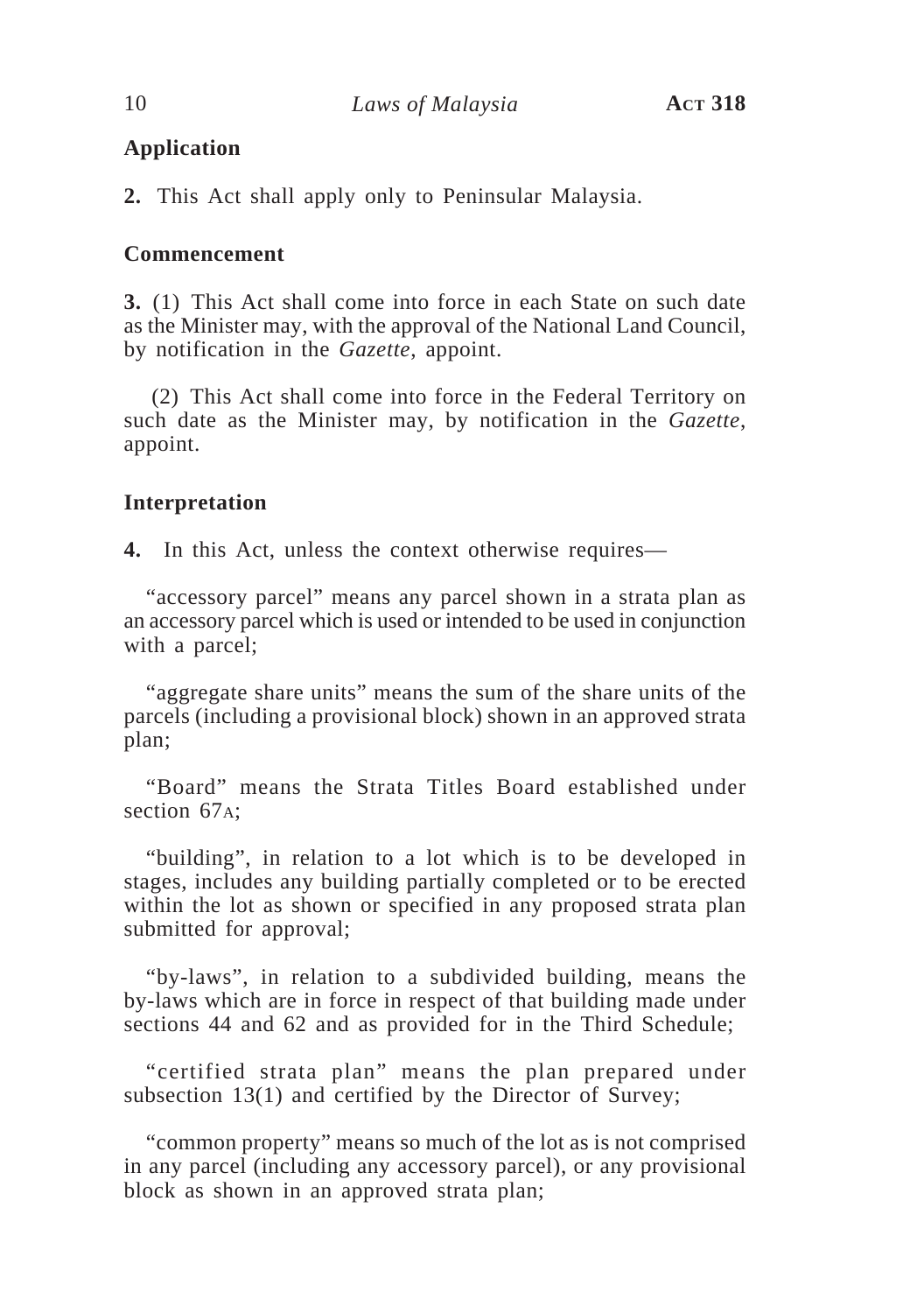"council", in relation to a management corporation, means the council of that management corporation elected under section 39;

"Director" means the Director of Lands and Mines for the State and includes a Deputy Director of Lands and Mines and, in the case of the Federal Territory, the Land Administrator;

"Director of Survey" means the Director of Survey and Mapping for the State or the Federal Territory and includes a Deputy Director of Survey and Mapping;

"Federal Territory" means the Federal Territory of Kuala Lumpur;

"floor area", in relation to a parcel, means the area occupied by that parcel;

"form", followed by a number, means the form in the First Schedule identified by that number;

"initial period", in relation to a management corporation, means the period commencing on the day on which the management corporation is formed and ending on the day on which there are proprietors, excluding the proprietor of the lot who is registered as the proprietor of a parcel or parcels or a provisional block or blocks, the sum of whose share units is at least one-third of the aggregate share units;

"Land Administrator" means the Land Administrator for the District appointed under the National Land Code [*Act No. 56 of 1965*] and includes an Assistant Land Administrator appointed thereunder;

"land surveyor" means the Director of Survey appointed under the National Land Code or a land surveyor licensed to practise as such under any law for the time being in force in relation to survey;

"location plan" means a location plan under subsection  $10(2)$ ;

"low-cost building" means any building certified by the State Authority under section 58;

"management corporation", in relation to any subdivided building shown in an approved strata plan, means the management corporation established under section 39, 64 or 64A;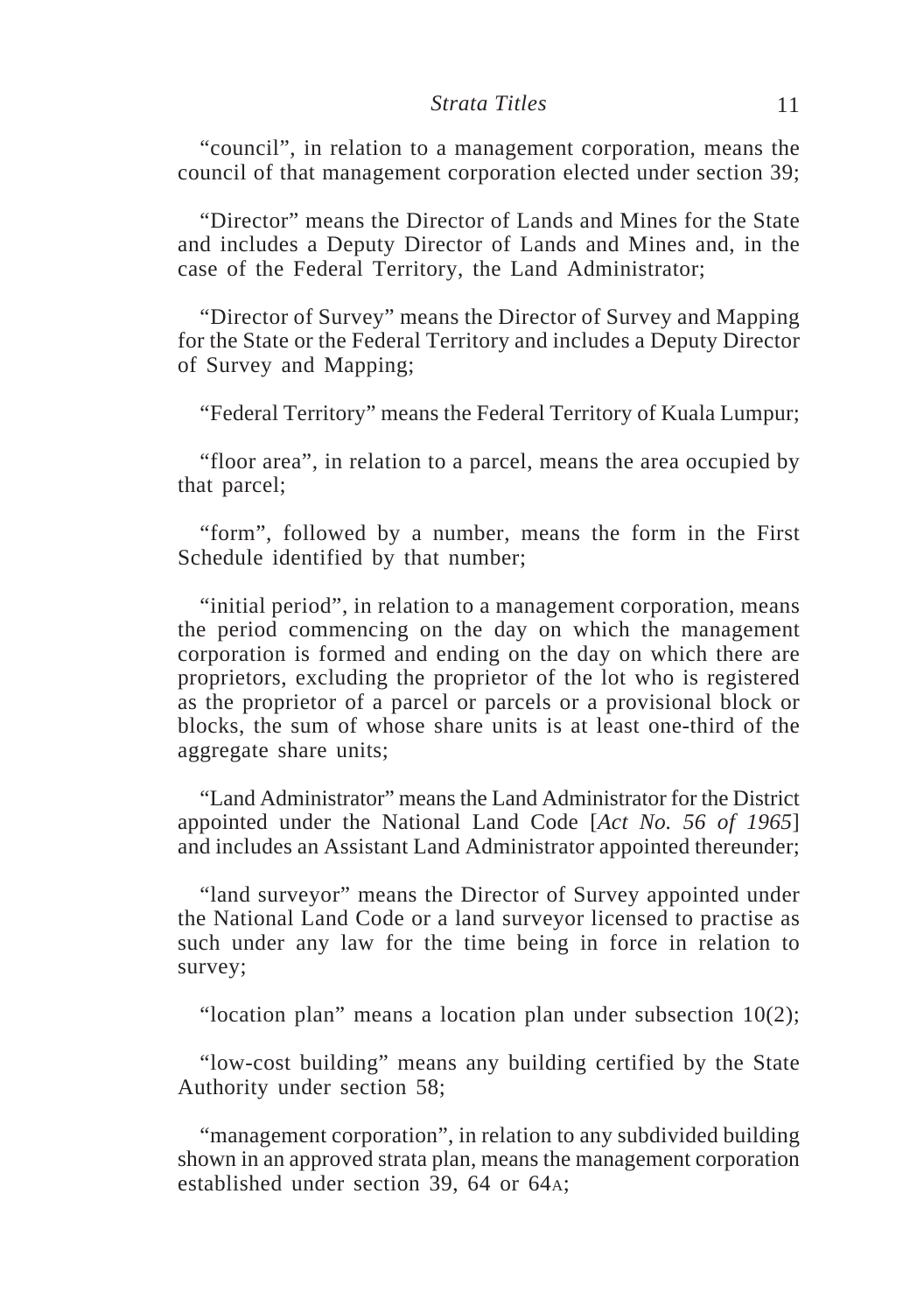"management fund" means a management fund established under section 45, 63 or 66;

"original proprietor" means the proprietor of the lot immediately before the subdivision of building;

"parcel", in relation to a subdivided building, means one of the individual units comprised therein, which (except in the case of an accessory parcel) is held under separate strata title;

"prescribed" means prescribed by rules made by the State Authority under section 81;

"proprietor" refers to a parcel proprietor, that is to say, a person or body for the time being registered as the proprietor of a parcel, as well as to the proprietor of a provisional block, that is to say, a person or body for the time being registered as the proprietor of a provisional block;

"provisional block" means—

- *(a)* in relation to a proposed strata plan, a block in respect of a building proposed to be, or in the course of being, erected, for which a separate provisional strata title is applied for;
- *(b)* in relation to an approved strata plan, such a block shown therein, for which a provisional strata title is to be registered; and
- *(c)* in relation to a book of strata register, such a block shown therein, for which a provisional strata title has been registered;

"provisional share units" means the share value allotted to a provisional block shown in an approved strata plan;

"provisional strata title" means the title registered and issued under section 16 in respect of a provisional block;

"Registrar" means—

*(a)* in relation to strata titles which are dependent on Registry titles, the Registrar of Titles or Deputy Registrar of Titles for the State; and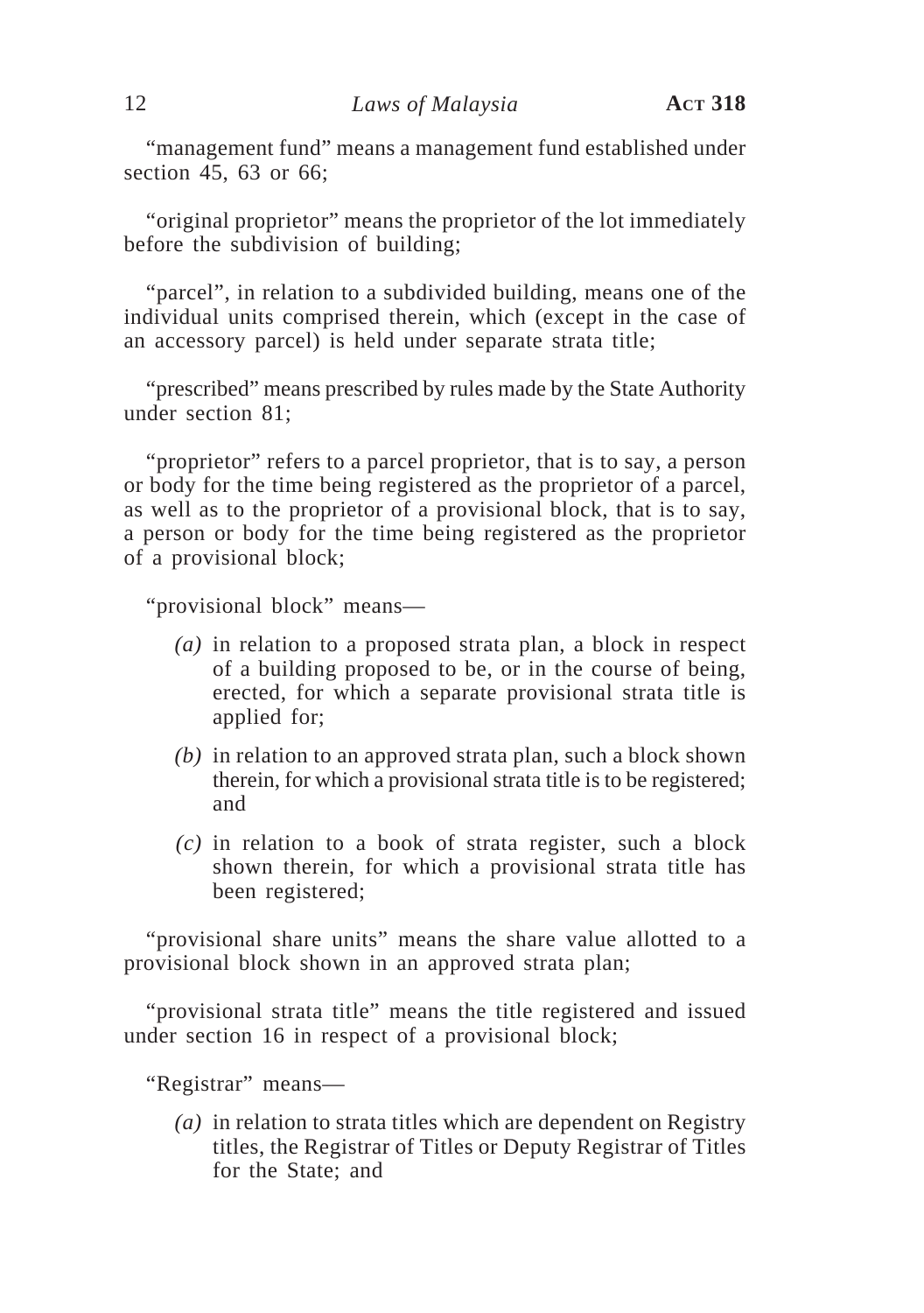*(b)* in relation to strata titles which are dependent on Land Office titles, the Land Administrator for the District;

"share units", in respect of a parcel, means the share units determined for that parcel as shown in the schedule of share units;

"special account", in relation to a management corporation, means the account established under section 46;

"special resolution" means a resolution which is passed at a duly convened general meeting of a management corporation of which at least fourteen days' notice specifying the proposed resolution has been given by proprietors who together are entitled to not less than one-quarter of the aggregate share units and who together constitute not less than one-quarter of the membership;

"storey" means any horizontal division of a building whether or not on the same level throughout and whether above or below the surface of the ground;

"storey plan" means a storey plan under subsection 10(3);

"strata plan" means a location plan and a storey plan, and includes a plan of division or amalgamation of any parcels shown in an approved strata plan;

"strata register" means the register of strata titles maintained under the provisions of section 15;

"strata roll", in relation to a subdivided building, means the roll maintained under paragraph 43(1)*(i)*;

"strata title" means the title issued under section 16;

"subdivided building" means a building as subdivided under Part II;

"unanimous resolution" means a resolution which is passed at a duly convened general meeting of a management corporation of which at least twenty one days' notice specifying the proposed resolution has been given and against which no vote is cast.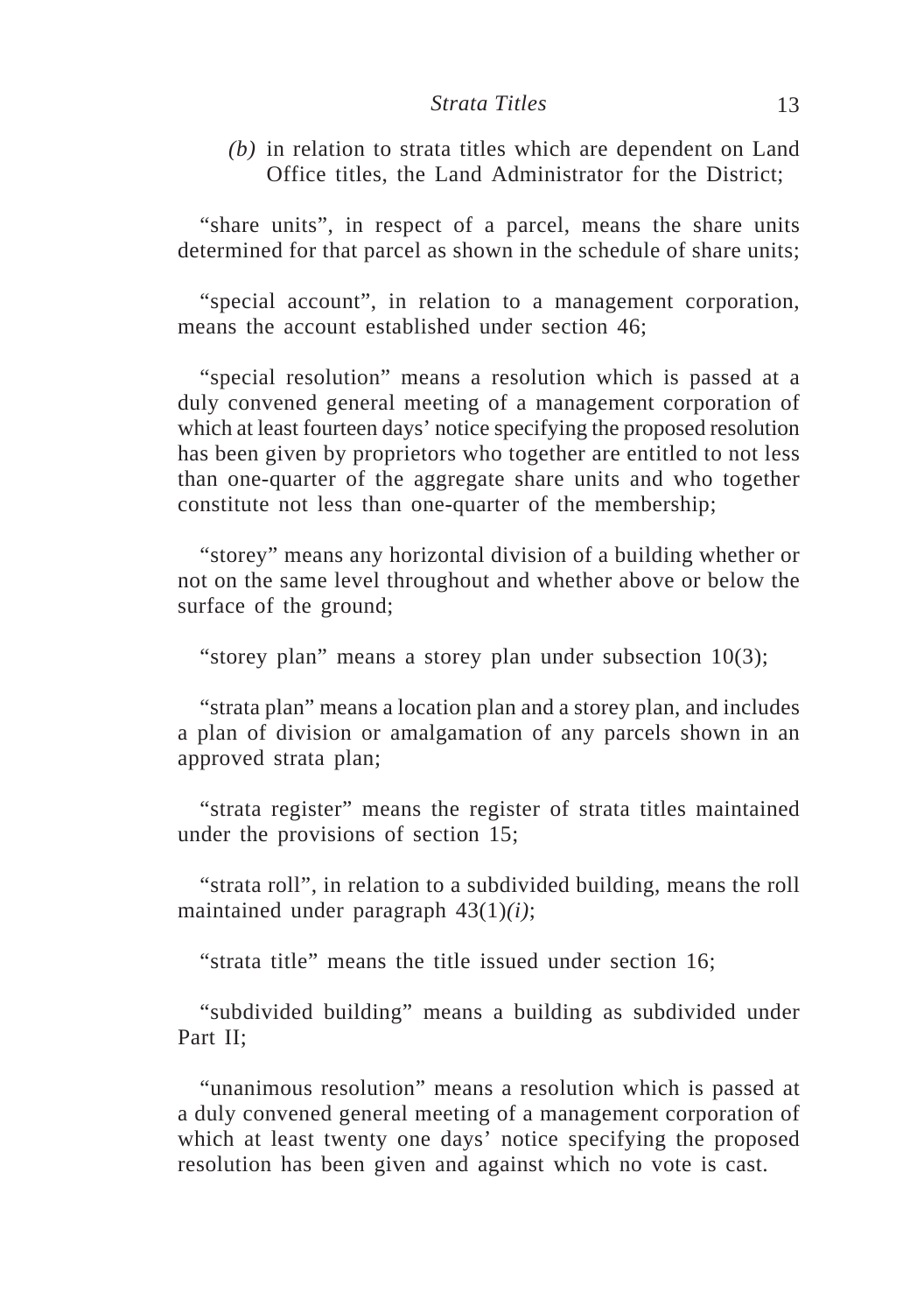## **Construction of the Act**

**5.** (1) This Act shall be read and construed with the National Land Code as if it forms part thereof.

(2) The National Land Code and the rules made thereunder, in so far as they are not inconsistent with the provisions of this Act or the rules made thereunder, or are capable of applying to parcels, shall apply in all respects to parcels held under the strata titles.

(3) Notwithstanding subsection (1) and (2), the Yang di-Pertuan Agong may, from time to time, by order provide—

- *(a)* for the non-application of any provision of the National Land Code to this Act; or
- *(b)* for the application of any provision of the National Land Code to this Act subject to such variations, modifications, adaptations, additions or deletions as may be specified in the order.

(4) In the application of subsection (1) to the Federal Territory, the National Land Code shall be read as modified by the Yang di-Pertuan Agong under subsection 5(3) of the Constitution (Amendment) (No. 2) Act 1973 [*Act A206*].

(5) Any reference to the State Authority in this Act in its application in the Federal Territory and in the operation of the National Land Code as modified under subsection (4), shall be construed as a reference to the Minister charged with the responsibility for land in the Federal Territory.

## PART II

#### APPLICATION FOR SUBDIVISION OF A BUILDING

## **Buildings capable of being subdivided**

**6.** (1) Any building or buildings having two or more storeys on alienated land held as one lot under final title (whether Registry or Land Office title) shall be capable of being subdivided into parcels; and any building or buildings having only one storey on the same land shall also be capable of being subdivided into parcels to be held under strata titles or into accessory parcels.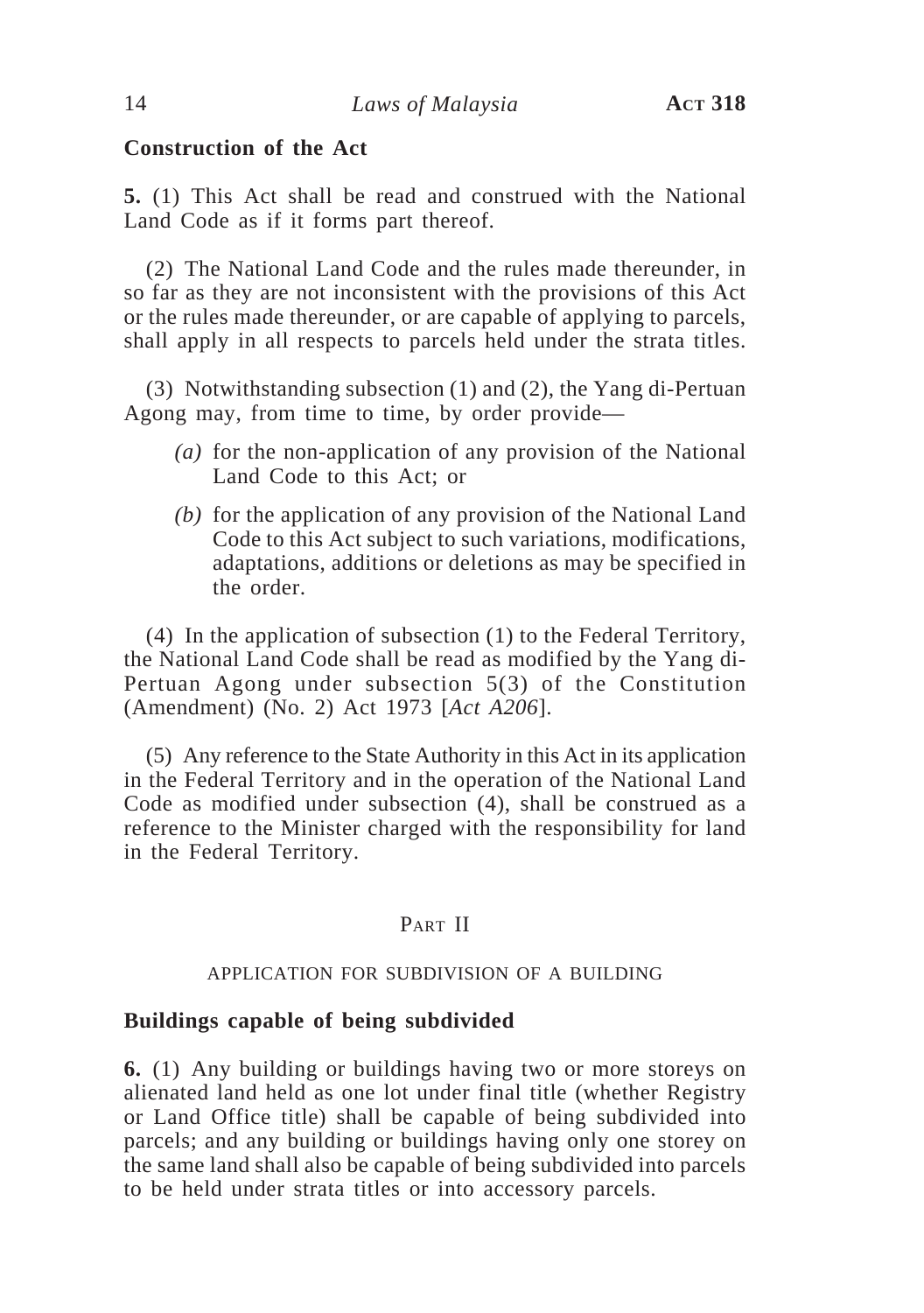(2) Notwithstanding subsection (1), the State Authority may, by rules, published in the *Gazette*, prohibit the subdivision of buildings of any class or description as may be specified in such rules.

# **Proprietor of alienated land may apply for subdivision of a building**

**7.** (1) The proprietor of any alienated land on which there is any building which is capable of being subdivided under section 6, may subject to the provisions of this Act, apply for the subdivision thereof to the Director.

(2) Notwithstanding subsection (1), the proprietor of any alienated land held under qualified title which has been duly surveyed and in respect of which a certified plan has been approved by the Director of Survey, may apply to the Director for the subdivision of any building thereon.

(3) For the purposes of subsections (1) and (2), an application may be made notwithstanding that the building has not yet been certified by the local authority to be fit for occupation or use.

## **Circumstances in which it is compulsory for a proprietor to apply for subdivision of a building**

**8.** (1) The proprietor of any alienated land on which there is a completed building capable of being subdivided under section 6 shall, within the period specified in subsection (2), apply in accordance with section 10 for the subdivision of the building if at any time he has sold or agreed to sell any parcel in such building to any person.

(2) The period within which the requirement of subsection (1) shall be complied with is as follows:

- *(a)* in the case of a building completed on a date after the commencement of this subsection—
	- (i) if the sale of, or agreement to sell, any parcel of the building, or the first of such sales or agreements, took place before that date, the period is six months from that date;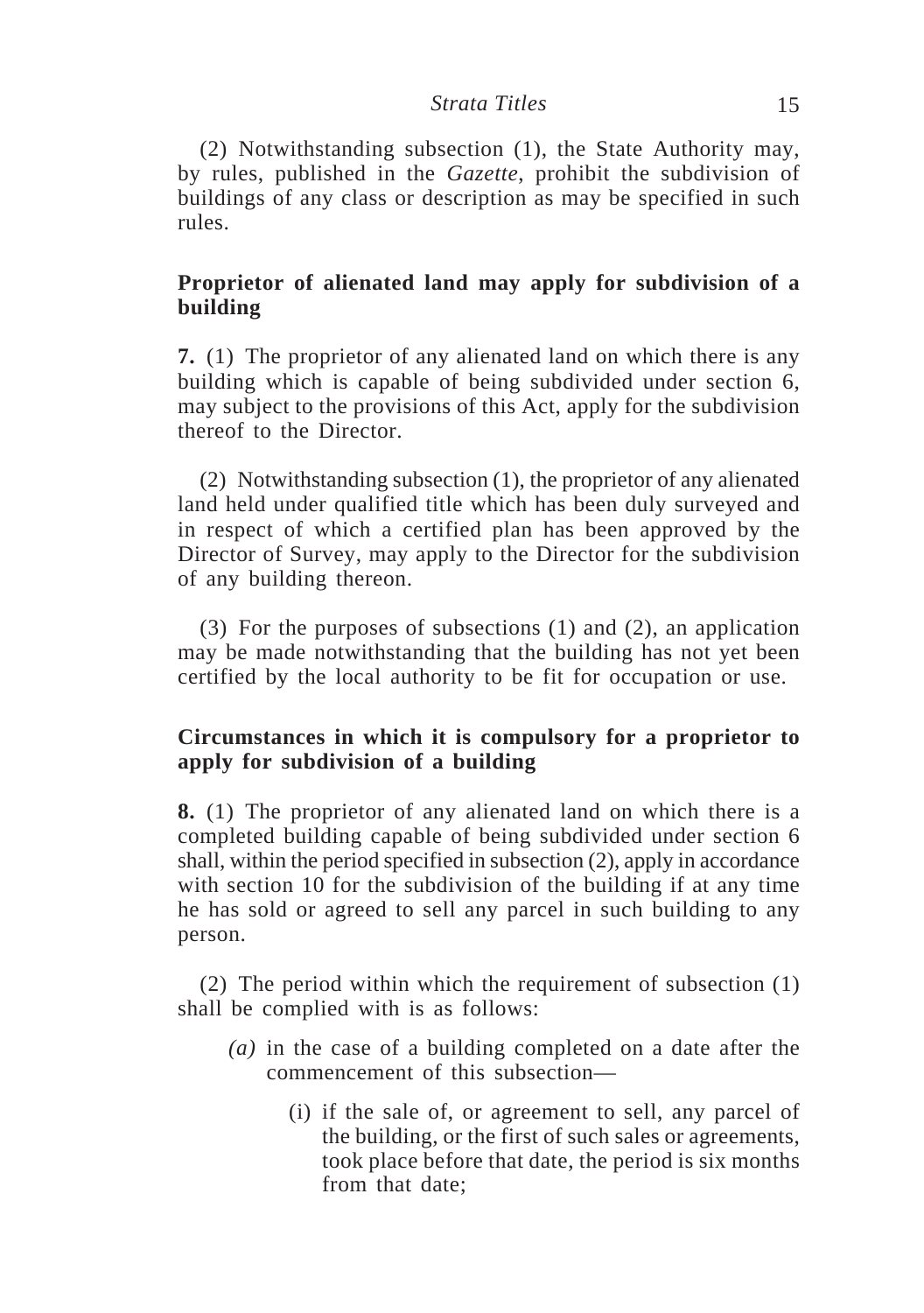- (ii) if the sale of, or agreement to sell, any parcel of the building, or the first of such sales or agreements, took place after that date, the period is six months from the date of the sale or agreement or the first of such sales or agreements;
- *(b)* in the case of a building completed on a date before the commencement of this subsection—
	- (i) if the sale of, or agreement to sell, any parcel of the building, or the first of such sales or agreements, took place before that date, the period is six months from the commencement of this subsection;
	- (ii) if the sale of, or agreement to sell, any parcel of the building, or the first of such sales or agreements, took place after that date, the period is six months from the commencement of this subsection or six months from the date of the sale or agreement or the first of such sales or agreements, whichever is the longer.

(3) For the purpose of subsection (1) an application for the approval of the Director to the subdivision of a building shall be treated as not being in accordance with section 10 if the application is defective by reason of any material non-compliance with any of the requirements of that section pertaining to the application.

(4) The period specified in subsection (2) may, on application made before its expiry be extended once by the Director by any further period not exceeding three months.

(5) Where an application is not made within the period specified in subsection (2) and in the case of subsection (4) within the period of such extension, if any, applied for and granted in respect of a building, the proprietor shall be guilty of an offence, and liable on conviction to a fine of not less than ten thousand ringgit but not more than one hundred thousand ringgit and to a further fine of not less than one hundred ringgit but not more than one thousand ringgit for each day the offence continues to be committed.

(6) For the purposes of subsection (2), the date on which a building is completed shall be the date on which it is certified by any public or local authority to be fit for occupation or use.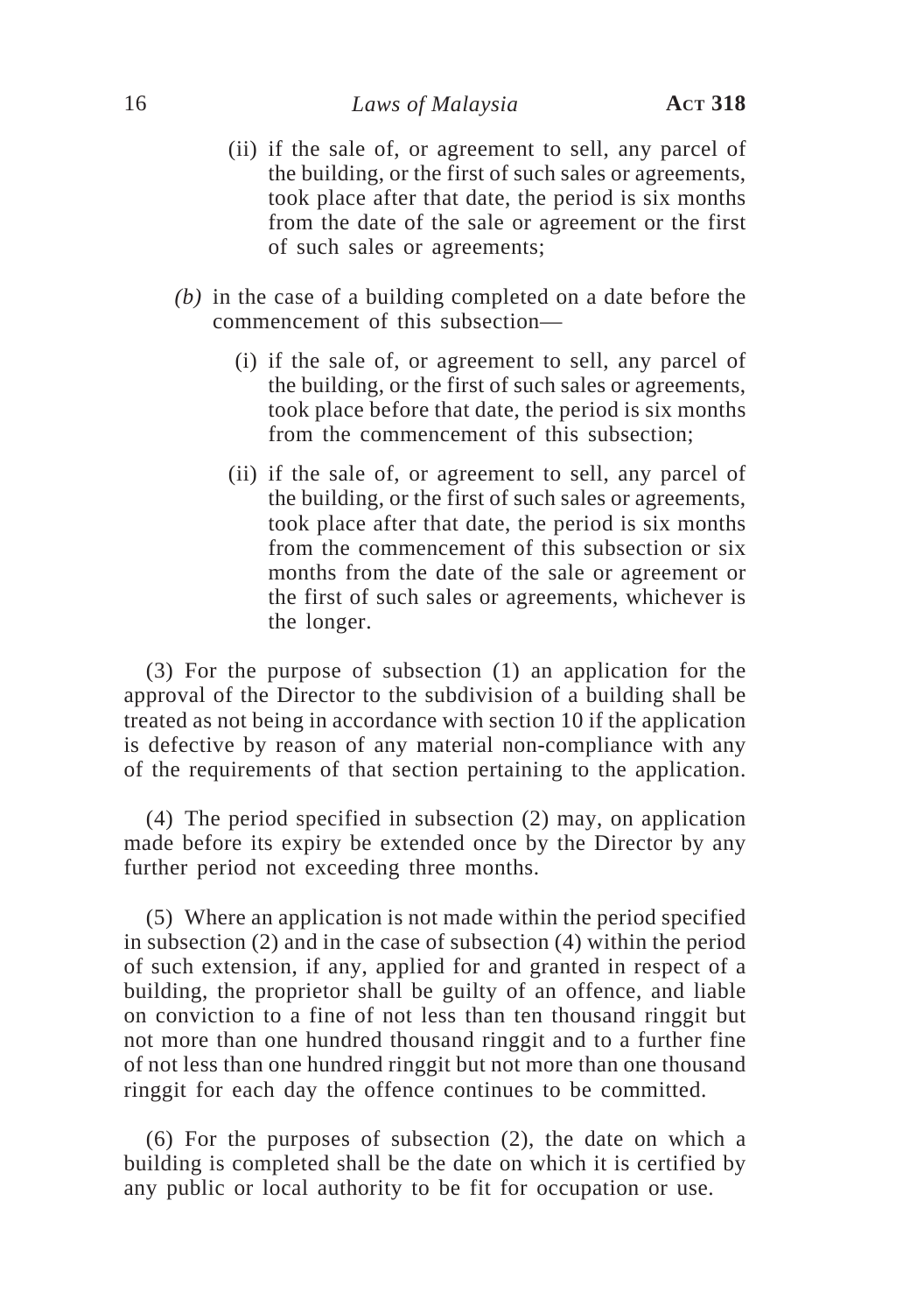## **Conditions for approval**

**9.** (1) The Director shall not approve the subdivision of any building unless the following conditions are satisfied:

- *(a)* that it has been certified by a land surveyor—
	- (i) that the building or buildings are situated wholly within the boundaries of the lot in question; or
	- (ii) that, discounting any eave, awning, and any balcony not forming part of a proposed parcel, which project over a road reserve, the building or buildings are so situated;

and, in a case where the certificate is one under subparagraph (ii), that there subsists a permit or permits issued under section 75A of the National Land Code in respect of every such eave, awning and balcony;

- *(b)* that, in the case of any building for the erection of which planning permission was required—
	- (i) it has been certified by an architect registered under the Architects Act 1967 [*Act 117*] or by a professional engineer registered under the Registration of Engineers Act 1967 [*Act 138*] that the building was constructed in accordance with the plans and specifications by reference to which that permission was given, stating therein the date on which such permission was given and the reference number thereof (if any); or
	- (ii) the case falls under subsection  $10(6)$  and the requirements of that subsection have been satisfied;
- *(c)* that the subdivision would not contravene any restriction in interest to which the land comprised in that lot is for the time being subject;
- *(d)* that the subdivision would not be contrary to the provisions of any written law for the time being in force, and that any requirements imposed with respect thereto by or under any such written law have been complied with;
- *(e)* that no item of land revenue is outstanding in respect of the land;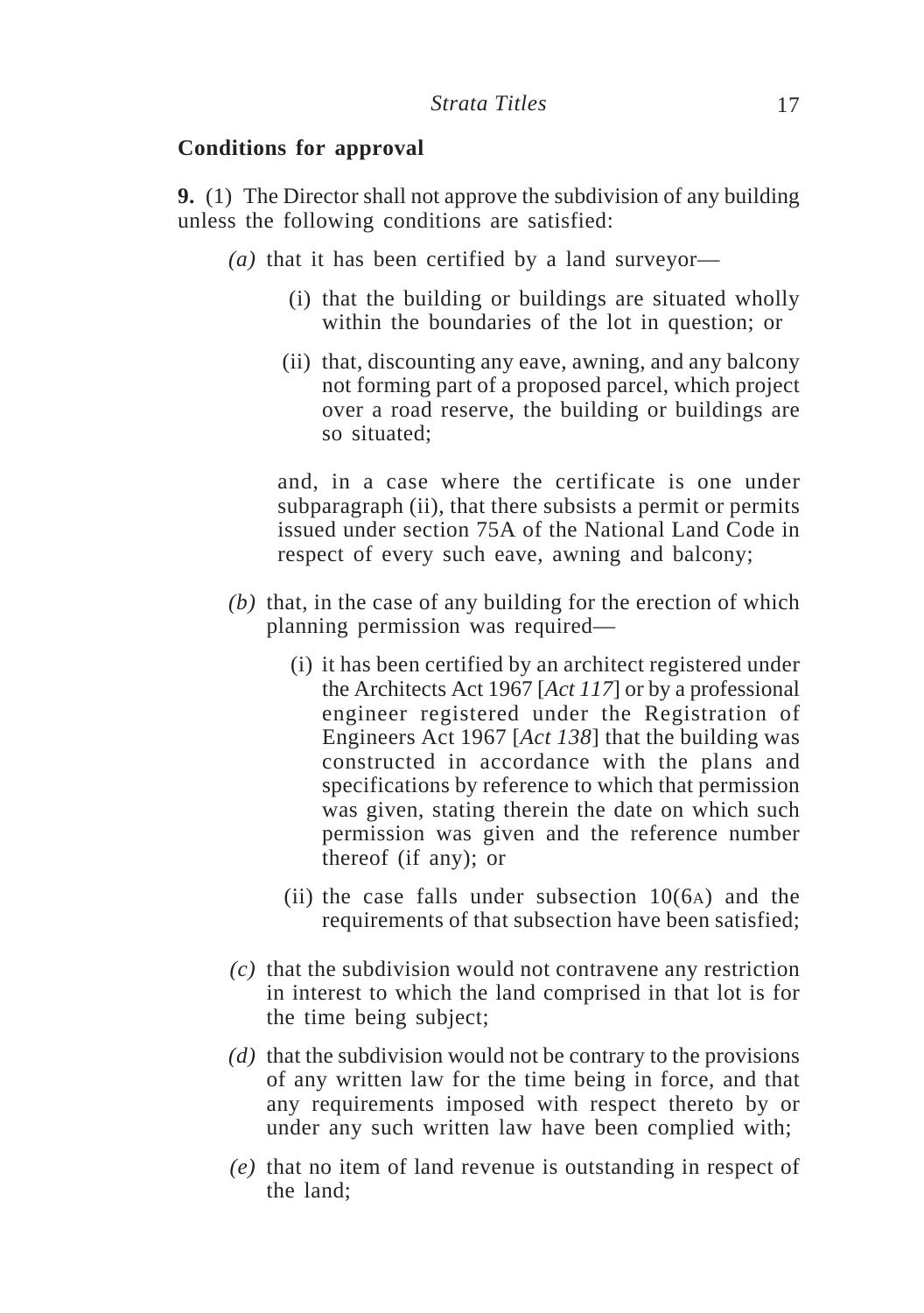- *(f)* that consent in writing to the making of the application has been obtained from every person who at the time when approval was applied for, was entitled to the benefit of—
	- (i) *(Deleted by Act A753)*;
	- (ii) a lease of the whole or any part thereof, other than a part corresponding precisely with, or included within, one of the parcels to be created upon subdivision;
	- (iii) a charge of such a lease; or
	- (iv) a lien over any such lease;
- *(g)* that the proposed share units assigned to the parcels by the proprietor of the lot in his application in Form 1 are equitable;
- *(h)* that each of the proposed parcels has—
	- (i) adequate means of access not passing through another parcel; and
	- (ii) adequate means of internal communication not passing through the common property;
- *(i)* that, where the land on which the building or buildings stand is held for a term of years, there still remains a period of not less than twenty-one years to run;
- *(j)* that the land on which the building or buildings stand is not subject to any charge or lien;
- *(k)* that, where the land is held under qualified title as specified in subsection  $7(2)$ , the final title to the land has been registered; and
- *(l)* that the building to be subdivided has been certified by the local authority to be fit for occupation or use.

(2) In the case of an application involving a provisional block or blocks by virtue of subsection  $10A(1)$ , the Director shall not approve the subdivision of any building to which the application relates unless the following additional conditions are also satisfied:

*(a)* that it has been certified by a land surveyor that the position of each provisional block as delineated on the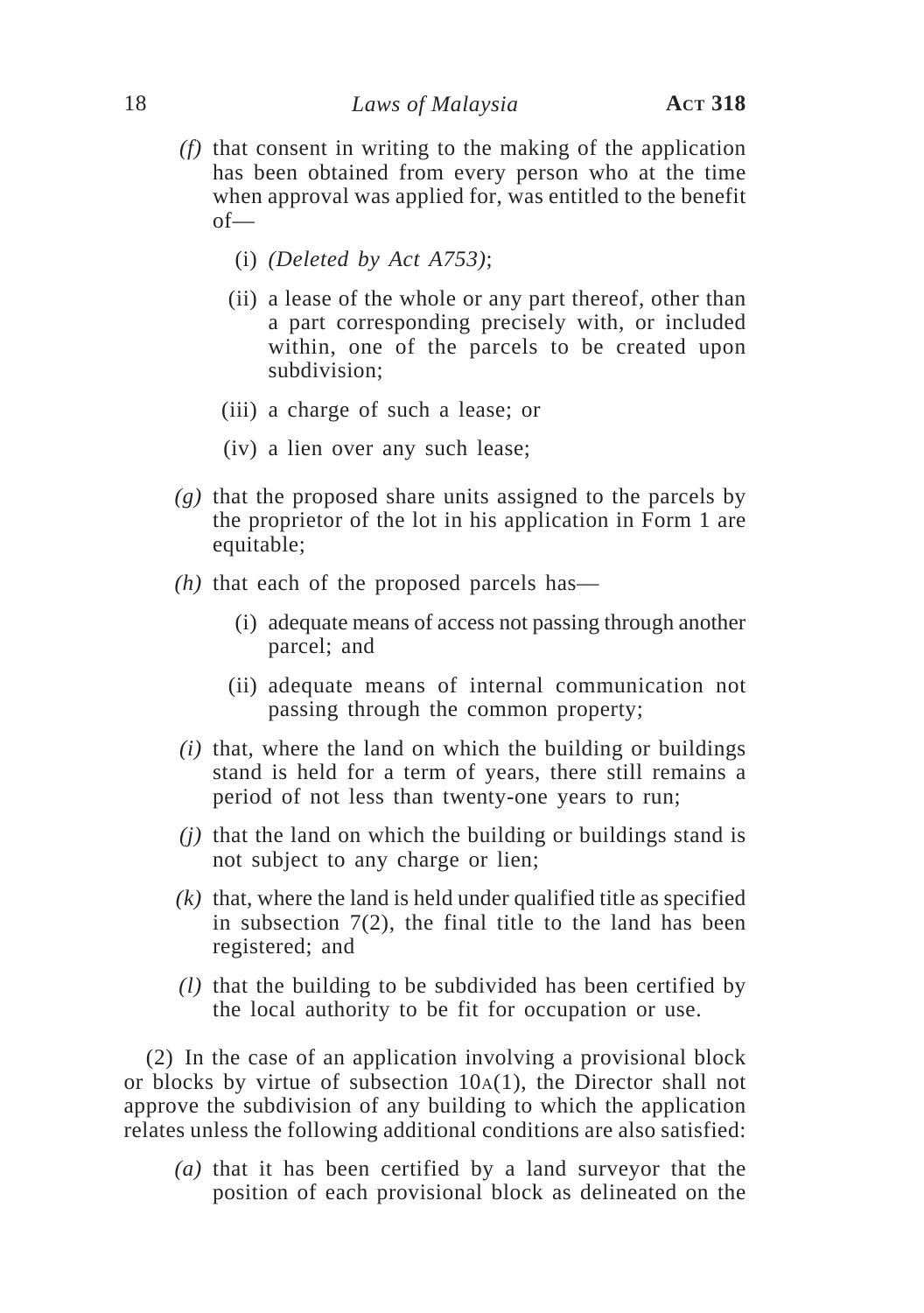location plan is wholly within the boundaries of the lot in question;

- *(b)* that the quantum of provisional share units assigned to each provisional block by the proprietor of the lot in his application in Form 1 is equitable; and
- *(c)* that proprietor has given the date by when he undertakes that the construction of the building or each building to which the provisional block or blocks relate will be completed, has paid to the Director in respect of each provisional block a deposit of such reasonable amount as the Director may require, and has furnished a written statement to the effect that he agrees that the amount be forfeited to the Government in the event that, by that date or by such later date as the Director may allow, the construction of the building to which the provisional block relates is not completed or, if completed, the building has not been certified by a public or local authority to be fit for occupation or use.

## **Application for subdivision of building**

**10.** (1) Any application for the approval of the Director for the subdivision of any building shall be made in writing in Form 1 to the Land Administrator and shall be accompanied by—

- *(a)* such fee as may be prescribed;
- *(aa)* except in a case falling under subsection (6A), the building plans approved by the planning authority, to be submitted in triplicate;
	- *(b)* a proposed strata plan comprising a location plan, and a storey plan in respect of each storey of each building, to be submitted in triplicate containing such details as are specified in subsections (2) and (3) respectively and certified by a land surveyor as follows:
		- (i) that he has made a comparison of the plans to the original plans of the building and any approved amendments thereto prepared by the architect or professional engineer responsible for its construction, or, in a case falling under subsection (6A), to the plans of the building and any approved amendments thereto mentioned in paragraph *(a)* of that subsection; and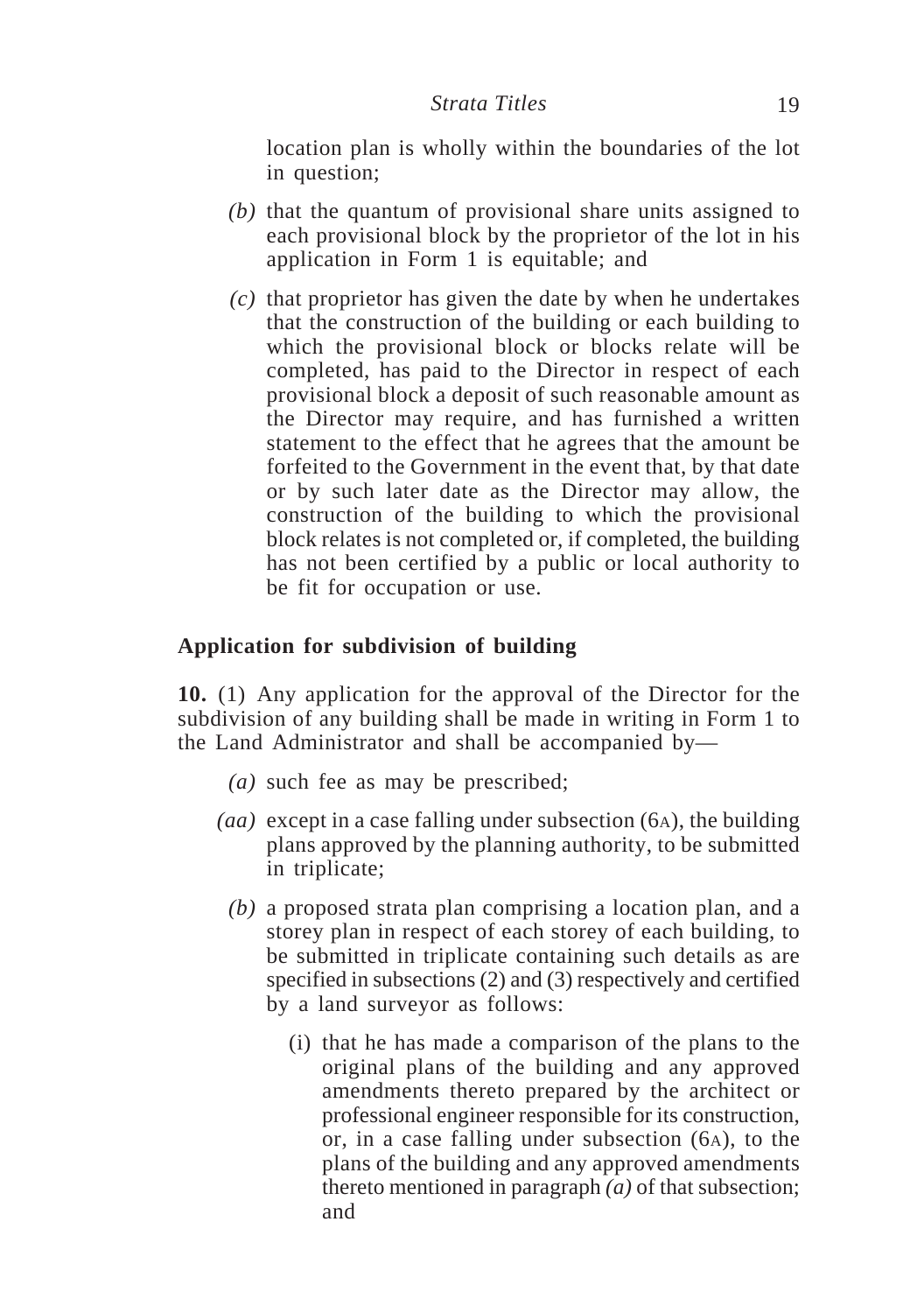- (ii) in the case of a storey plan, that the boundaries of the parcels shown thereon follow features of permanent construction appearing in the building;
- *(c)* the certificates of a land surveyor, registered architect or registered professional engineer, referred to in paragraph 9(i)*(a)*, and subparagraph 9(1)*(b)*(i), and, where applicable, the certificate of a land surveyor referred to in paragraph 9(2)*(a)*;
- *(ca)* a permit or permits referred to in paragraph 9(1)*(a)*, in a case where the certificate of a land surveyor is one under subparagraph (ii) of that paragraph;
- *(cb)* in a case where the land is held under qualified title as specified in subsection 7(2), the certified plan of the land as approved by the Director of Survey, to be submitted in triplicate;
- *(d)* the written consents to the making of the application of every person who, at the time of the application, is entitled to the benefit of—
	- (i) a charge of the land;
	- (ii) a lease of the whole or any part thereof, other than a part corresponding precisely with, or included within, one of the parcels to be created upon subdivision;
	- (iii) a charge of such a lease; or
	- (iv) a lien over the land or any such lease;
- *(e)* subject to subsection (7), the issue document of title of the lot.
- (2) Every location plan shall—
	- *(a)* specify the number of the lot, the title number of the land comprised therein and the area thereof;
	- *(b)* delineate the boundaries and boundary marks of the lot and the position of all buildings thereon, showing which of these buildings are to be subdivided;
	- *(c)* include a vertical section of each such building showing—
		- (i) the floor and ceiling of each storey; and
		- (ii) the height of each storey;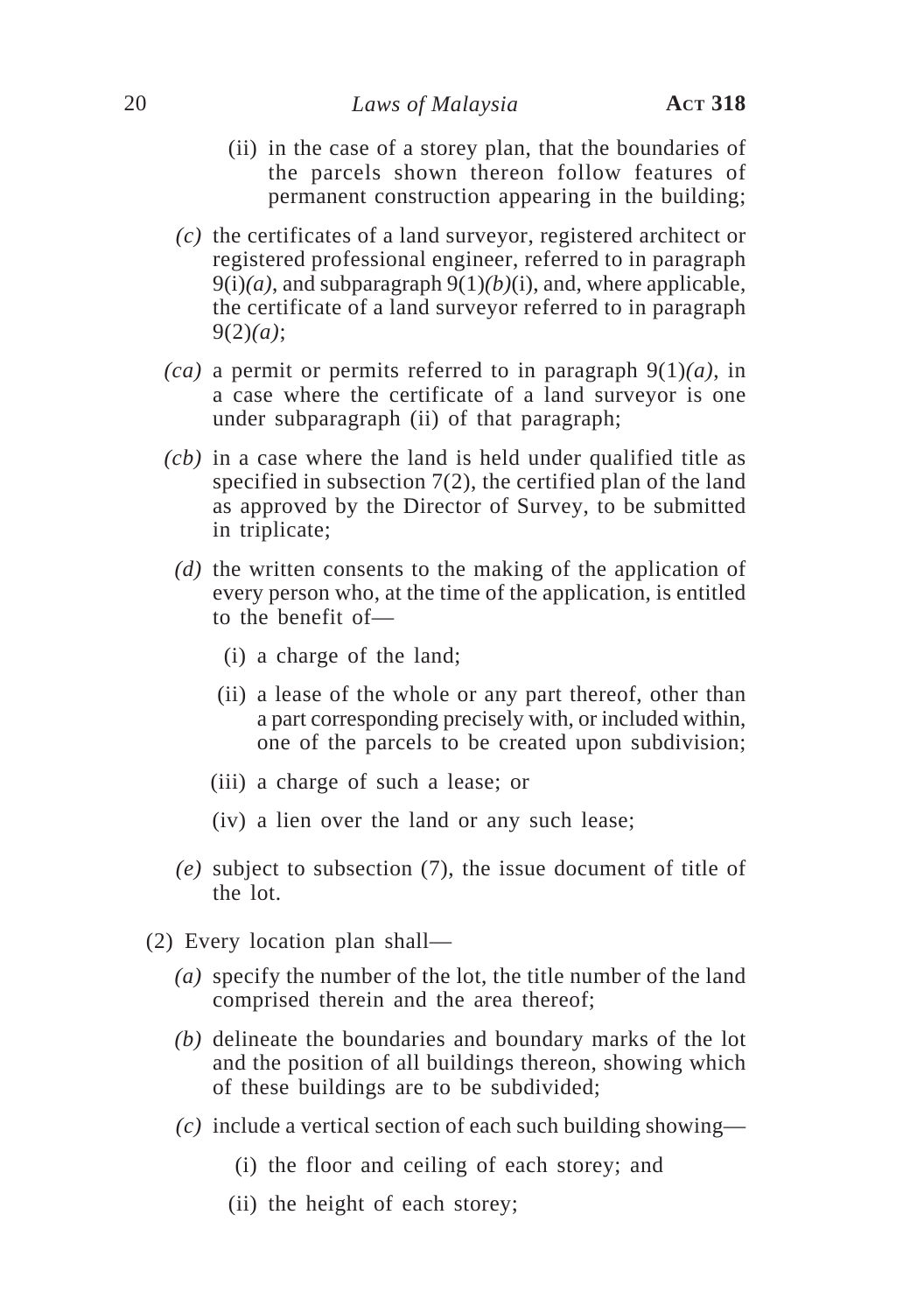- *(d) (Deleted by Act A753)*;
- *(e)* contain such other details as may be prescribed.
- (3) Every storey plan shall—
	- *(a)* specify the number of the lot and the title number of the land comprised therein, and the building and numbered storey thereof to which the plan relates;
	- *(b)* delineate, subject to paragraphs 5*(a)* and *(b)*, each proposed parcel and define the boundaries thereof by reference to floors and walls showing the horizontal dimensions, without it being necessary to show the bearing;
	- *(c)* indicate in respect of each such parcel the number by which it is described in Form 1;
	- *(d)* specify the approximate floor area of each parcel;
	- *(e)* distinguish such parts as are not to be included in any of the parcels but are to become part of common property;
	- *(f) (Deleted by Act A753)*;
	- *(g)* contain such other details as may be prescribed.
- (4) Every proposed strata plan shall show a legend of—
	- *(a)* all parcels;
	- *(b)* all common property; and
	- *(c)* all accessory parcels, and specify therein the parcels they are made appurtenant to, irrespective of whether the accessory parcels are contiguous to those specified parcels;
	- *(d) (Deleted by Act A753).*
- (5) Where an accessory parcel—
	- *(a)* consists of a building or parts thereof and is bounded by external walls, floors and ceilings, the dimensions and boundaries of such accessory parcel shall be shown in the proposed strata plan in accordance with the requirements of subsections  $(2)$  and  $(3)$ ;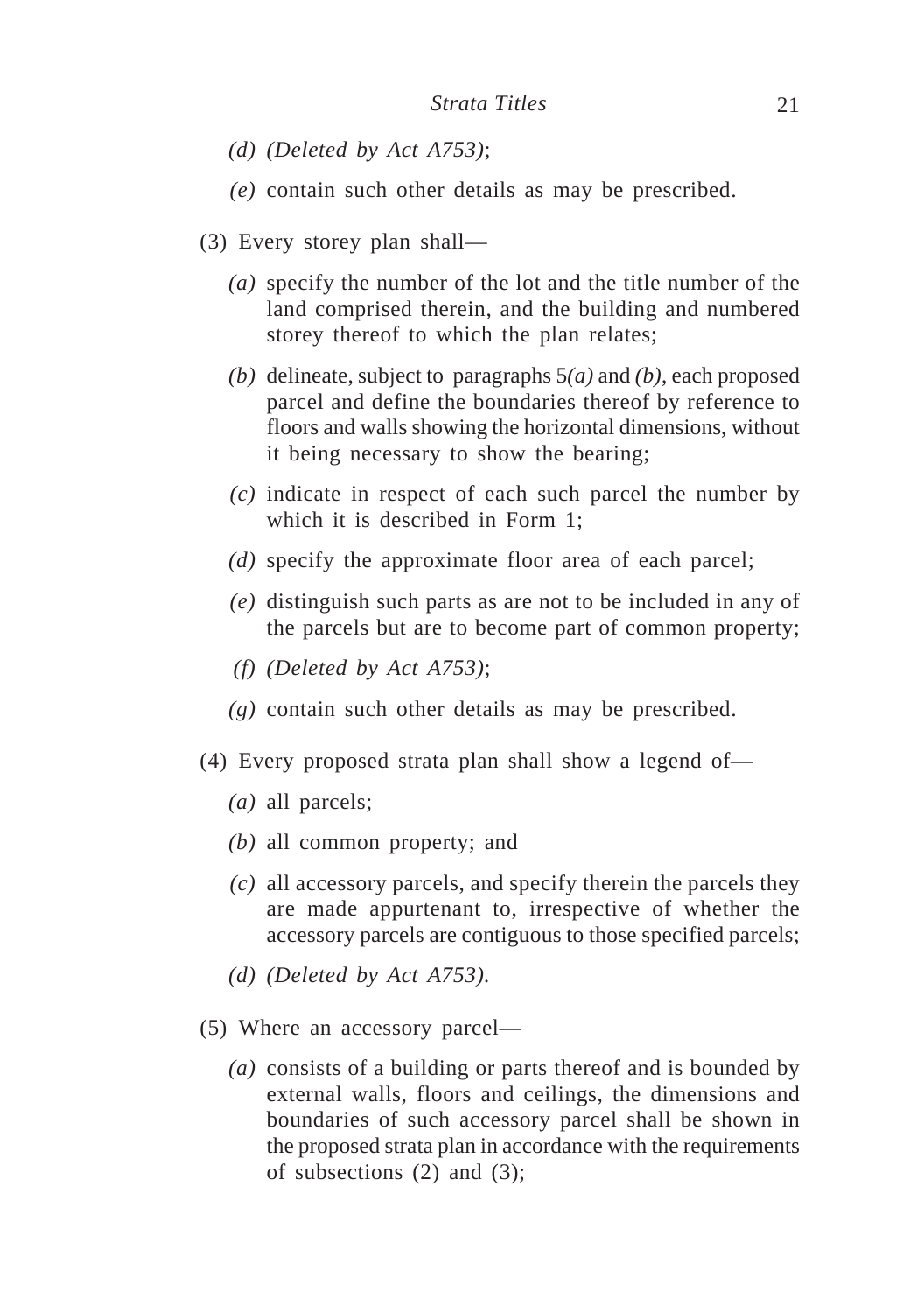*(b)* does not consist of a building or parts thereof—

- (i) the external boundaries of the accessory parcel shall be ascertained from the building plans approved by the planning authority, and the accessory parcel shall be up to a reasonable height or to the extent of any projection above or encroachment below ground level by another part of the lot; and
- (ii) the proposed strata plan shall show a diagram of the accessory parcel with similar dimensions as those shown on the approved plans mentioned in subparagraph (i).
- (6) Every proposed strata plan shall—
	- *(a)* show the proposed share units in whole numbers of each parcel and the total share units of all the parcels; and
	- *(b)* contain such other particulars as may be prescribed by rules made under section 81.

(6A) If the plans and specifications by reference to which planning permission for the erection of the building was given are not available, so that it is not possible to give the certificate required by subparagraph  $9(1)(b)(i)$ , the application under subsection (1) shall be accompanied—

- *(a)* in lieu of the building plans mentioned in paragraph *(aa)* of that subsection, by plans of the building, in triplicate, certified by an architect registered under the Architects Act 1967 as having been drawn according to the actual features of the building and as truly representing those features; and
- *(b)* in addition to the other matters required under subsection (1), by the certificate of a duly authorized officer of the appropriate local planning authority that the building as represented by the plans mentioned in paragraph *(a)* was erected with planning permission but the plans and specifications by reference to which that permission was given are no longer available, and that the local planning authority is nevertheless satisfied that the building as so represented satisfies planning requirements.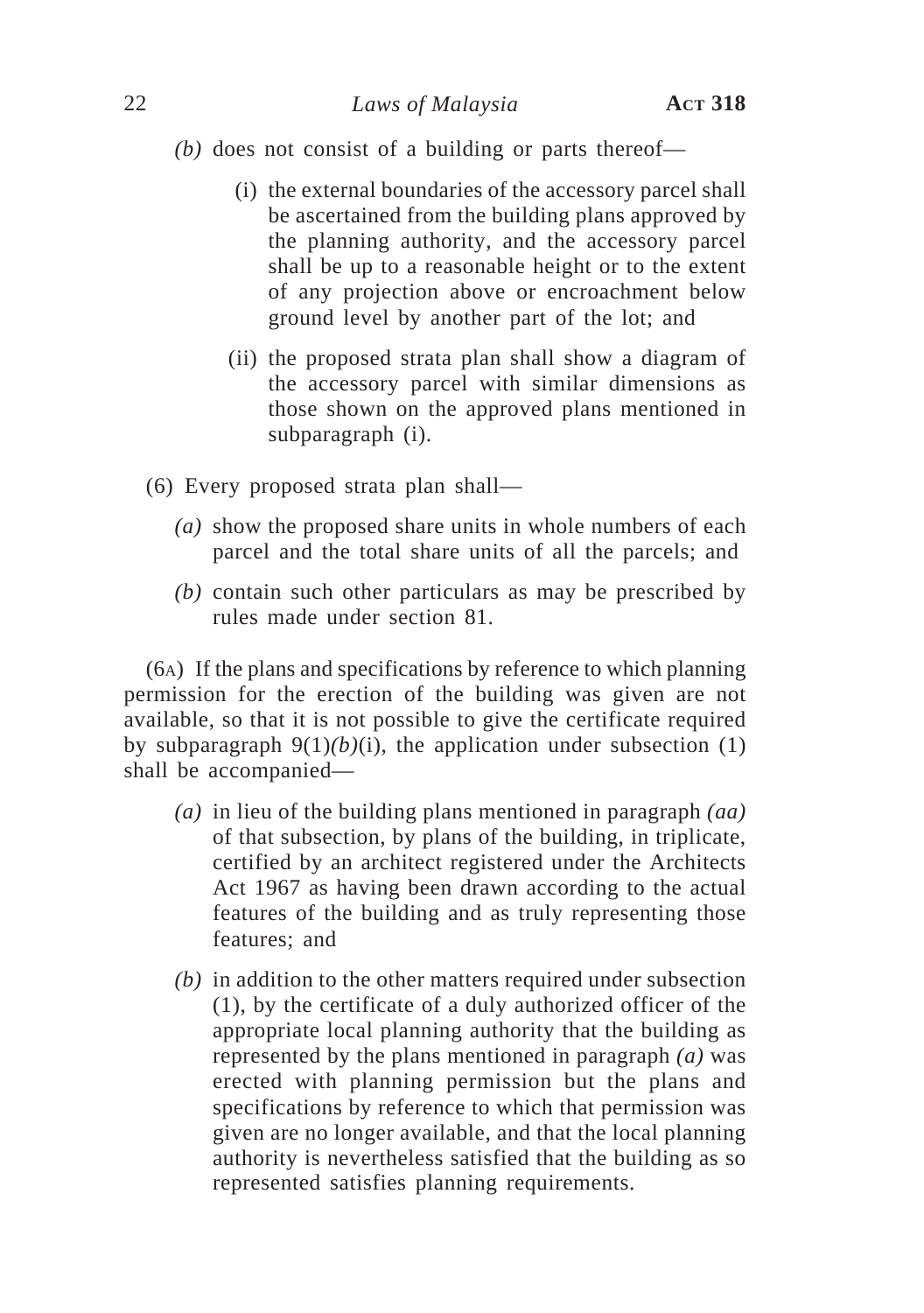(7) An application under subsection (1) may be submitted without the issue document of title to the lot if that document is in the hands of any person as chargee or lien-holder, and in any such case, the application shall be accompanied by a copy of a request by the proprietor served on that person for the production of the document at the Land Office within fourteen days of the date thereof.

(8) Upon receipt of any application under subsection (1), the Land Administrator shall endorse, or cause to be endorsed, a note of the making thereof on the register document of title, and shall then—

- *(a)* refer the application to the Director of Survey;
- *(b)* in the case where the land is held under qualified title as specified in subsection 7(2), take appropriate action in respect of the conversion of the qualified title to final title; and
- *(c)* in the case where the building to be subdivided has not yet been certified to be fit for occupation or use, forthwith inform the applicant to obtain the certificate of fitness for occupation from the local authority within the time specified.

(9) The Director of Survey shall thereupon check the location and storey plans and carry out or cause to be carried out such survey of the land, any of the buildings thereon or any of the parcels as he may consider desirable, and shall—

- *(a)* advise the Land Administrator as to whether the plans are in order;
- *(b)* notify the Land Administrator of the amount of fees to be collected upon approval of the application in respect of such survey; and
- *(c)* notify the Land Administrator of the amount of fees to be collected in respect of the plans caused to be prepared in the event of the approval of the application.

(10) The Land Administrator shall thereupon if he is satisfied that the application and the other documents presented therewith are in order, transmit them to the Director together with his recommendations for approval or rejection: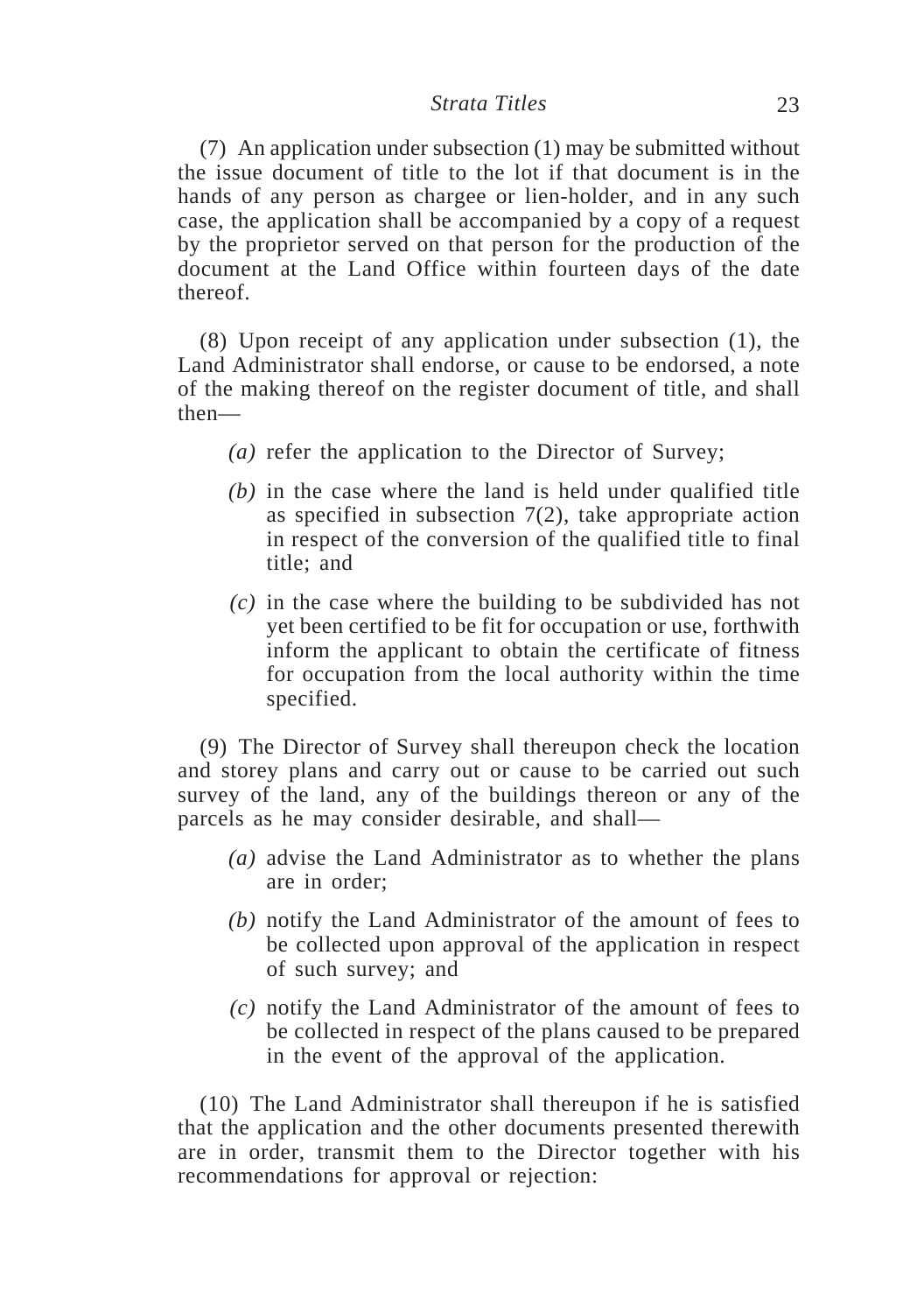Provided that no application shall be so transmitted without the issue document of the lot and accordingly in a case falling within subsection (7), if that document is not duly produced at the Land Office, the Land Administrator shall, if unable to secure its production, prepare or cause to be prepared, title in continuation (or where appropriate, a duplicate issue document of title only) under Chapter 3 of Part Ten of the National Land Code as if the circumstances were as specified in paragraph  $166(1)(c)$  of the Code:

And provided further that—

- *(a)* where the land is held under qualified title, the final title thereto has been registered by the registering authority; and
- *(b)* where the building has not yet been certified fit for occupation or use, the certificate has since been obtained and has been submitted by the applicant.

## **Application for subdivision in the case of phased developments**

**10A.** (1) An application under section 10, except where it relates to a low-cost building or buildings, may include an application for the issue of a provisional strata title or titles for a provisional block in respect of a building, being a building capable according to section 6 of being subdivided, proposed to be, or in the course of being, erected on the lot in question:

Provided that no building or buildings having only one storey shall be included in the application for the issuance of a provisional strata title or titles for the provisional block or blocks.

(2) Where an application under section 10 involves a provisional block or blocks by virtue of subsection (1), the following requirements relating to the provisional block or blocks shall, in addition to the requirements of section 10 relating to the particular building or buildings to be subdivided, be observed in making the application:

- *(a)* the application shall be accompanied by the building plans approved by the planning authority for the building or buildings to be, or in the course of being, erected, to be submitted in triplicate;
- *(b)* the location plan shall include a legend, and shall delineate the position, of each provisional block, showing, in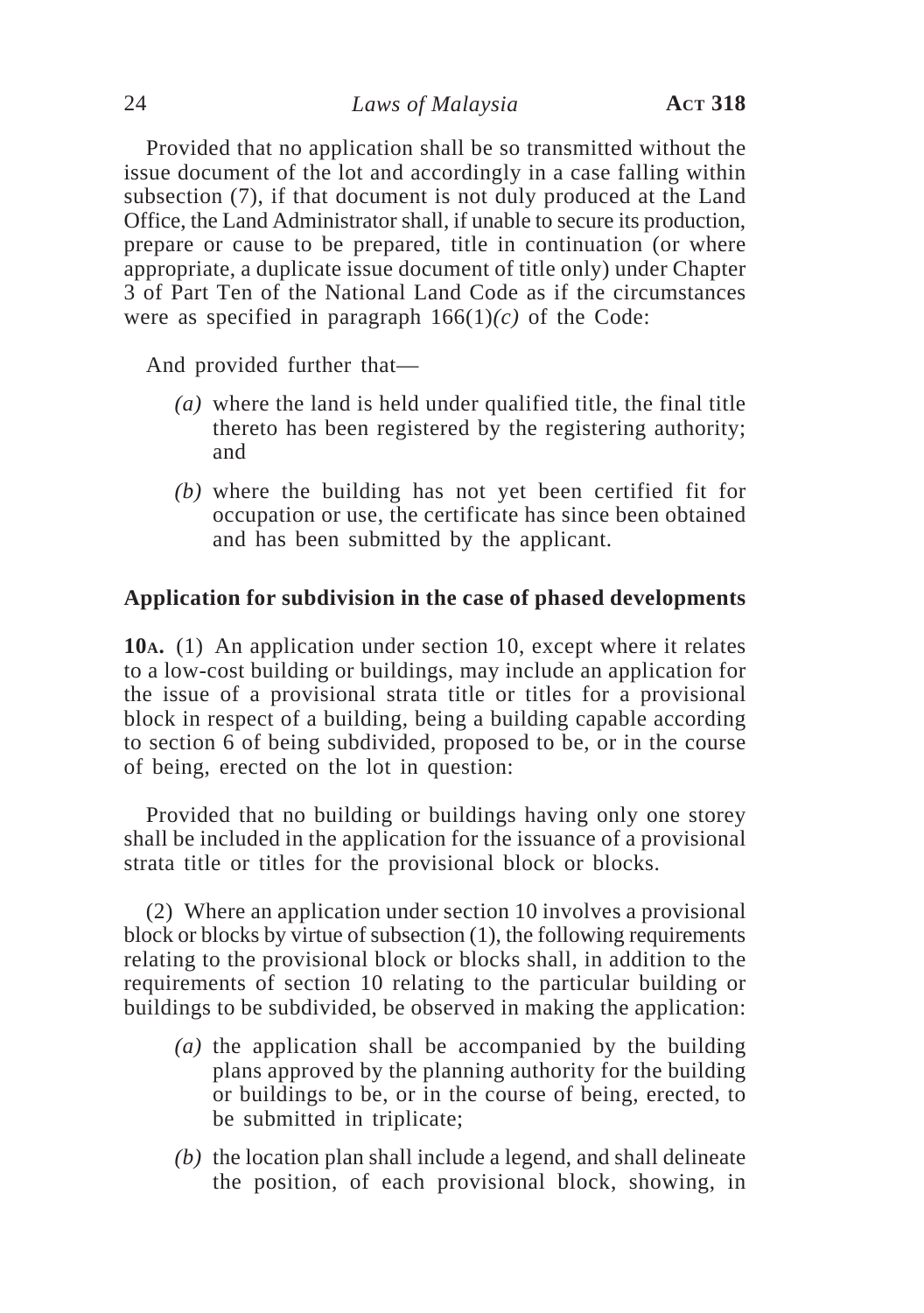accordance with the approved building plans, the vertical section and dimensions of the building to which the provisional block relates;

- *(c)* the application shall be accompanied, as forming part of the proposed strata plan, by a storey plan in triplicate in respect of each provisional block, which shall delineate the external boundaries, and show, in accordance with the approved building plans, the horizontal dimensions of the building to which the provisional block relates, without it being necessary to show any bearings; and
- *(d)* the proposed strata plan shall show the proposed quantum of provisional share units for each provisional block.

# **Withdrawal of applications**

**11.** An application under subsection 10(1) not be capable of being withdrawn except with the concurrence of the Director; and the Director shall not give his concurrence unless he is satisfied that the withdrawal is not, or will not be, detrimental to the interests of any person who has purchased or agreed to purchase any parcel of the building in question.

# **Powers of Director of Lands and Mines in relation to applications**

**12.** (1) On receiving any application made under section 10, the Director shall—

- *(a)* approve the subdivision if it appears to him that the conditions specified in section 9 are satisfied; and
- *(b)* in any other case, reject the application.

(2) Where he has approved any application for subdivision of building, the Director shall—

- *(a)* transmit to the Director of Survey the application and other accompanying documents; and
- *(b)* notify the Land Administrator of the approval and direct him to collect from the proprietor, fees as notified by the Director of Survey under subsection 10(9) and fees for the preparation and registration of strata titles.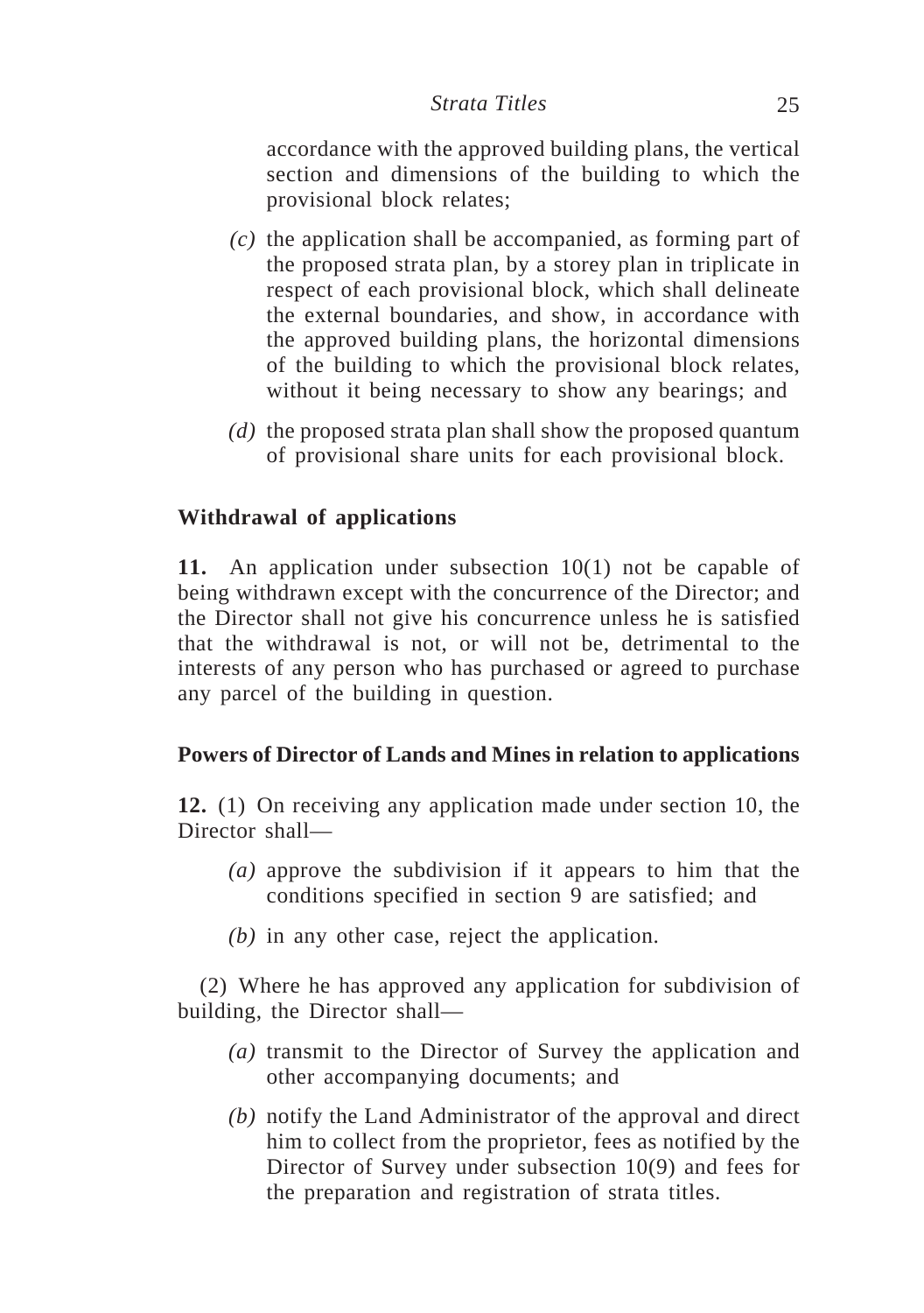(3) Where he has rejected any such application, the Director shall notify the Land Administrator who shall forthwith inform the proprietor and shall cancel or cause to be cancelled the note thereof endorsed on the register document of title pursuant to subsection 10(8).

# **Action by Director of Survey after approval of subdivision**

**13.** (1) Upon receipt of the approved application and the other documents presented therewith and upon being informed by the Land Administrator that the fees referred to in paragraph 12(2)*(b)* have been duly paid, the Director of Survey shall—

- *(a)* from the relevant location plan and storey plans, prepare or cause to be prepared a certified strata plan complying with the requirements of subsection (2), with such modifications as he may consider necessary;
- *(b)* file the certified strata plan in his office;
- *(c)* prepare one copy of the certified strata plan for retention by the Registrar;
- *(d)* prepare additional copies of the certified strata plan, or copies of the various folios thereof as mentioned in subsection (4), for the purpose of attaching them to the issue documents of title to the parcels which are to be created on the subdivision; and
- *(e)* transmit to the Director, the copies so prepared, together with the approved application and other accompanying documents.

(2) The certified strata plan referred to in paragraph  $(1)(a)$  shall be a plan delineating, on as many folios as may be considered most suitable for the purpose, the storeys of the building or buildings to be subdivided, and the parcels within each storey and every folio shall contain also—

- *(a)* a plan of the land, showing the position of every building thereon;
- *(b)* a vertical section of the building or buildings to be subdivided, showing the position therein of the storey or storeys to which it relates; and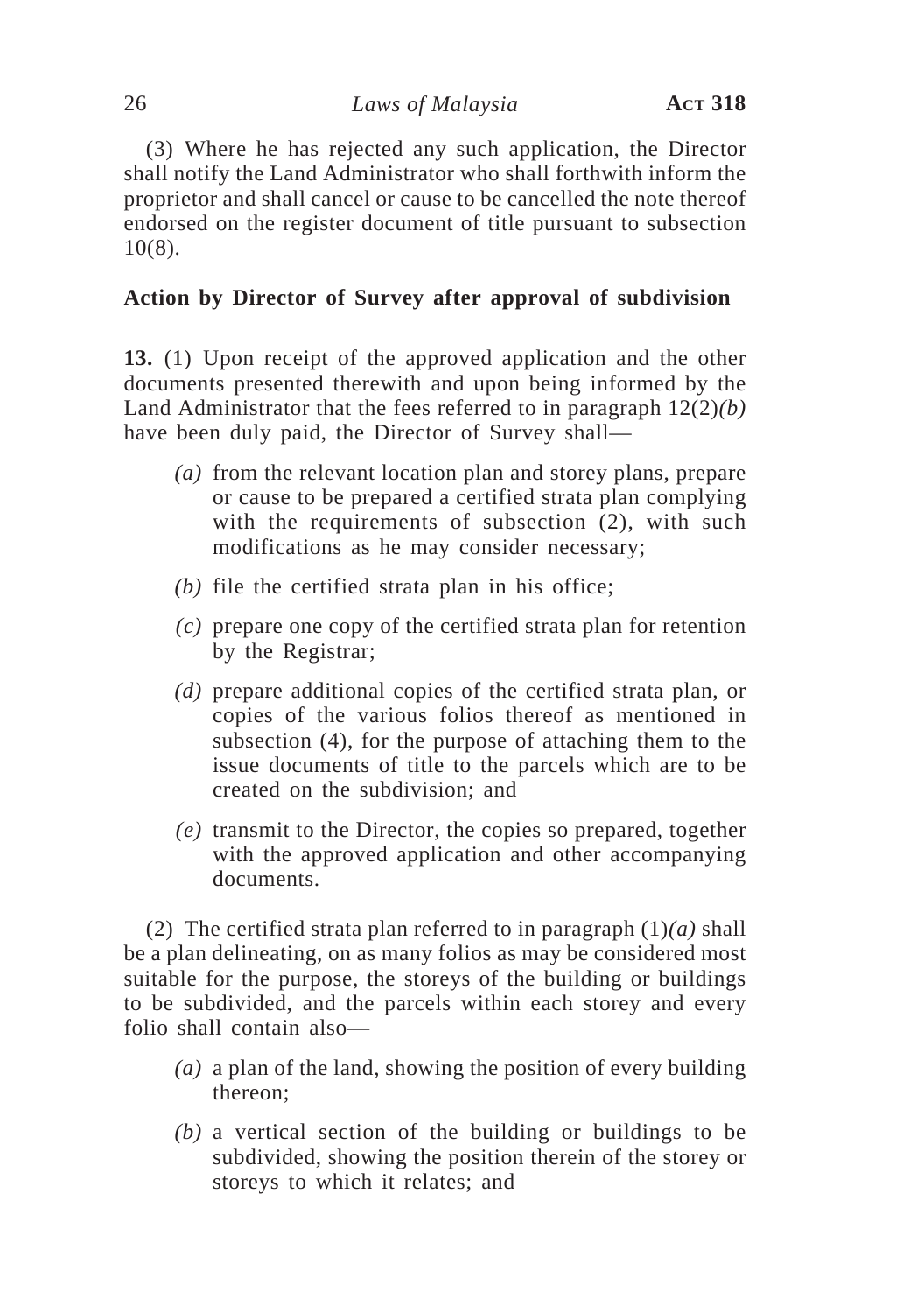*(c)* a schedule showing the approved share units of each parcel and the total number of share units of all the parcels.

(3) For the purposes of the preparation of any such certified strata plan, the common boundary of any parcel of a building with any other parcel, or with any part of the building which is not included in any of the parcels, shall, except in so far as it may have been otherwise provided in the relevant storey plans, be taken to be the centre of the floor, wall or ceiling, as the case may be.

(4) The number of additional copies of the certified strata plan to be prepared pursuant to paragraph  $(1)(d)$  shall be as follows:

- *(a)* where any such plan consists of one folio only, the number of copies shall be equal to the number of parcels shown thereon; and
- *(b)* where any such plan consists of two or more folios, the number of copies of each folio to be so prepared shall be equal to the number of parcels shown on that folio.

(5) For the purposes of this section, the certified strata plan in respect of a provisional block shall contain a plan showing the position of the provisional block and the vertical section of the block.

# **Issue of strata titles to individual parcels**

**14.** Upon receiving from the Director of Survey the documents referred to in paragraph  $13(1)(e)$ , and upon being informed by the Land Administrator that the fees for preparation and registration of strata titles have been paid, the Director shall direct the Registrar to open a book of the strata register in accordance with section 15 and prepare, register and issue strata titles in accordance with section 16.

## **Failure to pay amount demanded**

**14A.** (1) If the proprietor fails to pay any amount demanded pursuant to subsection 12(2) within one month of being served with the demand, he shall be guilty of an offence, and liable on conviction to a fine not exceeding one thousand ringgit and to a further fine not exceeding fifty ringgit for each day the offence continues to be committed.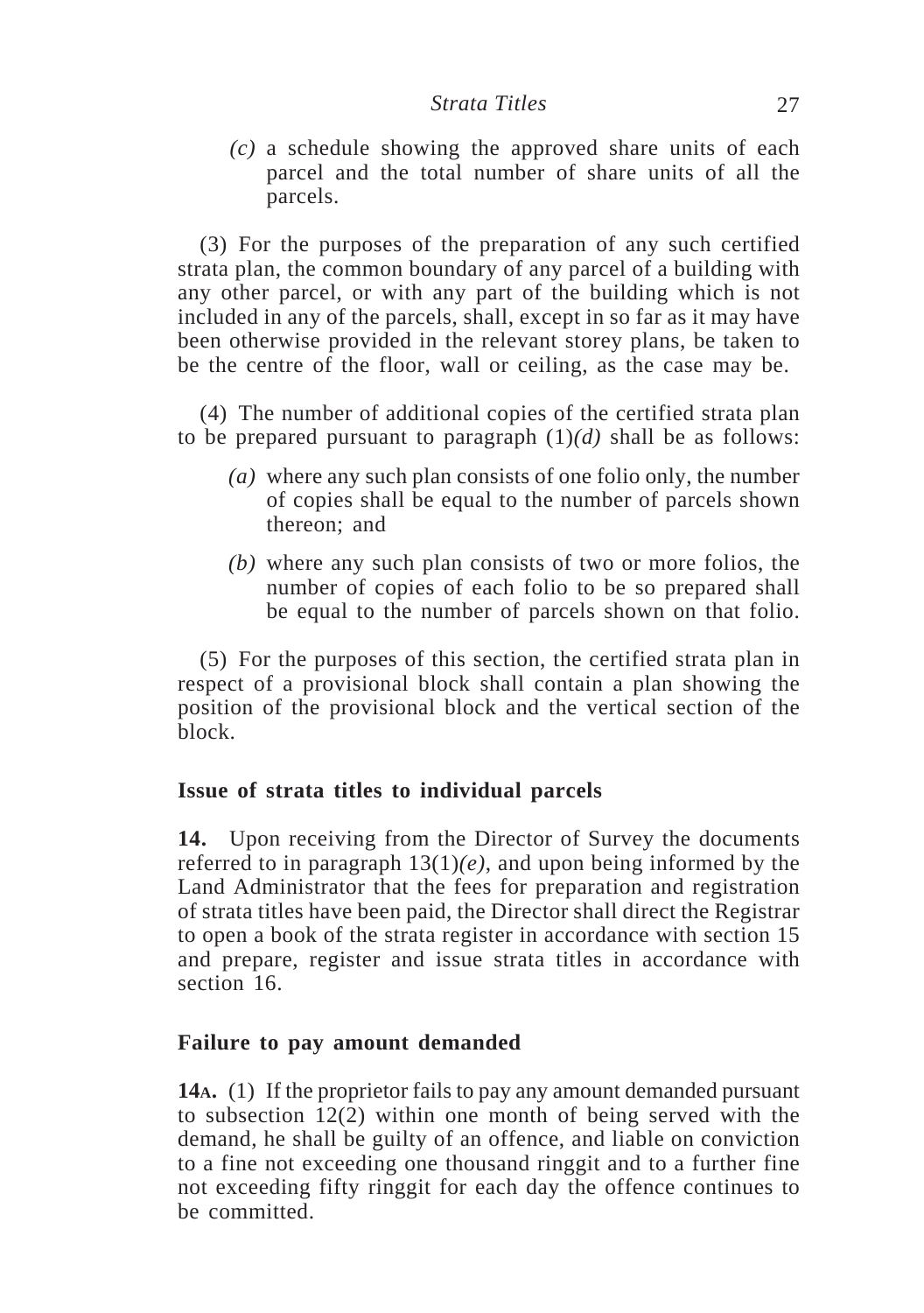(2) The period specified in subsection (1) may, on application made before its expiry, be extended once by the Director by any further period not exceeding one month.

## PART III

#### REGISTRATION OF STRATA TITLES

#### **Preparation and maintenance of strata register**

**15.** (1) The Registrar shall prepare and maintain for the purposes of this Act a register of strata titles to be known as the strata register.

(2) The strata register shall consist of a series of books, each relating to one lot, and every such book shall contain—

- *(a)* an index in Form 2 to the individual parcels and, if any, appurtenant accessory parcels and to the individual provisional block, if any, comprised in the lot;
- *(b)* a statement in Form 3 which subject to subsections (4), (5) and (6) shall—
	- (i) set out, or where appropriate summarize so far as they relate to matters capable of affecting any of those parcels or provisional blocks, all memorials, endorsements and other entries which appeared on the register document of title to the lot at the time the statement was authenticated by the Registrar; or
	- (ii) confirm that there were no such entries;
- *(c)* a copy of the certified strata plan prepared under paragraph 13(1)*(a)*; and
- *(d)* the register document of title to each parcel and each provisional block.

(3) The name of the management corporation, and the address for the service of documents thereon, required to be stated in the index in Form 2 shall be supplied to the Registrar by the proprietor of the lot.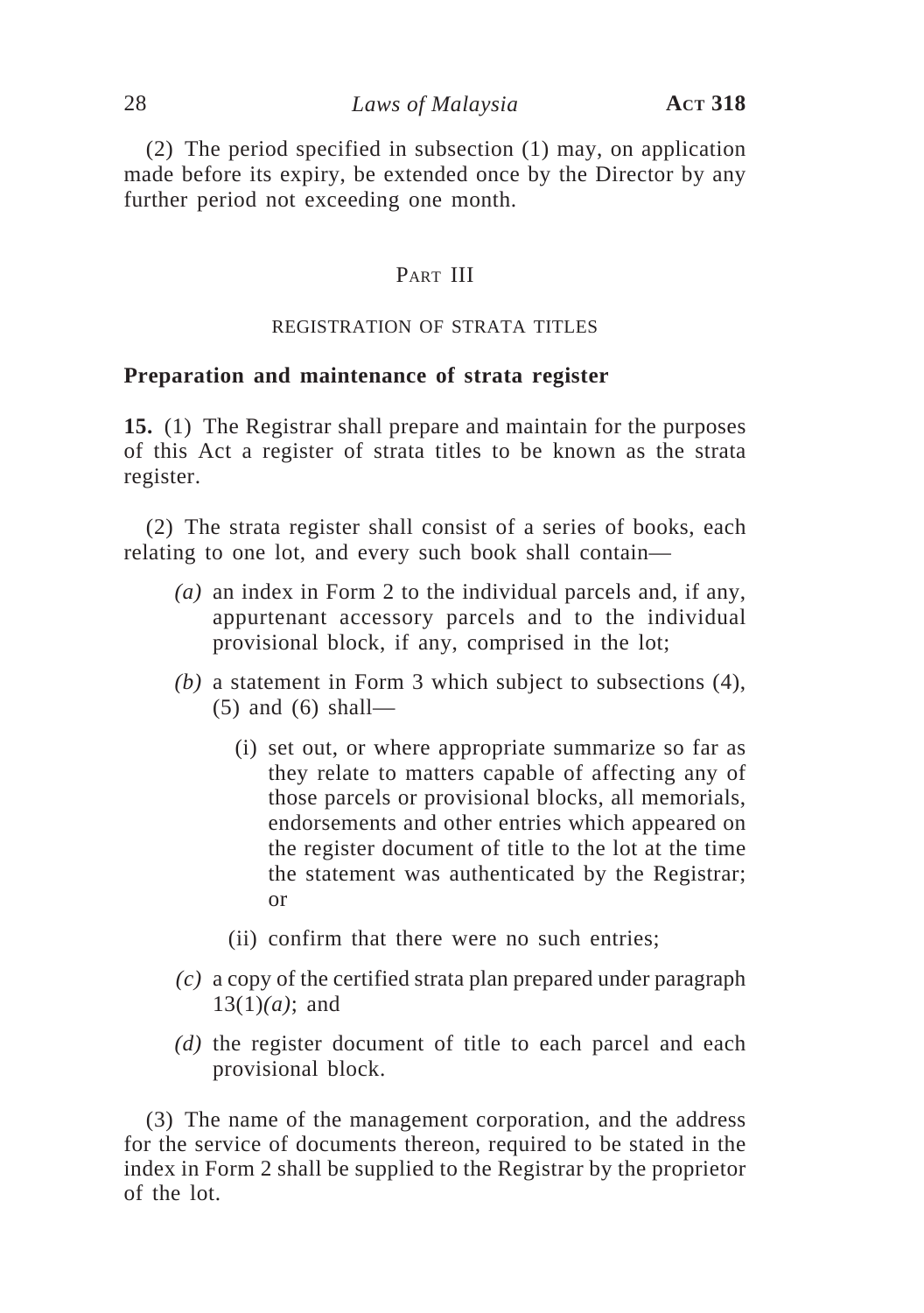(3A) Where the proprietor of the lot, after being given reasonable notice by the Registrar, fails to supply the name of the management corporation or the address for service of documents thereon as required by subsection (3), the Registrar—

- *(a)* as regards the name of the management corporation, shall himself determine the name to be stated in the index in Form 2; or
- *(b)* as regards the address for service, shall cause to be stated in the index in Form 2 the postal address of any building erected within the lot.

(4) For the purposes of the statement in Form 3, no account shall be taken of any lease or tenancy relating to a part of the building which corresponds precisely with, or is included within one of the parcels created on the subdivision, or of any charge of, or lien over, such a lease; but any such lease, tenancy or charge shall be endorsed on the register document of title to the parcel in question.

(5) The Registrar shall, in the case of private caveats or Registrar's caveats appearing on the register document of title to the lot, if satisfied that such caveats affect only particular parcels created on the subdivision, endorse such caveats on the register documents of title to the parcels in question.

(6) Where the Registrar is unable to ascertain to his satisfaction the caveats which affect the particular parcels, he may, instead of setting out or summarizing them, endorse a statement in Form 3 to the effect that the lot is so subject to the caveats entered on the register document of title to the lot:

Provided that the Registrar may at any time thereafter, if it can be ascertained to his satisfaction that such caveats relate to particular parcels, endorse such caveats on the register documents of title to the parcels in question.

## **Documents of strata title**

**16.** (1) The Registrar shall prepare documents of strata title in respect of—

*(a)* a parcel; and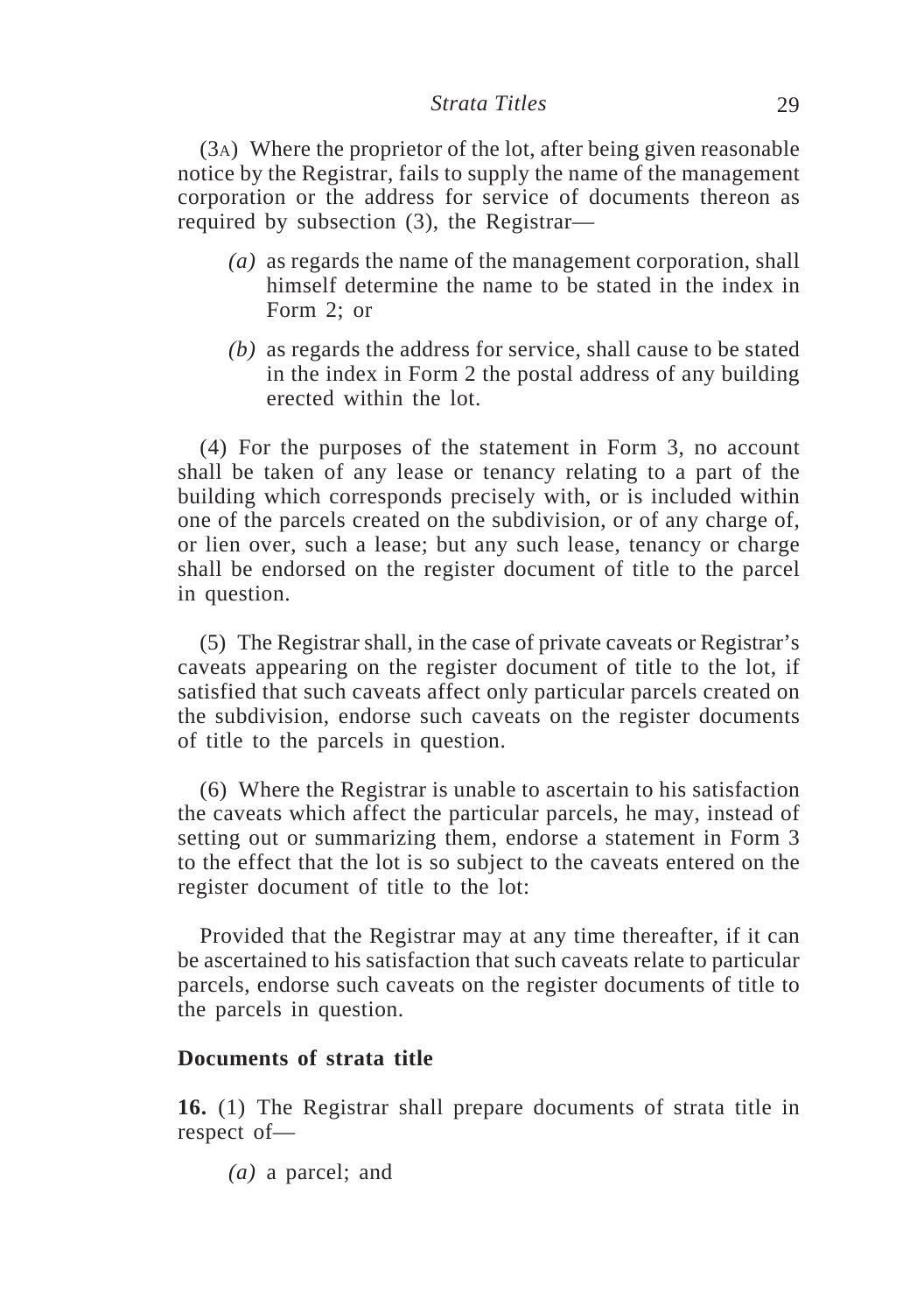*(b)* a provisional block, if any.

(2) The documents of strata title to be prepared by the Registrar in respect of any parcel or provisional block under subsection (1) shall consist of—

- *(a)* a register document of title in Form 4 in respect of a parcel and in Form 4A in respect of a provisional block;
- *(b)* an issue document of title, consisting of a copy of the register document to which shall be attached—
	- (i) the copy of the certified strata plan or of the relevant folio of that plan prepared under paragraph 13(1)*(d)*; and
	- (ii) where appropriate, a copy of the statement in Form 3:

Provided that, in the case of a parcel created on the division or amalgamation of any existing parcels, the plan to be attached to the issue documents of title shall be such as may be prepared in accordance with Part V of this Act.

(3) Every document of strata title shall be prepared in the name of the person last registered as proprietor of the lot in question, or where it relates to a parcel created as mentioned in the proviso to subsection (2) in the name of the person last registered as proprietor of the existing parcel or parcels.

(4) *(Deleted by Act A753).*

(5) The registration of the register documents of strata title shall consist of their authentication under the hand and seal of the Registrar; and the date of registration shall be inscribed by him on every document.

(6) Sections 89 to 91 of the National Land Code shall apply to documents of strata title as they apply to documents of final title:

Provided that where any parcel is subject to a charge or lien, nothing in section 90 of the National Land Code shall be taken to authorize the issue of the document of title thereto to the proprietor of the parcel.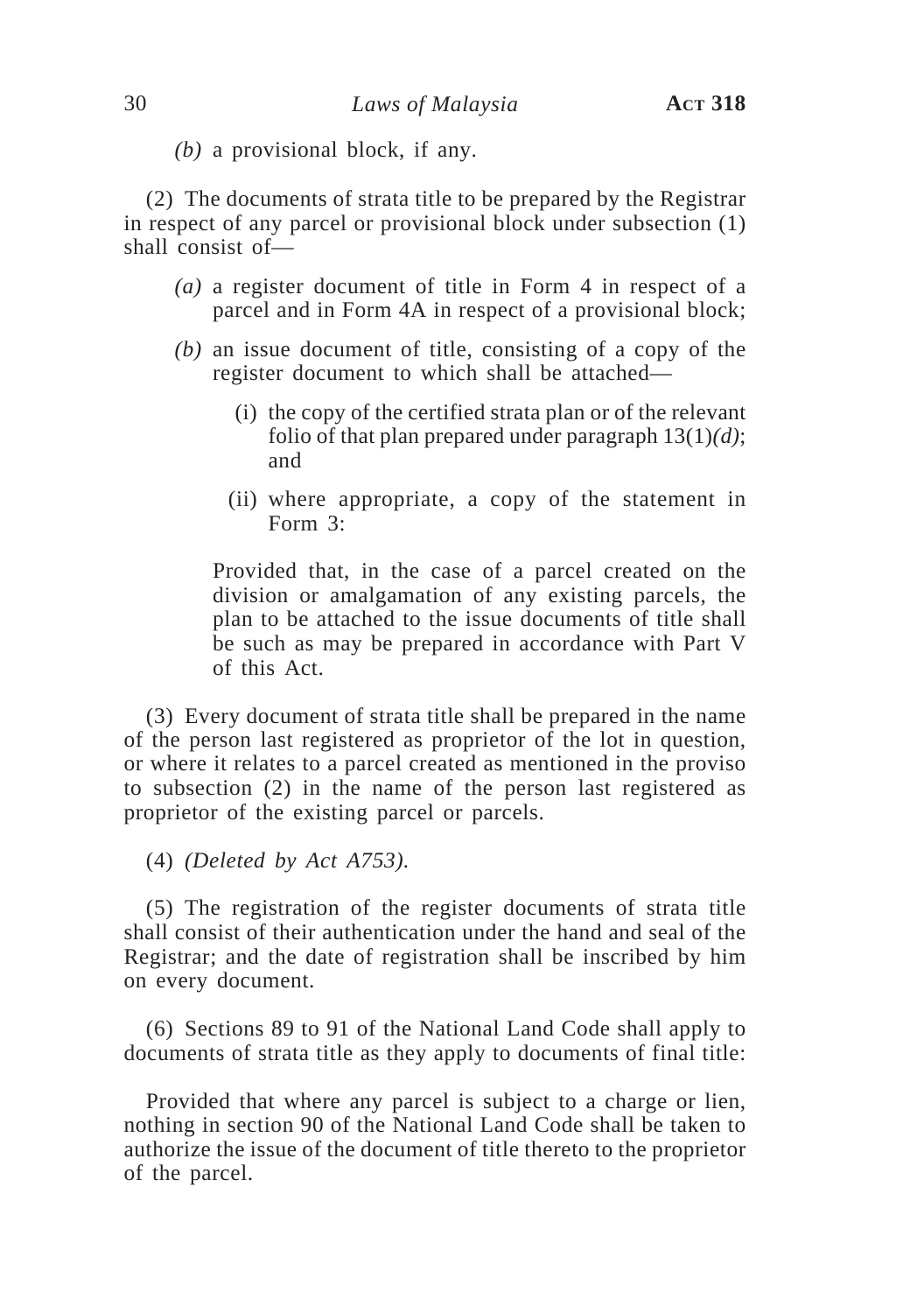## **Effect of opening of book of strata register**

**17.** (1) On authenticating the statement in Form 3 required to be contained in any book of the strata register, the Registrar shall make on the register and issue documents of title to the lot in question a memorial to the effect that the book has been opened, and that the common property is vested in the management corporation and shall return the issue document to that corporation.

(2) No entry shall thereafter be made on either of the documents of title except one affecting the common property.

(3) In its application to a low-cost building, this section shall be construed with the omission of—

- *(a)* all the words in subsection (1) after the words "has been opened"; and
- *(b)* subsection (2).

## **Share units of parcels**

**18.** Every parcel shall have a share value as approved by the Director and expressed in whole numbers to be known as share units.

# **Provisional share units of a provisional block**

**19.** Every provisional block shall have a share value as approved by the Director, which shall be expressed in whole numbers and taken as provisional share units.

## PART IV

## PROVISIONAL BLOCK: ISSUE OF STRATA TITLES UPON COMPLETION OF BUILDING

## **Application for strata titles upon completion of building**

**20.** (1) The proprietor of a provisional strata title shall, as soon as a building in respect of that title has been completed and certified by the public or local authority to be fit for occupation or use, but in any case within six months from the date the building is so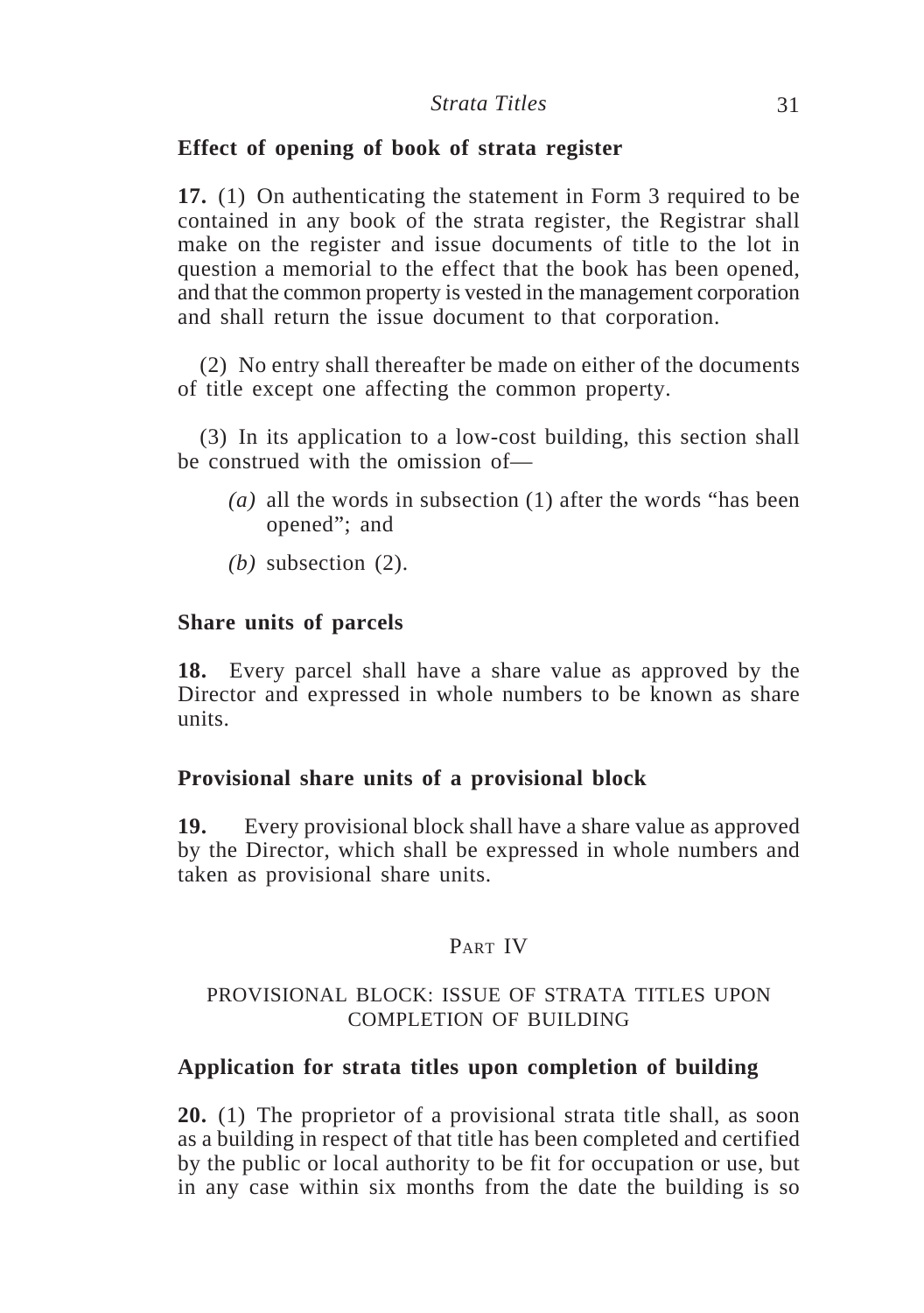certified, make an application for the approval of the Director for the issue of separate strata titles to the parcels in the completed building.

(1A) The period specified in subsection (1) may, on application made before its expiry, be extended once by the Director by any further period not exceeding three months.

(2) The application shall be made in writing in Form 5 to the Land Administrator and shall be accompanied by—

- *(a)* such fee as may be prescribed;
- *(b)* a certificate of an architect registered under the Architects Act 1967 or of a professional engineer registered under the Registration of Engineers Act 1967 that the provisional block has been completed in accordance with the approved building plan and any approved amendments thereto;
- *(ba)* a copy of the approved building plan and approved amendments thereto referred to in paragraph *(b)*;
	- *(c)* a storey plan in triplicate in respect of each storey of the completed building, duly certified by a land surveyor as required under paragraph 10(1)*(b)* and containing such details as are specified in subsection (3) of that section;
- *(ca)* a certificate by a land surveyor—
	- (i) that the building is situated wholly within the boundaries of the lot in question; or
	- (ii) that, discounting any eave, awning, and any balcony not forming part of a proposed parcel, which project over a road reserve, the building is so situated;

and, in a case where the certificate is one under subparagraph (ii), a subsisting permit or permits issued under section 75A of the National Land Code in respect of every such eave, awning and balcony;

- *(cb)* a certificate by a land surveyor—
	- (i) that the building is situated wholly within the boundaries of its position as delineated in the location plan in compliance with paragraph $10_A(2)(b)$ ; or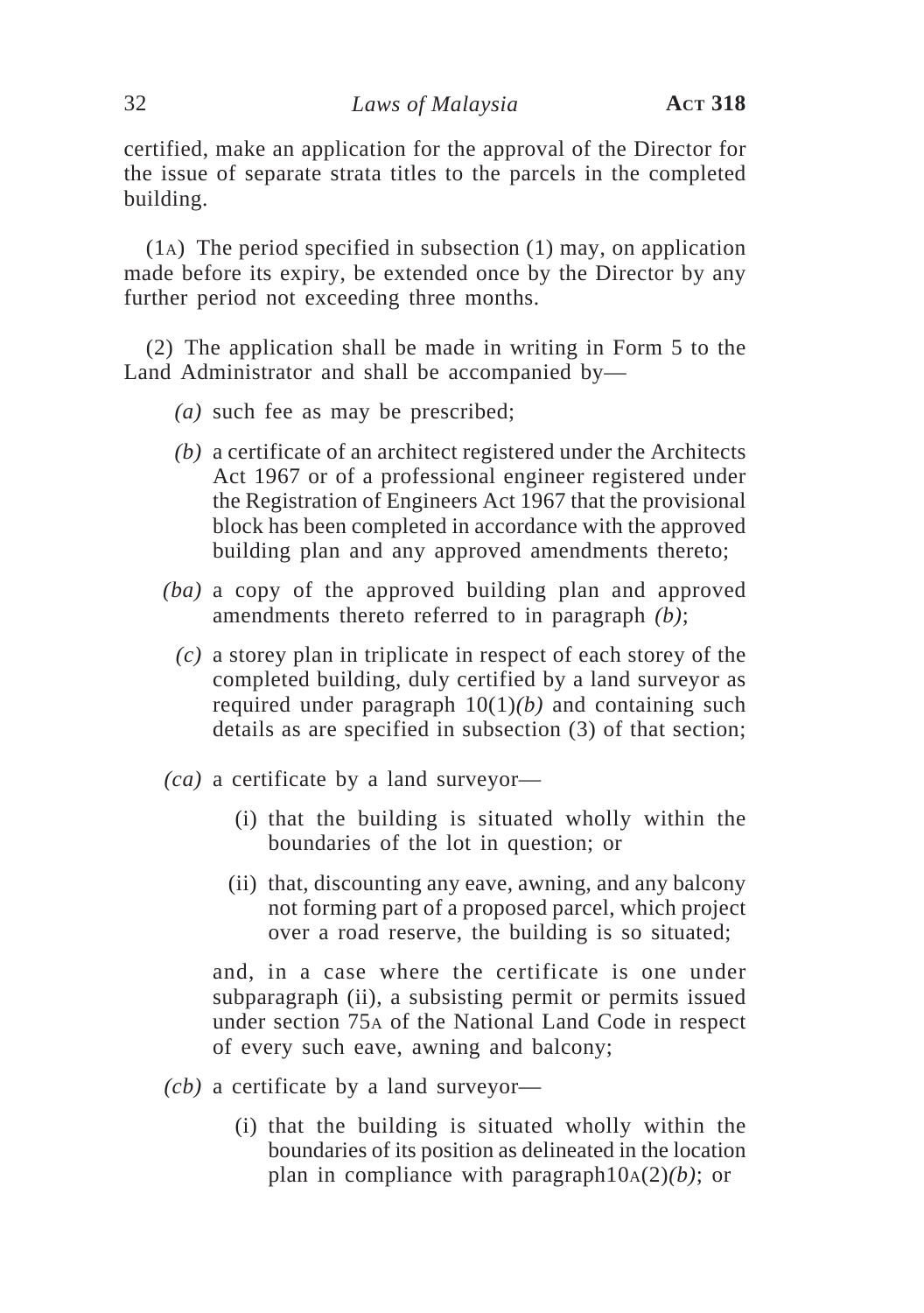- (ii) that, discounting any eave, awning, and any balcony which does not form part of a proposed parcel, the building is so situated;
- *(d)* a certificate issued by a public or local authority stating that the building is fit for occupation or use;
- *(e)* a statement showing the proposed allocation of the provisional share units among the new parcels; and
- *(f)* the issue document of provisional strata title.

(3) Upon receipt of the application, the Land Administrator shall—

- *(a)* endorse or cause to be endorsed a note of the making of the application on the register document of title of the provisional block; and
- *(b)* refer the application to the Director of Survey and transmit to him a copy of the plan submitted under subsection (2).

(4) The Director of Survey, upon receiving the copy of the plan transmitted by the Land Administrator shall check the said plan and carry out or cause to be carried out such survey of the building or parcels as he may consider desirable, and shall—

- *(a)* advise the Land Administrator as to whether the plans are in order;
- *(b)* notify the Land Administrator of the amount of fees to be collected upon approval of the application in respect of such survey; and
- *(c)* notify the Land Administrator of the amount of fees to be collected in respect of the plans caused to be prepared in the event of the approval of the application.

(5) Upon receiving the advice of the Director of Survey, the Land Administrator shall transmit to the Director, the application and its accompanying documents together with his recommendations.

## **Power of Director of Lands and Mines in relation to application**

- **21.** (1) The Director shall, upon being satisfied that—
	- *(a)* the building has been completed in accordance with the approved building plan and any approved amendments thereto;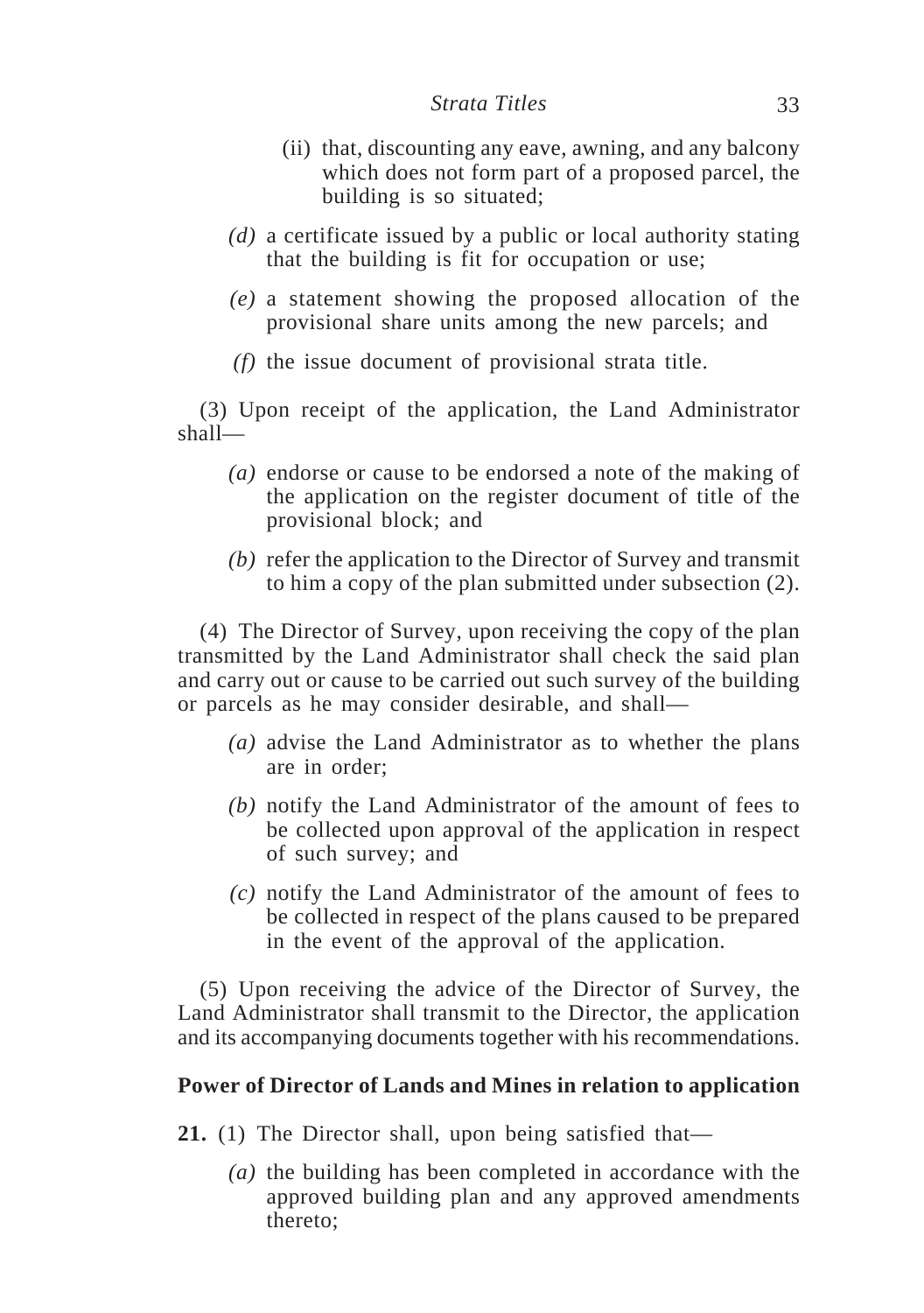- *(aa)* there has been no change in the number of parcels comprised in the building and the total floor area of the building, as indicated in the building plans submitted pursuant to paragraph  $10A(2)(a)$ , and there has been no change in the total share units for the parcels from the quantum of provisional share units shown pursuant to paragraph 10A(2)*(d)*;
	- *(b)* the proposed allocation of share units among the new parcels is equitable;
	- *(c)* there is adequate means of access to each parcel not passing through another parcel; and
	- *(d)* there is adequate means of internal communication not passing through the common property,

approve the application.

- (2) Where he has approved any application, the Director shall—
	- *(a)* transmit to the Director of Survey the application and other accompanying documents; and
	- *(b)* notify the Land Administrator of the approval and direct him to collect from the proprietor, fees as notified by the Director of Survey under subsection 20(4) and fees for the preparation and registration of strata titles.

# **Action by Director of Survey after approval**

**22.** Upon receipt of the application and the accompanying documents from the Director and upon being informed by the Land Administrator that the survey fees referred to in paragraph 21(2)*(b)* have been duly paid, the Director of Survey shall take such action as specified in section 13 in respect of—

- *(a)* the preparation of a new certified strata plan incorporating the changes made to the original certified strata plan by the storey plan referred to in paragraph  $20(2)(c)$ , for filing in his office in place of the original certified strata plan; and
- *(b)* the preparation of a copy of the new certified strata plan for retention by the Registrar and additional copies thereof for attaching to the issue documents of title of the new parcels,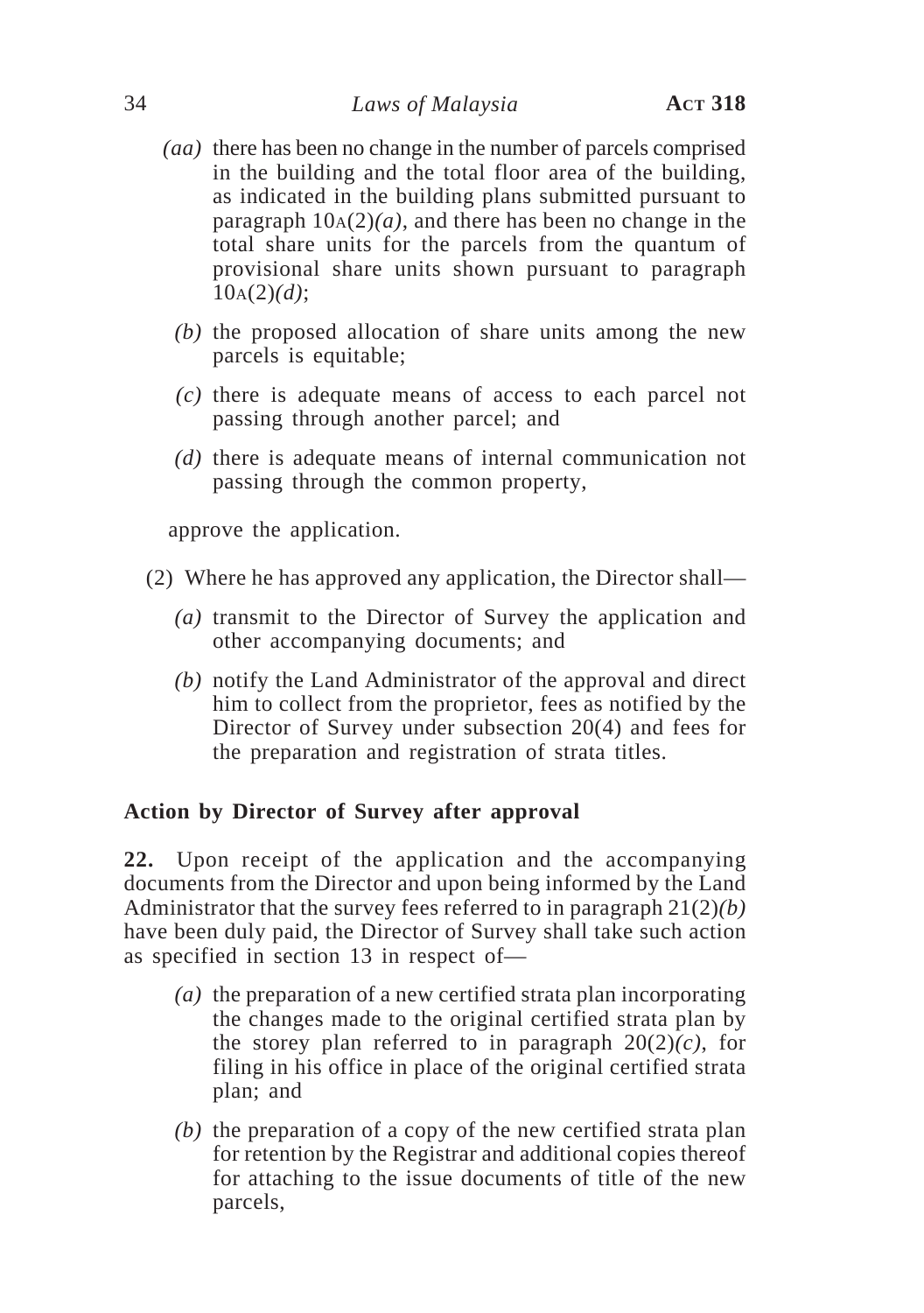and shall transmit them to the Director the copies so prepared, together with the application and other accompanying documents.

# **Failure to apply under section 20**

**22A.** Where an application under subsection 20(1) is not made within the period specified in that subsection, or within that period as extended under subsection (2) of that section, the proprietor of the provisional strata title shall be guilty of an offence, and liable on conviction to a fine not exceeding five thousand ringgit and to a further fine not exceeding one thousand ringgit for each day the offence continues to be committed.

# **Failure to pay amount demanded**

**22B.** (1) If the proprietor of the provisional strata title fails to pay any amount demanded pursuant to subsection 21(2) within one month of being served with the demand, he shall be guilty of an offence, and liable on conviction to a fine not exceeding one thousand ringgit and to a further fine not exceeding fifty ringgit for each day the offence continues to be committed.

(2) The period specified in subsection (1) may, on application made before its expiry, be extended once by the Director by any further period not exceeding one month.

# **Modification of strata register, issue of fresh documents of title and cancellation of provisional document of title**

**23.** (1) Upon receiving from the Director of Survey the copies of the new certified strata plan and the other accompanying documents and upon being informed by the Land Administrator that the fees for preparation and registration of strata titles have been paid, the Director shall direct the Registrar to take action as specified in subsection  $(2)$ .

- (2) On being directed by the Director, the Registrar shall—
	- *(a)* replace the copy of the original certified strata plan in the relevant book of the strata register with the copy of the new certified strata plan prepared for his retention;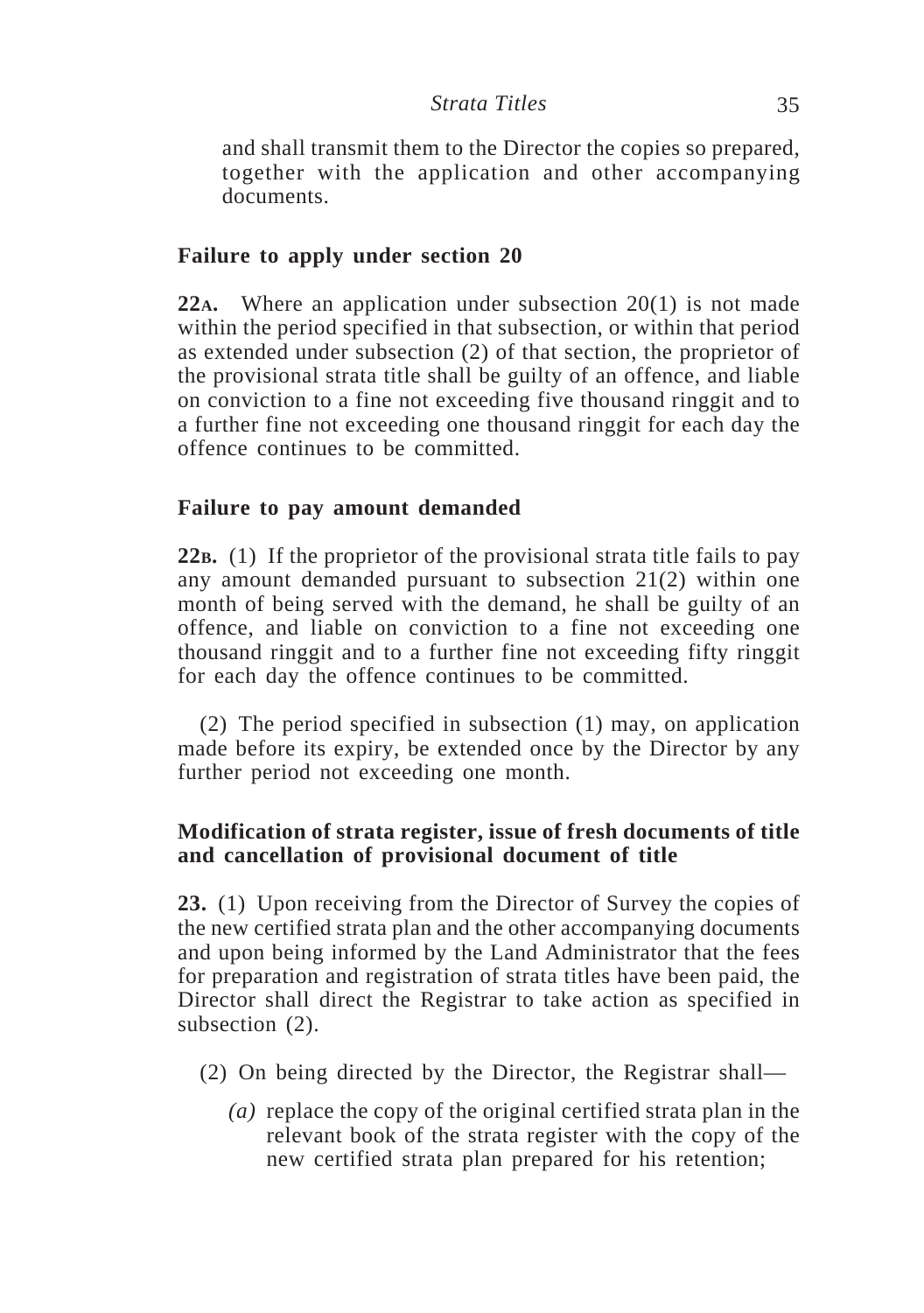- *(b)* amend the schedule of share units of the parcels and make such other alterations in the relevant book of the strata register as are necessary to take account of the changes as a result of the completion of the building;
- *(c)* prepare, register and issue in accordance with section 16, strata titles in respect of the new parcels;
- *(d)* endorse on the register document of title in respect of the former provisional block a statement to the effect that strata titles (specifying the title numbers thereof) have been issued to the new parcels in the completed building; and
- *(e)* destroy the issue document of provisional strata title.

## PART V

## SUBDIVIDED BUILDINGS: DIVISION AND AMALGAMATION OF PARCELS

#### **Interpretation**

**24**. In this Part, unless the context otherwise requires, the words—

"affected", in relation to a parcel, means affected or intended to be affected by a division or amalgamation;

"amalgamation" means an amalgamation of parcels;

"application" means an application to divide or amalgamate parcels;

"division" means a division of a parcel;

"new", in relation to a parcel, means resulting or intended to result from a division or amalgamation.

## **Power to divide and amalgamate parcels**

**25.** (1) A parcel proprietor may, with the approval of the Director—

*(a)* divide his parcel into two or more new parcels, each to be held by him under a separate strata title; or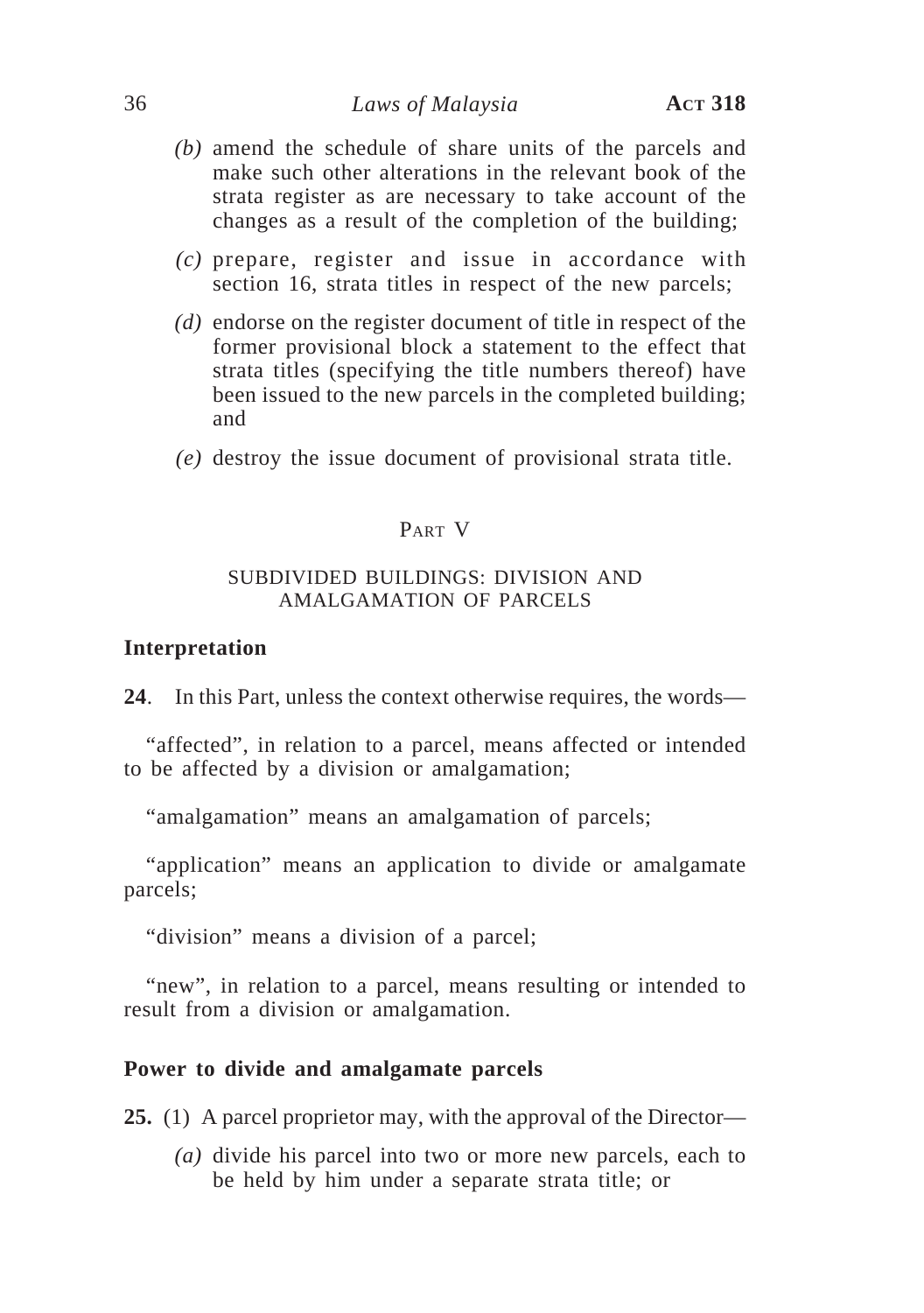*(b)* where he holds two or more contiguous parcels, amalgamate them to form one parcel to be held by him under a single strata title.

(2) For the purposes of paragraph (1)*(b)* any two or more parcels shall be taken to be contiguous if each of them shares at least one boundary, including a boundary which consists of a floor or ceiling, with another of them.

(3) Where the division of a parcel or the amalgamation of two or more parcels results in the creation of any additional or new common property, the proprietor shall obtain the written consent of the management corporation before making the application under section 28 for the approval of the Director.

## **Effect of division or amalgamation**

**26**. (1) On a division, the number of share units of each parcel shall be a whole number allotted by the proprietor of the divided parcel as approved by the Director:

Provided that the total number of share units of all the new parcels shall be equal to the number of share units of the divided parcel.

(2) On an amalgamation, the number of share units of the new parcel shall be a number equal to the total number of share units of the amalgamated parcels.

(3) Subject to subsections (1) and (2), Part VII shall apply in relation to a new parcel in a subdivided building as if the new parcel were one of the parcels which came into existence when the building was subdivided.

# **Conditions for approval of division or amalgamation**

**27**. The Director shall not approve a division or amalgamation unless the following conditions are satisfied:

*(a)* that the proposed division or amalgamation would not contravene any restriction in interest to which any of the affected parcels is subject;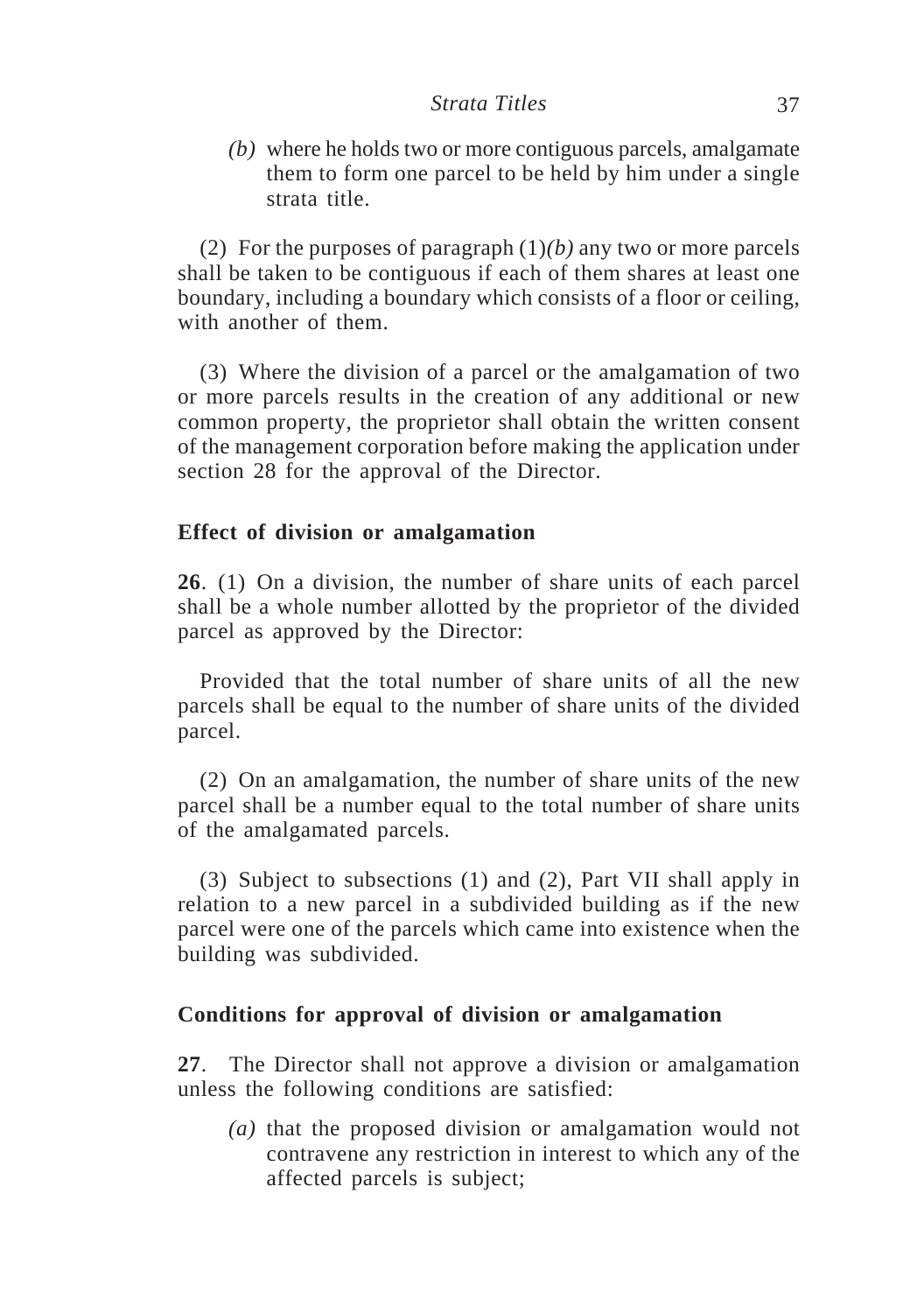- *(b)* that the proposed division or amalgamation would not be contrary to the provisions of any written law for the time being in force, and that any requirements imposed with respect to the division or amalgamation by or under any such law have been complied with;
- *(c)* that no item of land revenue is outstanding in respect of any affected parcel;
- *(d)* that consent in writing to the making of the application has been obtained from every person who at the time when the approval was applied for, was entitled to the benefit of—
	- (i) a charge of an affected parcel;
	- (ii) a lease of an affected parcel or any part thereof, other than, in the case of a division, a part corresponding precisely with or included within one of the new parcels;
	- (iii) a charge of such a lease; or
	- (iv) a lien over an affected parcel or such a lease;
- *(da)* that, where the division or amalgamation results in the creation of additional common property or new common property, the written consent of the management corporation to the making of the application has been obtained;
	- *(e)* that where an amalgamation is proposed, each new parcel will have adequate internal means of communication not passing through common property;
	- *(f)* that, where a division is proposed, each new parcel will have adequate means of access not passing through another parcel; and
	- *(g)* that the proposed share units assigned to the new parcels by the proprietor in his application in Form 6 are equitable.

### **Application for approval**

**28**. (1) Any application for the approval of the Director to a division or an amalgamation shall be made in writing in Form 6 or 7, as the case may be, to the Land Administrator and shall be accompanied by—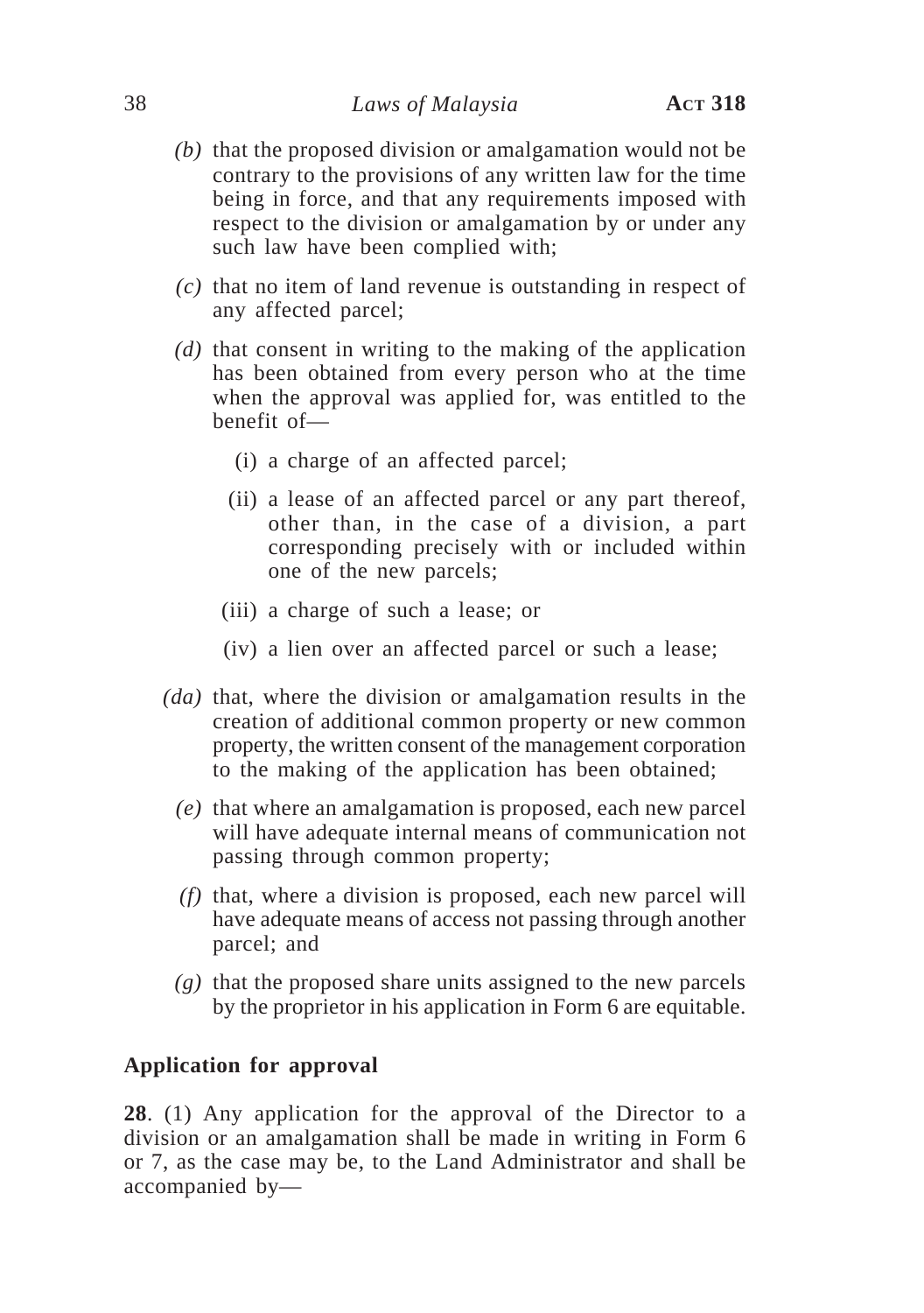- *(a)* such fee as may be prescribed;
- *(b)* a plan in triplicate, duly certified by a land surveyor and showing all the details of the division or amalgamation;
- *(c)* a statement from the applicant of the number of share units of the new parcel or parcels;
- *(d)* all such written consents to the making of the application as are required under paragraph 27*(d)*;
- *(da)* the written consent of the management corporation to the making of the application as required under paragraph 27*(da)*; and
	- *(e)* the issue documents of title of the affected parcel or parcels.

(2) Upon receiving any application, the Land Administrator shall—

- *(a)* endorse or cause to be endorsed a note of the making of the application on the register document of title to each affected parcel; and
- *(b)* refer the application to the Director of Survey and transmit to him a copy of the plan submitted under subsection (1).

# **Action by Director of Survey**

**29**. The Director of Survey shall, upon receiving a copy of the plan transmitted by the Land Administrator, check the said plan and carry out or cause to be carried out such survey of the affected parcel or parcels as he may consider desirable and advise the Land Administrator as to whether the plans are in order and notify him of the amount of fees to be collected upon approval in respect of such survey and for the preparation of plans.

# **Lands Administrator to transmit application to Director of Land and Mines**

**30**. Upon receiving the advice of the Director of Survey, the Land Administrator shall transmit to the Director, the application and its accompanying documents together with his recommendations.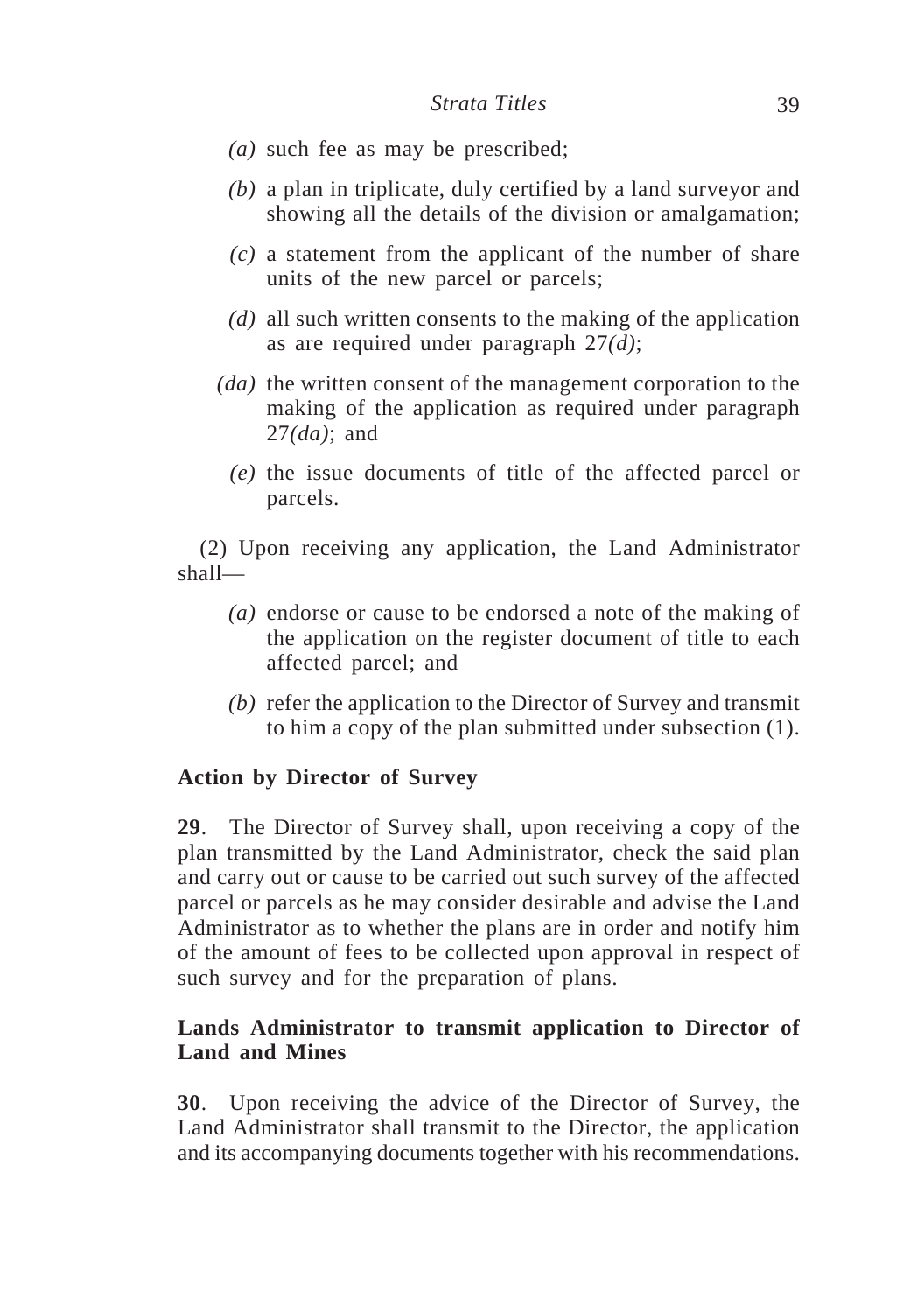# **Power of Director of Lands and Mines in relation to application for division or amalgamation**

**31**. (1) The Director, upon receiving the application and its accompanying documents from the Land Administrator, shall—

- *(a)* approve the division or amalgamation to which the plan relates if it appears to him that the conditions specified in section 27 are satisfied; and
- *(b)* in any other case, reject the application.

(2) Where the Director has rejected an application, he shall notify the Land Administrator who shall forthwith inform the proprietor and shall cancel or cause to be cancelled the note thereof endorsed on the register document of title under subsection 28(2).

(3) Where the Director has approved a division or an amalgamation, he shall—

- *(a)* transmit to the Director of Survey the application and other accompanying documents; and
- *(b)* notify the Land Administrator of the approval and direct him to collect from the proprietor, fees as notified by the Director of Survey under section 29, and fees for the preparation and registration of strata titles.

# **Preparation of new certified strata plan by Director of Survey**

**32**. The Director of Survey shall, upon receiving the approved application and other accompanying documents, and upon being informed by the Land Administrator that the amount demanded in respect of his fees has been duly paid, take such action as specified in section 13 in respect of—

- *(a)* preparation of a new certified strata plan incorporating the changes made by the division or amalgamation, for filing in his office in place of the original certified strata plan; and
- *(b)* preparation of a copy of the new certified strata plan for retention by the Registrar and additional copies thereof for attaching to the issue documents of title,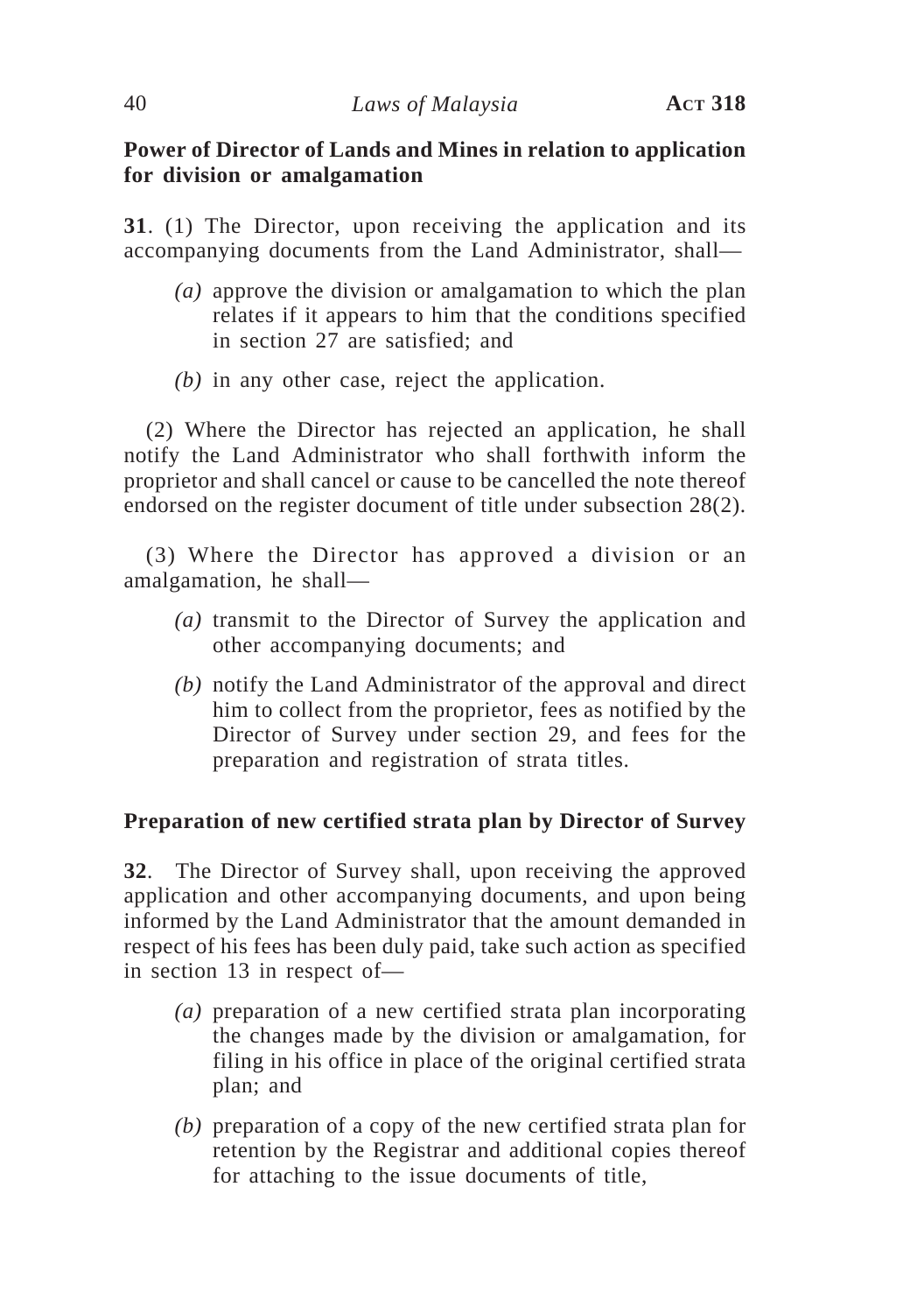and shall transmit to the Director, the copies so prepared, together with the application and other accompanying documents.

# **Modification of strata register and issue of fresh documents of title**

**33**. (1) Upon receiving from the Director of Survey the copies of the new certified strata plan and other accompanying documents, and upon being informed by the Land Administrator that the fees in respect of the preparation and registration of strata title to the new parcel or parcels have been duly paid, the Director shall direct the Registrar to take action as specified in subsection (2).

- (2) On being directed by the Director, the Registrar shall—
	- *(a)* replace the copy of the original certified strata plan in the relevant book of the strata register with the copy of the new certified strata plan prepared for his retention;
	- *(b)* amend the schedule of share units of the parcels and make such other alterations in the relevant book of the strata register as are necessary to take account of the changes made by the division or amalgamation; and
	- *(c)* issue title in continuation to the new parcel or parcels as if he were issuing title in continuation to land subdivided or amalgamated under Chapter 1 or 3 of Part Nine of the National Land Code.

# **Effect of registration in respect of common property created upon division or amalgamation**

**33A**. Upon the registration of the strata title or titles to the new parcel or parcels upon the division or amalgamation, the parts of any parcel which are created as common property shall be deemed to form part of the common property in relation to all the parcels comprise within the subdivided building.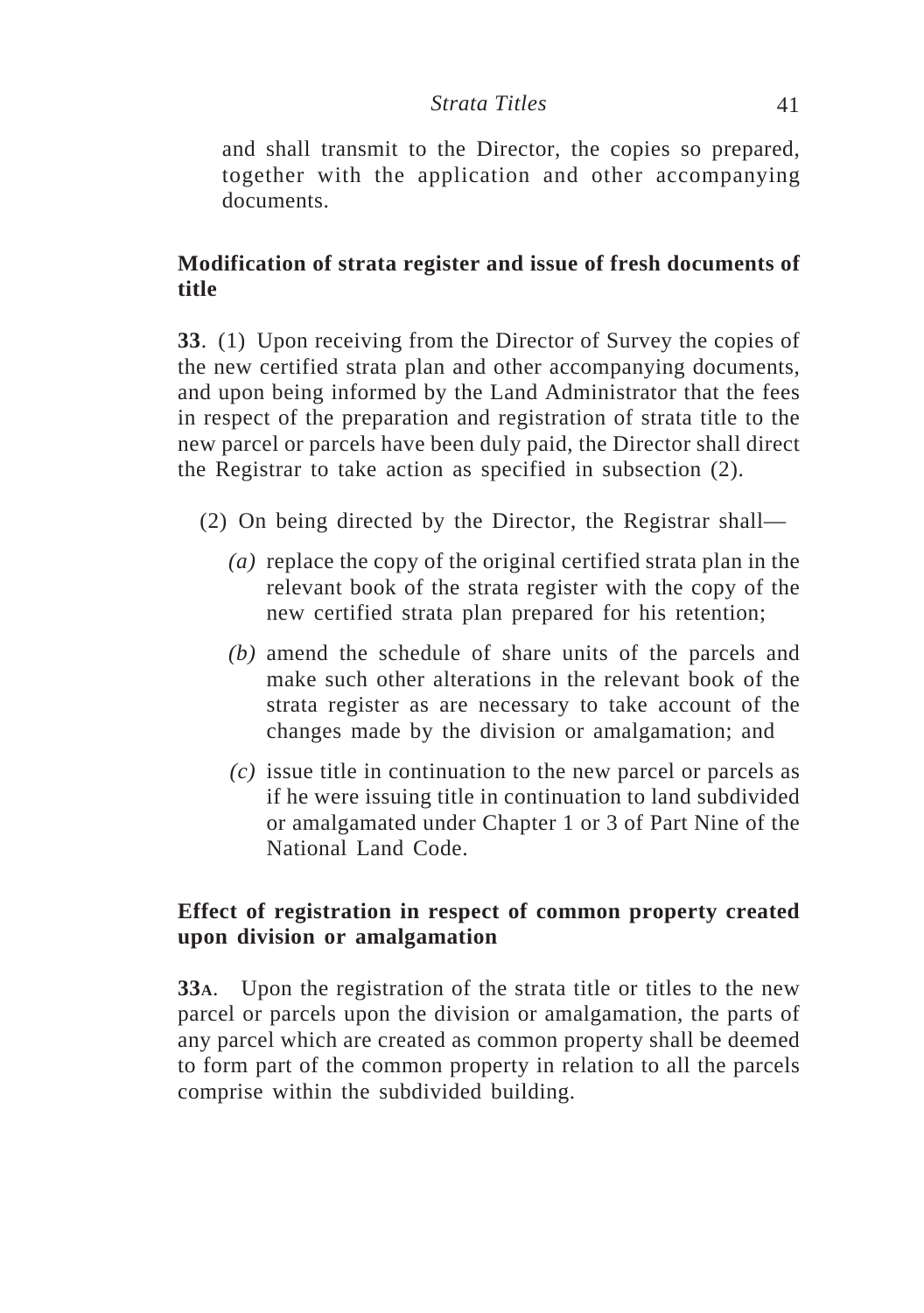## PART VI

#### RIGHTS AND OBLIGATIONS ATTACHING TO INDIVIDUAL PARCELS AND PROVISIONAL BLOCKS

### **Rights of proprietor in his parcel and common property**

**34**. (1) Subject to this section and other provisions of this Act, a proprietor shall have—

- *(a)* in relation to his parcel (in the case of a parcel proprietor), the powers conferred by the National Land Code on a proprietor in relation to his land; and
- *(b)* in relation to the common property, the right of user which he would have if he and the other proprietors were co-proprietors thereof.

(2) No rights in an accessory parcel shall be dealt with or disposed of independently of the parcel to which such accessory parcel has been made appurtenant.

(3) No rights in the common property shall be disposed of by a proprietor except as rights appurtenant to a parcel; and any disposition of a parcel by a proprietor shall without express reference include a like disposition of the rights in the common property which are appurtenant to the parcel.

### **Rights of support, service and shelter**

**35.** (1) In favour of and against each parcel proprietor there shall be implied a right of support and a right of service.

(2) Each parcel proprietor shall be entitled to have his parcel sheltered by all such parts of the subdivided building as are capable of affording shelter and may, for the purpose of replacing, renewing or restoring any such shelter, enter upon the common property or any other parcel.

(3) The rights and obligations mentioned in subsections (1) and (2) shall be effective without memorial or notification in the strata register, and there shall be implied in respect of them such ancillary rights and obligations as are reasonably necessary to make them effective.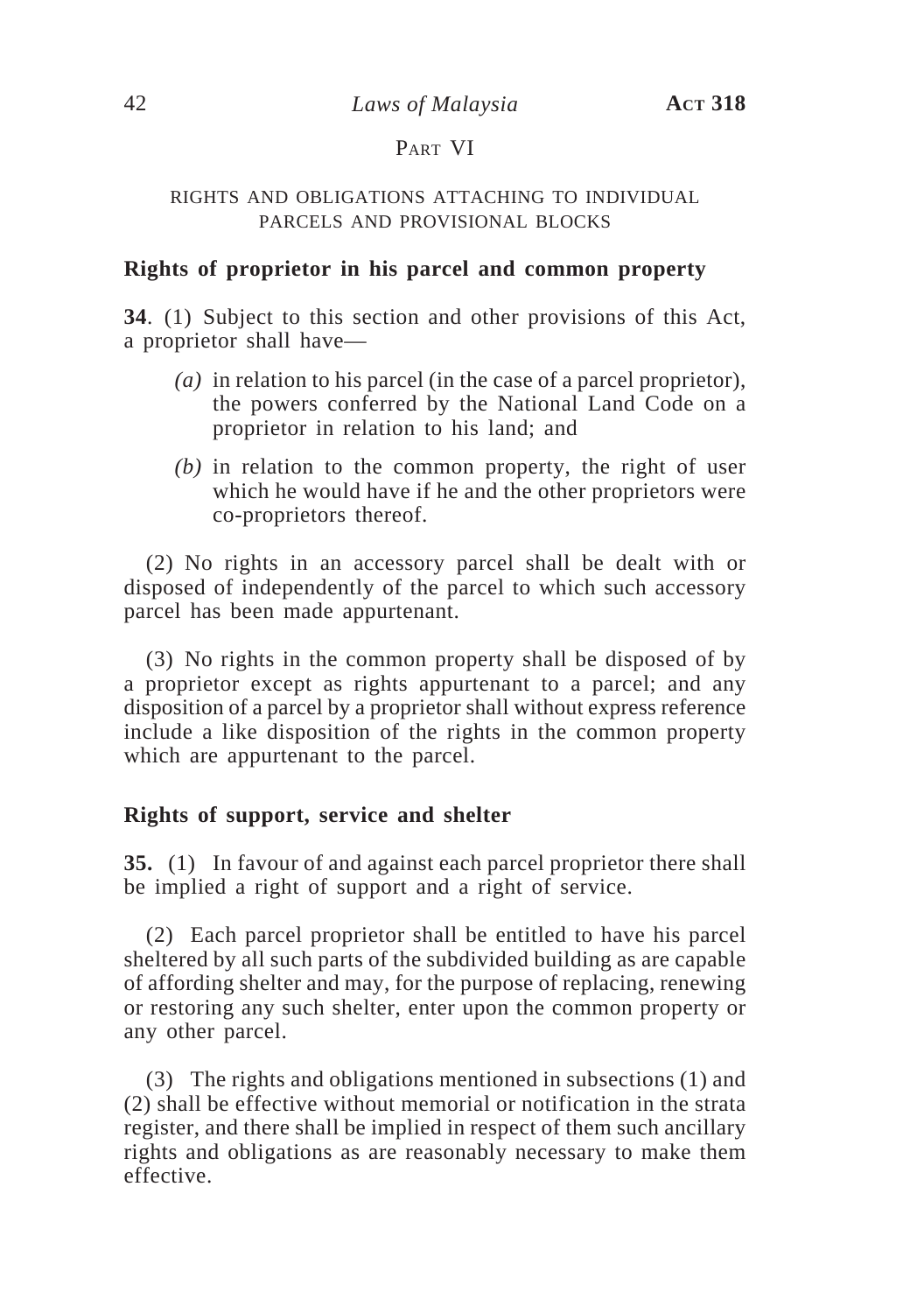(4) In this section—

"right of support" means a right to subjacent and lateral support by the common property and by every other parcel capable of affording support;

"right of service" means rights to the passage or provision of water, sewage, drainage, gas, electricity, garbage, artificially cooled or heated air and other services (including telephone, radio and television services) through or by means of pipes, wires, cables or ducts.

### **Share unit entitlements**

**36.** The value of each parcel, except in the case of an accessory parcel where no share value shall be allotted, shown in the schedule of share units shall be taken as the share unit entitlement, and in the case of a provisional block the value shall be taken as the provisional share unit entitlement. The share units of a parcel or the provisional share units in the case of a provisional block as specified in the strata title or in the provisional strata title, as the case may be, shall determine—

- *(a)* the voting rights of the proprietors;
- *(b)* the quantum of the undivided share of each proprietor in the common property; and
- *(c)* the proportion payable by each proprietor of the contribution levied by the management corporation pursuant to section 45, 63, or 66.

#### **Restrictions on voting rights**

**37.** (1) Where a parcel proprietor is for any reason, unable to control his property, the powers of voting conferred on him by the Second Schedule shall be exercisable by the person who is for the time being authorized by law to control that property.

(2) Where a parcel proprietor's interest is subject to a registered charge, the powers of voting conferred on him by the Second Schedule shall, unless it is otherwise agreed between him and the chargee first entitled in priority, be exercisable by that chargee either personally or by proxy.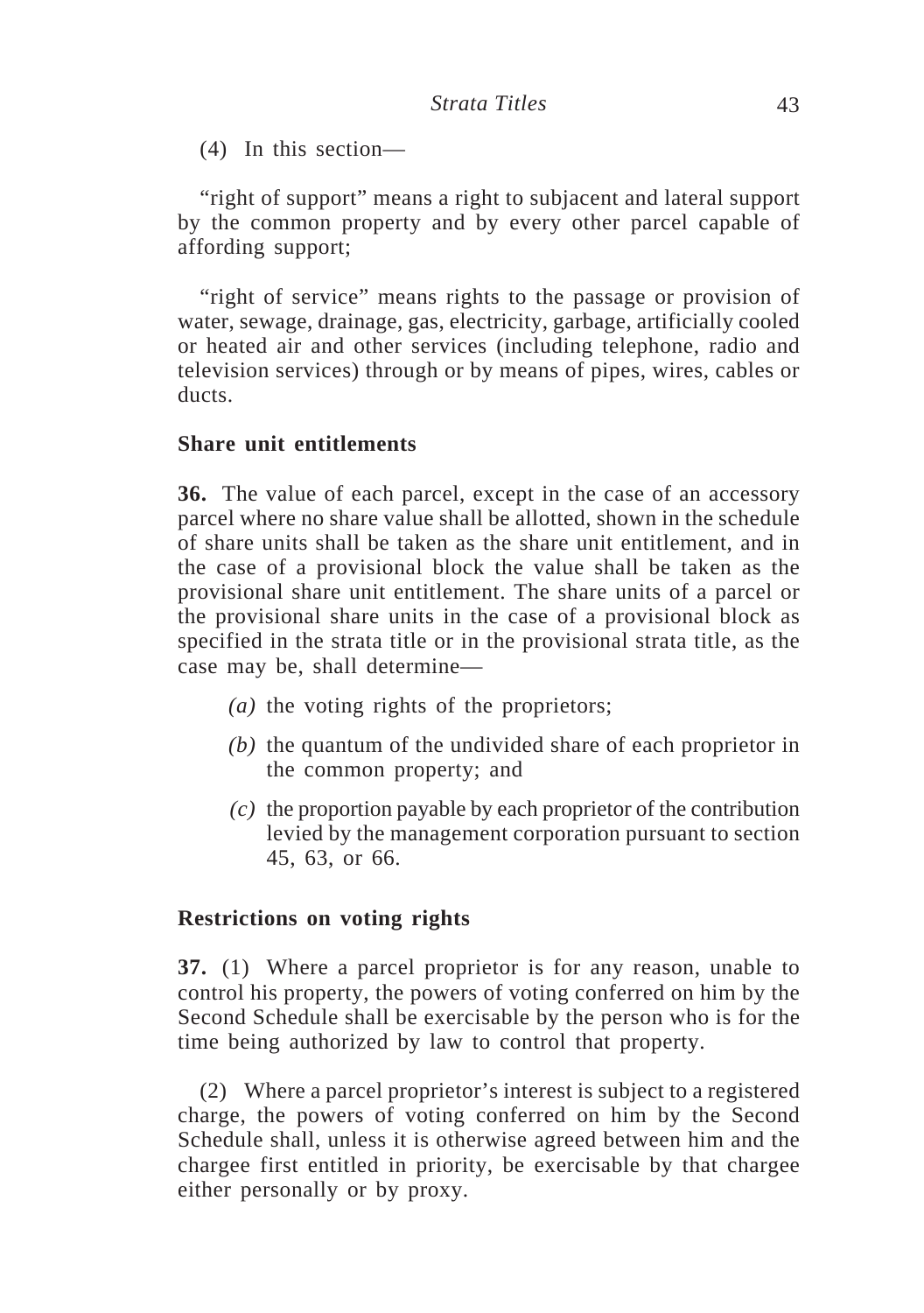# **Power of court where no person is able to vote in respect of a parcel**

**38.** Where a court of competent jurisdiction on the application of the management corporation or a proprietor, is satisfied that there is no person who is able to vote in respect of a parcel, the court—

- *(a)* shall, in cases where a unanimous resolution is required; and
- *(b)* may, in any other case,

appoint a Public Trustee or some other fit and proper person to exercise such of the powers of voting attached to the parcel by the Second Schedule, as the court may determine.

# PART VII

## MANAGEMENT OF A SUBDIVIDED BUILDING

## **Establishment of management corporation**

**39.** (1) Upon the opening of a book of the strata register in respect of a subdivided building there shall, by the operation of this section, come into existence a management corporation consisting of all the parcel proprietors including in the case of phased development, the proprietor of the provisional block or blocks.

(2) The management corporation established by subsection (1) shall be known by the name appearing in the book of the strata register relating to a subdivided building, and shall be a body corporate having perpetual succession and a common seal.

(2A) The management corporation may apply to the Registrar for a certificate certifying that the management corporation is a body corporate constituted under this Act on the day specified in the certificate.

(3) The management corporation may sue and be sued.

(4) The management corporation shall elect a council which, subject to any restriction imposed or direction given by the management corporation at a general meeting, shall perform the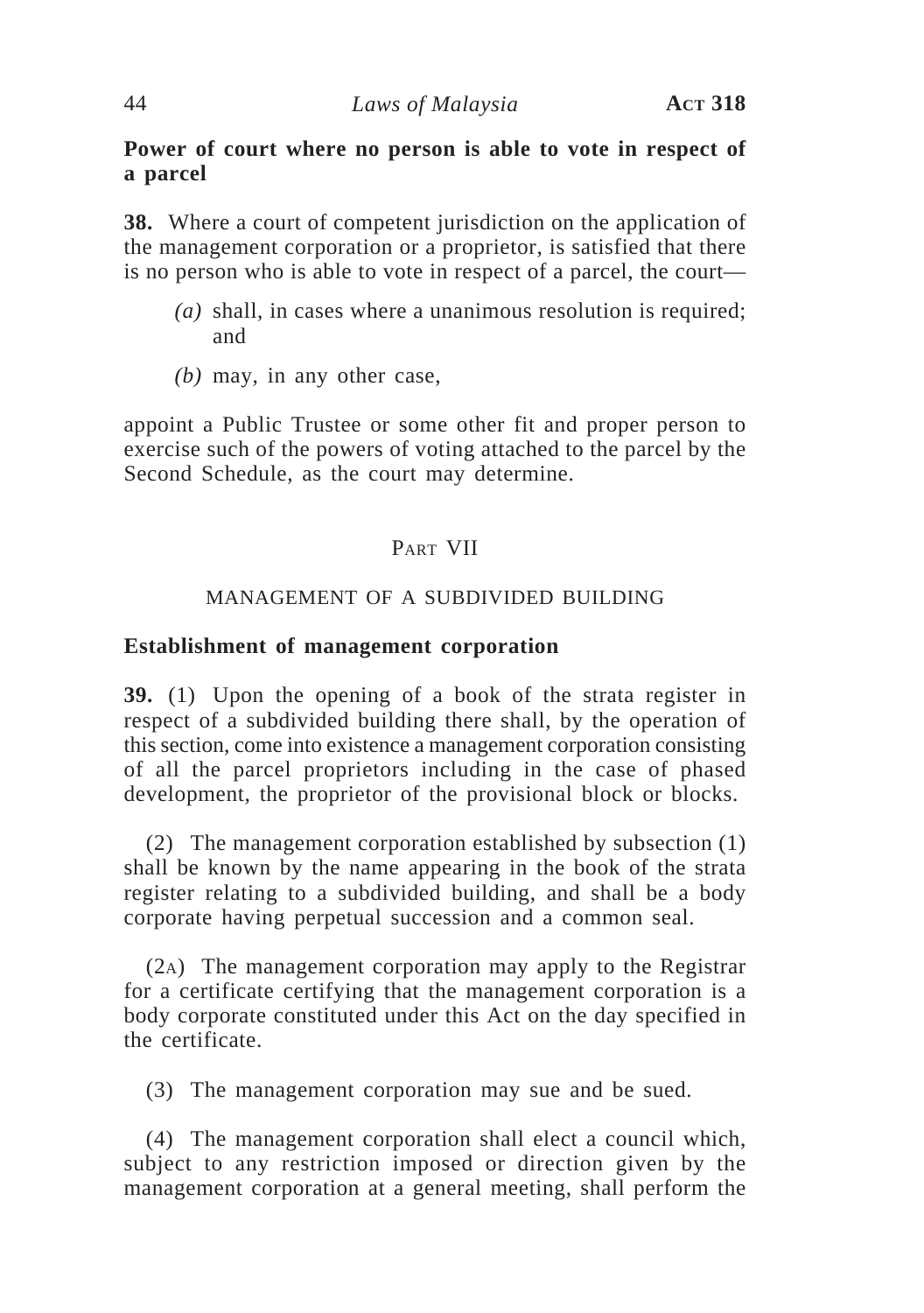#### *Strata Titles* 45

management corporation's duties and conduct the management corporation's business on its behalf, and may for that purpose exercise any of the management corporation's powers.

(5) The provisions of the Second Schedule shall have effect in relation to the management corporation and its council.

## **Restrictions imposed on management corporation during initial period**

**40.** (1) Notwithstanding any other provisions of this Act, the management corporation shall not, during the initial period—

- *(a)* amend, add to or repeal its by-laws in such a manner that a right is conferred or an obligation is imposed on one or more but not all, proprietors or in respect of one or more, but not all, parcels or provisional blocks;
- *(b)* borrow moneys or give securities; or
- *(c)* enter into any maintenance or service contracts for any periods extending beyond the expiration of the initial period.

(2) Without prejudice to any other remedy available against the original proprietor, if a management corporation contravenes subsection (1), the original proprietor shall be liable for any loss suffered by the management corporation or any parcel proprietor as a result of the contravention and the management corporation or any parcel proprietor may recover from the original proprietor as damages for breach of a statutory duty, any loss suffered by it or him in consequence of such contravention.

## **Duty of original proprietor to convene first annual general meeting**

**41.** (1) It shall be the duty of the original proprietor to convene the first annual general meeting of the management corporation within one month after the expiration of the initial period.

(2) If the original proprietor fails to comply with subsection (1), he shall be guilty of an offence and shall be liable on conviction to a fine not exceeding one thousand ringgit.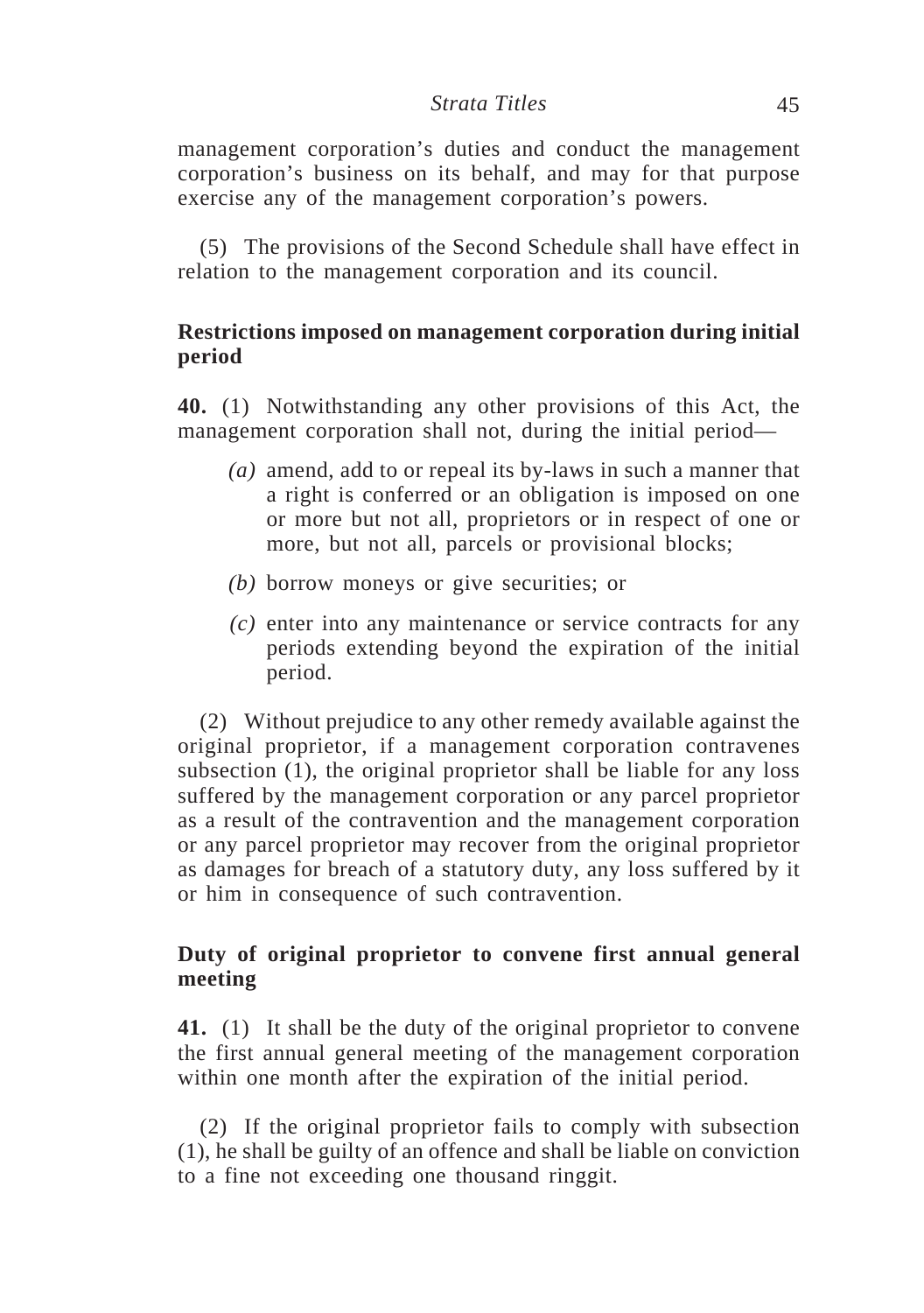(3) Without prejudice to subsections (1) and (2), if the original proprietor fails to convene the first annual general meeting within the specified period, the Director may, on application by the management corporation, a proprietor or chargee of a parcel, appoint a person to convene the first annual general meeting of the management corporation within such time as may be specified by the Director.

(4) The original proprietor shall give a written notice of the first annual general meeting to all parcel proprietors constituting the management corporation not less than fourteen days before the meeting.

(5) The agenda for the first annual general meeting shall include the following matters:

- *(a)* to decide whether to confirm, vary or extend insurances effected by the management corporation;
- *(b)* to decide whether to confirm or vary any amounts determined as contributions to the management fund;
- *(ba)* to determine the portion of contribution to the management fund to be paid into the special account to be maintained under section 46;
	- *(c)* to determine the number of members of the council and to elect the council where there are more than three proprietors; and
	- *(d)* to decide whether to amend, add to or repeal the by-laws in force immediately before the holding of the meeting.

# **Contributions payable by parcel proprietors**

**41A.** Where the first annual general meeting of a management corporation in respect of a subdivided building has not yet been convened, the proprietor of each of the parcels or provisional blocks, if any, in the subdivided building shall, commencing from the opening of the book of the strata register in respect of the subdivided building, pay to the management corporation any such sum which has been approved by the Director as the amount payable for the maintenance of the subdivided building and the common property and such sum shall be deemed to be the amount determined by the management corporation as the contribution payable by the proprietors to the management fund of the management corporation.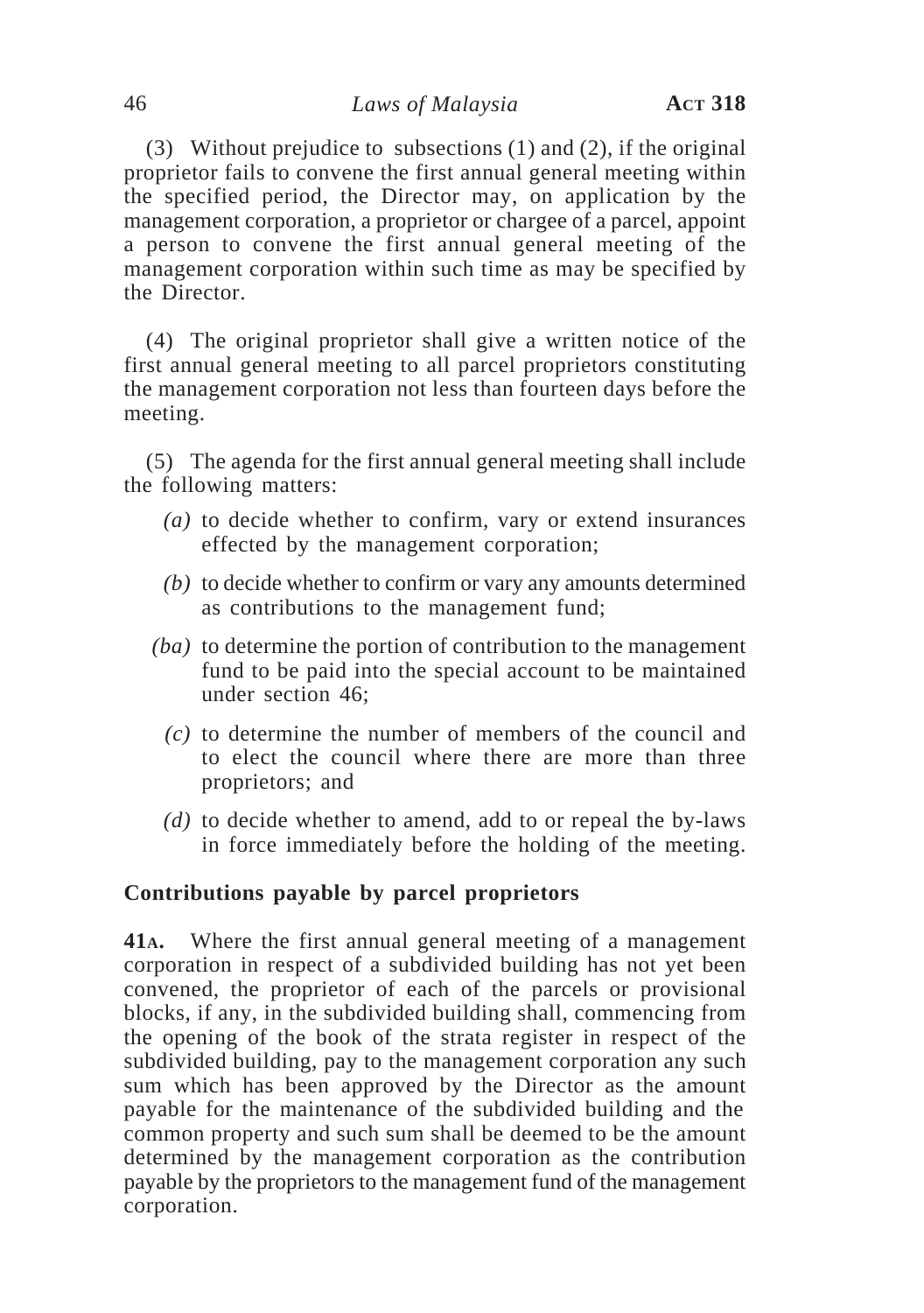# **Ownership of common property and custody of issue document of title**

**42.** (1) The management corporation shall, on coming into existence, become the proprietor of the common property and be the custodian of the issue document of title of the lot.

(2) The management corporation shall have in relation to the common property the powers conferred by the National Land Code on a proprietor in relation to his land:

Provided that—

- (i) except where it is specifically provided otherwise in this Act, those powers may be exercised only on the authority of a unanimous resolution; and
- (ii) the corporation shall not have power to transfer any portion of the common property which forms part of the building or of the land on which the building stands.

## **Duties and powers of management corporation**

**43.** (1) The duties of the management corporation include the following:

- *(a)* to manage and properly maintain the common property and keep it in a state of good and serviceable repair;
- *(b)* to insure and keep insured the subdivided building to the replacement value thereof against fire and such other risks as may be prescribed under this Act;
- *(c)* to effect such other insurance of the subdivided building as may be required by law;
- *(d)* to insure against such other risks as the proprietors may by special resolution direct;
- *(e)* to apply insurance moneys received by it in respect of damage to the subdivided building in rebuilding and reinstating it in so far as it may be lawful to do so, subject to any order made by the court under section 56;
- *(f)* to pay premiums on any insurance effected by it;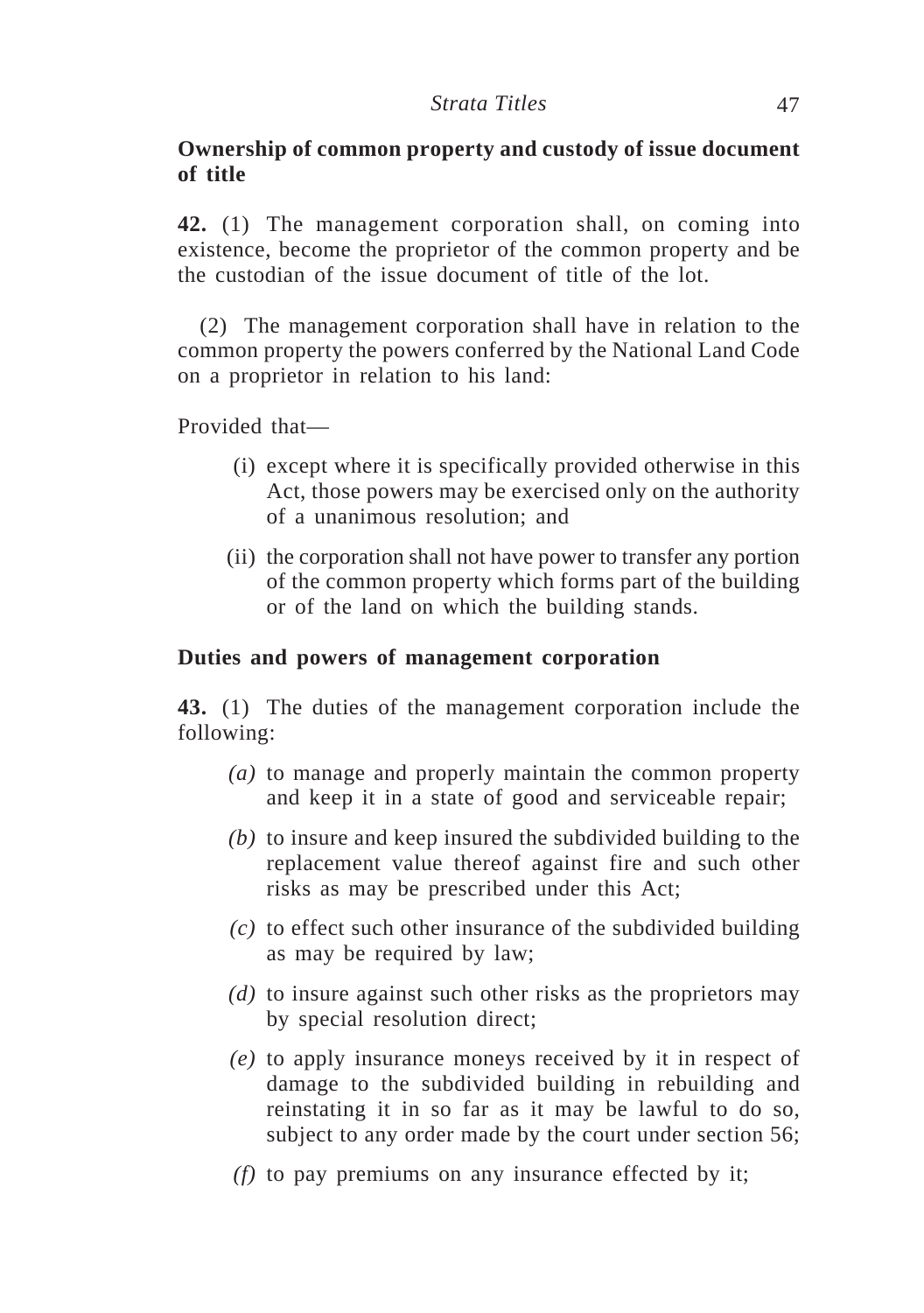### 48 *Laws of Malaysia* **ACT 318**

- *(g)* to comply with any notices or orders given or made by any competent public or statutory authorities requiring the abatement of any nuisance on the common property, or ordering repairs or other work to be done in respect of the common property or any building or other improvements on the lot;
- *(h)* to comply with any such notices or orders as are referred to in paragraph *(g)* given or made in respect of any of the parcels, if the proprietor fails to do so within a reasonable time;
- *(i)* to prepare and maintain, in such form as may be prescribed, a strata roll for the subdivided building; and
- *(j)* to pay the rent of the lot.

(2) The powers of the management corporation shall include the following:

- *(a)* to recover from any parcel proprietor any sum expended by the management corporation in respect of that proprietor's parcel in complying with any such notices or orders as are referred to in paragraph (1)*(h)*;
- *(b)* to purchase, hire or otherwise acquire movable property for use by the parcel proprietors in connection with their enjoyment of the common property;
- *(c)* to borrow moneys required by it in the exercise of its powers or the performance of its duties;
- *(d)* to secure the repayment of moneys borrowed by it and the payment of interest thereon by negotiable instrument or by a charge of unpaid contributions to the management fund, (whether already levied or not) by a charge of any property vested in it or by a combination of any of those means;
- *(e)* to collect during the initial period by way of contributions from proprietors in proportion to the share units or provisional share units of their respective parcels or provisional blocks; and
- *(f)* to do all things reasonably necessary for the performance of its duties under this Part and for the enforcement of the by-laws set out in the Third Schedule.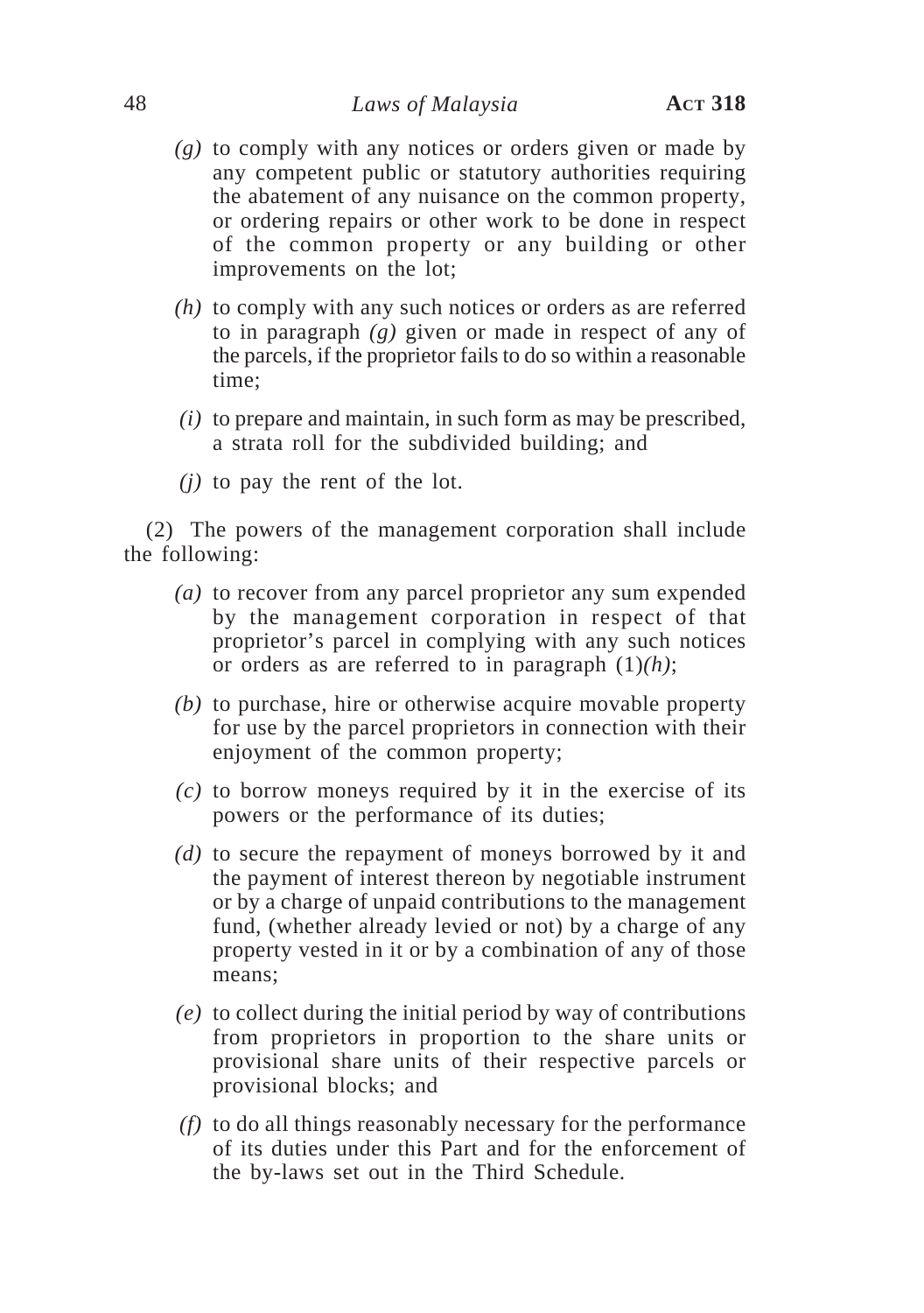- (3) The management corporation shall be deemed—
	- *(a)* for the purposes of effecting any insurance under paragraph (1)*(b)* or *(c)*, to have an insurable interest in the subdivided building equal to its replacement value; and
	- *(b)* for the purposes of effecting any insurance under paragraph  $(1)(d)$ , to have an insurable interest in the subject matter of the insurance.

(4) A policy of insurance taken out by the management corporation under this section in respect of the subdivided building shall not be liable to be brought into contribution with any other policy of insurance, except another policy taken out under this section in respect of the same subdivided building.

(5) Where the management corporation performs any repairs, work or act that is required or authorized by or under this Part or by or under any other written law to perform (whether or not the repairs, work or act were or was performed consequent upon the service on it by any Government or statutory authority of any notice or order), but the repairs, work or act were or was wholly or substantially the liability or the responsibility of the proprietor of a parcel only, or wholly or substantially for the benefit of some of the parcels only, any money expended by the management corporation in performing the repairs, work or act shall—

- *(a)* in the case where the repairs, work or act were or was wholly or substantially the liability or the responsibility of the proprietor of a parcel only, be recoverable by the management corporation in an action in a court of competent jurisdiction as a debt due to it jointly and severally from—
	- (i) the relevant proprietor of the parcel at the time when the repairs, work or act were or was performed; and
	- (ii) the relevant proprietor of the parcel at the time when the action was commenced; or
- *(b)* in the case where the repairs, work or act were or was wholly or substantially for the benefit of some of the parcels only, or wholly or substantially the liability or the responsibility of the proprietors of some of the parcels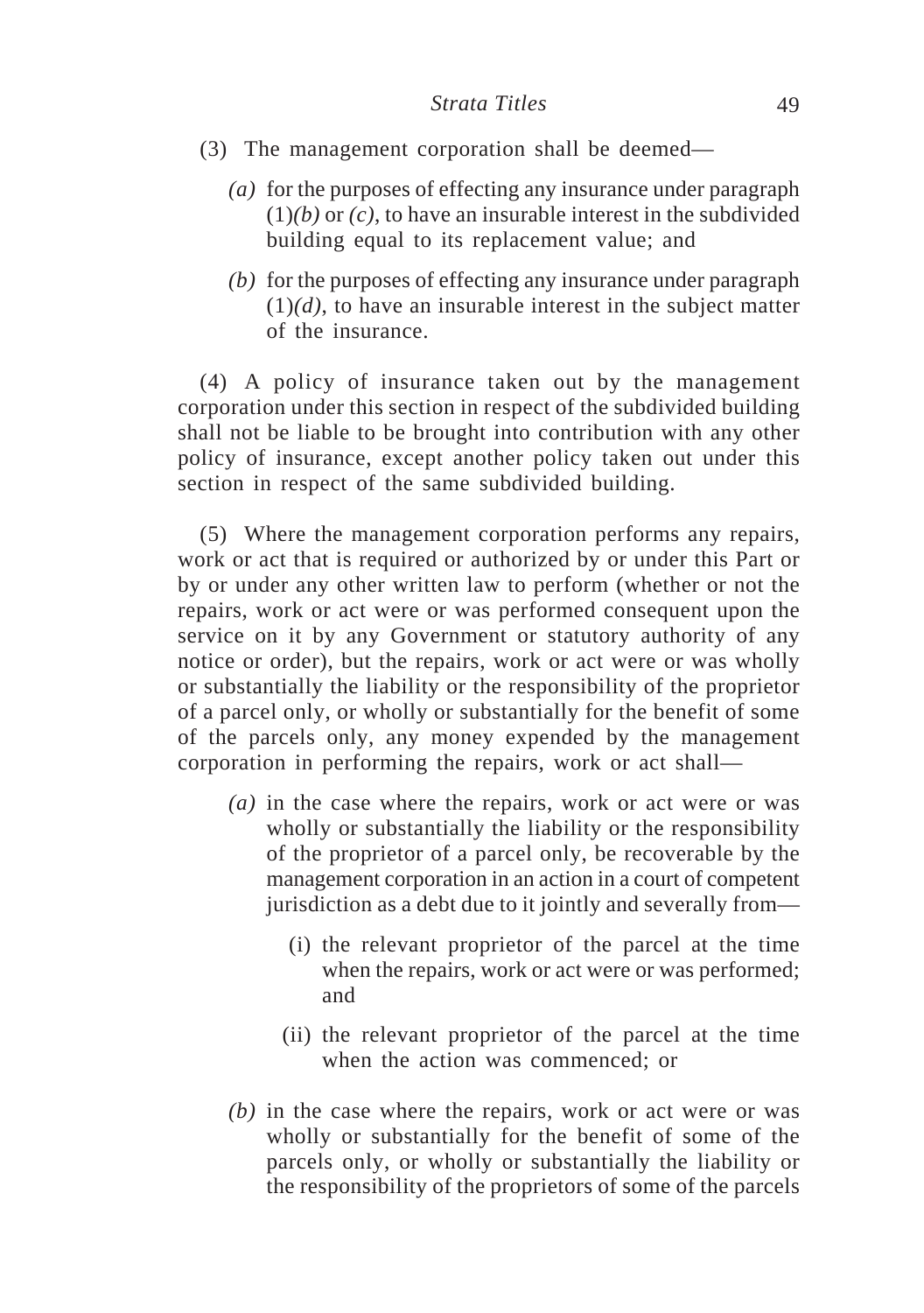only, be recoverable by the management corporation in an action in a court of competent jurisdiction as a debt due to it jointly and severally from—

- (i) the relevant proprietor of each of such parcels at the time when the repairs, work or act were or was performed; and
- (ii) the relevant proprietor of each of such parcels at the time when the action was commenced,

the amount payable by any proprietor and former proprietor in respect of any parcel being not more than the proportion of the debt which the share unit of the parcel then bears to the total share units of all those parcels.

(6) A proprietor of a parcel who is not the proprietor of the parcel at the time when the repairs, work or act referred to in subsection (5) were or was performed shall not be liable to pay the management corporation any amount due under that subsection if he has, at any time on or within twenty-one days before the date he acquired the title or interest in the parcel, made a requisition in writing to the management corporation to inquire about the amount (if any) recoverable by the management corporation under that subsection in respect of the parcel and the management corporation has—

- *(a)* certified that no amount is recoverable by the management corporation in respect of the parcel; or
- *(b)* not given a reply to the requisition at any time within fourteen days of the date of the service of the requisition.

(7) Where the management corporation incurs any expenditure or performs any repairs, work or act that it is required or authorized by or under this Part or by or under any other written law to perform (whether or not the expenditure was incurred or the repairs, work or act were or was performed consequent upon the service on it by any Government or statutory authority of any notice or order) and the expenditure or the repairs, work or act were or was rendered necessary by reason of any wilful or negligent act or omission on the part of, or breach of any provision of its by-laws by, any person of his tenant, lessee, licensee or invitee, the amount of that expenditure of any money expended by it in performing the repairs, work or act shall be recoverable by it from that person as a debt in an action in any court of competent jurisdiction.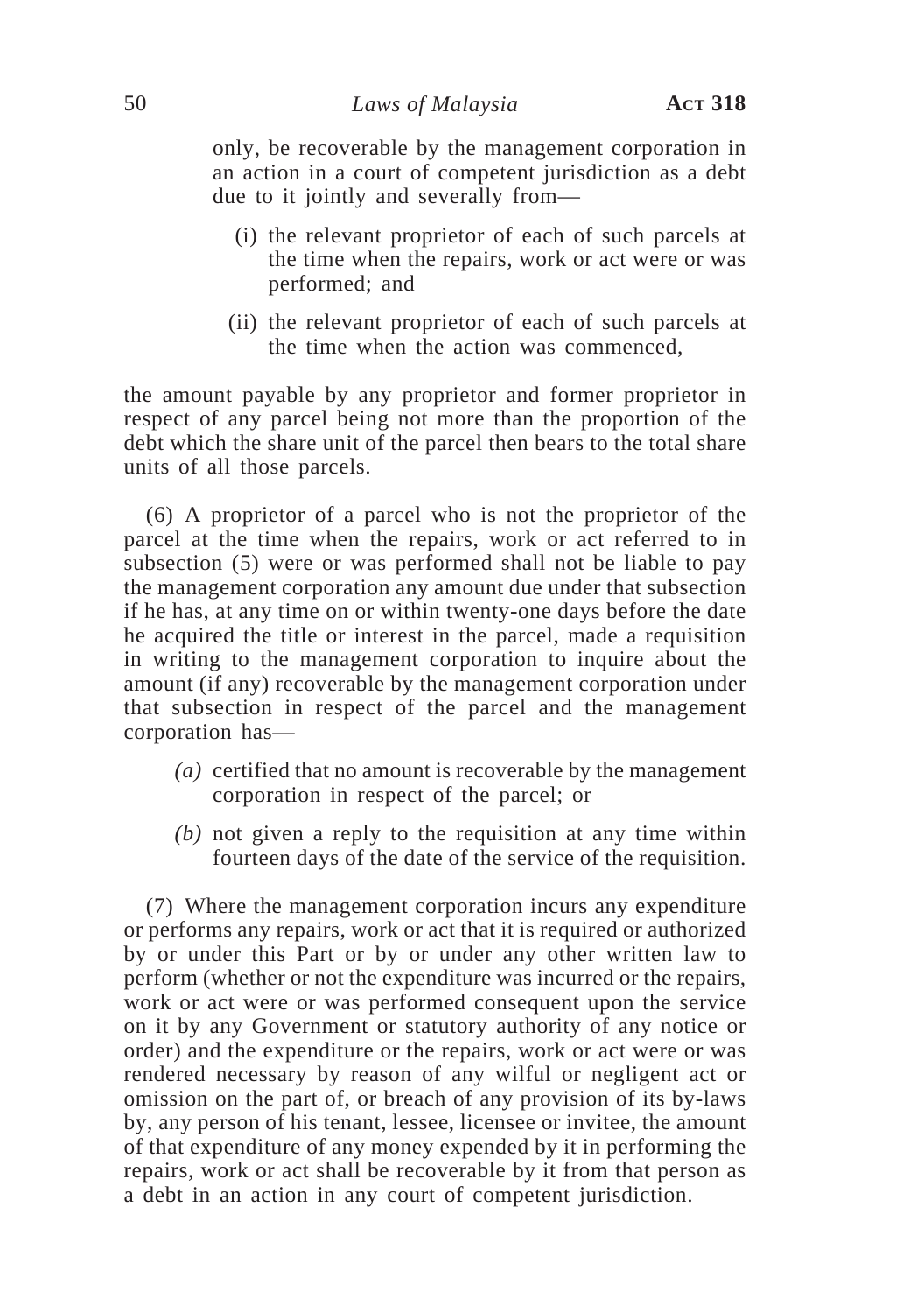(8) The generality of this section shall not be prejudiced by any other provision in this Part conferring a power or imposing a duty on the management corporation.

## **By-laws for the regulation of a subdivided building**

**44.** (1) The by-laws set out in the Third Schedule shall, as and from the opening of a book of the strata register be in force for all purposes in relation to every subdivided building and shall not be amended by the management corporation.

(2) The management corporation may by special resolution make additional by-laws, or make amendments to such additional by-laws, not inconsistent with the by-laws set out in the Third Schedule, for regulating the control, management, administration, use and enjoyment of the subdivided building.

(3) The by-laws for the time being in force in respect of the subdivided building shall bind the management corporation and the proprietors to the same extent as if they constituted properly executed agreements—

- *(a)* on the part of the management corporation with each proprietor; and
- *(b)* on the part of each proprietor with every other proprietor and with the management corporation,

to observe and perform all the provisions of the by-laws.

- (4) The management corporation shall—
	- *(a)* keep a record of the by-laws in force from time to time;
	- *(b)* on receipt of an application in writing made by a proprietor or by a person duly authorized to apply on behalf of a proprietor for a copy of the by-laws in force, supply to such proprietor or duly authorized person at a reasonable cost a copy of the by-laws; and
	- *(c)* on the application of any person who satisfies the management corporation that he has a proper interest in so applying, make such by-laws available for inspection.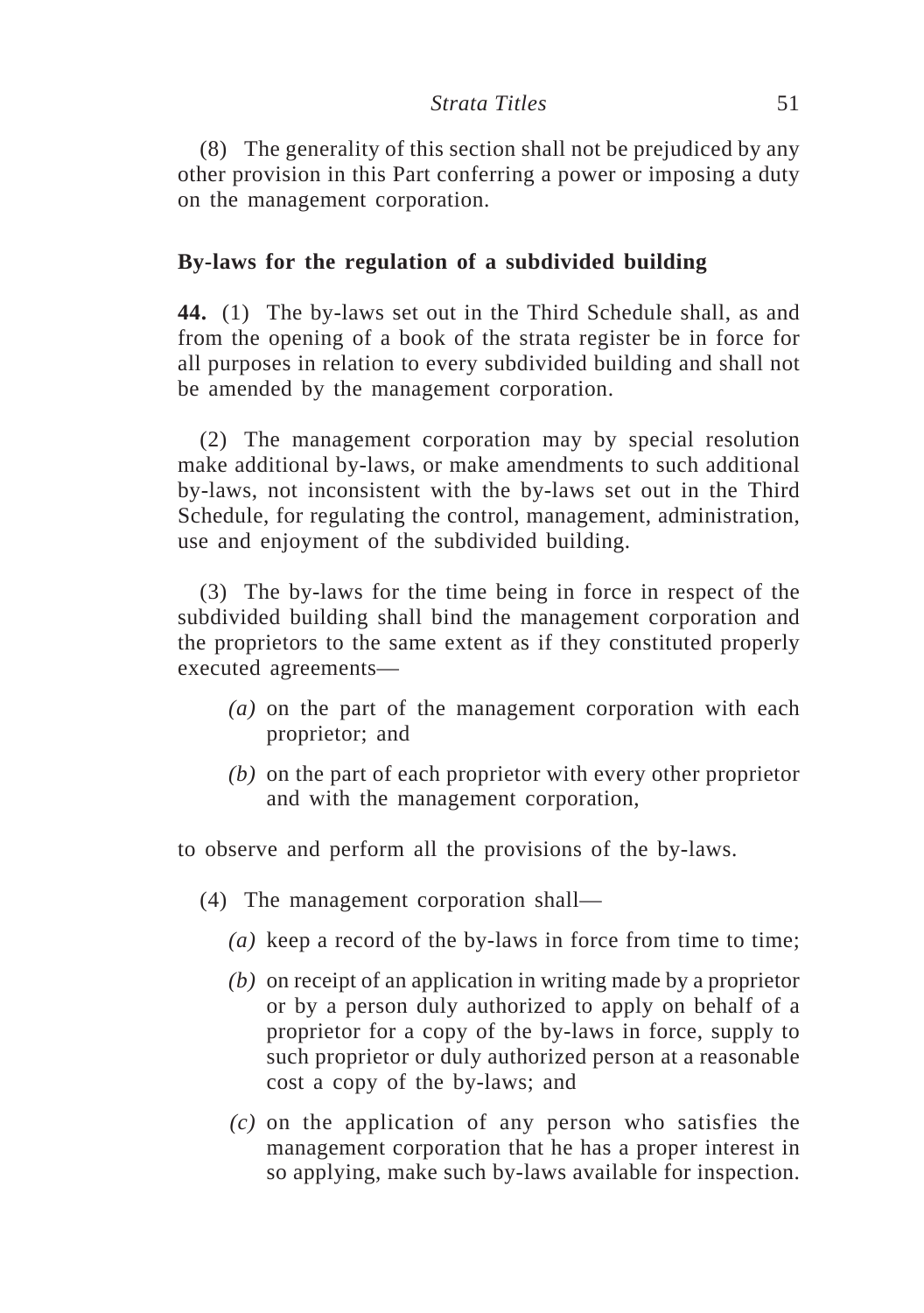- (5) No by-law is capable of operating—
	- *(a)* to prohibit or restrict the transmission, transfer, lease or charge of, or any other dealing with any parcel of a subdivided building; and
	- *(b)* to destroy or modify any easement expressly or impliedly created by or under this Act.

(5A) In subsection (5) "easement" includes a right or obligation created by section 35.

(6) A copy of any by-laws made by the management corporation under subsection (2) and any amendment of any by laws for the time being in force, certified as a true copy under the seal of the management corporation, shall be lodged by the management corporation with the Director within thirty days of the passing of the resolution by the management corporation approving the bylaws.

(7) The management corporation or any proprietor shall be entitled to apply to a court of competent jurisdiction—

- *(a)* for an order to enforce the performance of, or restrain the breach of, any by-laws by; or
- *(b)* to recover damages for any loss or injury to any persons or properties arising out of the breach of any by-laws from,

any persons bound to comply therewith, the management corporation or the administrator, and the court may make such order against any such persons, the management corporation or the members of its council, or the administrator, as the court thinks fit.

### **Management fund**

**45.** (1) The management corporation shall establish a management fund sufficient in the opinion of the management corporation to meet the administrative expenses as may be incurred for the purposes of controlling, managing and administering the common property, paying rent, rates and premiums of insurance and discharging any other obligation of the management corporation.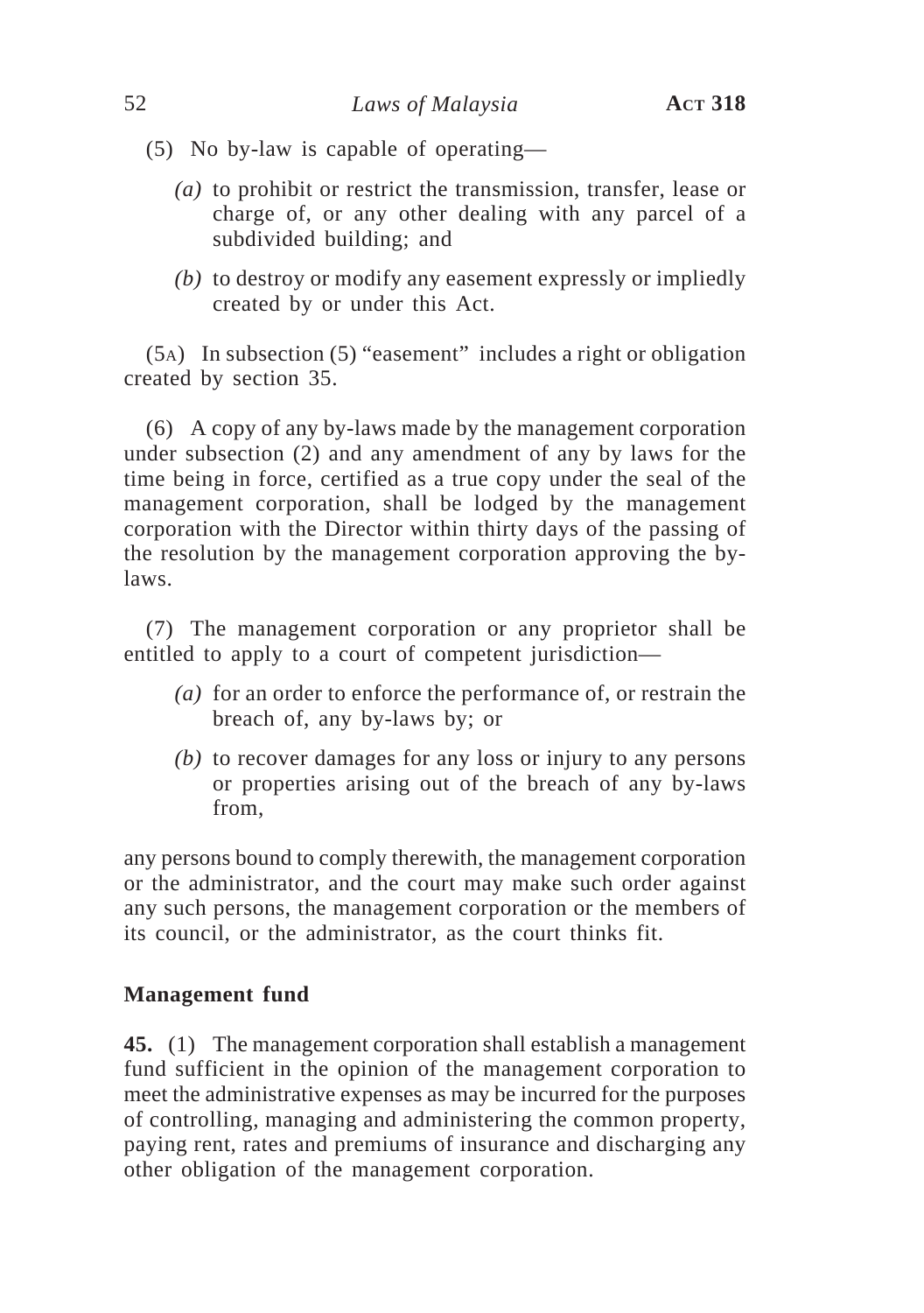#### *Strata Titles* 53

(2) The management corporation may invest any moneys in the management fund, but only in such investments or in such manner as may be approved at a general meeting.

(3) Subject to section 41A, for the purpose of establishing and maintaining the management fund the management corporation may at a general meeting—

- *(a)* determine from time to time the amount to be raised for the purposes mentioned in subsection (1);
- *(b)* raise the amounts so determined by levying contributions on the proprietors in proportion to the share units or provisional share units of their respective parcels or provisional blocks; and
- *(c)* determine the amount of interest payable by a proprietor in respect of late contributions which shall not exceed the rate of ten per cent per annum.

(4) On application by or on behalf of a person who is a proprietor of a parcel, or by or on behalf of a prospective purchaser of a parcel that is offered for sale, or by or on behalf of the chargee or prospective chargee of a parcel, the management corporation shall issue to that person a certificate certifying—

- *(a)* the amount determined, pursuant to subsection (3), as the contributions of that proprietor;
- *(b)* the time and manner of payment of the amount determined by it pursuant to that subsection;
- *(c)* the extent, if any, to which the contribution has been paid;
- *(d)* the amount (if any) then recoverable by the management corporation in respect of the parcel pursuant to subsection 43(5);
- *(e)* the sum standing to the credit of the management fund and the amount out of that fund committed or reserved for any expenses already incurred by the management corporation; and
- *(f)* whether or not the management corporation has incurred any expenditure or is about to perform any repairs, work or act in respect of which a liability is likely to be incurred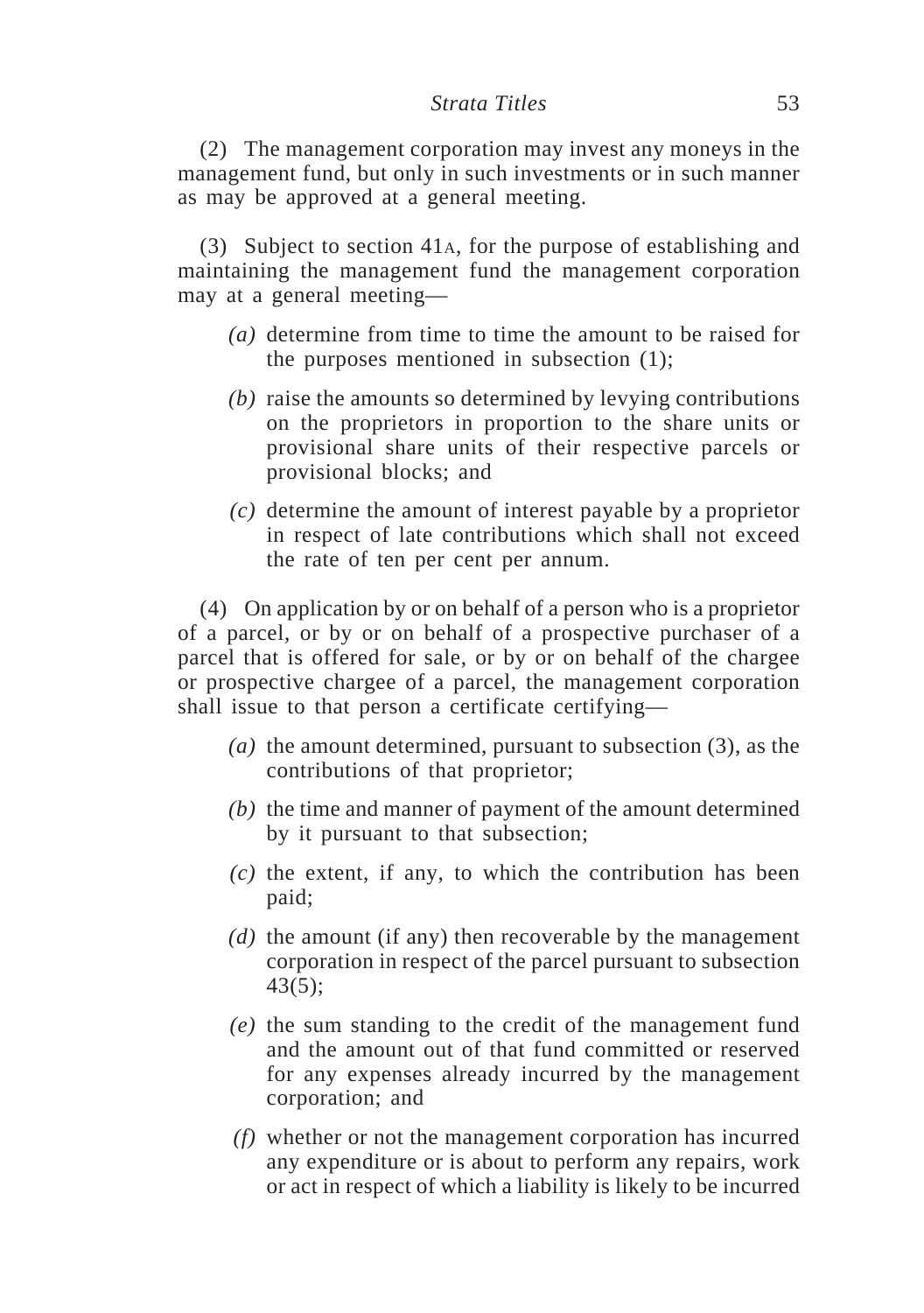## 54 *Laws of Malaysia* **ACT 318**

by the proprietor of the parcel under any provision of this Part and, if so, the estimated amount of the expenditure or the general nature of the repairs, work or act, and as against the management corporation and in favour of any person (including the member) relying in good faith on such certificate, that certificate shall be conclusive evidence of the matters certified therein.

(5) Any contribution levied under subsection (3) in respect of a parcel shall be due and payable on the passing of a resolution to that effect by the management corporation and in accordance with the terms of that resolution, and may be recovered as a debt from a proprietor of, or his successor in title to, the parcel.

(5A) Any contribution levied under subsection (3) in respect of a provisional block shall be due and payable on the passing of a resolution to that effect by the management corporation and in accordance with the terms of that resolution, and may be recovered as a debt from the proprietor of the provisional block or, where the building to which the provisional block relates has been subdivided, from the proprietors of the parcels in the building, or their successors in title, in proportion to the share units of their respective parcels.

(6) For the purposes of subsection (5) the word 'proprietor' shall include the person for the time being receiving the rent of the parcel, whether as agent or trustee or as receiver, and who would receive the same if the parcel were let to a tenant.

### **Special account**

**46.** The management corporation shall maintain a special account in which shall be paid such portion of the contribution to the management fund as may be from time to time determined under paragraph *(ba)* of subsection 41(5) by special resolution for the purposes of meeting its actual or expected liabilities in respect of the following matters:

- *(a)* for painting or repainting any part of the common property which is a building or other structure;
- *(b)* for the acquisition of any movable property for use in relation with the common property;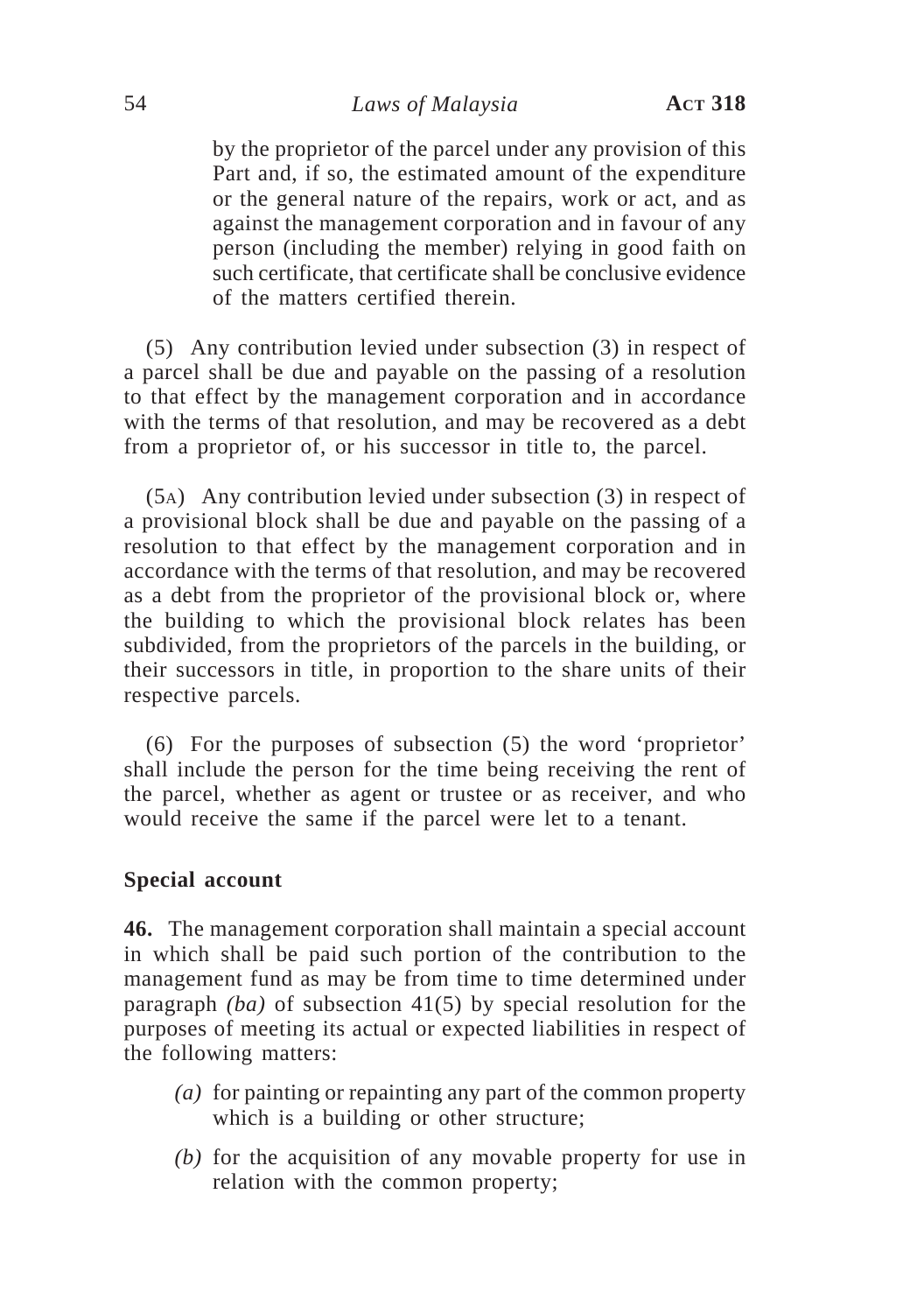- *(c)* for the renewal or replacement of any fixtures or fittings comprised in any common property and any movable property vested in the body corporate; and
- *(d)* for any other expenditure not being expenditure incurred under subsection 43(5) to meet a liability for maintenance or for settling any defaults in payment by a proprietor.

# **Acquisition of additional land, grant and acceptance of easements,** *etc***.**

**47.** (1) The management corporation, if authorized by a unanimous resolution, may—

- *(a)* acquire land outside the lot to be used for purposes connected with subdivided building;
- *(b)* grant or accept the burden of an easement imposed on the lot for the benefit of some other land;
- *(c)* accept the benefit of an easement imposed in favour of the lot on some other land; or
- *(d)* (*Deleted by Act A753*).

(2) Land outside the lot acquired under paragraph (1)*(a)* shall be treated and dealt with as if it were part of the common property:

Provided that land so acquired shall be held on a separate title and shall not be amalgamated with the lot.

(3) Where an instrument is executed by the management corporation in the exercise of its powers under subsection (1)—

- *(a)* the instrument shall be valid and effective without execution by any proprietor or other person or body having an interest in the land;
- *(b)* the receipt of the management corporation for any moneys payable to the corporation under the instrument shall be a good and sufficient discharge which exonerates the person or body paying the moneys from responsibility for the application thereof;
- *(c)* when the instrument is lodged for registration it shall be endorsed with or accompanied by a certificate under the seal of the management corporation stating that—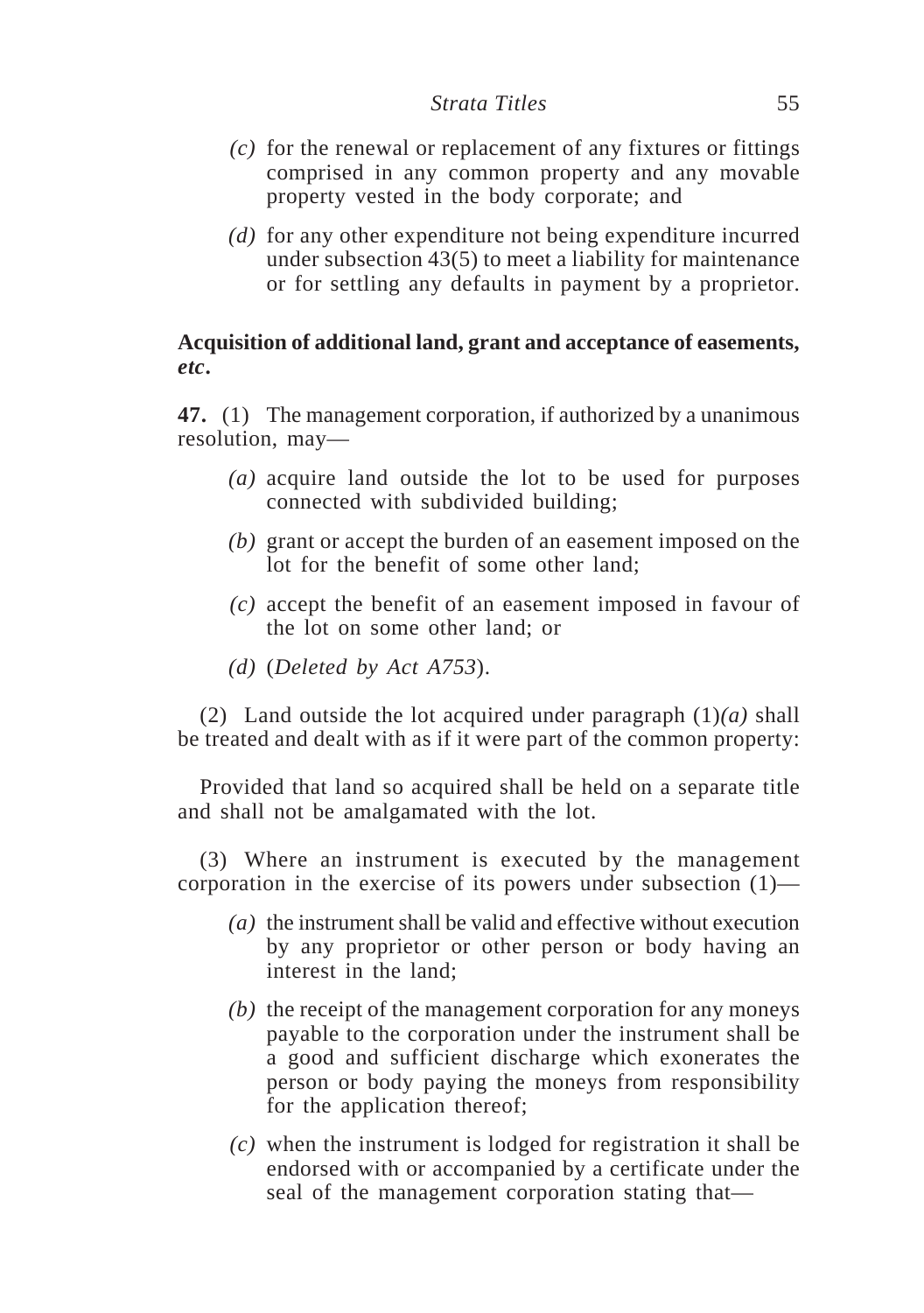- (i) the resolution directing the transaction to which the instrument relates was duly passed; and
- (ii) the transaction conforms to the terms of the resolution;
- *(d)* (*Deleted by Act A753*).
- *(e)* a certificate given under paragraph *(c)* shall, in favour of the Registrar or a party to the transaction other than the management corporation, be conclusive evidence of the facts certified.
- **48.** (*Deleted by Act A753*).

### **Rating**

- **49.** (1) The management corporation shall—
	- *(a)* within one month after its establishment, or within such further period as the rating authority may allow, supply the rating authority with two copies of the certified strata plan in respect of the subdivided building and with the names and addresses of the members of the council of the corporation; and
	- *(b)* keep the rating authority informed of any changes in the plan, names and addresses supplied under paragraph *(a)*.

(2) Where a rate is levied on the common property, the management corporation shall be liable to pay the rate.

(3) For the purposes of this section the words "the rating authority" shall mean in relation to a subdivided building any authority authorized by law to levy rates.

### **Director may appoint managing agent to exercise or perform certain powers,** *etc***.**

**50.** (1) The Director may, upon complaints by a proprietor or any other person or body having a registered interest in a parcel that the management corporation has not functioned satisfactorily, if satisfied that it is in the interests of the parcel proprietors in the subdivided building concerned, appoint a managing agent to exercise the powers and discharge the duties and functions of the management corporation.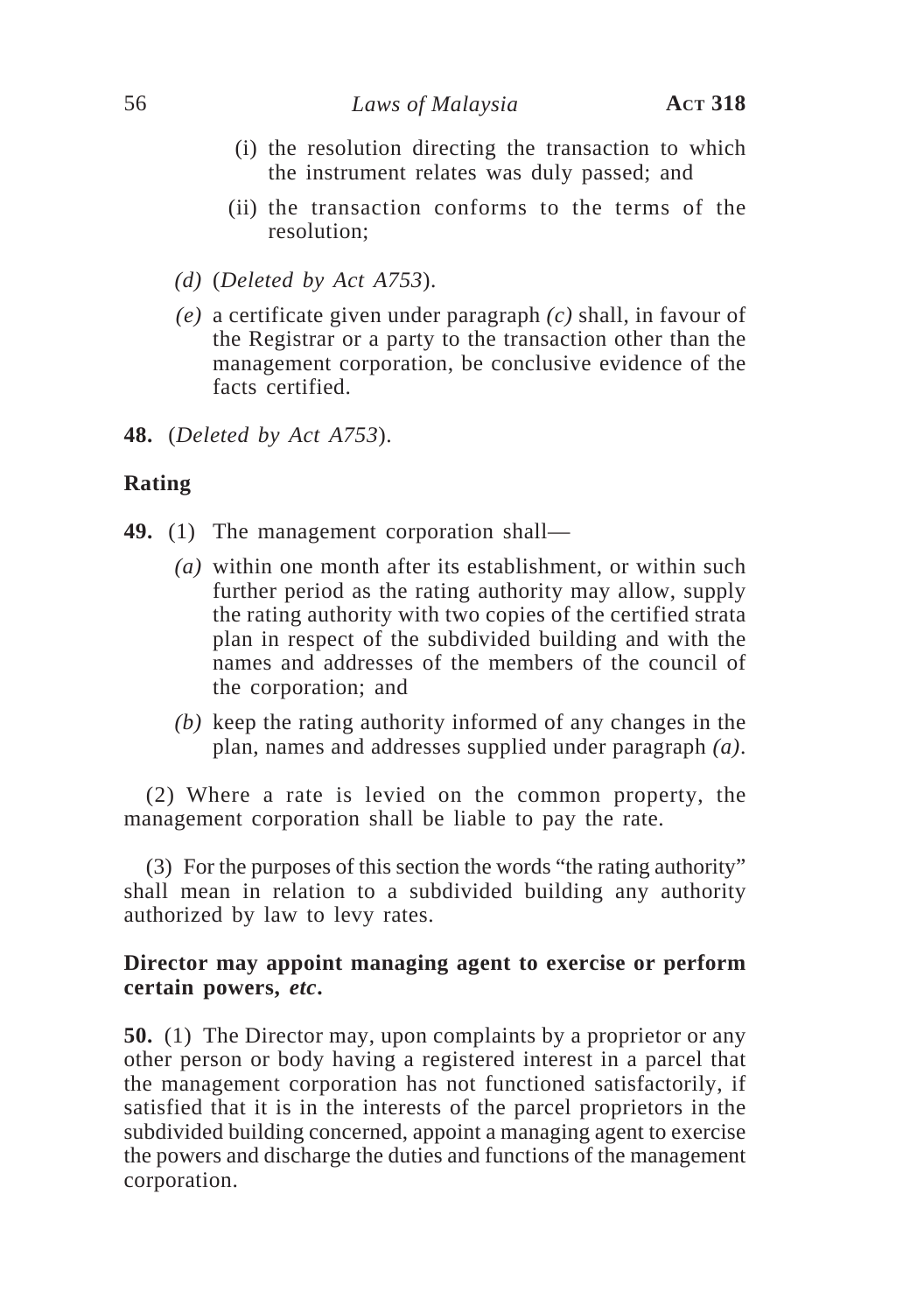#### *Strata Titles* 57

(2) Where the Director makes the appointment under subsection (1), he may also specify that the managing agent shall have and may exercise and discharge—

- *(a)* all the powers, duties and functions of the management corporation for the subdivided building to which the appointment relates or of the council of the management corporation;
- *(b)* any one or more of those powers, duties and functions specified in the appointment; or
- *(c)* all of those powers, duties and functions except those specified in the appointment.

(3) The expenses incurred by the managing agent shall be charged on the management fund of the management corporation.

## **Appointment of administrator for management corporation**

**51.** (1) A court of competent jurisdiction on the application of the management corporation, a proprietor or any other person or body having a registered interest in a parcel may, appoint an administrator for the management corporation for a fixed or indefinite period and on such terms and conditions as to remuneration or otherwise as the court thinks fit.

(2) The remuneration and expenses of the administrator shall be charged on the management fund of the management corporation.

(3) The administrator shall, to the exclusion of the management corporation, have the power and perform the duties of the management corporation, or such of them as the court may direct:

Provided that this subsection shall not preclude the management corporation from applying under subsection (5) for the removal or replacement of the administrator.

(4) An administrator when appointed shall forthwith lodge with the Registrar an office copy of the order of court making his appointment.

(5) The court may, on the application of the management corporation or any person or body entitled to apply under subsection (1), remove or replace the administrator.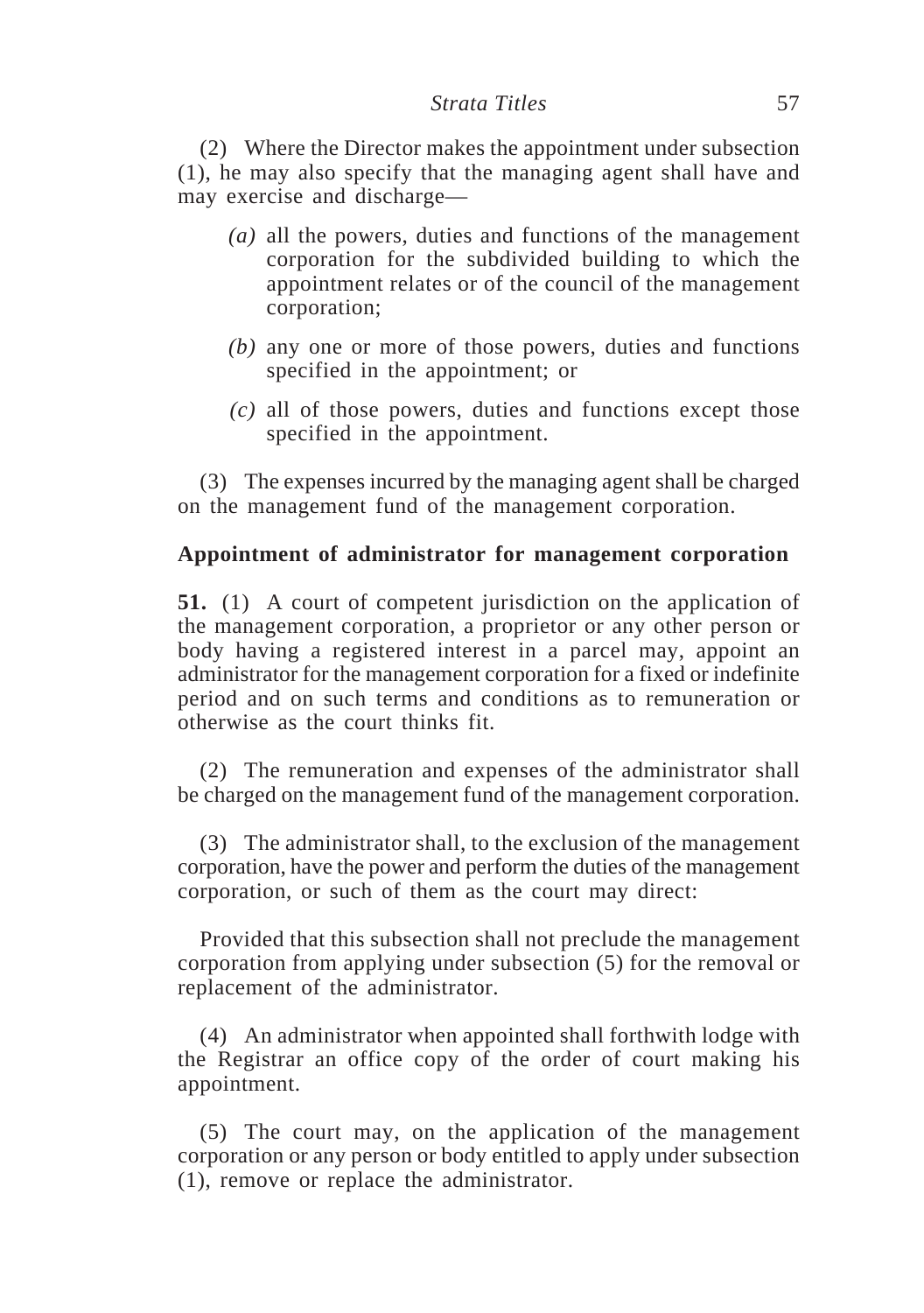(6) Where an order of the court for removal or replacement of an administrator has been granted to any person, such person shall forthwith lodge with the Registrar, an office copy of such order.

(7) On any application made under this section the court may make such order for the payment of costs as it thinks fit.

## **The recovery of sum as debt due to management corporation**

**52.** (1) The payment of any amount lawfully incurred by the management corporation in the course of the exercise of any of its powers or functions or carrying out of its duties or obligations shall by virtue of this section be guaranteed by the proprietors for the time being constituting the management corporation, each proprietor being liable under such guarantee only for such proportion of the money so incurred as the share units of his parcel or the provisional share units of his provisional block bear to the aggregate share units.

(2) Where any proprietor has not discharged or fully discharged his liability for the purpose of subsection (1), the management corporation shall be entitled to recover from the proprietor in any court of competent jurisdiction as a debt due to it.

(3) Where for reasons of insufficiency of fund to meet the sum guaranteed under subsection (1), the management corporation may at an annual general meeting or at an extraordinary general meeting determine the amount to be contributed by each proprietor and decide any other issue or matter relating to the settlement of the said sum.

### **Recovery of sums due**

**53.** (1) Where a sum becomes recoverable by the management corporation from a proprietor by virtue of paragraph 43(2)*(a),* subsection 45(5) or  $(5)$  and subsection 52(2), the management corporation may serve on the proprietor a written notice requesting payment of the sum due within such period, which shall not be less than two weeks from the date of service of the notice, as may be specified in the notice.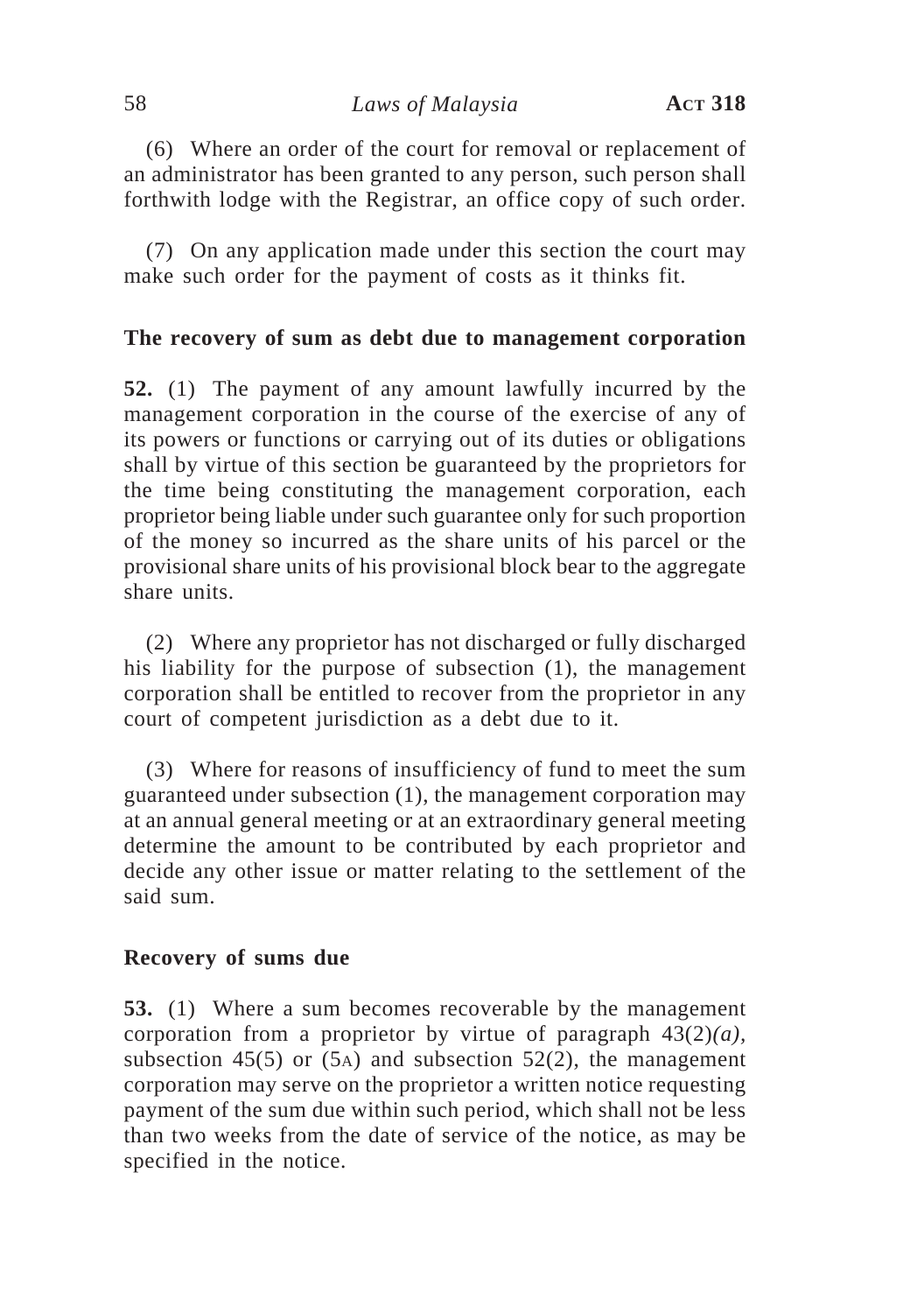#### *Strata Titles* 59

(2) If at the end of the period specified in the notice under subsection (1) the sum or part of the sum due remains unpaid, the management corporation may serve on the proprietor a written notice demanding payment of the sum due within two weeks from the date of service of the notice; and if upon expiry of the said period, the sum due still remains unpaid, the management corporation may file a summons in any court of competent jurisdiction for the recovery of the said sum or, in addition or as an alternative to recovery under this section, resort to recovery under section 53A.

### **Recovery of sums by attachment of movable property**

**53A.** (1) In the like circumstances in which the management corporation may, by virtue of subsection 53(2), file a summons for the recovery of a sum which becomes recoverable as mentioned in subsection (1) of that section, the Land Administrator may, upon sworn application in writing made by any member of the council of the management corporation, issue a warrant of attachment in Form 7A authorizing the attachment of any movable property belonging to the defaulting proprietor which may be found in the building or elsewhere in the State.

(2) The warrant shall be executed by a member of the council of the management corporation or by a person specially employed by the council to execute such warrants; and a person executing the warrant shall be deemed to be a public servant for the purposes of the Penal Code [*Act 574*].

(2A) If the management corporation encounters difficulties in executing the warrant, it may seek the assistance of the Director, and in providing such assistance, the Director may request for the assistance of a police officer not below the rank of Inspector.

- (3) A person executing the warrant—
	- *(a)* may, in the daytime, effect forcible entry into any house or building or any part thereof for the purpose of executing the warrant; and
	- *(b)* shall, immediately after attachment, make an inventory of the property attached under the warrant and serve a notice in Form 7B on the person who, at the time of attachment, was or appeared to be in possession of the property.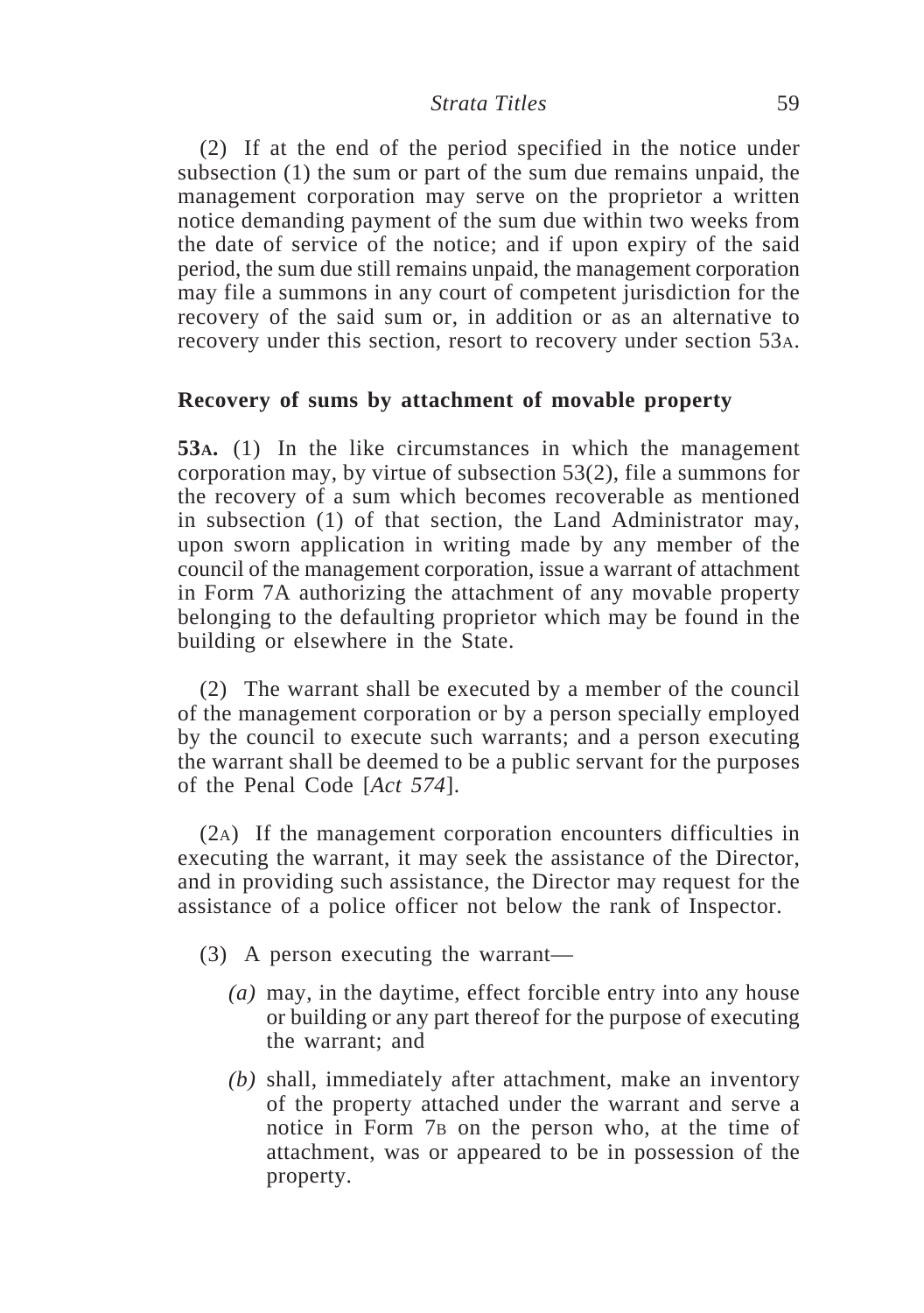(3A) Any tenant, sub-tenant, or occupier who, in order to avoid the attachment or sale of the movable property for non payment of any sum due to the management corporation by the parcel proprietor, pays such sum may thereafter, in the absence of any written agreement to the contrary, deduct the amount so paid by him from the rent due or to become due by him to the parcel proprietor, and may retain possession until such amount has been fully reimbursed to him whether by deduction from the rent or otherwise.

(3B) The receipt issued by the management corporation for any amount so paid by any such tenant, sub-tenant or occupier shall be deemed an acquittance in full for the like amount of rent.

(4) If any person whose property is attached disputes the legality of the attachment, he may, within fourteen days of the date of attachment, apply to the Magistrate's Court having jurisdiction in the place of attachment for an order for the release of the property, and the Magistrate's Court, after making such enquiry as may be necessary, shall grant or refuse to grant the order.

(5) If the sum due is not paid within fourteen days from the date of attachment, the property attached or such portion thereof as may be sufficient to realize the sum shall be sold by public auction, unless within that period an application is made under subsection (4), in which case the property shall be held pending the decision of the Magistrate's Court and shall then be dealt with as the Magistrate's Court may order.

(6) If the Magistrate's Court refuses to grant an order for the release of the property, and that decision of the Magistrate's Court is reached within fourteen days from the date of attachment, the property shall not be sold before the expiry of that period.

(7) Notwithstanding subsections (5) and (6), if the property is of a perishable nature, it may be sold at once, and in that case the proceeds of sale shall be held pending the decision of the Magistrateís Court and shall then be dealt with as the Magistrate's Court may order.

(8) In any other case, the proceeds of sale shall be applied in satisfaction of the sum due together with the costs of the attachment and sale, and any surplus and any property not sold shall be paid or returned to the person who, at the time of attachment, was or appeared to be in possession of the property.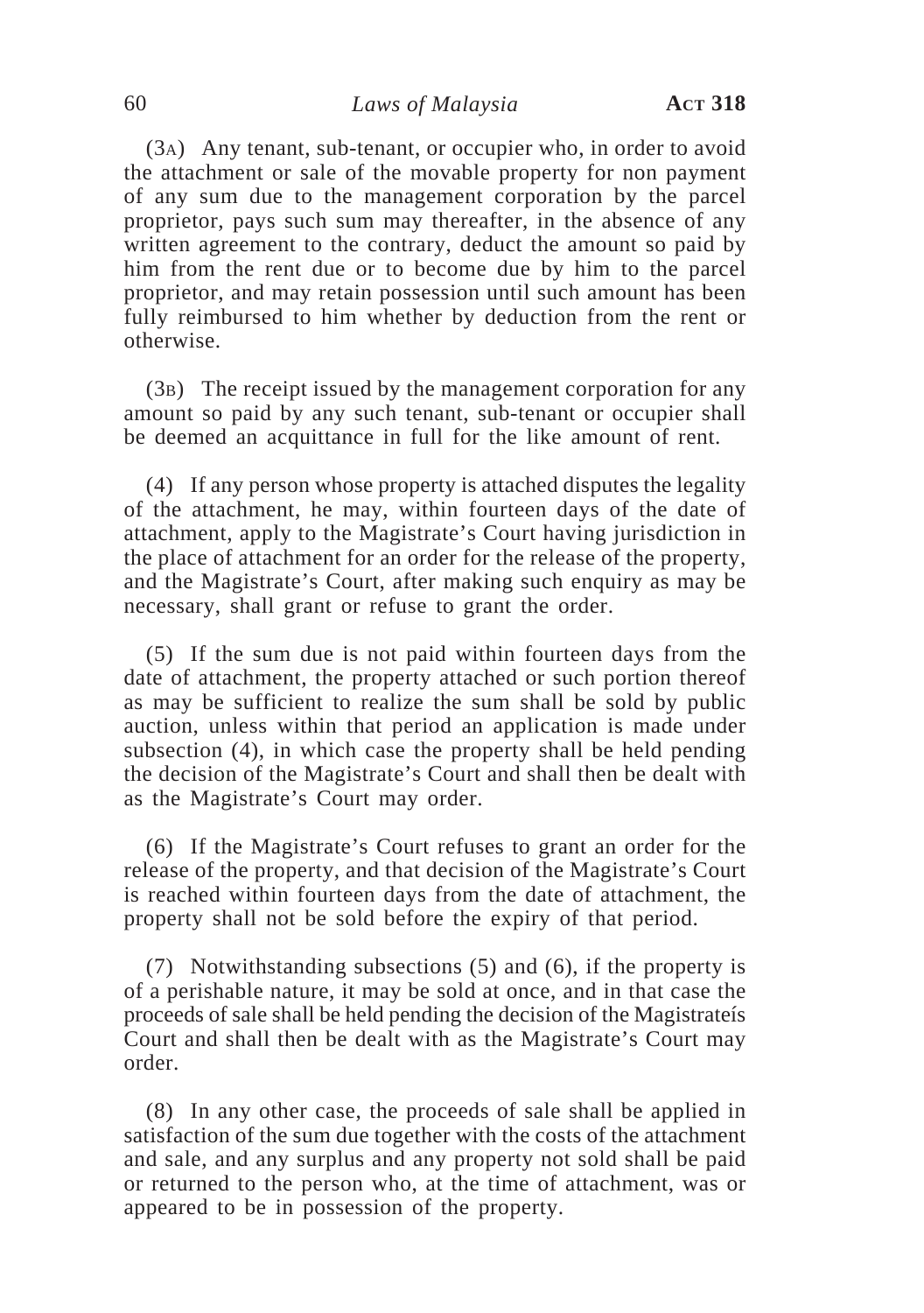#### *Strata Titles* 61

(9) The costs of attachment shall include the expenses of the maintenance of livestock and the custody of movable property.

(10) In this section, unless the context otherwise requires, "proprietor", in relation to the recovery of a sum recoverable by virtue of subsection 45(5) or (5A) from a parcel proprietor, includes any successor in title to the parcel proprietor.

(11) Where any property is sold by virtue of subsection (7) before the expiry of fourteen days from the date of attachment, the reference in subsection (4) to an order for the release of the property shall be construed as a reference to an order for the release of the proceeds of the sale of the property.

### **Service of documents**

**54.** (1) The management corporation shall at the main entrance to the lot—

- *(a)* cause to be continuously displayed a notice showing the name of the management corporation and the address for service of documents as shown in the book of the strata register; and
- *(b)* cause to be continuously available a receptacle suitable for purposes of postal delivery with the name of the management corporation clearly shown thereon, where the address for service of documents shown in the book of the strata register is the postal address of a building erected within the lot.

(2) Where the address for service of documents is altered the management corporation shall forthwith notify the Registrar and the Director of the alteration, and the Registrar shall make the appropriate endorsement in the book of the strata register.

(3) A document may be served on the management corporation by sending it by pre-paid registered post addressed to the management corporation at the address shown on the book of the strata register.

(4) Section 431 of the National Land Code relating to the methods of service shall apply to this section.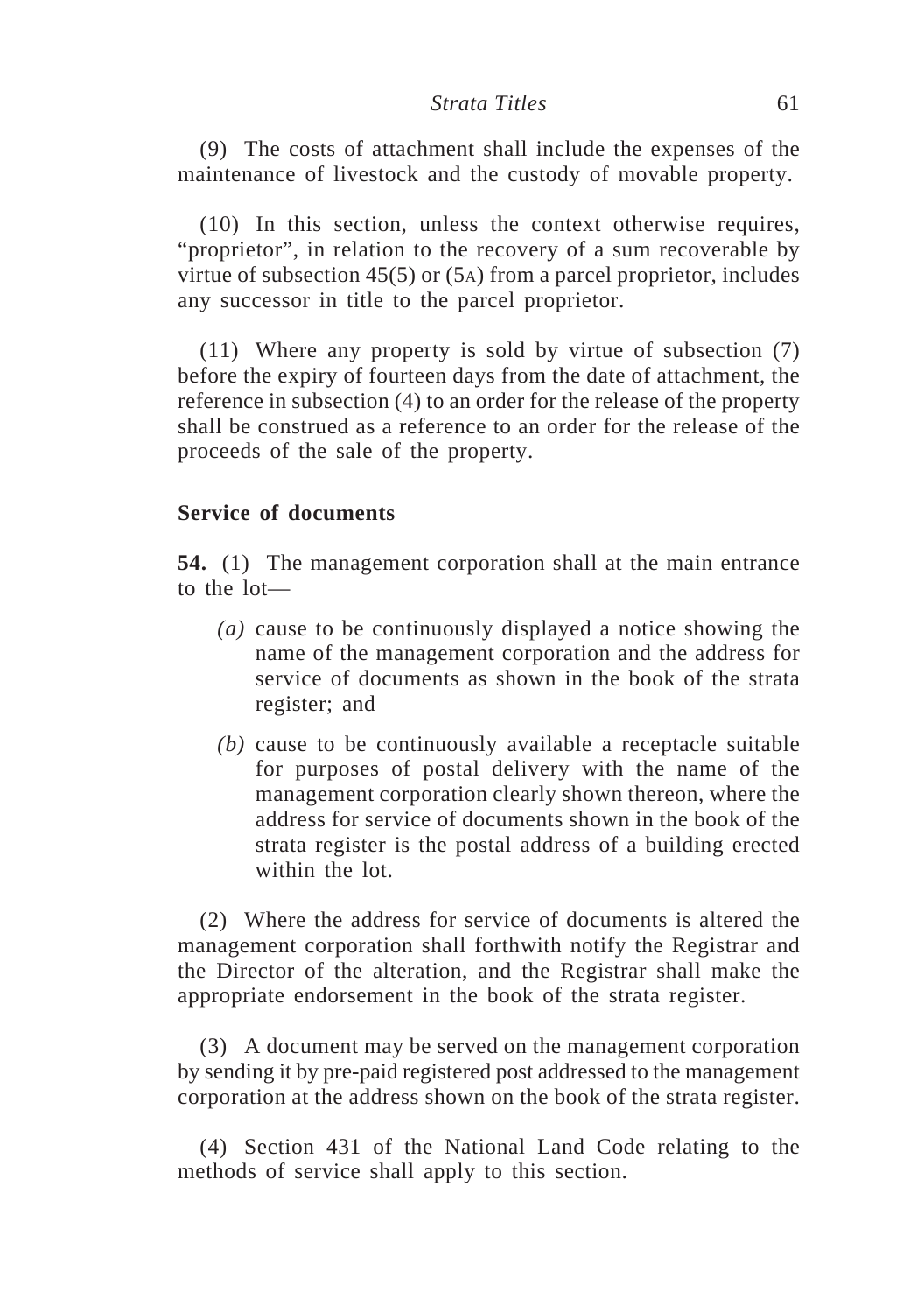(5) For the purposes of this section the word "documents" shall include summons, notice, order and other legal process.

### **Breaches of provisions of this Part**

**55.** (1) If the management corporation commits a breach of any of the provisions of this Part or makes default in complying with any requirements of or duties imposed on it by any of the provisions of this Part, the management corporation and every member of its council, and any other proprietor, who knowingly is a party to the breach or default shall be guilty of an offence and shall be liable, on conviction to a penalty expressly prescribed for such breach or default, or if no penalty is so prescribed, to a fine not exceeding two thousand ringgit.

(2) Where a requirement or duty is imposed on the management corporation by this Part, any person for whose benefit, or the benefit of whose parcel that requirement or duty is imposed on the management corporation, may apply to a court of competent jurisdiction for an order compelling the management corporation to carry out that requirement or perform that duty, as the case may be, and on such an application being made, the court may make such order as it thinks proper.

### **Failure to pay contributions**

**55A.** Where any proprietor has failed to pay the contribution demanded by the management corporation in the manner set out in section 53, the proprietor shall be guilty of an offence and shall be liable on conviction to a fine not exceeding five thousand ringgit and to a further fine not exceeding fifty ringgit for every day during which the contribution remains unpaid after conviction.

# PART VIII

### TERMINATION OF SUBDIVISION OF SUBDIVIDED BUILDING

### **Power of court when subdivided building is damaged**

**56.** (1) When a subdivided building is damaged but is not totally destroyed, a court of competent jurisdiction on the application of the management corporation, a parcel proprietor, or a registered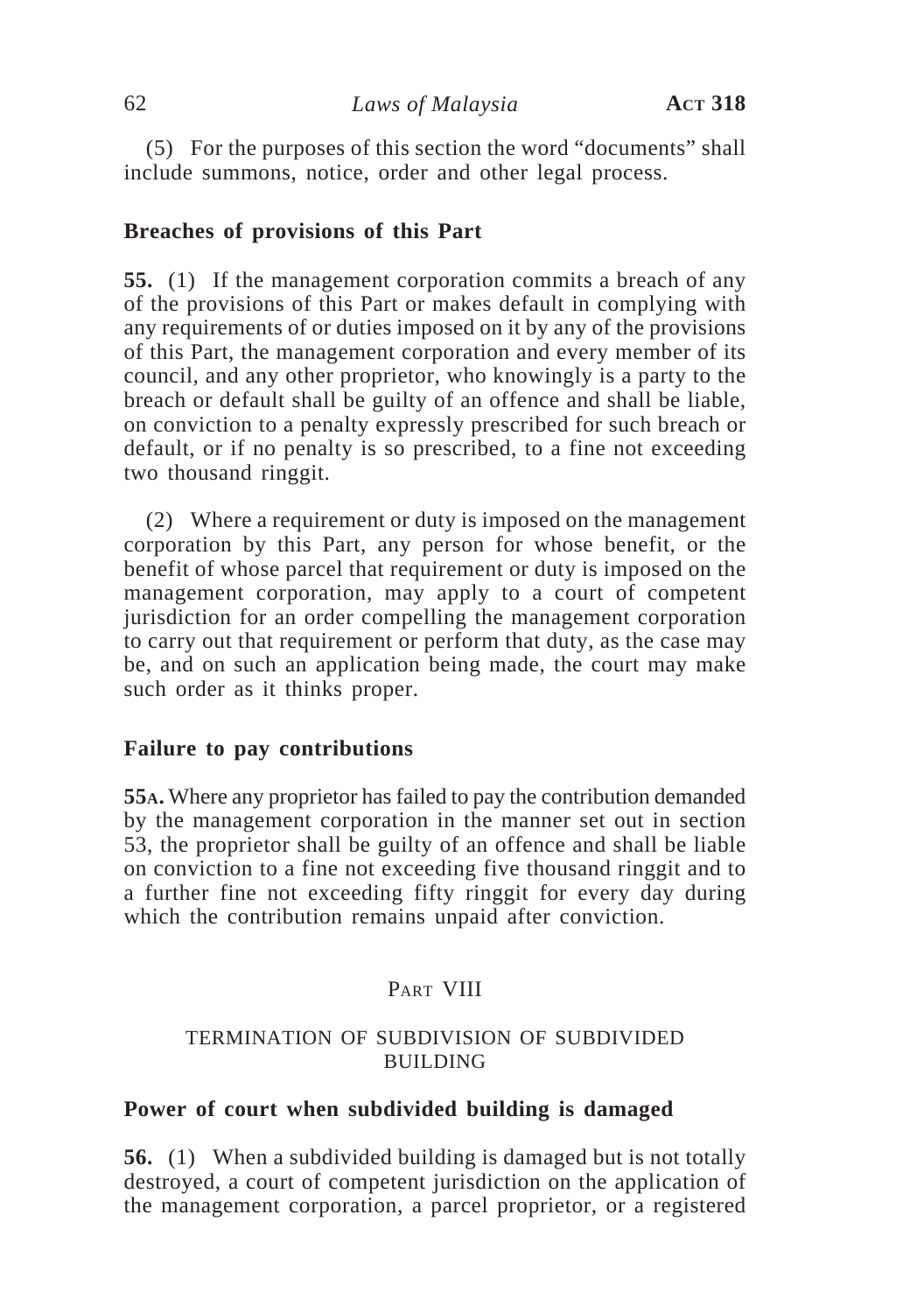#### *Strata Titles* 63

chargee of any parcel, may by order, settle a scheme for the reinstatement or the continued use of the building in whole or in part and any such scheme may include provision for the transfer of the interests of the proprietors of parcels which have been wholly or partially destroyed to the other parcel proprietors in proportion to their share units.

(2) In the exercise of its powers under subsection (1), the court may make such orders as it deems necessary or expedient for giving effect to the scheme, including orders—

- *(a)* directing the application of insurance moneys received by the management corporation in respect of damage to the building;
- *(b)* directing payment of money by the management corporation or by the parcel proprietors or some or one or more of them;
- *(c)* directing such amendment or replacement of the certified strata plan and such consequential amendment or replacement of the strata register as the court thinks fit; and
- *(d)* imposing such terms and conditions as the court thinks fit.

(3) Where an application is made under subsection (1), any insurer who has effected insurance on the building to which the application relates (or on any part thereof) shall have the right to appear on the hearing of the application.

### **Termination of subdivision**

- **57.** (1) The management corporation, where—
	- *(a)* the building is totally destroyed; or
	- *(b)* the parcel proprietors seek to demolish the building or, in the case of a building which has been partially destroyed, the remaining parts of the building; or
	- *(c)* there is only one proprietor for all the parcels,

may be directed by unanimous resolution to take action to terminate the subdivision of the building; and, subject to any order of a court of competent jurisdiction made under subsection (7), the management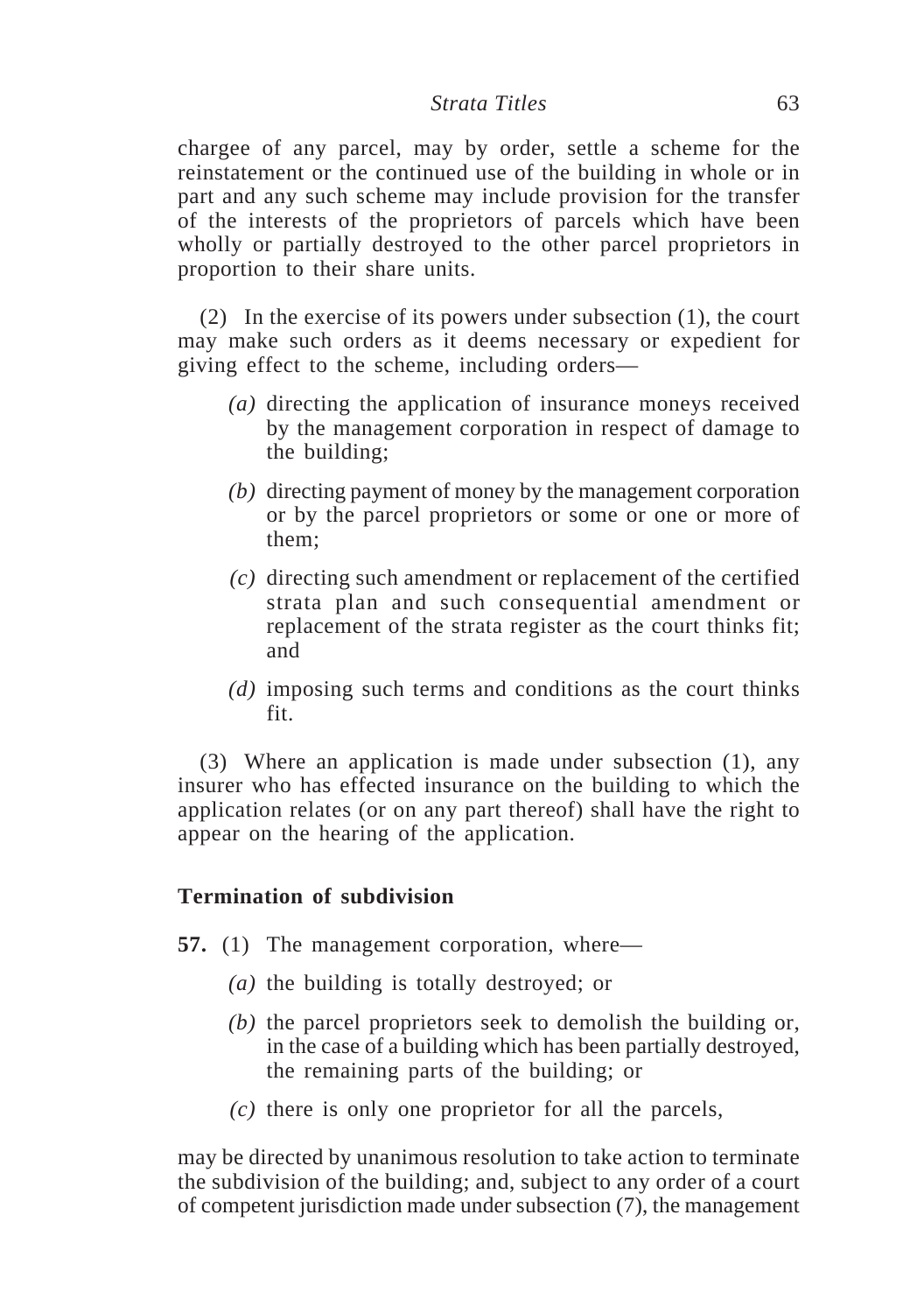corporation if so directed shall lodge with the Registrar a notification in Form 8 together with the issue documents of title of the land and the parcels and of provisional blocks, if any.

(2) On receipt of a notification under subsection (1) the Registrar shall make a memorial of the notification in the register and the strata register, and shall inform the Director of Survey that he has done so.

(3) On the making of a memorial under subsection (2) in respect of a subdivided building—

- *(a)* the subdivision shall be terminated and the proprietors shall cease to be proprietors of the parcels and provisional blocks; and
- *(b)* the management corporation shall become the proprietor of the lot as the trustee of the former proprietors.

(4) Where the management corporation becomes the proprietor of the lot under subsection (3)—

- *(a)* any registered charge on a parcel which existed immediately before the termination of the subdivision shall be converted into a personal obligation of the chargor to pay to the chargee what is due under the charge;
- *(b)* each of the former proprietors shall continue to be a member of the corporation, having the same voting rights as he had immediately before the termination of the subdivision;
- *(c)* the management corporation shall hold and manage the lot for the benefit of the former proprietors;
- *(d)* the former proprietors may by unanimous resolution direct the management corporation to transfer the lot to any one or more of the former proprietors or to any other person or body; and
- *(e)* the management corporation shall distribute any profits arising from its proprietorship of the lot (including any purchase money received on a transfer) to the former proprietors proportionately to the share units or provisional share units which they held immediately before the termination of the subdivision.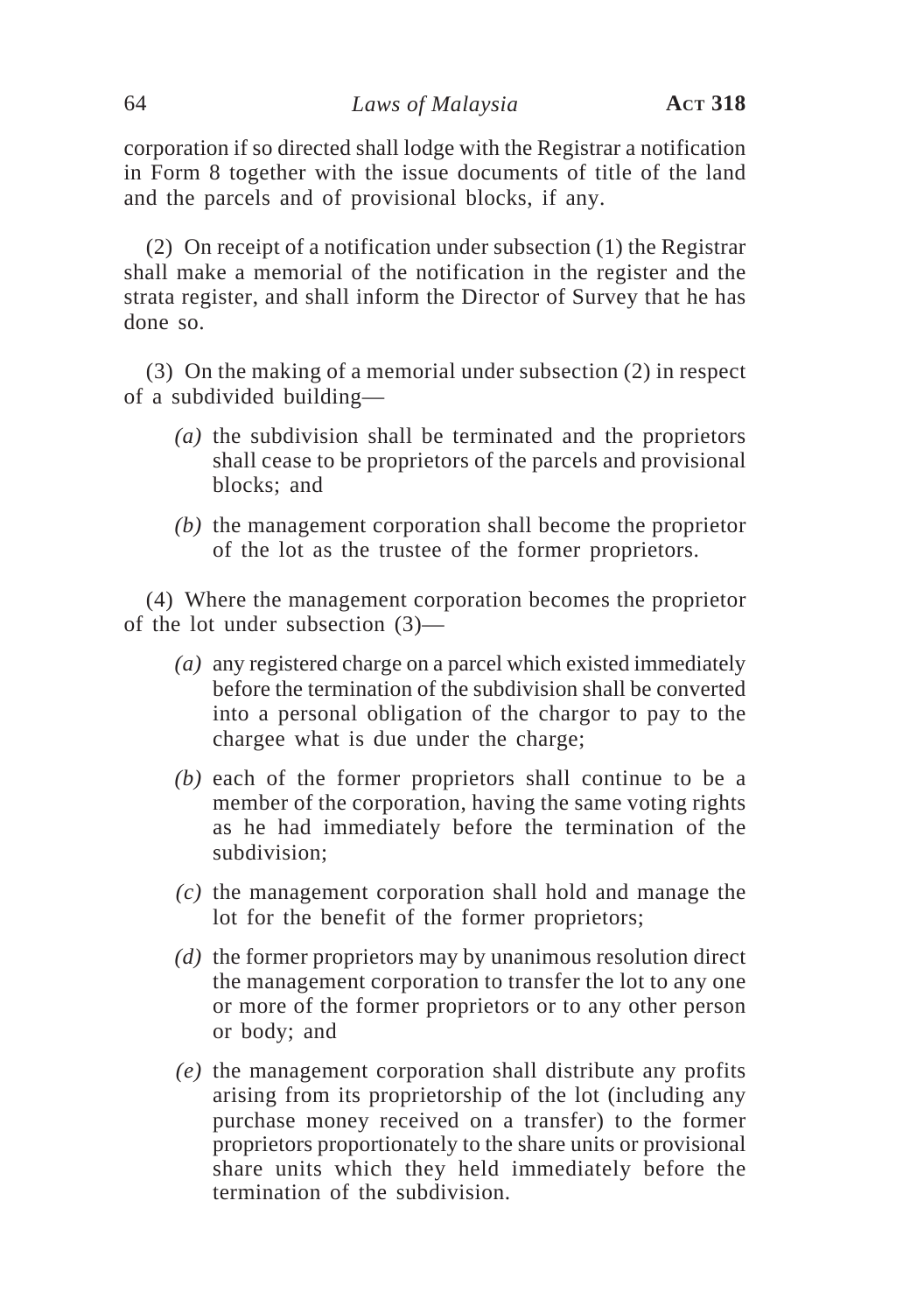#### *Strata Titles* 65

(5) Notwithstanding the termination of a subdivision under this section, the relevant book of the strata register shall continue in existence while the management corporation remains the proprietor of the lot and may be used in evidence as a record of matters relating to the subdivision before its termination.

(6) Where the management corporation, having become the proprietor of the lot under subsection (3), transfers the lot in pursuance of a direction under paragraph (4)*(d)*—

- *(a)* the management corporation shall continue in existence for so long as it is reasonably necessary to wind up its affairs and shall then cease to exist; and
- *(b)* the Registrar shall cancel the relevant book of the strata register.

(7) A court of competent jurisdiction, if it is satisfied that the justice of the case so requires—

- *(a)* may on the application of the management corporation, a parcel proprietor or the registered chargee of a parcel make an order—
	- (i) directing the management corporation to take action under subsection (1) notwithstanding the absence of a unanimous resolution; or
	- (ii) prohibiting the management corporation from taking action under subsection notwithstanding a direction given by unanimous resolution; and
- *(b)* where the management corporation has transferred the lot in pursuance of a direction under paragraph (4)*(d)*, may on the application of the management corporation, a former proprietor or a former chargee make an order for the winding up of the affairs of the management corporation.
- (8) In this section—

"former chargee" means a person who, or a body which, immediately before the subdivision of a subdivided building is terminated under this section, is the registered chargee of a parcel in the building;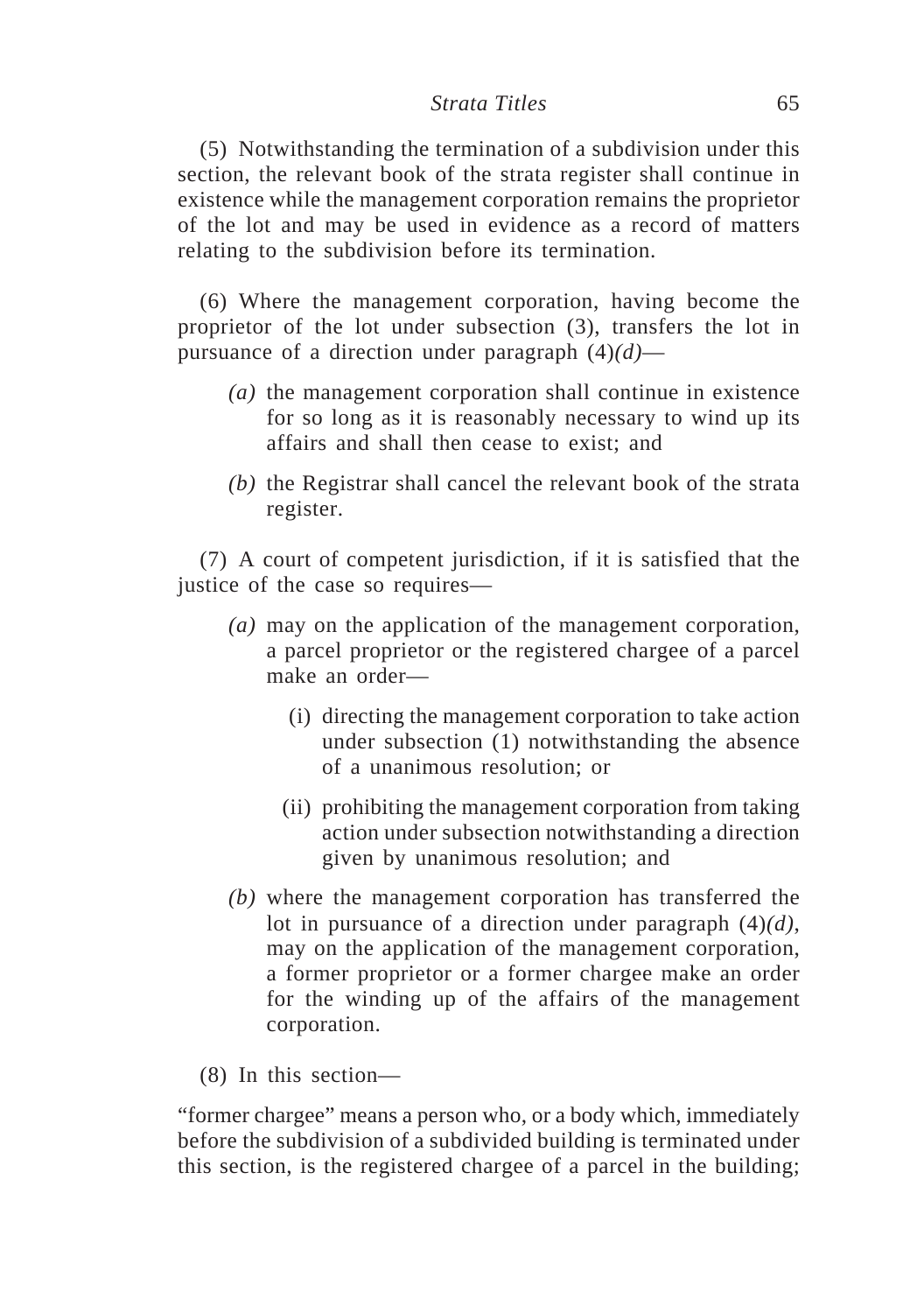### 66 *Laws of Malaysia* **ACT 318**

"former proprietor" means a person who, or a body which, immediately before the subdivision of a subdivided building is terminated under this section, is the proprietor of a parcel in the building or of a provisional block on the land on which the building is situated.

# PART IX

#### PROVISIONS FOR LOW-COST BUILDINGS

### **Classification of low-cost buildings**

**58.** (1) The State Authority may, on an application by a proprietor of any alienated land or at any time on its own motion, having regard to the location, nature of construction and the cost of the building, classify it to be a low-cost building.

(2) Without prejudice to subsection (1), the State Authority may by rules made under section 81, classify any type of buildings to be a low-cost building.

(2A) No building erected in a provisional block shall be classified under subsection (l) or (2) to be a low-cost building.

(3) Upon classifying any building to be a low-cost building under subsections (1) and (2), the State Authority shall issue a certificate to the proprietor of the land.

### **Application for subdivision by proprietor of low-cost building**

**59.** Upon receipt of the certificate by the State Authority under section 58, the proprietor of the land may apply for the subdivision of the building under section 10.

## **Application of this Part upon opening of a book of the strata register**

**60.** Upon approval of the subdivision of the low-cost building and the opening of a book of the strata register in respect of the subdivided building, the provisions of this Part shall apply.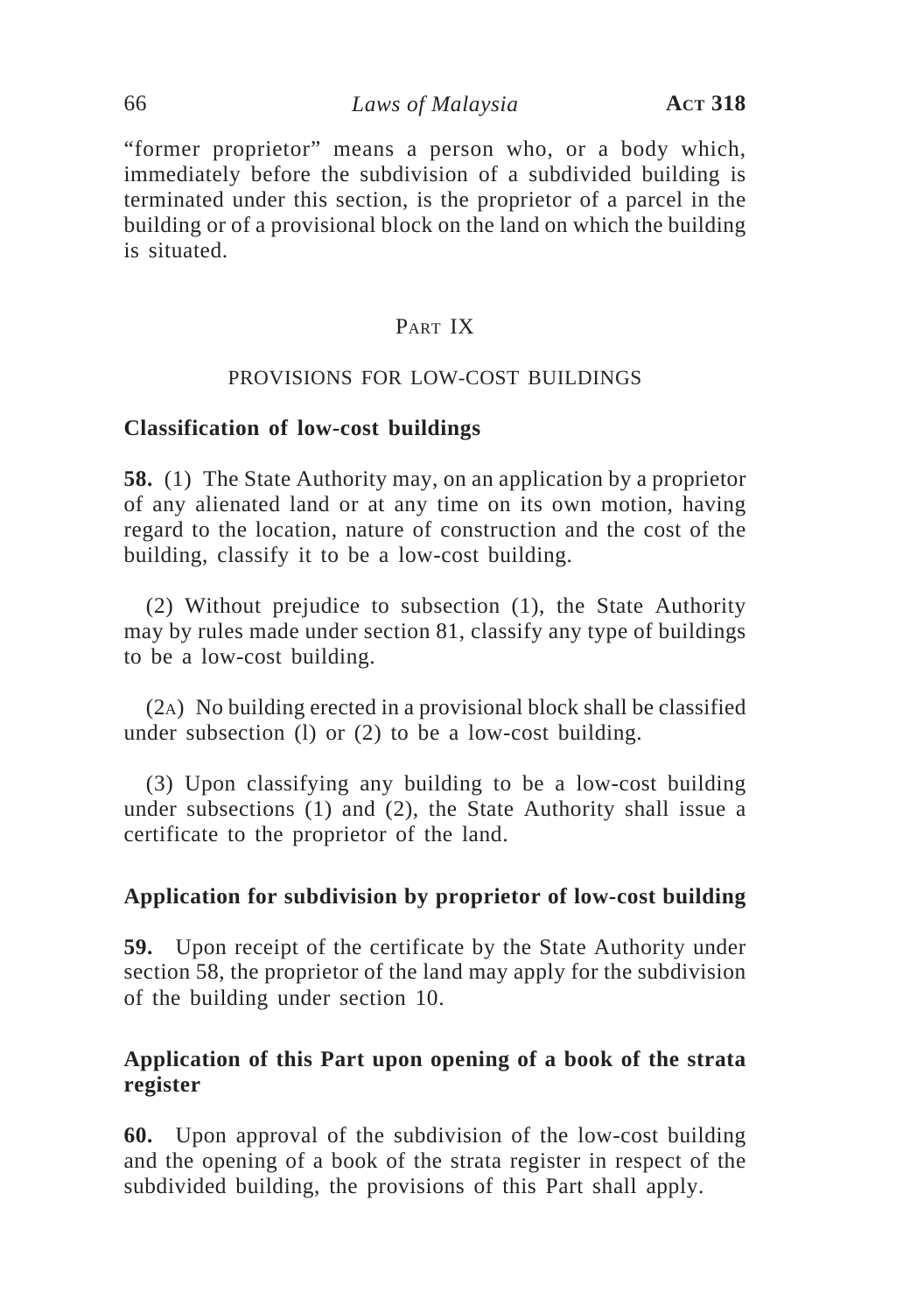## **Duties and powers of the original proprietor before the establishment of the management corporation**

**61.** (1) During the period before the management corporation comes into existence, it shall be the duty of the original proprietor—

- *(a)* to control, manage, administer, and keep the common property in good repair;
- *(b)* to pay the rent of the lot;
- *(c)* to insure the building to its replacement value against fire and to keep it so insured;
- *(d)* to effect such other insurance policies of the buildings as may be required by law;
- *(e)* subject to any order made by a court of competent jurisdiction, to apply insurance moneys received by it in respect of damage to the building in rebuilding and reinstating the building, so far as it may be lawful to do so and to pay the premiums on any policy of insurance effected by it; and
- *(f)* to perform any other function as may be necessary for the discharge of its duties.
- (2) The original proprietor may—
	- *(a)* purchase, hire or otherwise acquire movable property for use by proprietors in connection with their enjoyment of the common property; and
	- *(b)* do all things reasonably necessary for the discharge of its duties under this Part.

(3) The original proprietor shall be deemed for the purposes of effecting any insurance policies under paragraph *(1)(d)* or *(e)* to have an insurable interest in the building to its replacement value.

(4) A policy of insurance taken out by the original proprietor in respect of the building shall not be liable to be brought into contribution with any other policy of insurance except if it is another policy taken out in respect of the same building.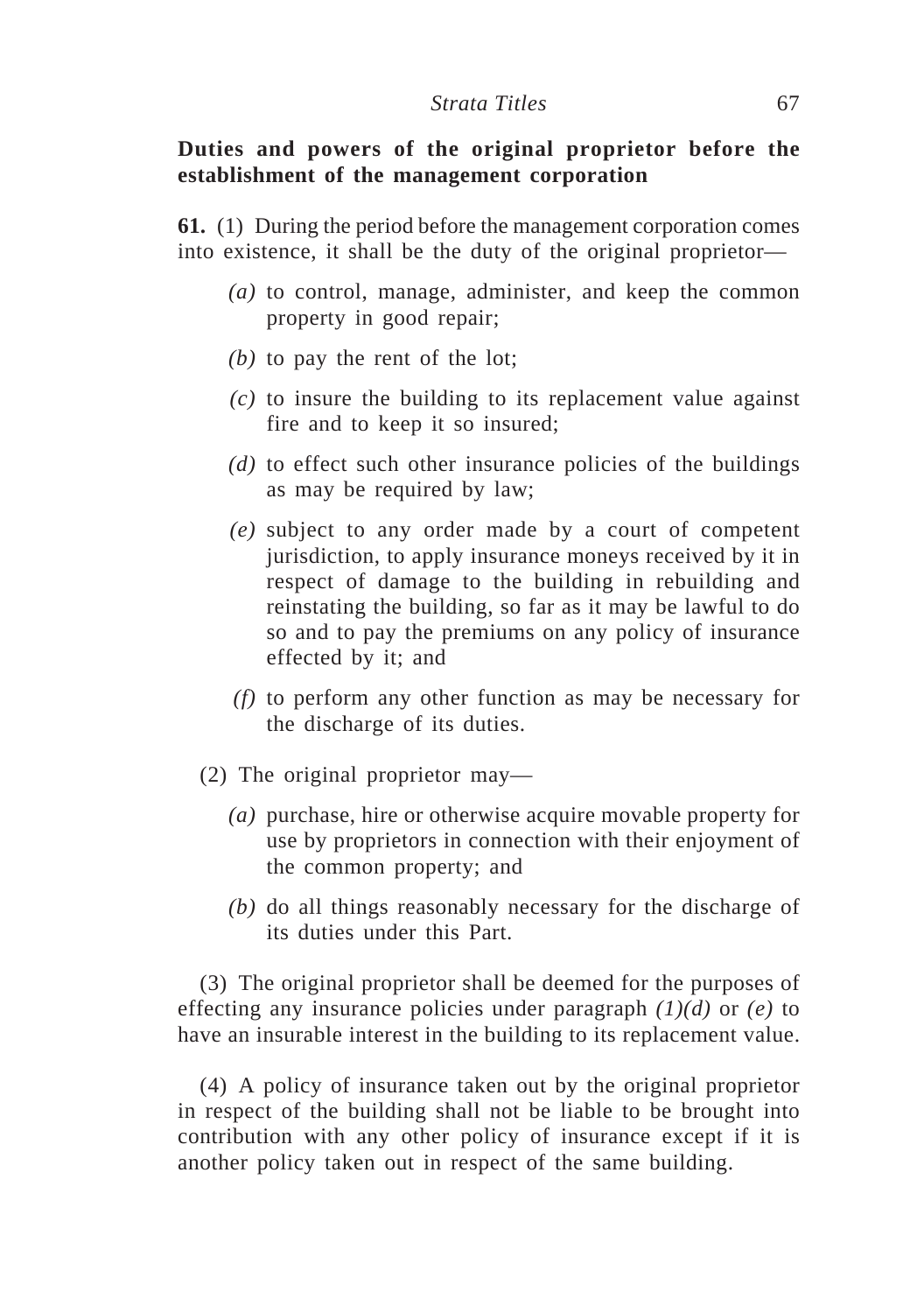## **Restrictions imposed on original proprietor during period before management corporation comes into existence**

**61A.** (1) Notwithstanding any other provisions of this Act, the original proprietor shall not, during the period before the management corporation comes into existence—

- *(a)* use the lot concerned or any part thereof as security for any loan of moneys; or
- *(b)* enter into any maintenance or service contracts for any periods extending beyond the date when the management corporation comes into existence.

(2) If the original proprietor contravenes subsection (1), the original proprietor shall be liable for any loss suffered by the management corporation or any parcel proprietor as a result of the contravention and the management corporation or any parcel proprietor may recover from the original proprietor, as damages for breach of a statutory duty, any loss suffered by it or him in consequence of such contravention.

(3) Where any dealing in contravention of paragraph  $(1)(a)$  has been registered, such registration shall not pass any title or interest in the lot concerned or any part thereof, and the Registrar shall, upon discovery of the registration, cancel the registration, and no person or body affected by such cancellation shall be entitled to any compensation.

## **Applicability and modification of by-laws in Third Schedule during the period before the establishment of the management corporation**

**62.** (1) The by-laws set out in the Third Schedule shall during the period before the management corporation comes into existence, have effect in relation to every subdivided low-cost building and shall apply by substituting for the word "corporation" wherever it appears the words "original proprietor".

(2) The said by-laws shall bind the parcel proprietors and the original proprietor to the same extent as if they constitute properly executed agreements—

*(a)* on the part of the original proprietor with each proprietor; and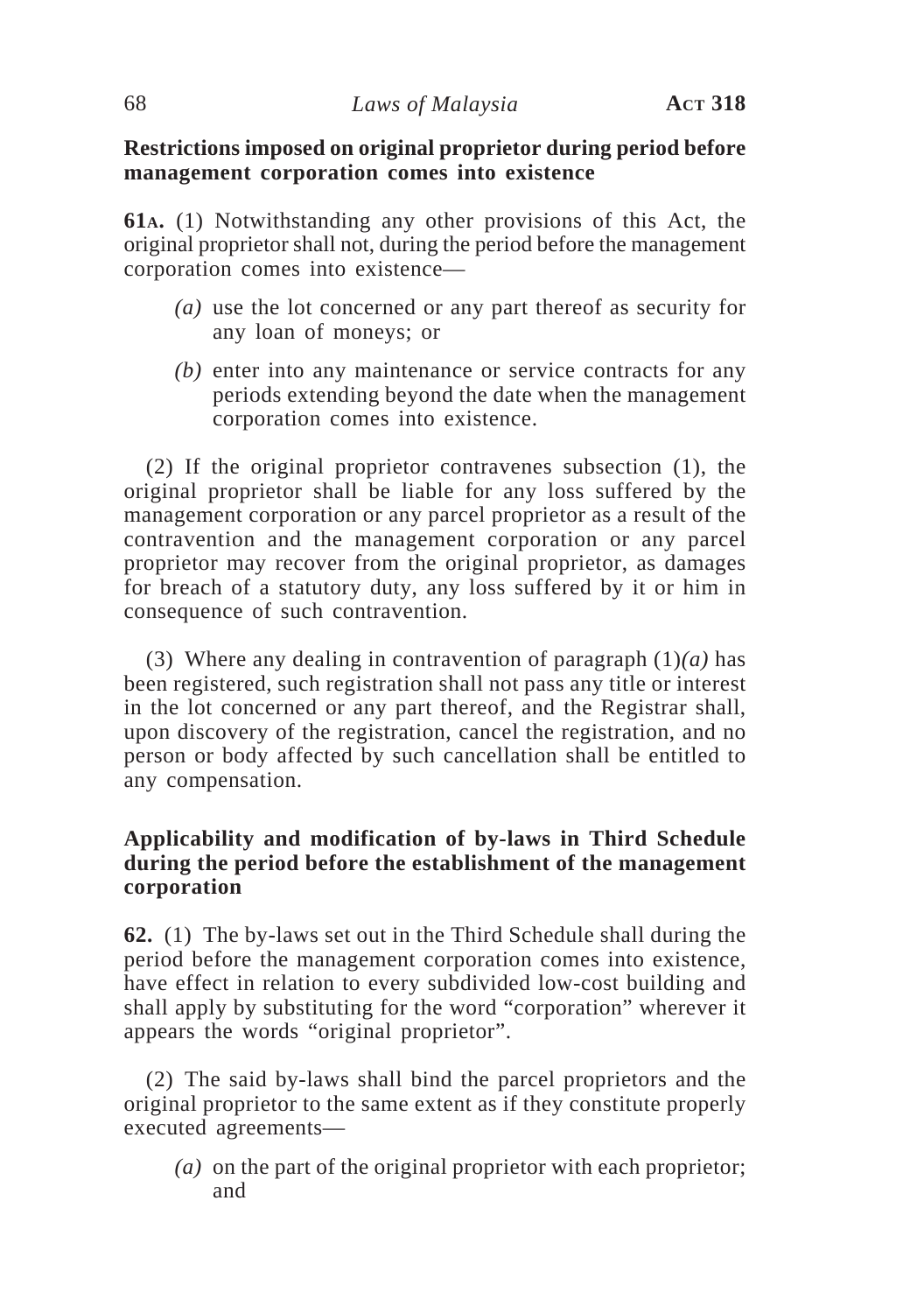*(b)* on the part of each proprietor with every other proprietor and the original proprietor,

to observe and perform all the provisions thereof.

# **Management fund established by original proprietor**

**63.** (1) The original proprietor shall establish and maintain a management fund for the control, management and administration of the common property, payment of any rent, rates, premiums of insurance and the discharge of any other obligations.

(2) For the purposes of subsection (1) the original proprietor may—

- *(a)* determine from time to time, the amounts to be raised;
- *(b)* raise amounts so determined by levying contributions on the proprietors in proportion to the share units of their respective parcels; and
- *(c)* by an action in any court of competent jurisdiction, recover from any parcel proprietor any sum of money expended for rents, rates, premiums, maintenance or repairs done.
- (3) Subject to subsection (5)—
	- *(a)* any contribution levied under subsection (2) shall be due and payable if the original proprietor serves a written notice on the proprietor; and
	- *(b)* the contributions may be recovered from the parcel proprietors who may be sued either jointly or severally by the original proprietor in any court of competent jurisdiction.

(4) A certificate of the original proprietor shall be conclusive evidence of the amount that may be due to him under paragraph *(3)(a)*.

(5) The original proprietor shall on the application of any proprietor of a parcel or any person authorized in writing by the proprietor certify—

*(a)* the amount determined as the contribution of the proprietor;

*(b)* the manner in which that contribution is payable;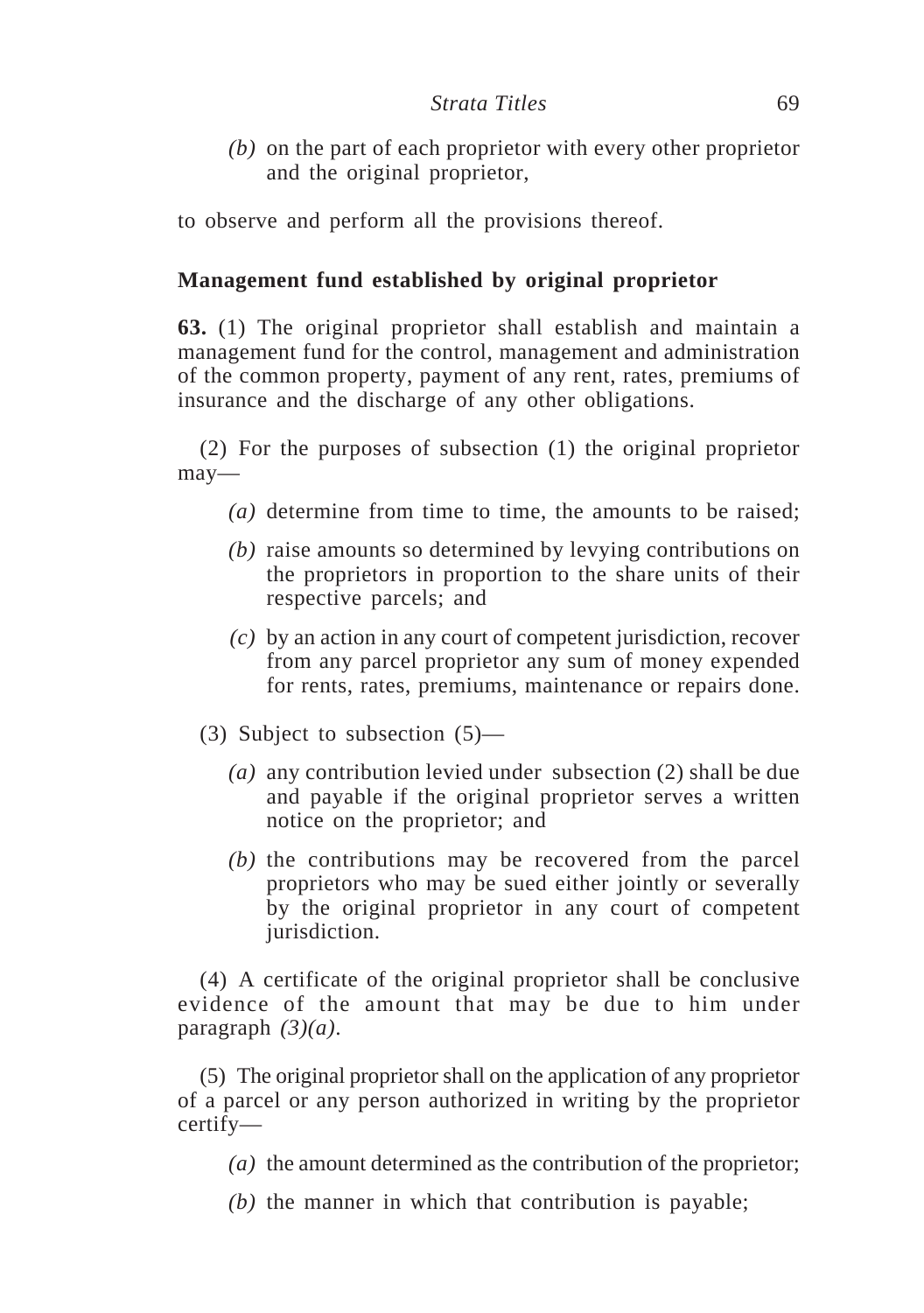- *(c)* the extent to which his contribution has been paid by the proprietor; and
- *(d)* the amount of any rates paid by the original proprietor and not recovered by him,

and such a certificate shall be conclusive evidence of the matters certified therein.

### **Establishment of management corporation**

**64.** (1) Upon completion of the transfer of strata title in respect of all the parcels by the original proprietor, or upon the making of an order under subsection 64A(2) by the Director, there shall come into existence a management corporation consisting of all the parcel proprietors and subsections  $39(2)$ , (3), (4) and (5) shall apply.

(2) Upon the coming into existence of the management corporation as provided in subsection (1), the Registrar shall—

- *(a)* having regard to subsections 15(3) and (3A), enter in the index in Form 2 the name of the management corporation and the address for service of documents thereon;
- *(b)* make on the register and issue documents of title to the lot in question a memorial to the effect that the common property is vested in the management corporation; and
- *(c)* return the issue document of title to the management corporation.

(3) No entry shall thereafter be made on either of the documents of title except one affecting the common property.

#### **Application for establishment of management corporation**

**64A.** (1) The proprietors, other than the original proprietor, of parcels having share units totalling more than half of the total share units of all the parcels may apply to the Director for an order that a management corporation be established.

(1A) Where the original proprietor has transferred parcels having more than half of the total share units of all the parcels, he may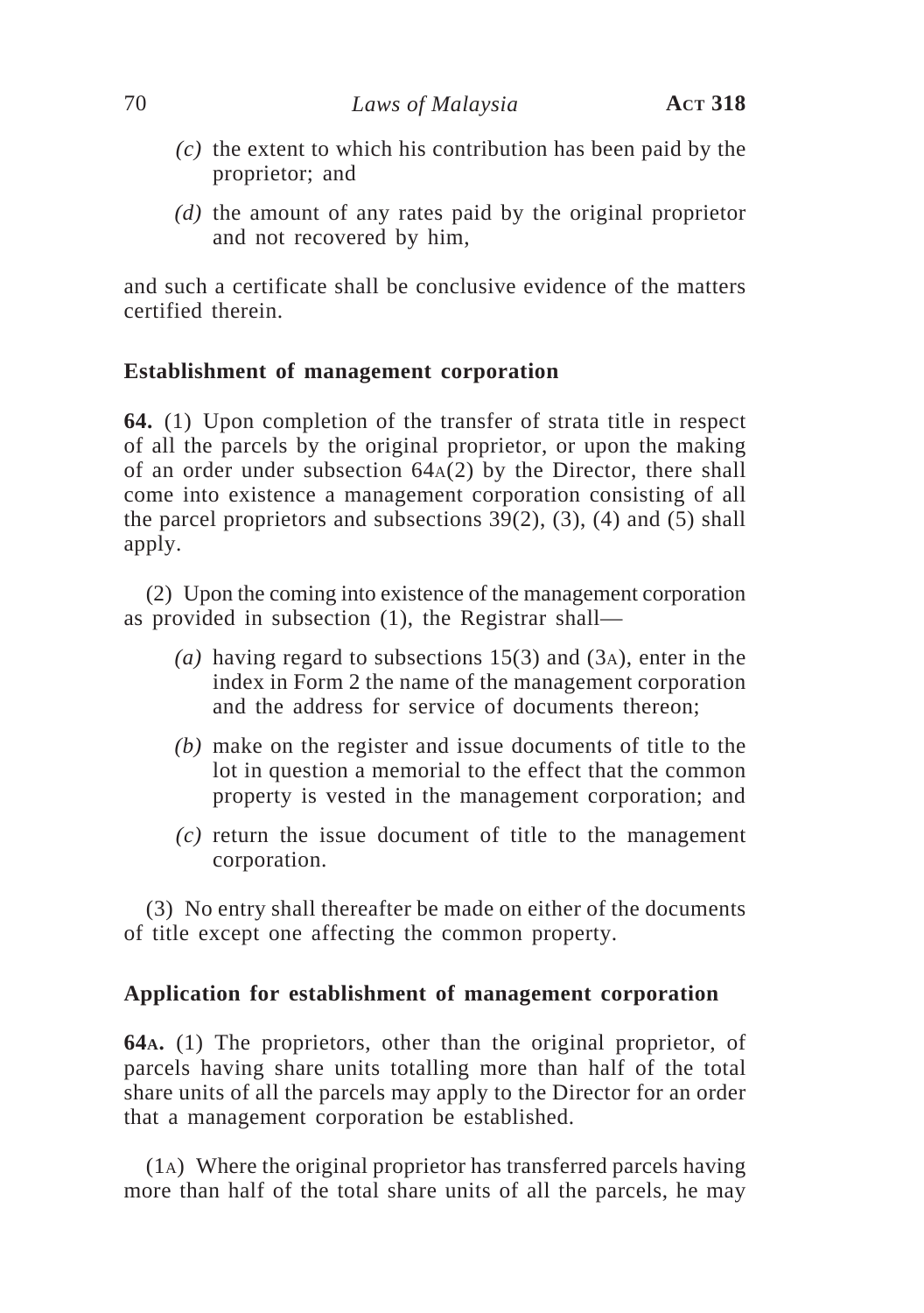also apply to the Director under subsection (1) for an order that a management corporation be established.

- (2) Upon receiving the application, the Director—
	- *(a)* in the case of an application by proprietors other than the original proprietor, if satisfied that the original proprietor has failed to discharge his duties or exercise his powers satisfactorily; or
	- *(b)* in the case of an application by the original proprietor, if satisfied that good grounds exist in support thereof,

may order that a management corporation be established.

(3) The Director shall cause copies of the order to be furnished to any one of the applicants and the Registrar.

- (4) Upon receiving a copy of the order, the Registrar shall—
	- *(a)* file the copy of the order;
	- *(b)* enter a memorial in the index in Form 2 that the management corporation is established pursuant to an order under this section; and
	- *(c)* take action as specified in paragraphs 64(2)*(a)*, *(b)* and *(c)*.

(5) No entry shall thereafter be made on either of the documents of title except one affecting the common property.

## **Duty of original proprietor to convene first annual general meeting**

**65.** (1) It shall be the duty of the original proprietor to convene the first annual general meeting of the management corporation within one month from the establishment of the management corporation.

(2) The original proprietor shall give a written notice of the first annual general meeting to all parcel proprietors constituting the management corporation not less than fourteen days before the meeting.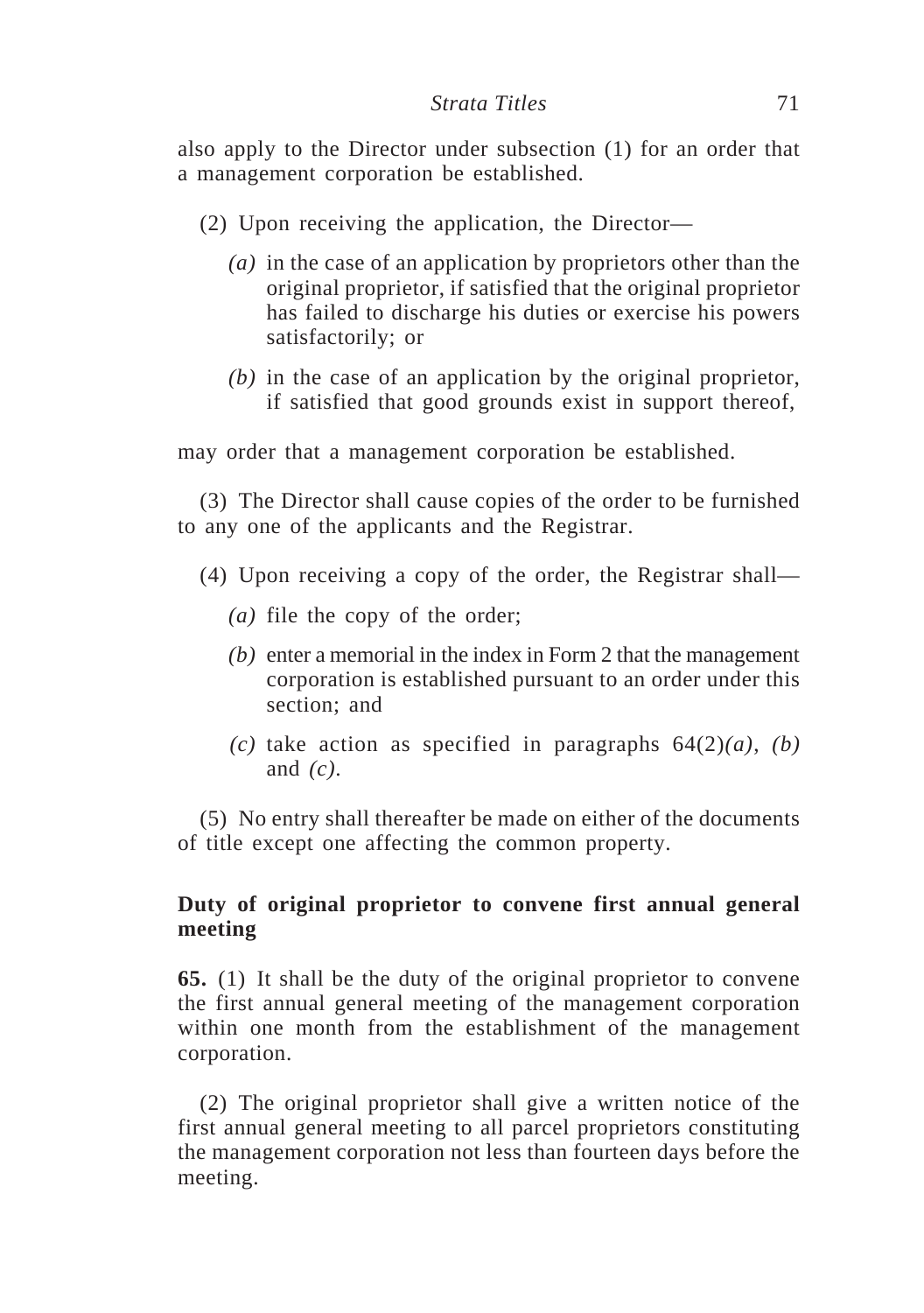(3) If the original proprietor fails to comply with subsection (1), he shall be guilty of an offence and shall be liable on conviction to a fine not exceeding one thousand ringgit.

(4) Without prejudice to subsections (1) and (3), if the original proprietor fails to convene the first annual general meeting within the specified period, the Director may on application by the management corporation, a parcel proprietor or chargee of a parcel, appoint a person to convene the first annual general meeting within such time as may be specified by the Director.

(5) The agenda for the first annual general meeting shall include the following matters:

- *(a)* to decide whether the management corporation shall manage the subdivided building in accordance with Part VII or apply to the State Authority under section 67 to appoint a person or body to be charged with the duties, powers and functions of the original proprietor as provided for under this Part;
- *(b)* in the event the management corporation decides to operate under the provisions of Part VII, to decide—
	- (i) whether to confirm, vary or extend insurances effected by the original proprietor;
	- (ii) whether to confirm or vary any amounts determined as contributions to the management fund;
	- (iii) the number of members of the council, and to elect the council where there are more than three parcel proprietors; and
	- (iv) whether to amend, add to or repeal the by-laws in force immediately before the holding of the meeting.

# **Management fund established by management corporation**

**66.** (1) The management corporation shall establish a management fund sufficient in the opinion of the management corporation to meet the administrative expenses as may be incurred for the purposes of controlling, managing and administering the common property, paying rent, rates and premiums of insurance and discharging any other obligation of the management corporation.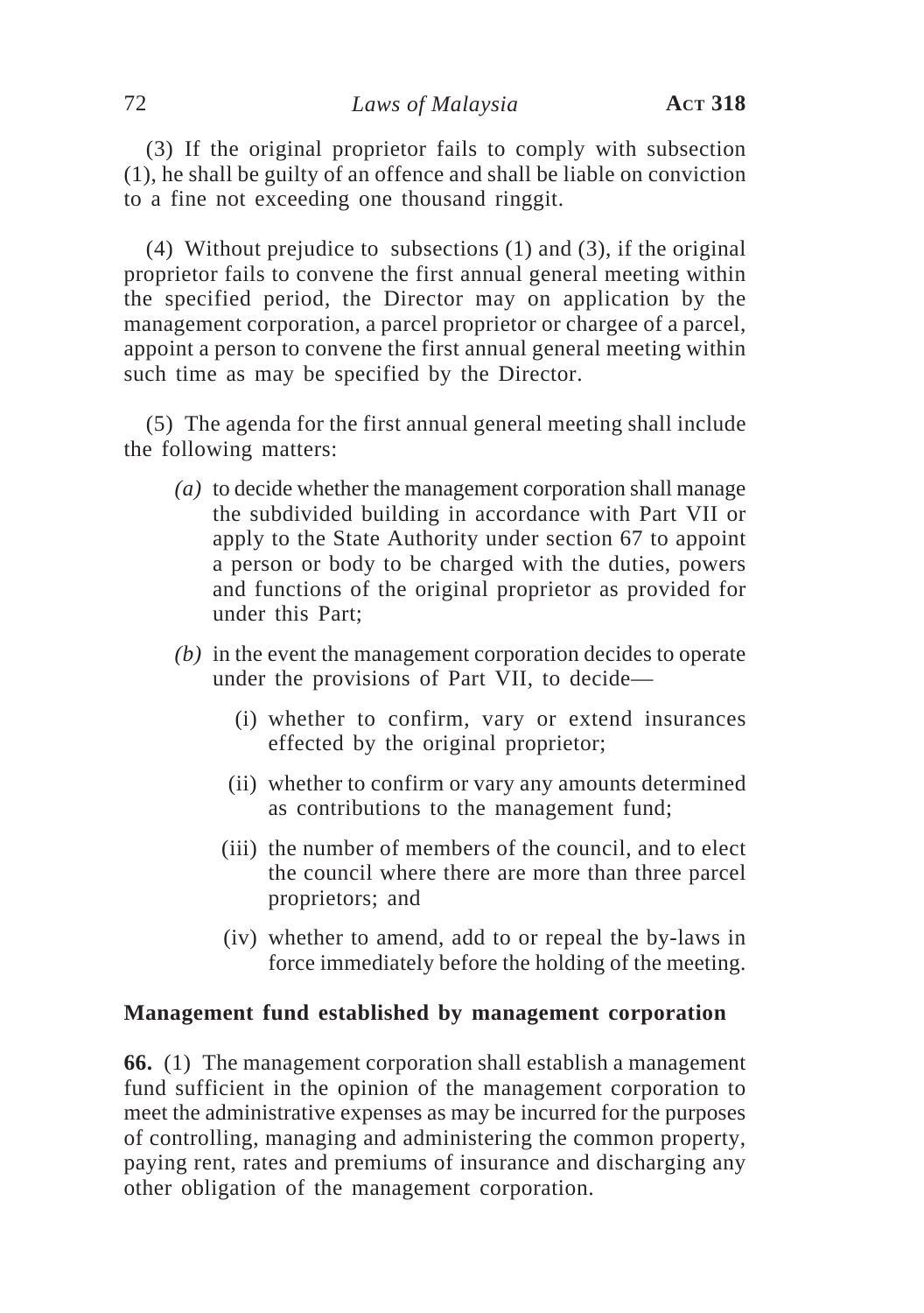(2) Upon the establishment of the management fund under subsection (1), all moneys in the management fund established and operated by the original proprietor under section 63 shall be transferred to and form part of the management fund established under subsection (1).

(3) Subsections 45(2), (3), (4), (5) and (6) shall apply.

# **Breaches of provisions of this Part**

**66A.** (1) If the original proprietor or the management corporation commits a breach of any of the provisions of this Part or makes default in complying with any requirements of, or duties imposed on it by, any of the provisions of this Part, the original proprietor or, as the case may be, the management corporation and every member of its council, and any other parcel proprietor, who knowingly is a party to the breach or default shall be guilty of an offence and shall be liable, on conviction, to a penalty expressly prescribed for such breach or default, or if no penalty is so prescribed, to a fine not exceeding two thousand ringgit.

(2) Where a requirement or duty is imposed on the original proprietor or the management corporation by this Part, any person for whose benefit or for the benefit of whose parcel that requirement or duty is imposed on the original proprietor or the management corporation may apply to a court of competent jurisdiction for an order compelling the original proprietor or, as the case may be, the management corporation to carry out that requirement or perform that duty, as the case may be, and on such an application being made, the court may make such order as it thinks proper.

# **Duties and powers of person or body appointed by State Authority**

**67.** (1) The State Authority may, upon application by the management corporation, appoint a person or body to exercise the powers, duties and functions of the management corporation and the said person or body so appointed shall exercise the powers, duties and functions of the original proprietor provided for under this Part.

(2) For the purposes of subsection (1), subsections  $50(2)$  and (3) shall apply.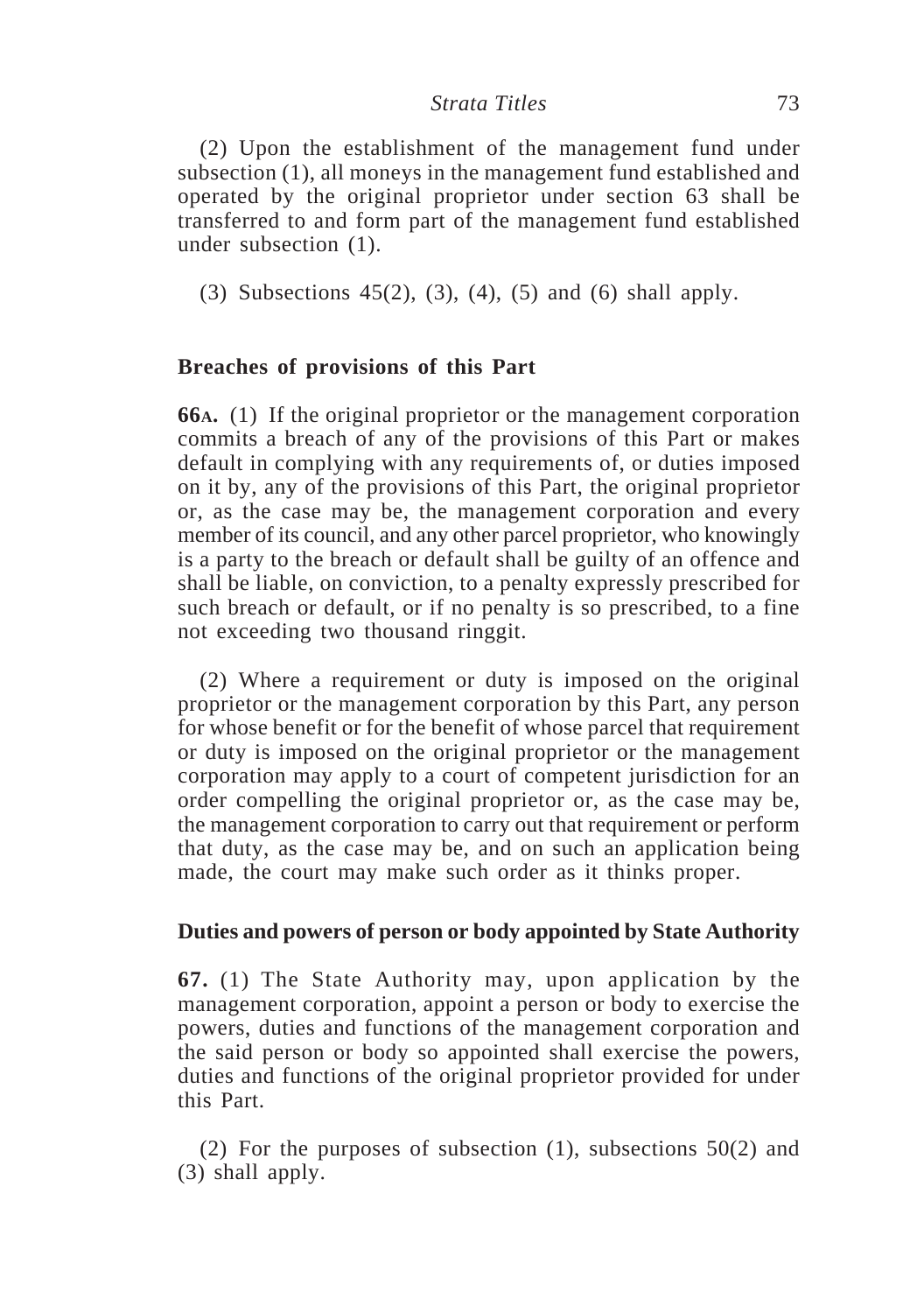# PART IXA

## STRATA TITLES BOARD

## **Strata Titles Board**

**67A**. (1) There shall be a Strata Titles Board which shall consist of a President and such number of Deputy Presidents and other members as are appointed in accordance with this section.

(2) The President, Deputy Presidents and members of the Board shall be appointed by the State Authority.

(3) No person shall be appointed as the President or a Deputy President of the Board unless he is a qualified person within the meaning of the Legal Profession Act 1976 [*Act 166*].

(4) Not more than twenty persons shall be appointed by the State Authority to be members of the Board in addition to the President and Deputy Presidents of the Board.

(5) The names of the President, Deputy Presidents and members appointed under this section shall be notified in the State *Gazette*.

(6) Except where otherwise provided by this Act, the Board shall, for the purpose of hearing and determining a dispute of which the Board has cognizance or any other matter with respect to which the Board has jurisdiction under this Act, be constituted by a division of the Board consisting of—

- *(a)* the President or a Deputy President of the Board as chairman; and
- *(b)* two other persons to be selected by the chairman from amongst the members of the Board appointed under subsection  $(4)$ .

## **Tenure of office**

**67B**. (1) A member of the Board shall be appointed for a term of two years but shall be eligible for reappointment.

(2) A member of the Board may resign by letter addressed to the Director.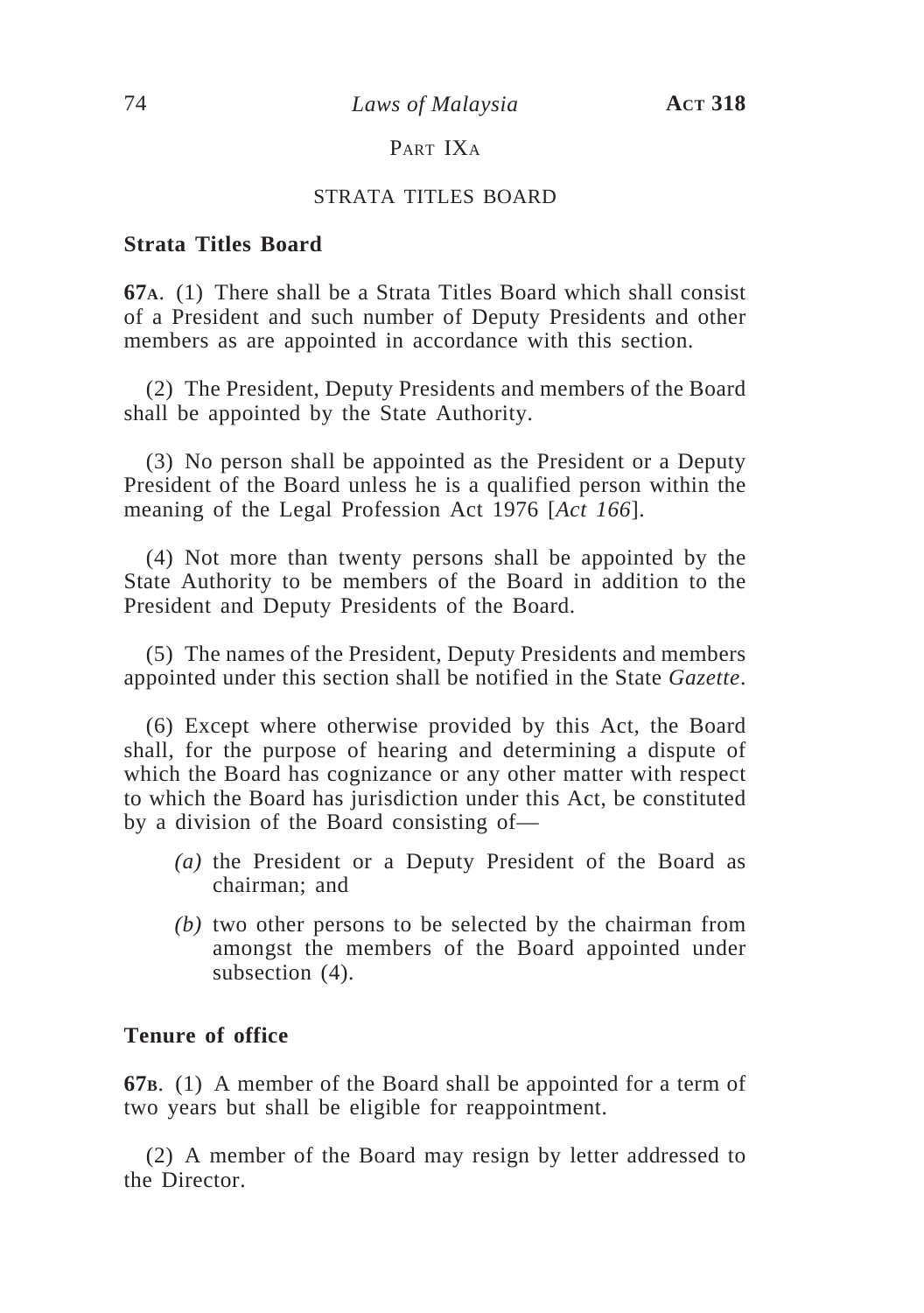(3) The State Authority may at any time revoke the appointment of any member of the Board and fill any vacancy in its membership.

# **Continuation of hearing**

**67C**. (1) If after the Board has been constituted in relation to a dispute or matter but before the dispute or matter has been determined a member of the Board is unable to hear or continue to hear or to determine the dispute or matter or ceases to be a member of the Board, as the case may be, whether by death or otherwise, the Board shall be reconstituted in accordance with subsection 67A (6) and the Board as reconstituted shall hear and determine the dispute or matter or so much of the dispute or matter which has not been determined, and in so hearing may have regard to the evidence given, the arguments adduced and any interim order made during the previous hearing.

(2) Notwithstanding subsection (1) and section 67B, a member of the Board who resigns or whose appointment expires during the course of any proceedings of the Board shall for the purpose of such proceedings and until their determination be deemed to remain a member of the Board and shall continue to hear and determine the dispute or matter which is the subject matter of the proceedings.

## **Bar to actions**

**67D**. No action shall lie against any member of the Board in respect of anything done or omitted to be done by him in good faith in the execution or purported execution of his functions, powers and duties under this Part.

# **Allowances**

**67E**. (1) A member of the Board may be paid such allowances as may be prescribed under this Act in respect of each day on which he is engaged in the hearing and determining of a dispute or matter.

(2) In addition to the allowance provided for in subsection (1), the President and the Deputy Presidents of the Board may be paid such allowances as may be prescribed under this Act.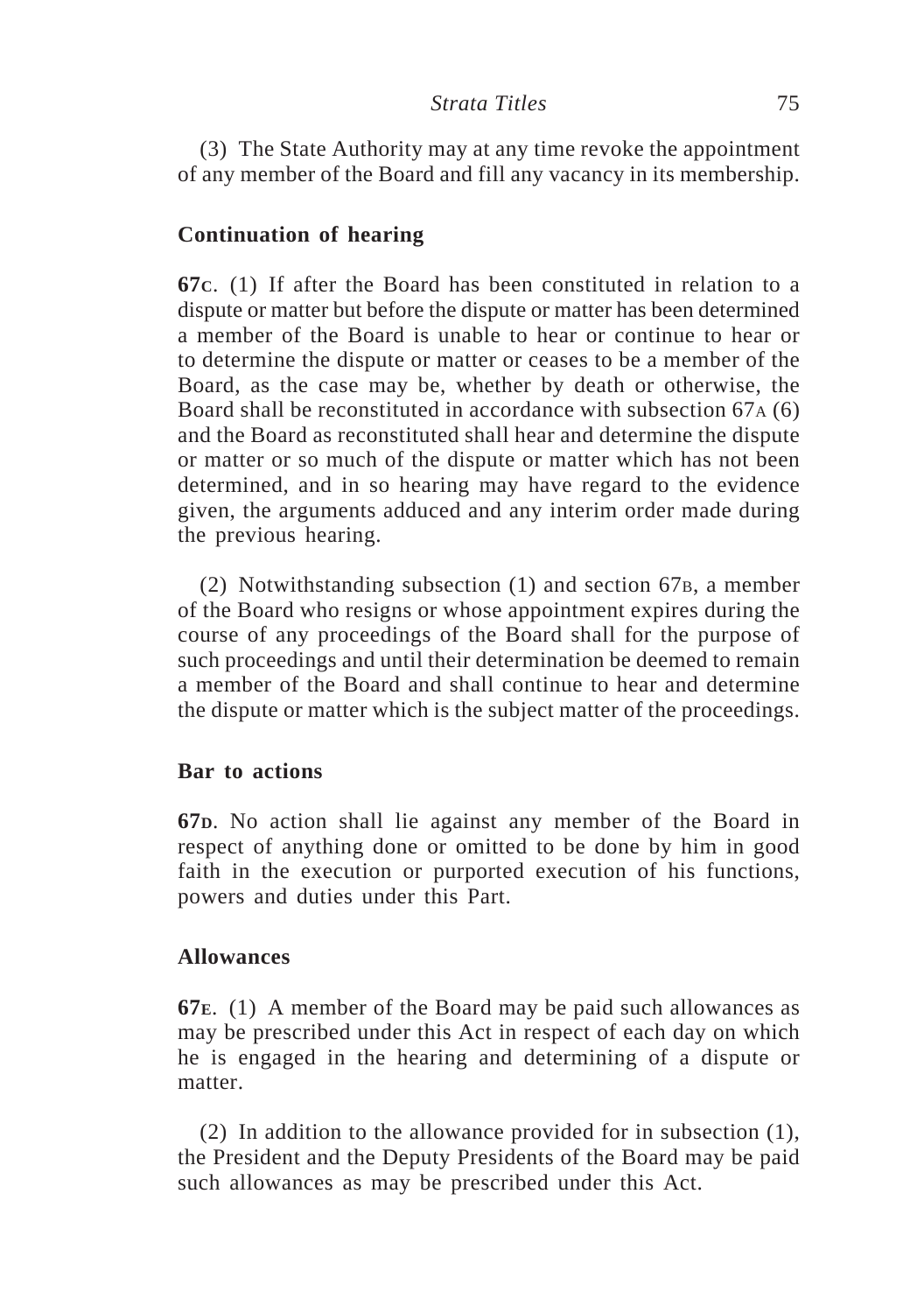## **Board to carry out its work expeditiously**

**67F**. (1) The Board shall carry out its work expeditiously and shall make a finding or determination within 6 months from the date it is constituted.

(2) The period specified in subsection (1) may be extended by the President or a Deputy President of the Board where the dispute or matter involves complex issues.

# **Proceedings of Board**

**67G**. (1) The proceedings of the Board shall be open to the public and minutes of the Board including a note of any oral evidence given before the Board shall be kept by the President of the Board.

(2) The members of the Board shall be deemed to be public servants within the meaning of the Penal Code [*Act 574*].

# **Order revoking amendment of by-law**

**67H**. (1) Where, pursuant to an application by any person entitled to vote at a meeting of the management corporation (including a first chargee and chargor of a parcel), the Board considers that, having regard to the interest of all parcel proprietors in the use and enjoyment of their parcels or the common property, an amendment or revocation of an additional by-law or addition of a new additional by-law should not have been made or effected, the Board may order that the amendment be revoked, that the revoked additional by-law be revived or that the new additional by-law be revoked.

(2) When making an order under subsection (1) in respect of an additional by-law referred to in subsection 44(2) the Board may direct the management corporation to pay compensation to the proprietor of the parcel adversely affected by the additional by-law.

(3) The compensation ordered to be paid under subsection (2) is recoverable by the parcel proprietor as a debt in any court of competent jurisdiction.

# **Order invalidating purported by-law**

**67I**. Where, pursuant to an application by any person entitled to vote at a meeting of a management corporation (including a first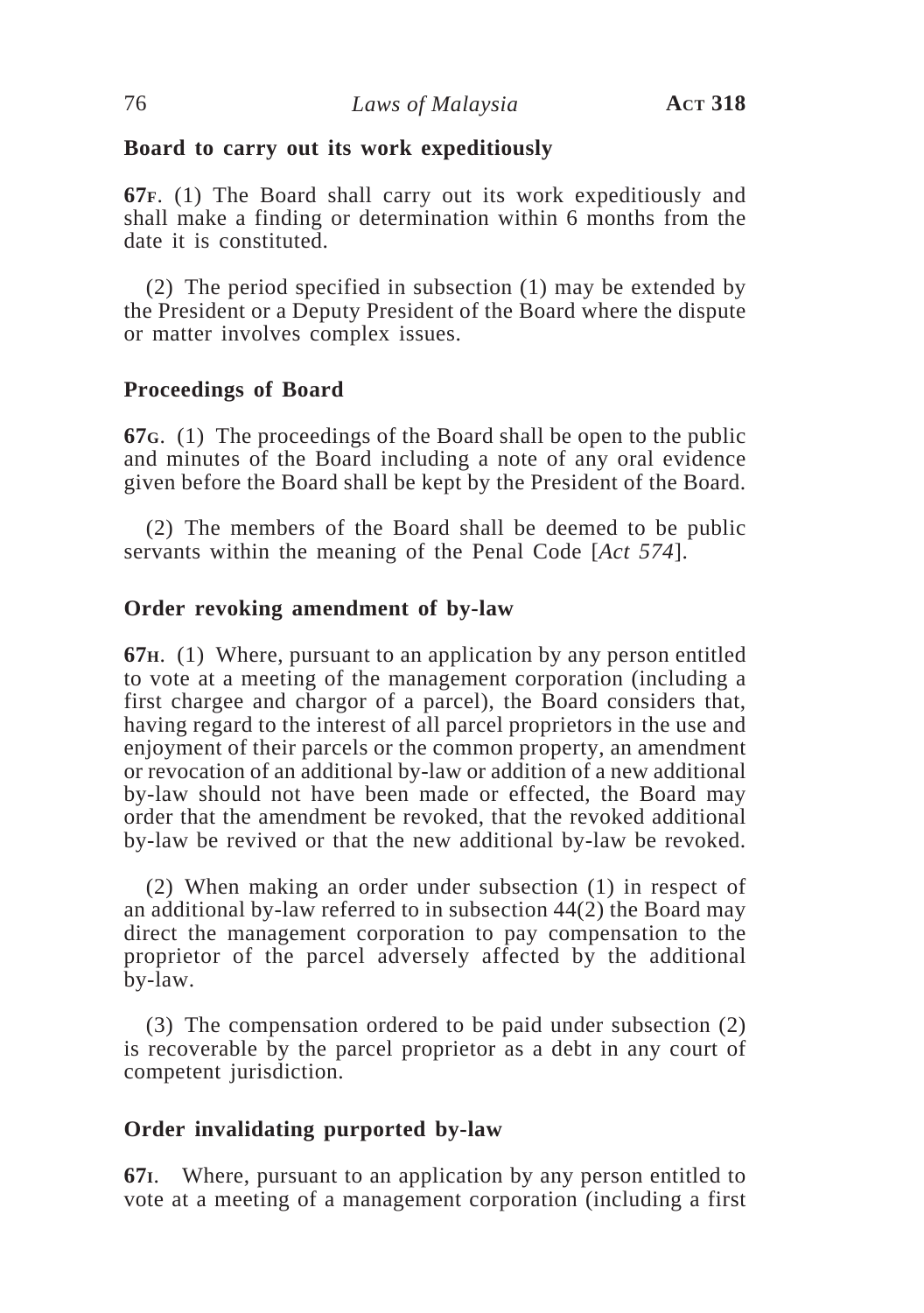chargee and a chargor of a parcel), the Board finds that the management corporation has made an additional by-law but that the management corporation did not have the power to make the additional by-law the Board may make an order declaring the additional by-law to be invalid.

# **Power of Board to invalidate proceedings**

**67J**. (1) Where, pursuant to an application by a parcel proprietor or first chargee of a parcel, the Board considers that the provisions of this Act have not been complied with in relation to a meeting of the management corporation, the Board may by order—

- *(a)* invalidate any resolution of, or election held by, the persons present at the meeting; or
- *(b)* refuse to invalidate any such resolution or election.

(2) The Board shall not make an order under subsection (1) refusing to invalidate a resolution or election unless it considers—

- *(a)* that the failure to comply with the provisions of this Act did not prejudicially affect any person; and
- *(b)* that compliance with the provisions of this Act would not have resulted in a failure to pass the resolution, or have affected the result of the election, as the case may be.

# **Order varying certain rates of interest**

**67K**. Where, pursuant to an application by a parcel proprietor for an order under this section, the Board considers that the management corporation for the subdivided building to which the application relates has determined an unreasonable rate as the rate of interest payable for the late payment of a contribution levied under section 45, the Board may order that no interest be so payable or that the interest so payable be at a rate specified by the Board instead of the rate so determined.

# **Order where voting rights denied or due notice of item of business not given**

**67L**. (1) Where, pursuant to an application by a person under this section, the Board is satisfied that a particular resolution would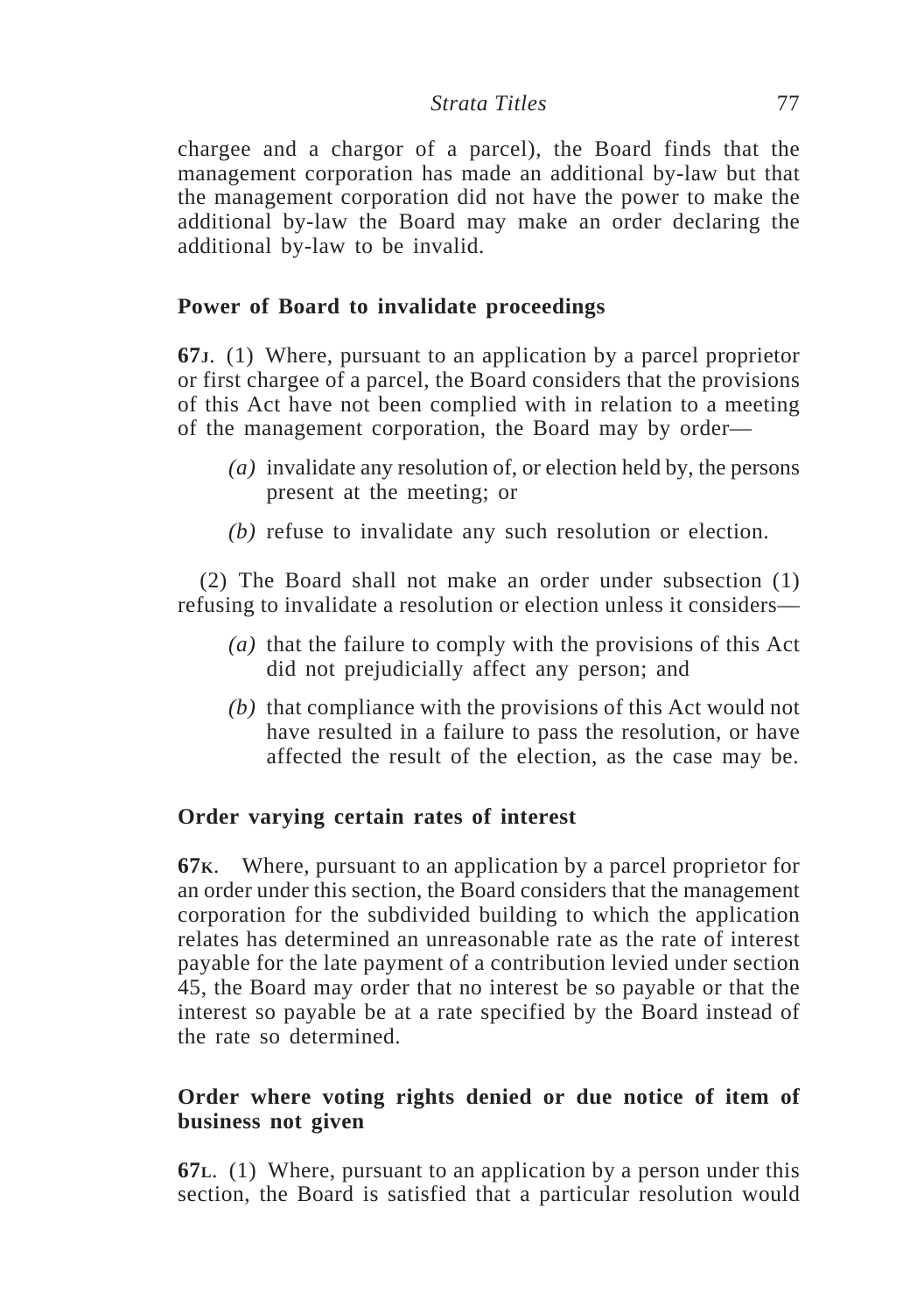not have been passed at a general meeting of a management corporation but for the fact that the applicant—

- *(a)* was improperly denied a vote on the motion for the resolution; or
- *(b)* was not given due notice of the item of business pursuant to which the resolution was passed.

the Board may order that the resolution be treated as a nullity on and from the date of the order.

- (2) Where—
	- *(a)* an order under subsection (1) is made in respect of a resolution making an additional by-law amending, adding to or revoking another additional by-law; and
	- *(b)* the additional by-law made pursuant to that resolution is in force,

the additional by-law shall, subject to its having been or being amended, added to or revoked under subsection 44(2) have force and effect on and from the date the order is so made to the same extent as it would have had if the resolution had not been passed.

(3) An application for an order under subsection (1) may not be made after 21 days after the date of the meeting at which the resolution was passed.

# **Order varying amount of insurance to be provided**

**67M**. Where, pursuant to an application made by a parcel proprietor or the chargee of a parcel, the Board considers that the amount for which the management corporation for the subdivided building concerned has insured the subdivided building under subsection 43(1) is not reasonable, the Board may order the management corporation to vary that amount to a specified amount.

# **Board may settle disputes on costs of repairs,** *etc***.**

**67N**. The Board may, pursuant to an application by a management corporation, a parcel proprietor or a chargee in possession of a parcel, make an order for the settlement of a dispute, or the rectification of a complaint with respect to any defects in a parcel,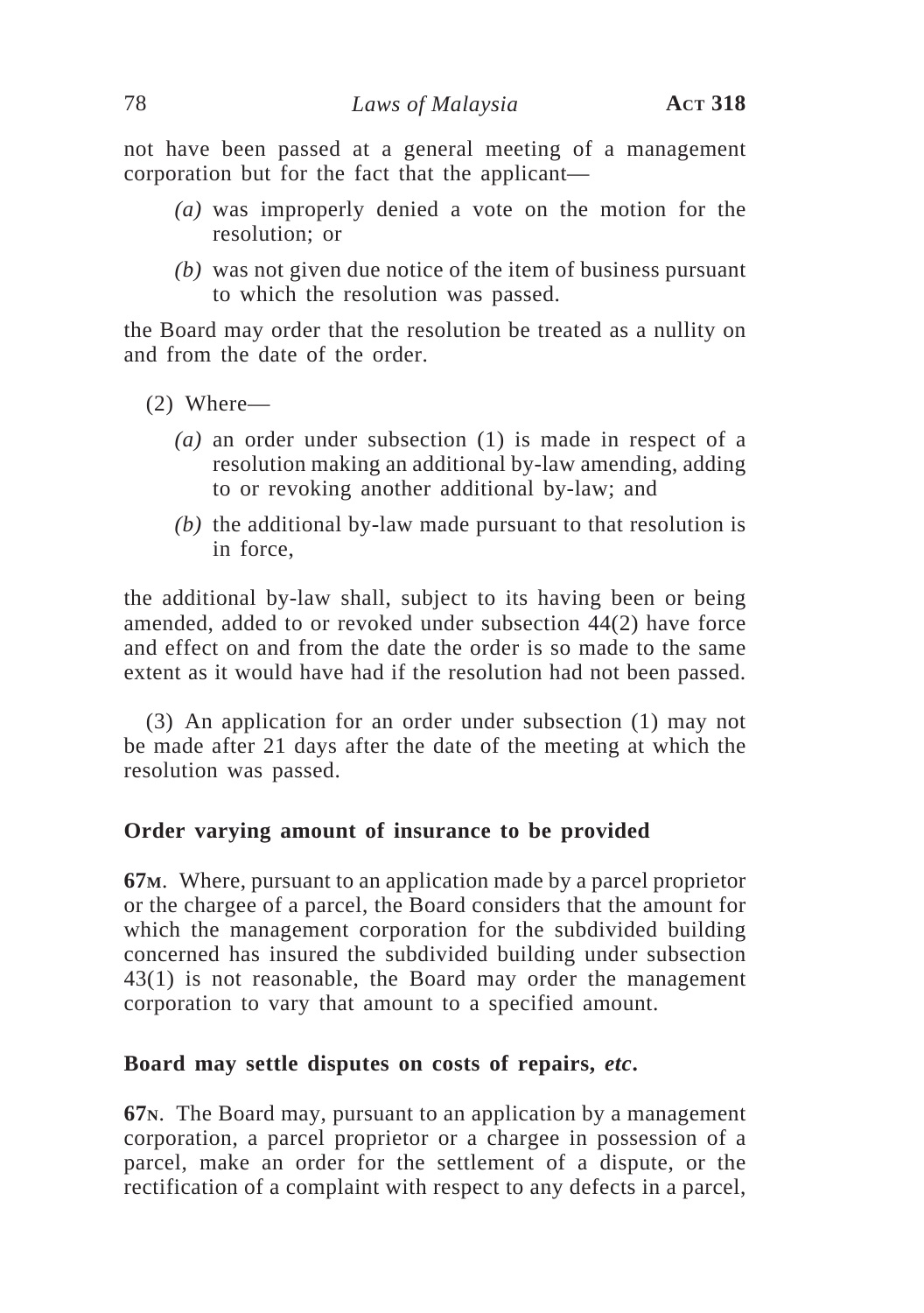a subdivided building and its common property or the liability of a parcel proprietor to bear the costs of or any part thereof for any work carried out by a management corporation in the exercise or performance of its powers, duties or functions conferred or imposed by this Act and the by-laws in connection with the subdivided building.

# **Order to make or pursue insurance claim**

**67O**. Where, pursuant to an application by a parcel proprietor, the Board considers that the management corporation for the subdivided building to which the application relates has unreasonably refused to make or pursue an insurance claim in respect of damage to the building or any other property insured by the management corporation under this Act, the Board may order the management corporation to make or pursue the claim.

# **Order to supply information or documents**

**67P**. Where, pursuant to an application by a parcel proprietor, the Board considers that the management corporation for the subdivided building or any member of its council to which the application relates, or managing agent for the subdivided building, has wrongfully withheld from the applicant information to which he is entitled under this Act, the Board may order that management corporation, managing agent, or any member of the council to supply or make available the information to the applicant.

# **Order with respect to certain consents affecting common property**

**67Q**. Where, pursuant to an application by a parcel proprietor, the Board considers that the management corporation for the subdivided building to which the application relates has unreasonably refused to consent to a proposal by that parcel proprietor to effect alterations to the common property, the Board may order that management corporation to consent to the proposal.

# **General provisions relating to orders under this Part**

**67R**. (1) An order made by the Board may include such ancillary or consequential provisions as the Board thinks fit including costs to be paid by the applicant, a management corporation or any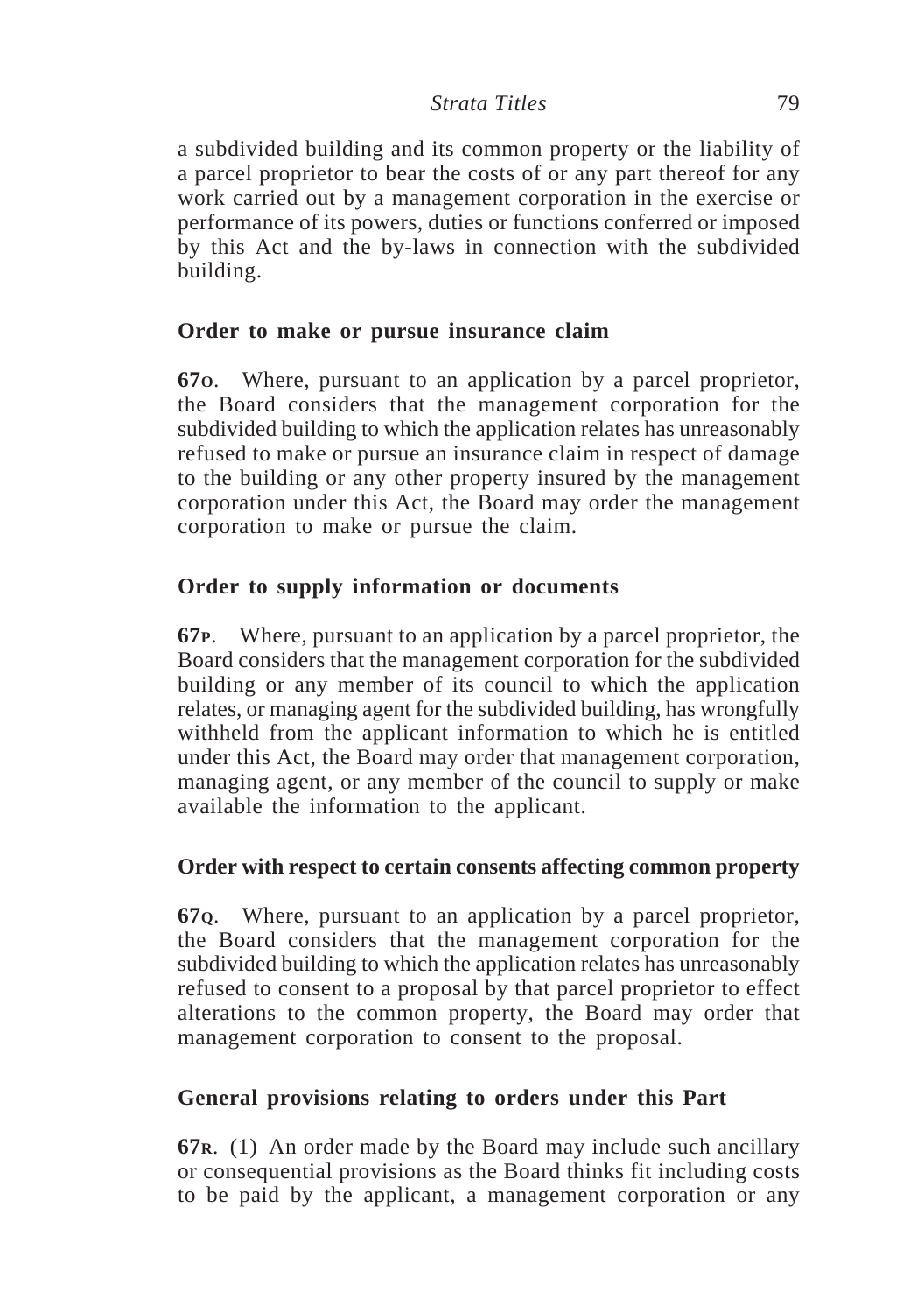person against whom the order is made or costs to be paid by a party for making a frivolous application to the Board.

(2) For the purpose of securing compliance with an order under this Part, the Board may order a management corporation or any member of its council, a managing agent or any other person having registered interest in a parcel or an occupier to do or refrain from doing a specified act with respect to a subdivided building and the common property.

## **Representation before the Board**

**67S**. (1) An applicant for an order under this Part may appear before the Board or may be represented by counsel who may examine witnesses and address the Board on behalf of the applicant.

(2) A management corporation appearing before the Board may be represented by counsel or a member of the council of the management corporation.

## **Witness may be summoned before Board**

**67T**. (1) The Board may summon any person to attend before the Board at the time and place specified in the summons to give evidence and to produce books, documents or writings in his custody or control which he is required by the summons to produce.

(2) A person served with a summons under subsection (1) who, without reasonable excuse, disobeys the summons shall be guilty of an offence and shall be liable on conviction to a fine not exceeding five thousand ringgit or to imprisonment for a term not exceeding six months or to both.

(3) A person shall not be bound to produce any books, documents or writings not specified or otherwise sufficiently described in the summons or which he would not be bound to produce upon a subpoena for production in a court.

## **Board may administer oath or affirmation**

**67U**. (1) The Board may administer an oath or affirmation to a person appearing as a witness before the Board, whether or not he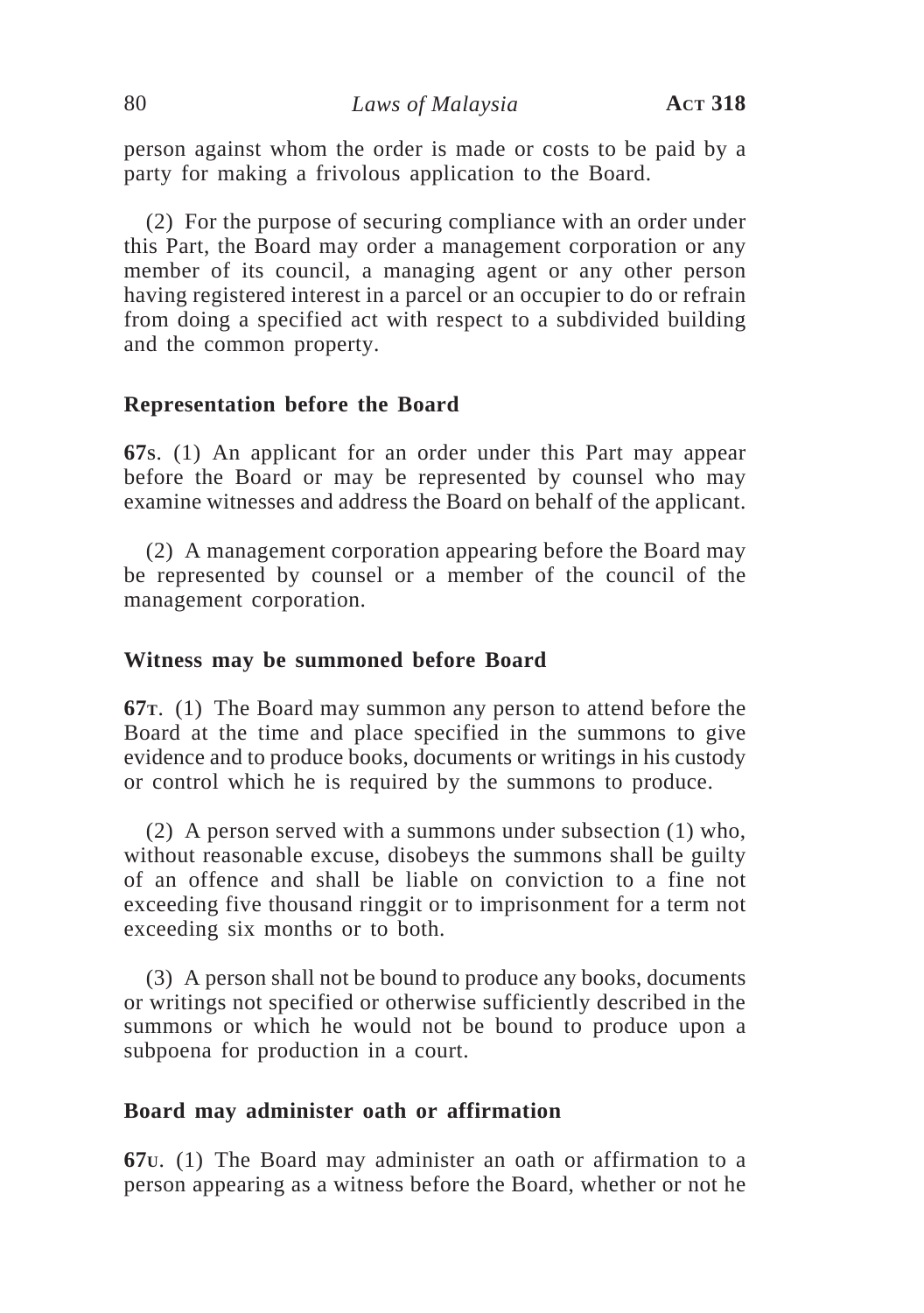has appeared in answer to a summons, and may examine the witness upon oath or affirmation.

- (2) A person appearing as a witness before a Board—
	- *(a)* shall not refuse to be sworn or to make an affirmation;
	- *(b)* shall not refuse to answer any question relevant to any proceedings before the Board which are to put him by the Board or by any person entitled to appear before the Board in those proceedings; and
	- *(c)* shall not knowingly give false testimony in any evidence given by him to the Board.
- (3) A witness before a Board shall have—
	- *(a)* the same protection; and
	- *(b)* in addition to the penalties provided by this Act, the same liabilities,

as he would have had if he had been a witness before a court.

## **Penalty for contravention of certain orders**

**67V**. (1) A person who contravenes an order made by the Board to do or refrain from doing a specified act shall be guilty of an offence and shall be liable on conviction to a fine not exceeding ten thousand ringgit or to imprisonment for a term not exceeding two years or to both.

(2) A document purporting to be a copy of an order made by the Board shall be admissible in evidence and shall, until the contrary is proved, be deemed to be an order made by the Board.

## **Time when order takes effect**

**67W**. Except where provision is otherwise made by this Act or to the extent that the Board specifies in an order, an order of the Board shall take effect when a copy of the order, certified by the Board to be a true copy, is served—

*(a)* except as provided in paragraph *(b)*, on the management corporation for the subdivided building to which the order relates; or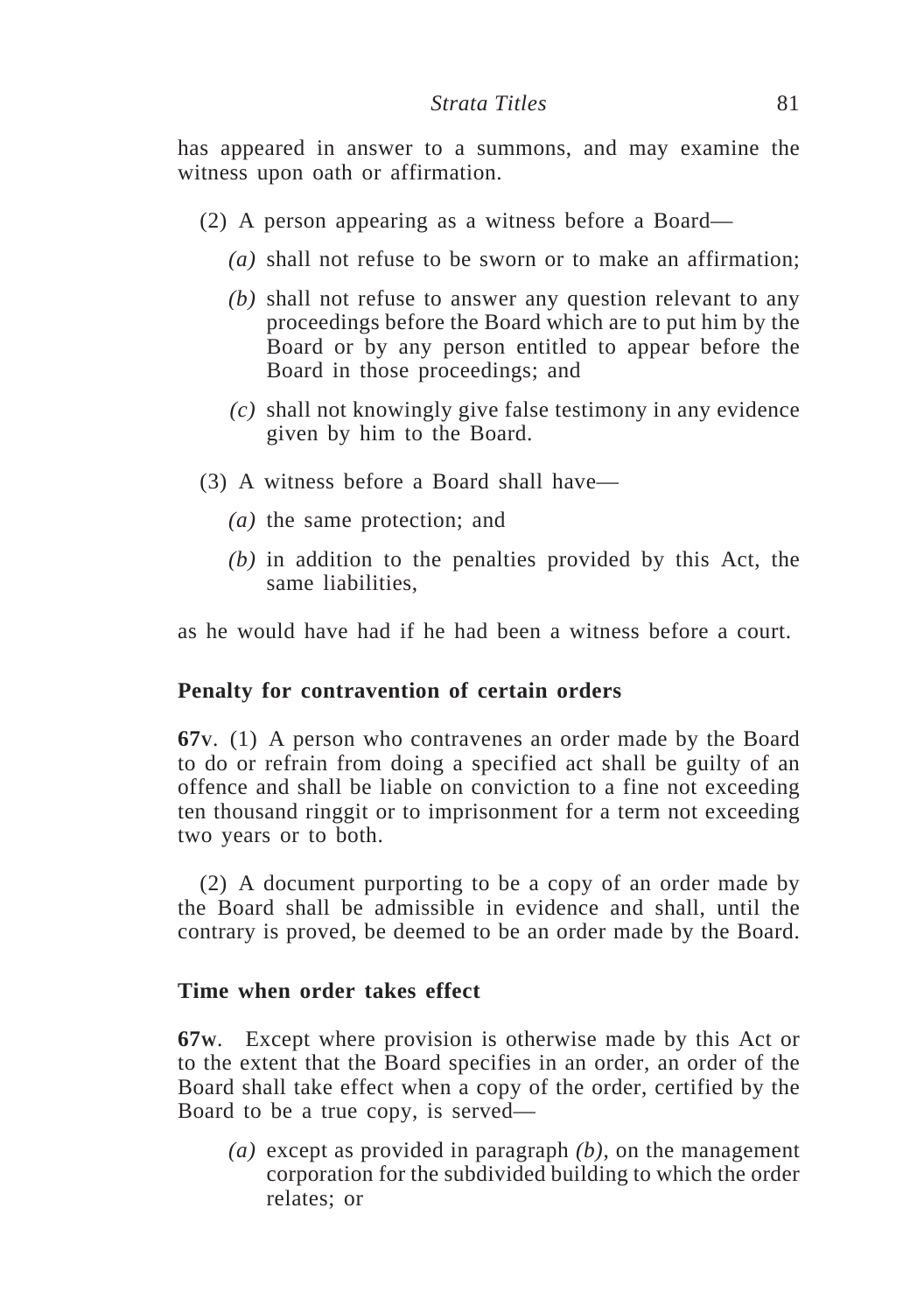*(b)* where the order requires a person to do or refrain from doing a specified act, on that person.

## **Appeal to High Court on point of law**

**67X.** (1) No appeal shall lie to the High Court against an order made by the Board under this Part except on a point of law.

(2) Where an appeal is made to the High Court, the Court may confirm, vary or set aside the order or remit the order to the Board for reconsideration together with such directions as the Court thinks fit.

(3) The filing of a notice of appeal shall not operate as a stay of execution of an order or suspend the effect of an order unless the Board or the High Court, as the case may be, otherwise orders and any stay or suspension of an order may be subject to such conditions as the Board or High Court thinks fit.

# PART X

#### MISCELLANEOUS

**68.** *(Deleted by Act A753).*

## **No dealing in accessory parcel independent of a parcel**

**69.** No accessory parcel or any share or interests therein shall be dealt with independently of the parcel to which such accessory parcel has been made appurtenant as shown on the approved strata plan.

#### **No dealing in provisional block**

**70.** (1) No provisional block or any share or interests therein shall be dealt with.

(2) Where any dealing of a provisional block has been registered, such registration shall not pass any title or interest in the said provisional block, and the Registrar shall, upon discovery of the registration, cancel the registration and no person or body affected by such cancellation shall be entitled to any compensation.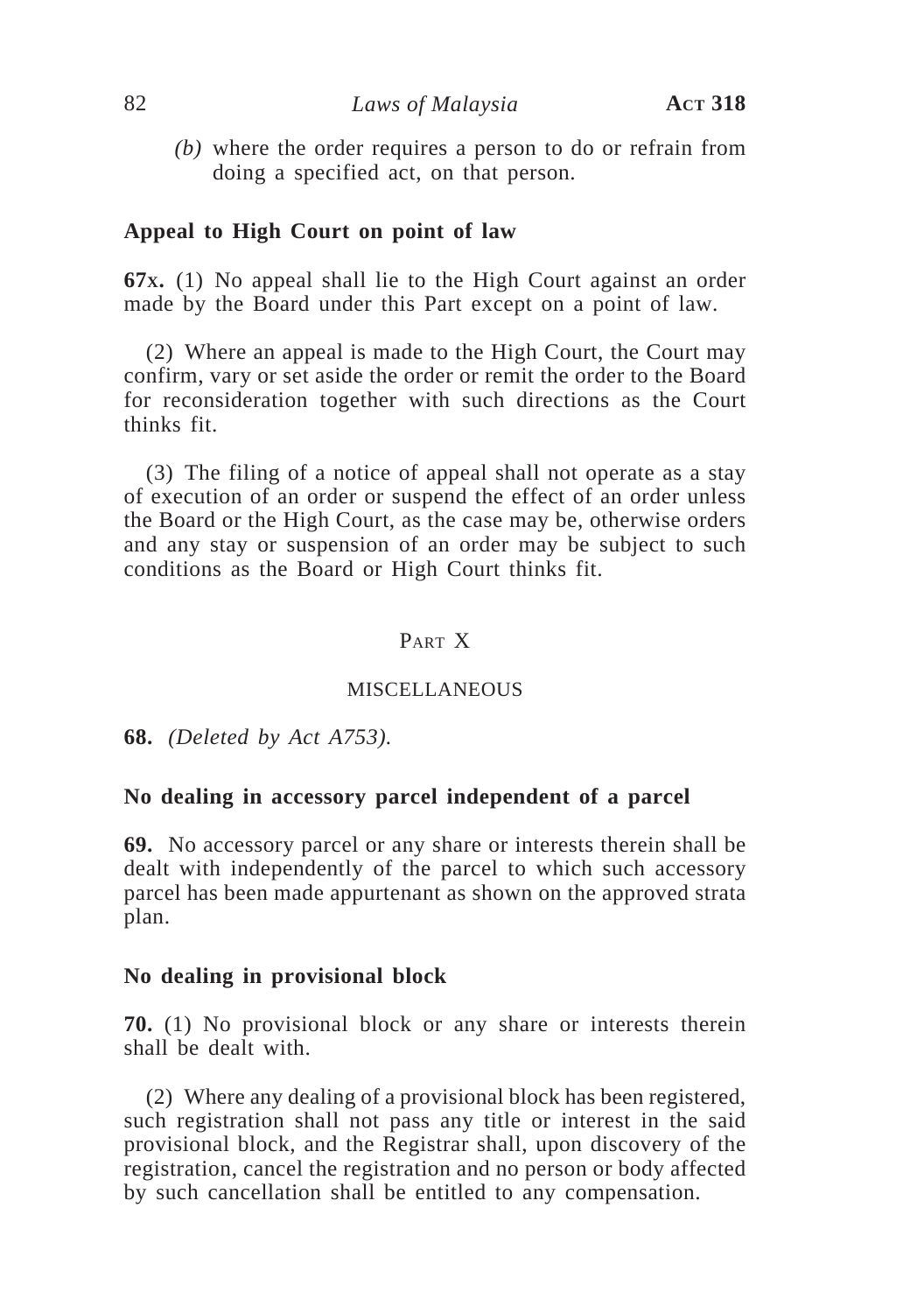**71.** *(Deleted by Act A753)*.

**72.** *(Deleted by Act A753).*

# **Other rights and remedies not affected by this Act**

**73.** Nothing in this Act shall affect any other rights or remedies which a proprietor or chargee of a parcel or a management corporation may have, in relation to any parcel or the common property, conferred by any other written law.

# **Jurisdiction of the Magistrate's Court**

**74.** Any offence under this Act may be tried by a Magistrate's Court and such Magistrate's Court shall, notwithstanding the provisions of the Subordinate Courts Act 1948 [*Act 92*] or any other written law, have power to impose the maximum penalty provided for by this Act.

# **Legal proceedings**

**75.** (1) Every application to the court under this Act shall be by summons in Chambers.

(2) Where there is provision for a sum to be recoverable by any person or any authority from any other person or authority the sum shall be recoverable by an action for debt in any court of competent jurisdiction.

# **Management corporation as representative of proprietors in legal proceedings**

**76.** (1) Where proprietors are jointly entitled to take legal proceedings against any persons or are liable to have legal proceedings taken against them jointly, where such legal proceedings are proceedings for or with respect to common property, the legal proceedings may be taken by or against the management corporation, and any judgments or orders given or made in favour of or against the management corporation in any such legal proceedings shall have effect as if they were judgments or orders given or made in favour of or against the proprietors.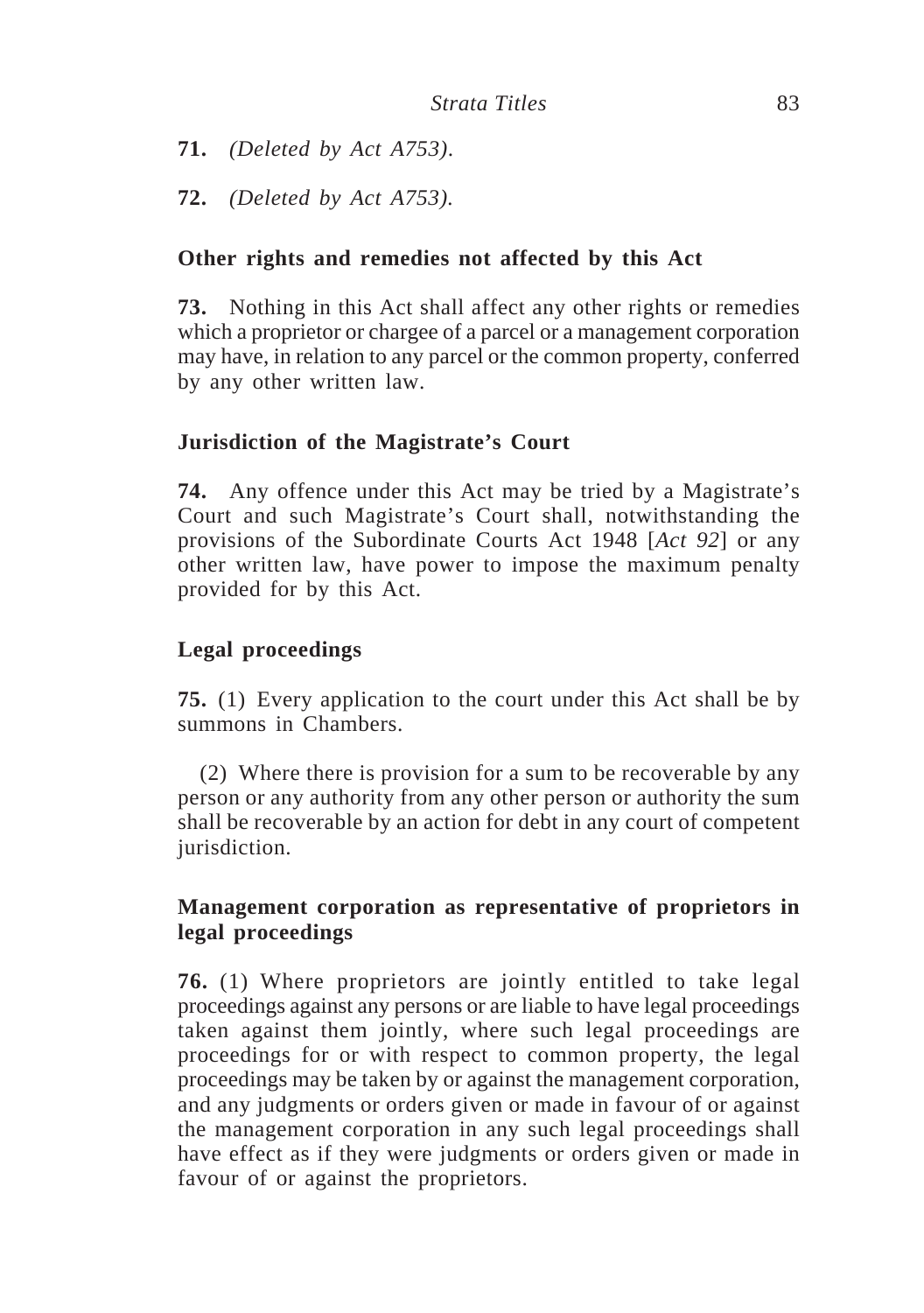(2) Where a proprietor is liable to make a contribution to another proprietor in respect of a judgment debt arising under a judgment referred to in subsection (1), the amount of that contribution shall bear the same proportion to the judgment debt as the share units of the parcel or the provisional share units of the provisional block of the first-mentioned proprietor bear to the aggregate share units.

# **Power of management corporation to take proceedings as agent for proprietors in case of defects to parcels**

- **77.** Where—
	- *(a)* the condition of any parcel in a lot affects or is likely to affect the support or shelter provided by that parcel for another parcel in the same building or the common property; and
	- *(b)* the proprietor of the parcel in that condition has neglected or refused within a reasonable time to take such action as is necessary, or for the purpose of exercising any other right or enforcing any other remedy available to him to have that condition rectified,

the management corporation or the original proprietor under Part IX, as the case may be, may, as agent for the proprietor of the parcel in that condition but at its own expense, take any of the proceedings referred to in paragraph *(b)*.

# **Costs in proceedings by proprietors against management corporation**

**78.** (1) In any proceedings brought by one or more proprietors against the management corporation, a court of competent jurisdiction may order that any moneys (including costs) payable by the management corporation pursuant to an order of the court made in those proceedings shall be paid, only in respect of such parcels as are specified in the order and in such proportions as may be so specified, by the management corporation out of contributions levied for the purpose.

(2) Where the court makes an order under subsection (1), the management corporation shall, for the purposes of paying the moneys ordered to be paid by it, levy contributions in accordance with the terms of the order, and pay the moneys out of the contributions paid pursuant to that levy.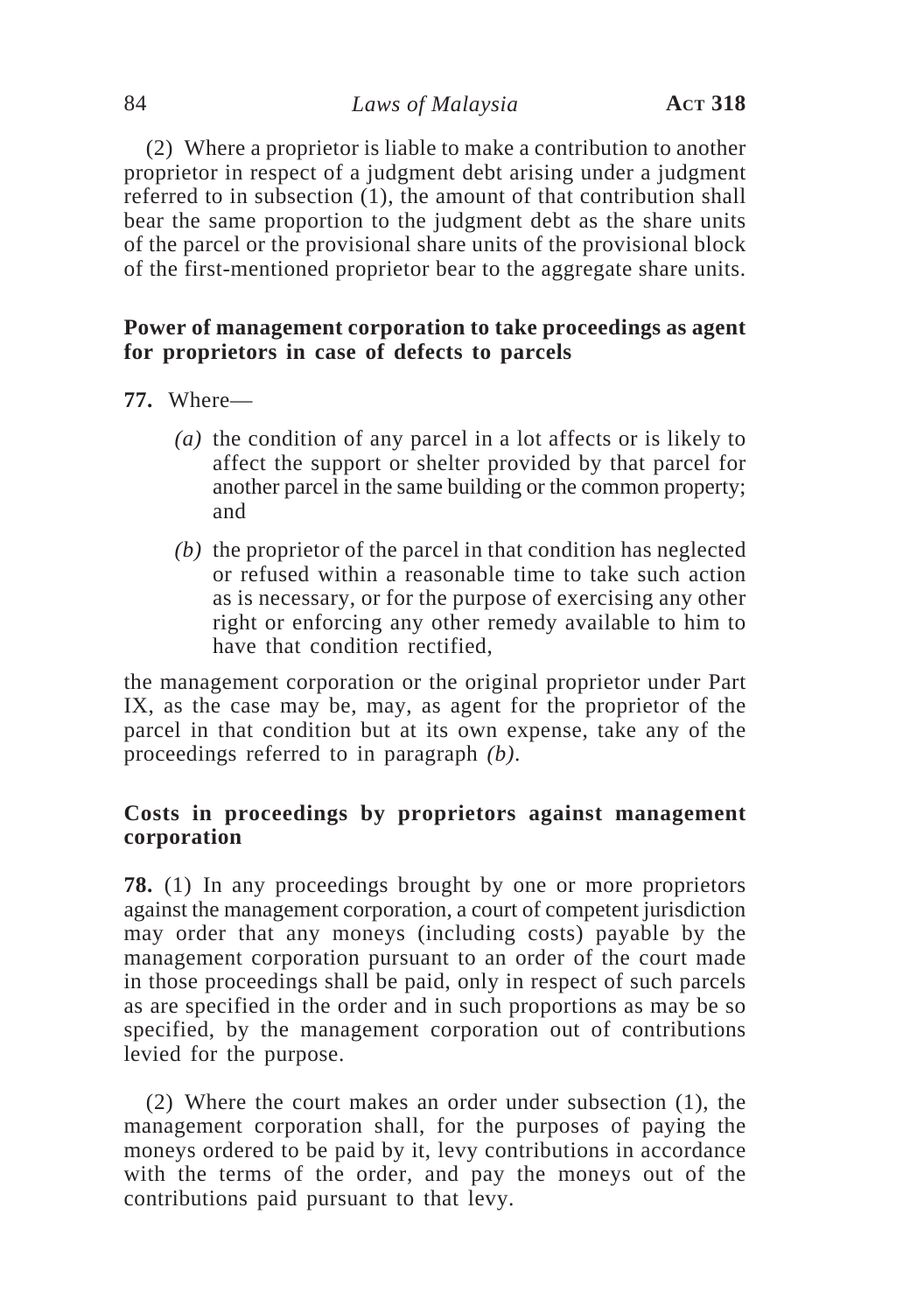# **Limitation Act 1953 not to extend to common property**

**79.** No action shall be brought by any person claiming title by adverse possession to the common property of a lot or to any accessory parcel or any part thereof created under this Act, and the provisions of the Limitation Act 1953 [*Act 254*] relating to adverse possession shall not extend to such common property and accessory parcel.

# **Power of entry by public or local authority**

**80.** A public or local authority which is authorized by any written law to enter upon part of a lot for the purposes of exercising any power conferred on it, may enter upon any other part of that lot if it is necessary to do so in order to exercise that power.

# **Prosecution**

**80A.** No prosecution shall be instituted for an offence under this Act or any rules made under this Act without the consent in writing of the Public Prosecutor.

# **Power of State Authority to make rules**

**81.** (1) The State Authority may by notification in the *Gazette*, make rules not inconsistent with this Act for giving effect to the provisions of this Act, and in particular but without limiting the generality of the foregoing power in respect of all or any of the following matters:

- *(a)* the fees to be paid for any procedures or functions required or permitted to be done under this Act and the remission of such fees;
- *(aa)* the fees to be paid in respect of applications made to the Board under this Act and the remission of any such fees;
- *(ab)* the practice and procedure of the Board;
	- *(b)* the convening of the first annual general meeting of a management corporation;
	- *(c)* the composition, nomination and election of members of the council of a management corporation of a subdivided building;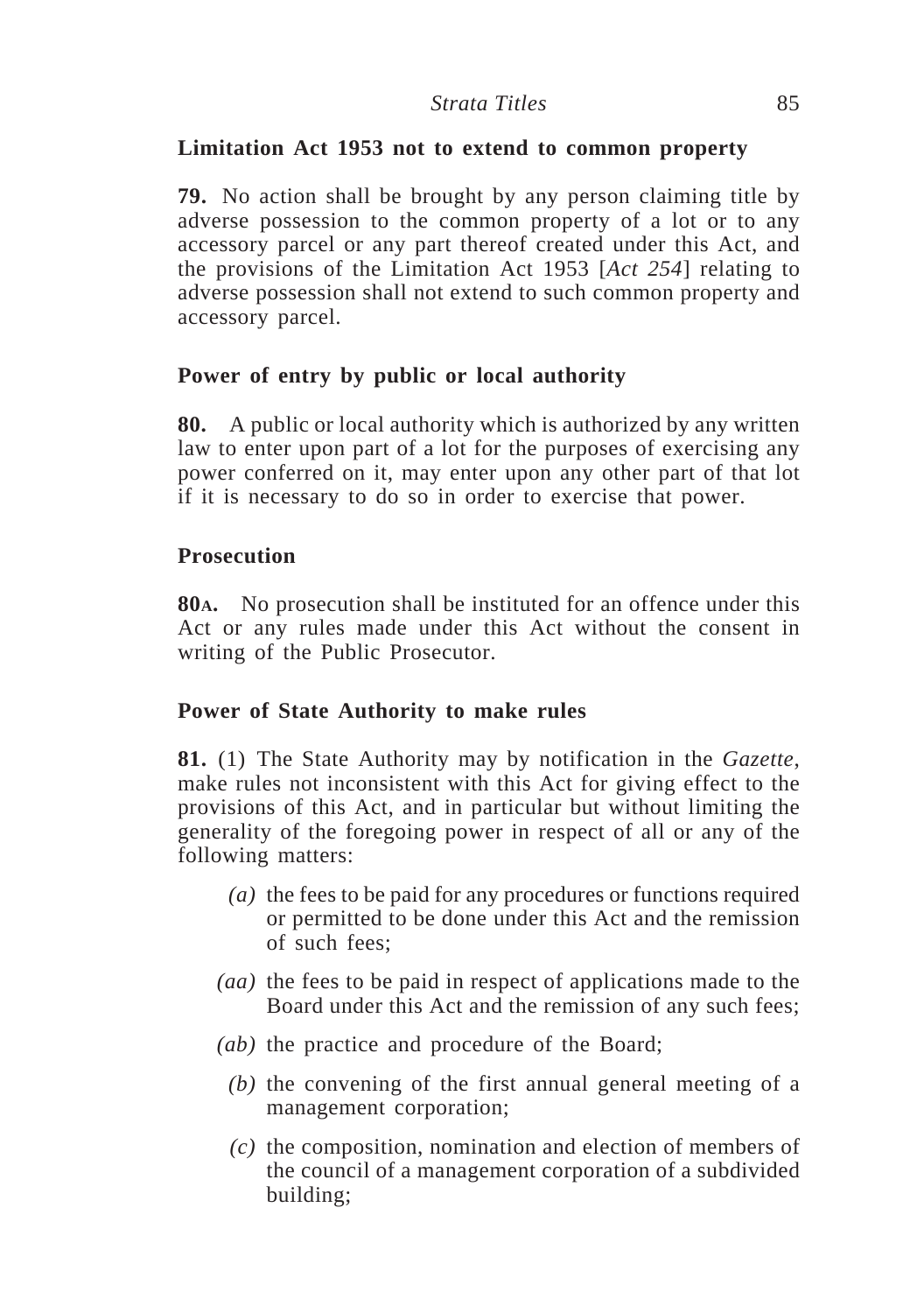- *(d)* the types of buildings to be classified as low-cost buildings; and
- *(e)* any matter which by this Act is required or permitted to be prescribed or is necessary or convenient to be prescribed for carrying out or giving effect to any provisions of this Act.

(2) Rules made under subsection (1) may provide for matters which differ in their application according to such factors as are specified in the rules.

(3) Rules made under subsection (1) may prescribe a penalty for any breach or contravention thereof of a fine not exceeding one thousand ringgit.

# **Transitional provisions**

**82.** (1) The State Authority may, for the purposes of applying the provisions of this Act to subdivided buildings, subsidiary titles, parcels, common property, management corporations and councils which were in existence prior to the commencement of this Act, with or without modifications, additions or exclusions to or in respect of any such subdivided buildings, subsidiary titles, parcels, common property, management corporations or councils and for purposes incidental thereto, make rules providing for such modifications, additions or exclusions and such transitional, consequential or saving provisions as the State Authority may deem to be necessary or expedient.

(2) Until rules are made under subsection (1), nothing contained in this Act shall apply to any subdivision of a building effected, or to any subsidiary title issued, or to any parcel, common property, management corporation or council in existence, prior to the commencement of this Act, and the provisions of the National Land Code shall continue to apply thereto in the same manner as before the commencement of this Act.

(3) Nothing contained in the Fourth Schedule shall affect the provisions of the National Land Code in their application to any subdivision of a building effected, or to any subsidiary title issued, or to any parcel, common property, management corporation or council in existence, prior to the commencement of this Act.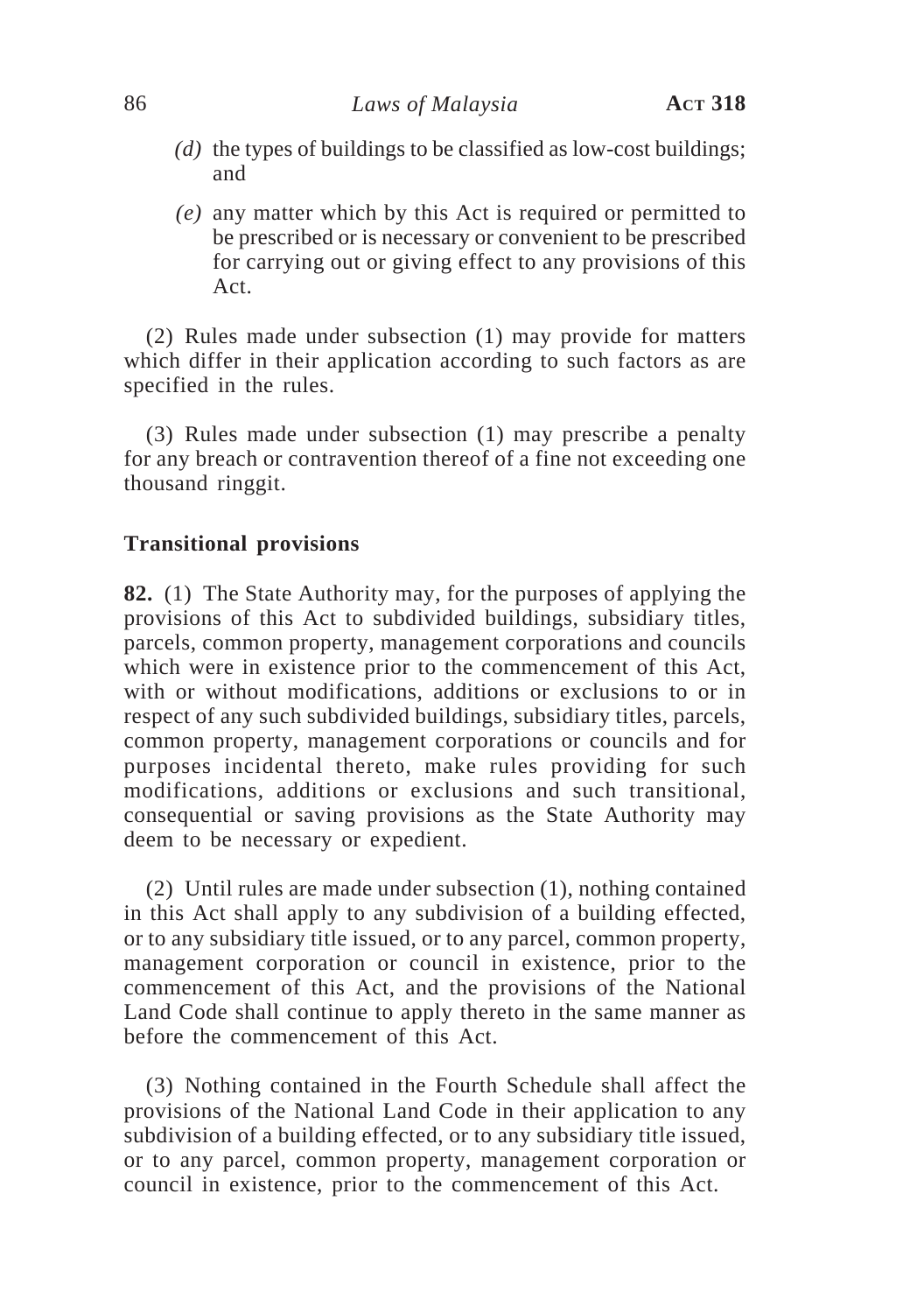# **Repeal and amendment of provisions of the National Land Code**

**83.** (1) The provisions of the National Land Code as shown in Part I of the Fourth Schedule are repealed.

(2) The provisions of the National Land Code as shown in the first column of Part II of the Fourth Schedule are amended in the manner set out in the second column thereof.

# **Amendment of Forms**

**84.** The Minister may, with the approval of the National Land Council, by order notified in the *Gazette* of the Federation, amend or substitute any of the Forms in the First Schedule.

# **Transitional provision with respect to rules, orders,** *etc***.**

**85.** Any rule, order, regulation, direction, notice or notification made, given or issued before the commencement of this Act under the provisions of the National Land Code repealed by subsection 83(1) shall, if it could have been made, given or issued under any corresponding provisions of this Act, continue in force, and have the like effect, as if it had been so made, given or, as the case may be, issued.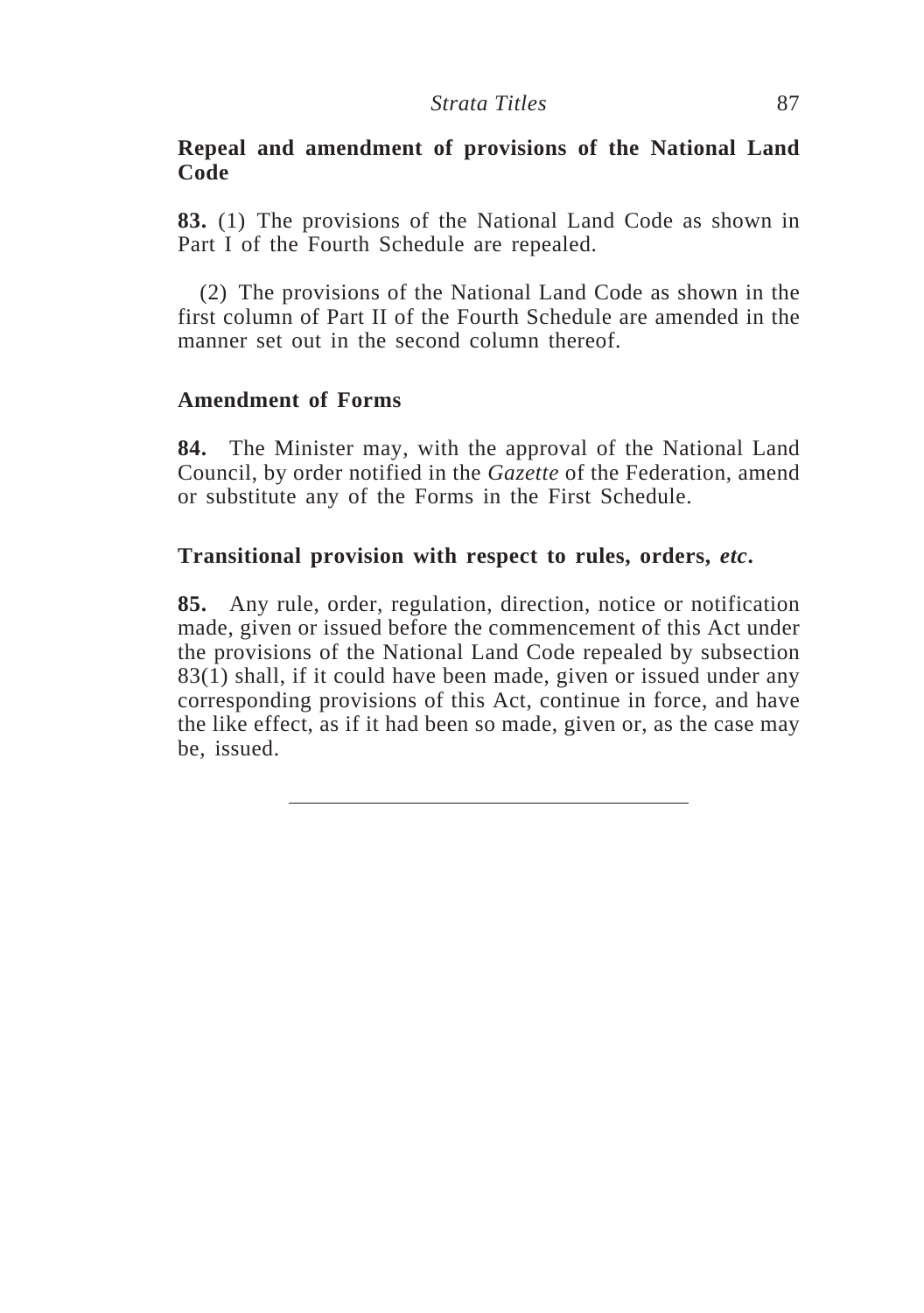88 *Laws of Malaysia* **ACT 318**

FIRST SCHEDULE

#### FORMS

### *STRATA TITLES ACT 1985*

## FORM 1

#### [Section 10]

## APPLICATION FOR SUBDIVISION OF BUILDING

To the Land Administrator ............................... District of.......................................................... I, ....................................................................................................................of ...........................................................................................................proprietor of the following land—

\*Town/Village/Mukim ................................. Lot No. ............................. Description and No. of title ............................. Area .............................

hereby apply for approval of the subdivision of the building/s erected thereon, \*together with the issue of a provisional strata title for the provisional block/s, as shown in the location plan attached.

| as specified in the appended schedule, according to the boundaries which, in |  |
|------------------------------------------------------------------------------|--|
|                                                                              |  |

2A. The building/s erected thereon, including any provisional block, are used for the following purposes:

........................................................................

3. As required by section 10\* and section 10A of the Strata Titles Act 1985, I now submit—

- *(a)* the prescribed fee of RM................................................................;
- *(b)* three copies of the \*building plans approved by the planning authority/ plans required under paragraph  $10(6A)(a)$  for each building to be subdivided \*and for each building to which a provisional block relates;
- *(c)* the location plan conforming to subsection 10(2) \*and paragraph  $10A(2)(b)$  and duly certified by a land surveyor;
- *(d)* the ...................................... storey plan/s conforming to subsection  $10(3)$  \*and paragraph  $10A(2)(c)$  and duly certified by a land surveyor;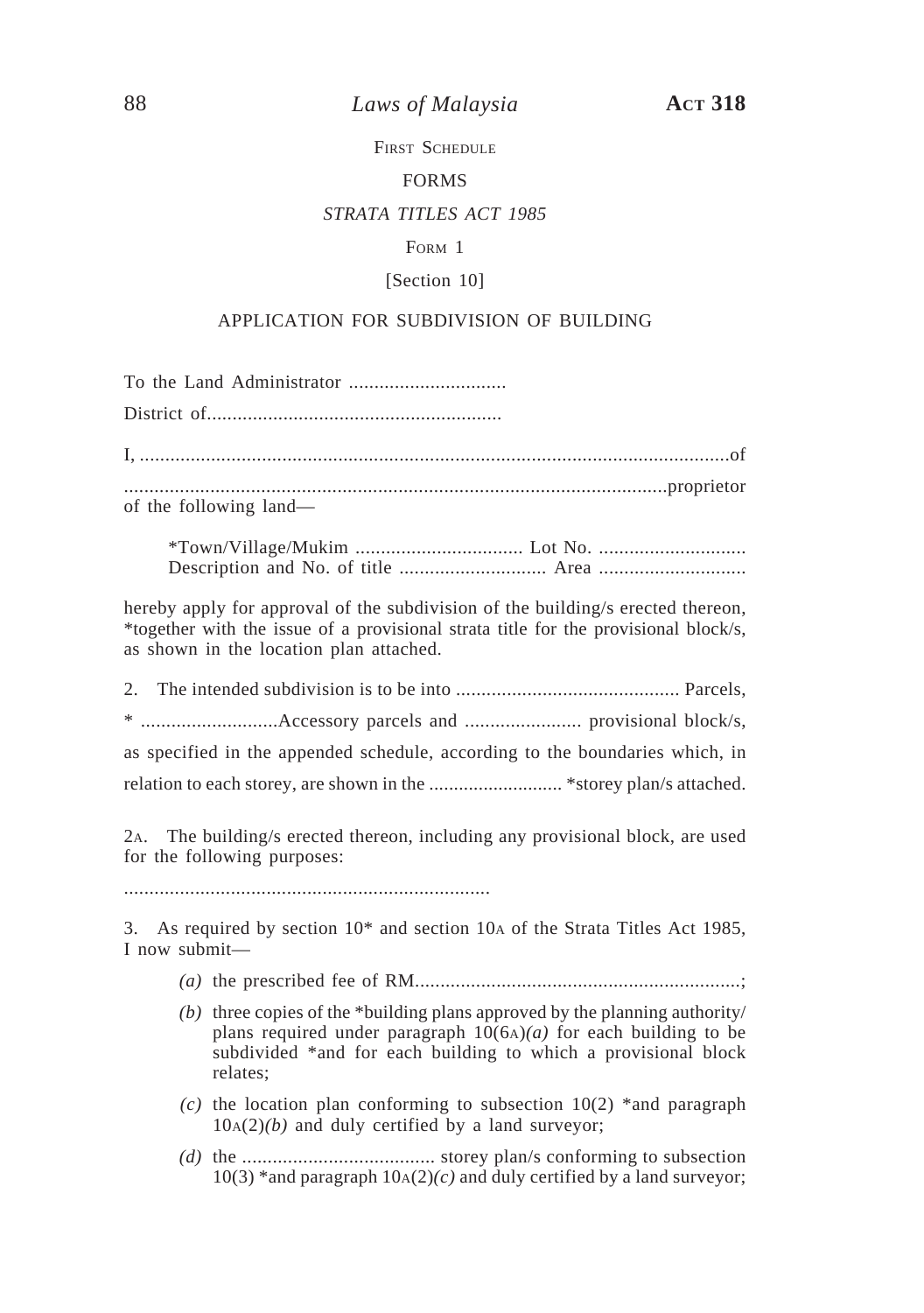- *(e)* two additional copies of the location plan and of each of the storey plans;
- *(ea)* three copies of the certified plan of the land required under paragraph 10(1)*(cb)*;
	- *(f)* the certificates of a land surveyor, a registered architect or registered professional engineer, as required by paragraph 10(1)*(c)*;
- \**(g)* the permit/s under section 75A of the National Land Code, as required by paragraph 10(1)*(ca)*;
- \**(h)* the certificate of a registered architect, as required by paragraph 10(6A)*(a)*;
- #*(i)* a letter of consent from each of the following persons whose consent in writing is required for the particular reasons specified in each such letter:

| (2) |  |
|-----|--|

*(j)* the issue document of title to the lot.

\*4. I undertake that the construction of each building to which a provisional block relates will be completed by the following dates:

*Provisional Block Date* P1 P2 etc., etc.

Dated this .............................. day of ............................................., 20 ............

................................................. *Signature of Proprietor of Lot*

#### **For Official Use Only**

A. To Director of Lands and Mines.

- (1) Issue document of title enclosed.
- (2) Rent for current year paid.

*Land Administrator*: .........................

B. To Director of Survey.

Application approved.

*Director of Lands and Mines*: ...................

(To be appended in as many sheets as are necessary)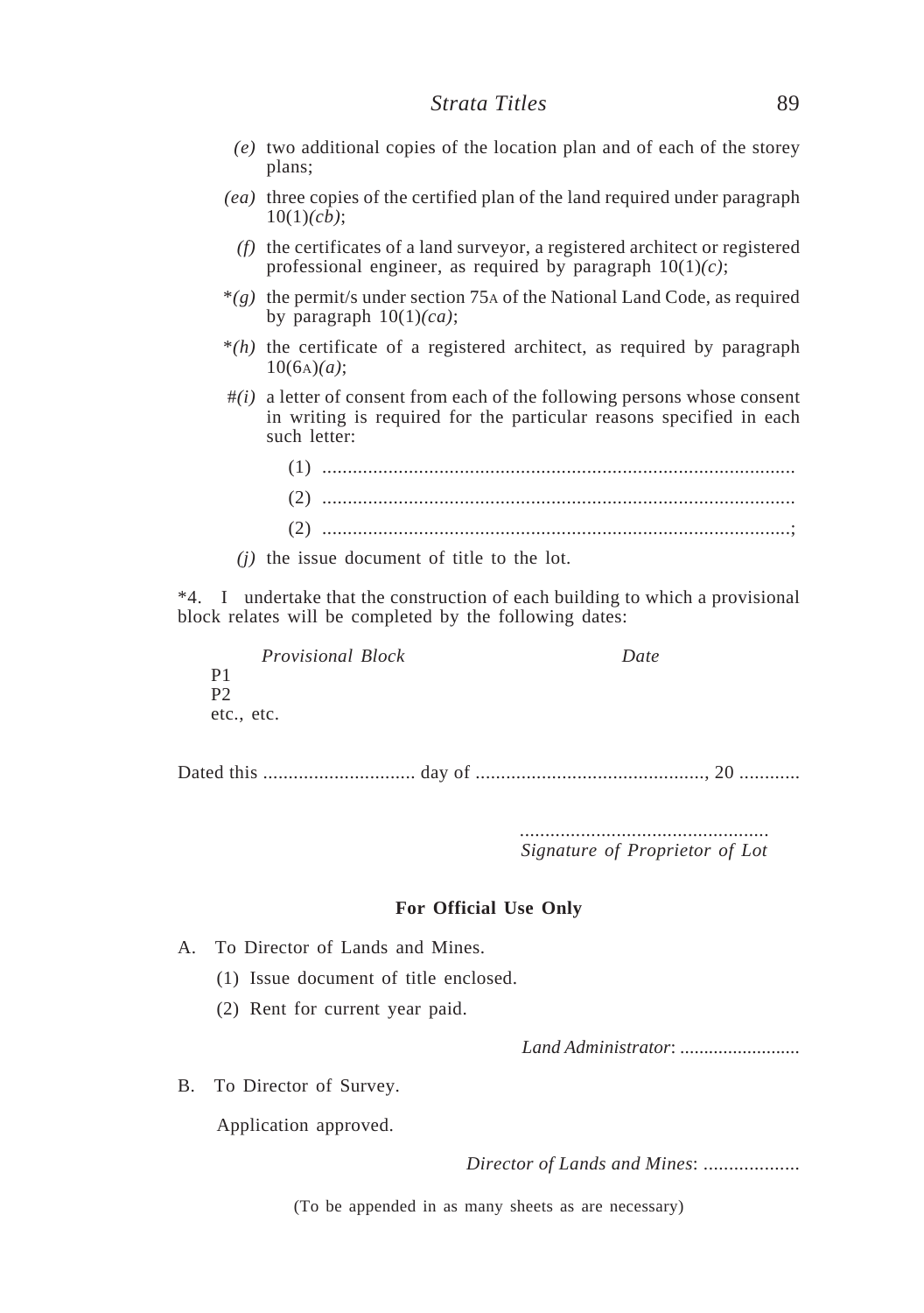| Building/Provisional<br><b>Block</b>                               | List of storeys in each<br>building | List of parcels<br>in each<br>building | Share units of<br>each parcel/<br>provisional<br>block |
|--------------------------------------------------------------------|-------------------------------------|----------------------------------------|--------------------------------------------------------|
| (1)                                                                | (2)                                 | (3)                                    | (4)                                                    |
| <b>BUILDING/S:</b>                                                 |                                     |                                        |                                                        |
| (Use M1, M2, $etc.,$ to<br>denote complete<br>buildings)           |                                     |                                        |                                                        |
| $M1$                                                               | Storey No.                          | Parcel<br>Parcel<br>Parcel             | .<br>.<br>.                                            |
|                                                                    | Storey No.                          | Parcel<br>Parcel<br>Parcel             | .<br>.<br>.                                            |
| $M2$<br>$\ddotsc$                                                  | Storey No.                          | Parcel<br>Parcel                       | .<br>.                                                 |
|                                                                    | Storey No.                          | Parcel<br>Parcel<br>Parcel             | .<br>.<br>.                                            |
| etc., etc.                                                         |                                     | $etc., etc.$                           | .                                                      |
| <b>PROVISIONAL</b><br><b>BLOCK/S:</b>                              |                                     |                                        |                                                        |
| (Use P1, P2 $etc.,$ to<br>denote provisional<br>blocks)            |                                     |                                        |                                                        |
| $P1$<br>$\mathbf{r}$<br>$P2$<br>$\ddotsc$<br>$\ddotsc$<br>$\cdots$ |                                     |                                        |                                                        |
| etc., etc.                                                         |                                     | Total<br>$\ddotsc$                     |                                                        |

SCHEDULE OF PARCELS AND PROVISIONAL BLOCKS (IF ANY)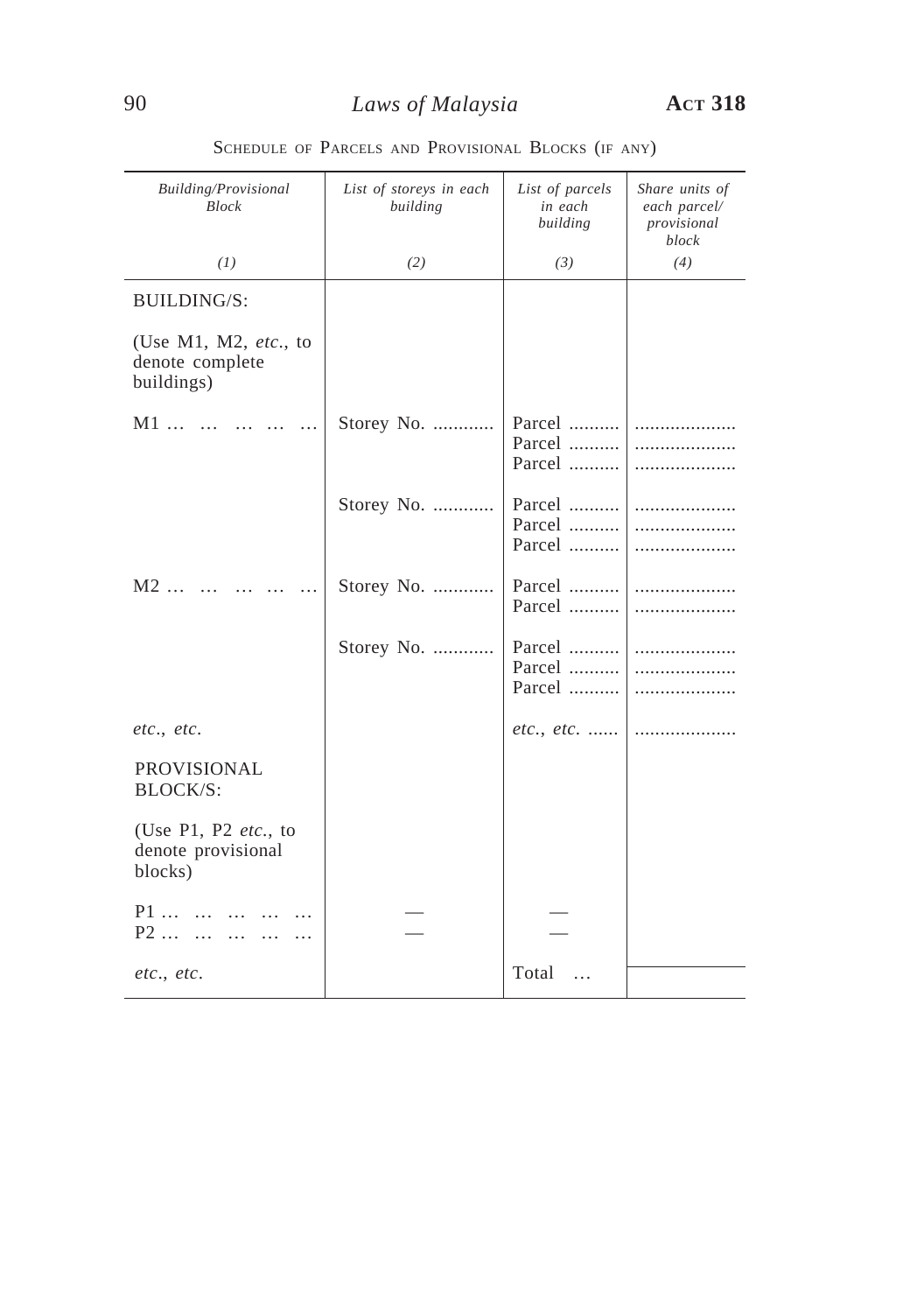| †Accessory Parcel | ++Location of Accessory<br>Parcel | Parcel to which Accessory<br>Parcel is Appurtenant |
|-------------------|-----------------------------------|----------------------------------------------------|
|                   |                                   |                                                    |
|                   |                                   |                                                    |
|                   |                                   |                                                    |

## LIST OF ACCESSORY PARCELS

\* Delete as appropriate.

† For purposes of identifying an accessory parcel, prefix the letter A to the number of the accessory parcel.

++ If the accessory parcel is located within a building, indicate the location by reference to the building No. and the storey No.

# EXPLANATORY NOTE:

The consent in writing is required of every person or body entitled to the benefit of—

- (i) a lease of the whole or any part of the land other than a part corresponding precisely to, or included wholly within, one of the intended parcels;
- (ii) a charge of the land, or of a lease as specified in (i);
- (iii) a lien over the land, or over a lease as specified in (i).

*STRATA TITLES ACT 1985*

FORM 2

[Section 15]

State of .....................................................

### STRATA REGISTER INDEX

### BOOK FOR TITLE No. ..................

\*Town/Village/Mukim ............................................. Lot No .......................... District ...................................................................... Area ............................ Correspondence No ......................................................................................... Name of management corporation.................................................................... ...........................................................................................................................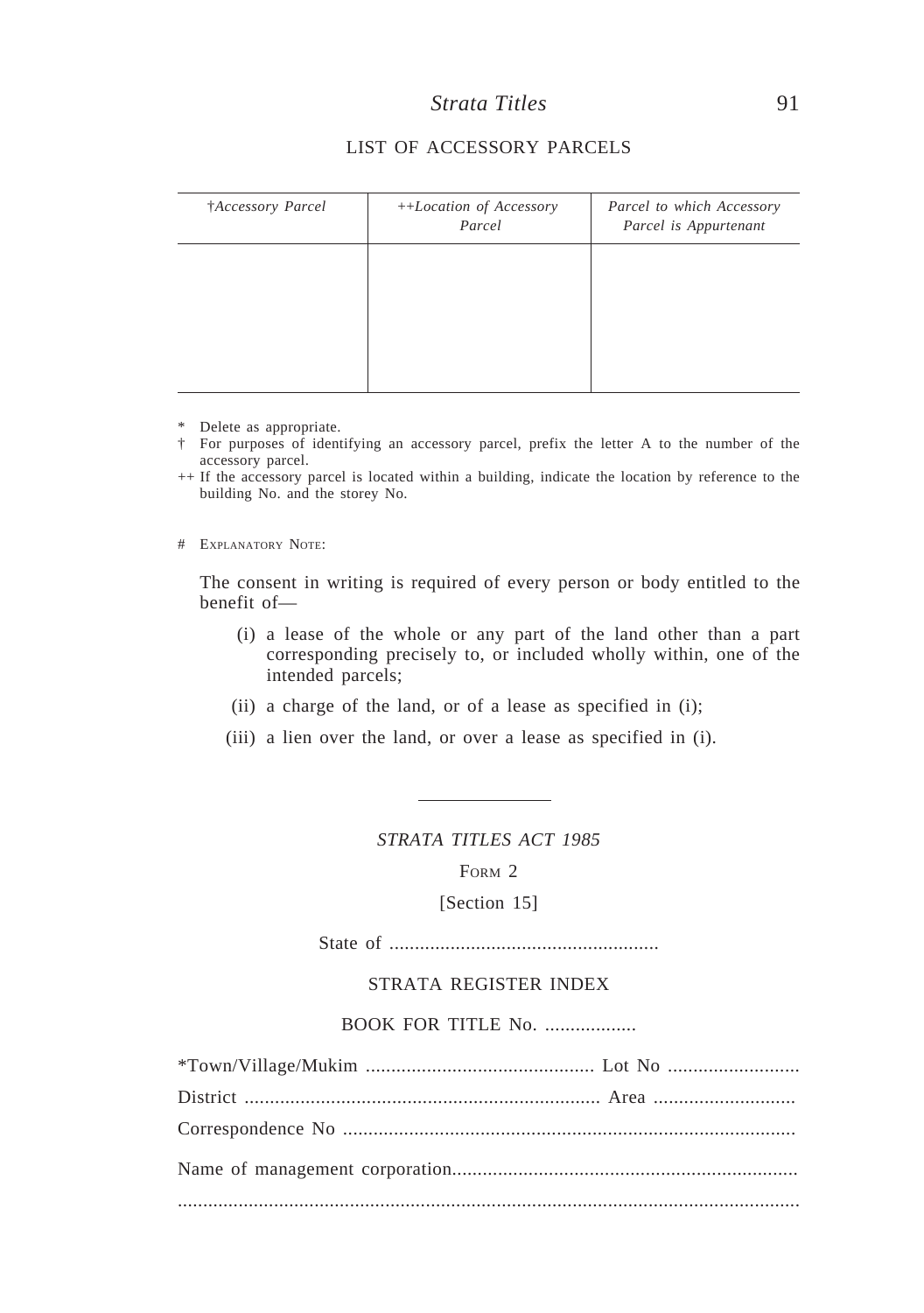Address for service of documents..................................................................... ..........................................................................................................................

## SUMMARY OF CONTENTS

| Building/<br>Provisional<br><b>Block</b> | Purpose | No. of Parcels | Share Units/<br>Provisional<br>Share Units |
|------------------------------------------|---------|----------------|--------------------------------------------|
| <b>BUILDING/S:</b>                       |         |                |                                            |
| M <sub>1</sub>                           |         |                |                                            |
| M <sub>2</sub>                           |         |                |                                            |
| etc., etc.                               |         |                |                                            |
| PROVISIONAL<br><b>BLOCK/S:</b>           |         |                |                                            |
| P <sub>1</sub>                           |         |                |                                            |
| P <sub>2</sub>                           |         |                |                                            |
| etc., etc.                               |         |                |                                            |
|                                          |         | Total:         |                                            |

Total number of folios in certified strata plan ......................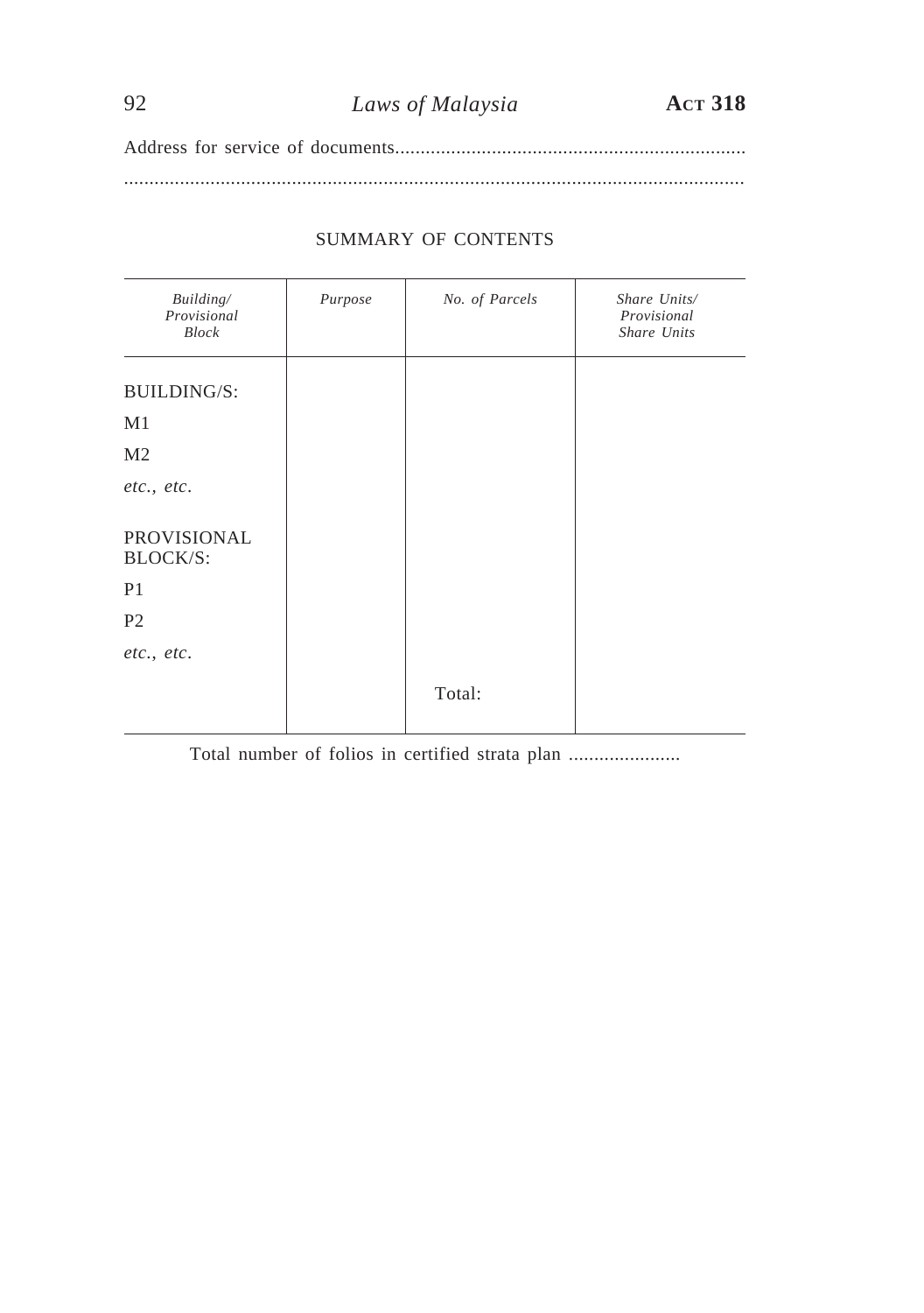| Page No. of<br>Title of<br>Parcel/<br>Provisional<br><b>Block</b> | Building/<br>Provisional<br><b>Block</b>                                        | List of storeys<br>in each<br>building | List of<br>parcels in<br>each<br>building | Share units<br>of each<br>parcel/<br>provisional<br><b>Blok</b> | Remarks |
|-------------------------------------------------------------------|---------------------------------------------------------------------------------|----------------------------------------|-------------------------------------------|-----------------------------------------------------------------|---------|
| (1)                                                               | (2)                                                                             | (3)                                    | (4)                                       | (5)                                                             | (6)     |
|                                                                   | BUILDING/S:<br>[Use $M1$ , $M2$ ,<br>etc., to denote<br>completed<br>buildings] |                                        |                                           |                                                                 |         |
|                                                                   | M1                                                                              | Storey No<br>(Plan Folio               | Parcel<br>Parcel<br>Parcel                | .<br>.                                                          |         |
|                                                                   |                                                                                 | Storey No<br>(Plan Folio               | Parcel<br>Parcel<br>Parcel                | .<br>.<br>.                                                     |         |
|                                                                   | M <sub>2</sub>                                                                  | Storey No<br>(Plan Folio               | Parcel<br>Parcel<br>Parcel                | .                                                               |         |
|                                                                   |                                                                                 | Storey No<br>(Plan Folio               | Parcel<br>Parcel<br>Parcel                | <br>.                                                           |         |
|                                                                   | etc., etc.                                                                      |                                        | etc., etc.                                |                                                                 |         |
|                                                                   | PROVISIONAL<br><b>BLOCK/S:</b>                                                  |                                        |                                           |                                                                 |         |
|                                                                   | $ Use\ P1\$ $P2$<br>etc., to denote<br>provisional<br>blocks]                   |                                        |                                           |                                                                 |         |
|                                                                   | P1                                                                              | (Plan Folio                            |                                           |                                                                 |         |
|                                                                   | P <sub>2</sub> .                                                                | (Plan Folio                            |                                           |                                                                 |         |
|                                                                   | etc., etc.                                                                      |                                        | Total:                                    |                                                                 |         |

### DETAILED INDEX

L.

(Continuation sheets to be added as required).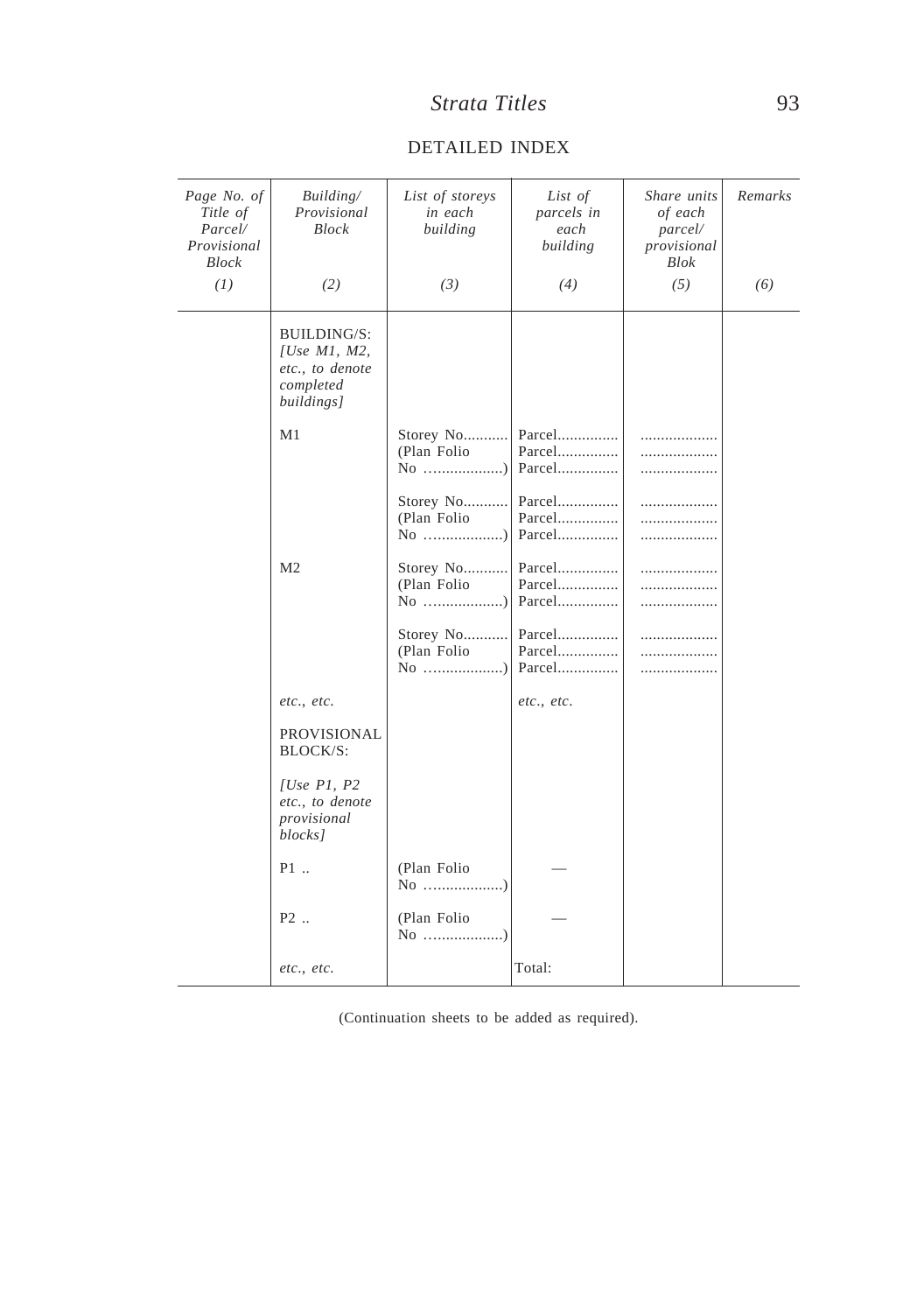### LIST OF ACCESSORY PARCELS

| †Accessory Parcel | ++Location of Accessory<br>Parcel | Parcel to which Accessory<br>Parcel is Appurtenant |
|-------------------|-----------------------------------|----------------------------------------------------|
|                   |                                   |                                                    |
|                   |                                   |                                                    |
|                   |                                   |                                                    |

\* Delete as appropriate.

† For purposes of identifying an accessory parcel, prefix the letter A to the number of the accessory parcel.

++ If the accessory parcel is located within a building, indicate the location by reference to the building No. and the storey No.

## *STRATA TITLES ACT 1985*

FORM 3

[Section 15]

#### STRATA REGISTER STATEMENT

### BOOK FOR THE TITLE NO...

The appended schedule contains all those memorials, endorsements and other entries, appearing this day in the register document of the above title, which relate to matters capable of affecting any of the parcels \*or any of the provisional blocks from this day held by strata title \*or provisional strata title which is subsidiary thereto, not being matters capable of affecting one only of the parcels, \*or one only of the provisional blocks.

Dated this ............ day of .................... 20........

................................... *Registrar*

**SCHEDULE** 

\*Delete as appropriate.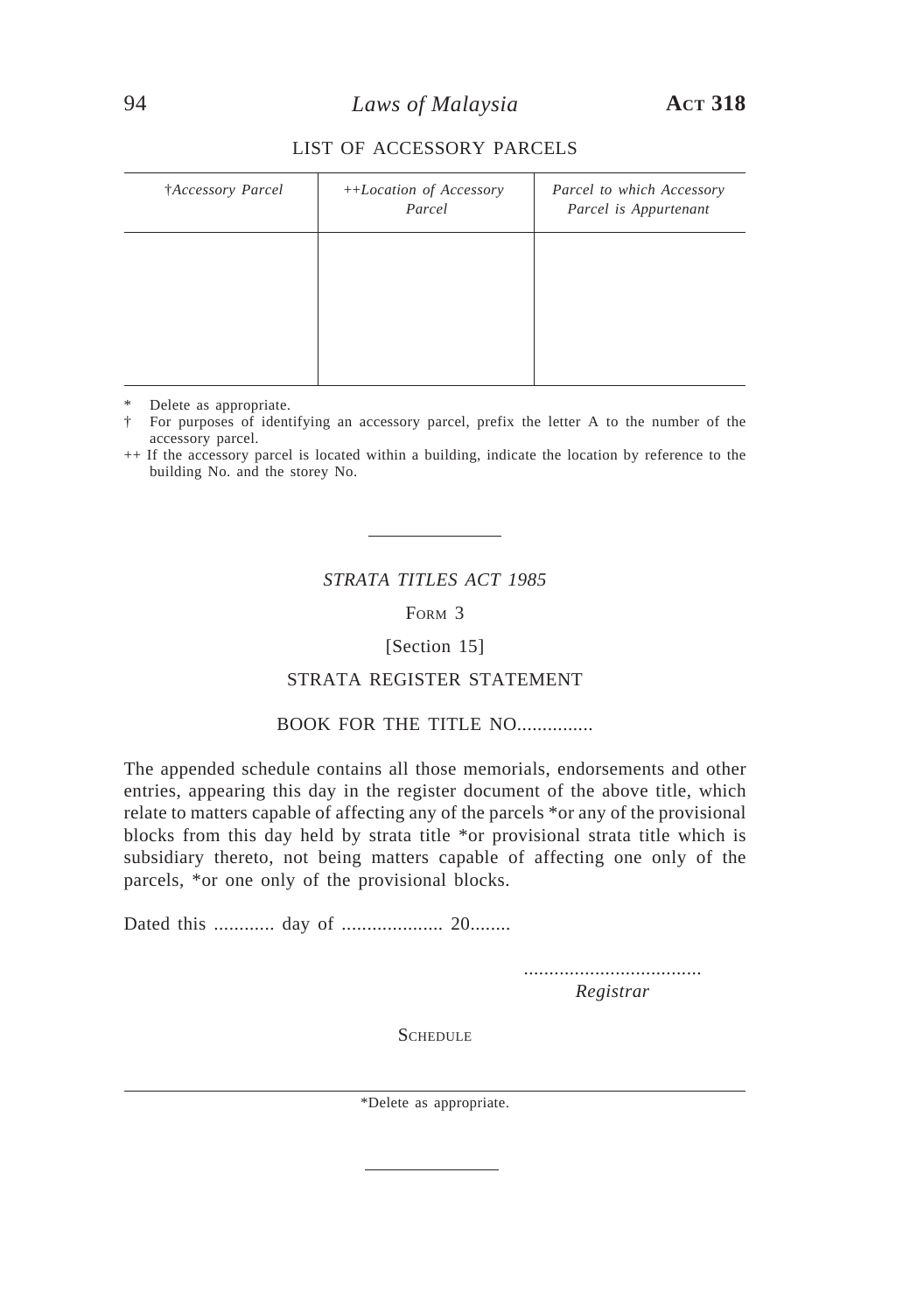# *STRATA TITLES ACT 1985* FORM 4

[Section 16]

State of ...............................

## STRATA TITLE

|                                                                                  | (Title No./Building No./Storey No./Parcel No.) |  |
|----------------------------------------------------------------------------------|------------------------------------------------|--|
|                                                                                  |                                                |  |
|                                                                                  |                                                |  |
| as shown for purposes of identification in the appropriate storey plan herewith. |                                                |  |

The above parcel \*and accessory parcel/s on the land scheduled below is/ are held for the full term of the title also so scheduled by the proprietor for the time being named in the record of proprietorship herein, subject to the provisions of the Strata Titles Act 1985, to the provisions of the by-laws made thereunder and more particularly to the memorials, endorsements and other entries specified below.

By virtue of this title, the said proprietor also enjoys voting rights in the management corporation proportionate to the share units of this parcel as specified in the schedule, in relation to the total share units of all subdivided buildings on the land.

Dated this .............. day of ......................... 20.......

.......................................... *Registrar*

L.S.

### **SCHEDULE**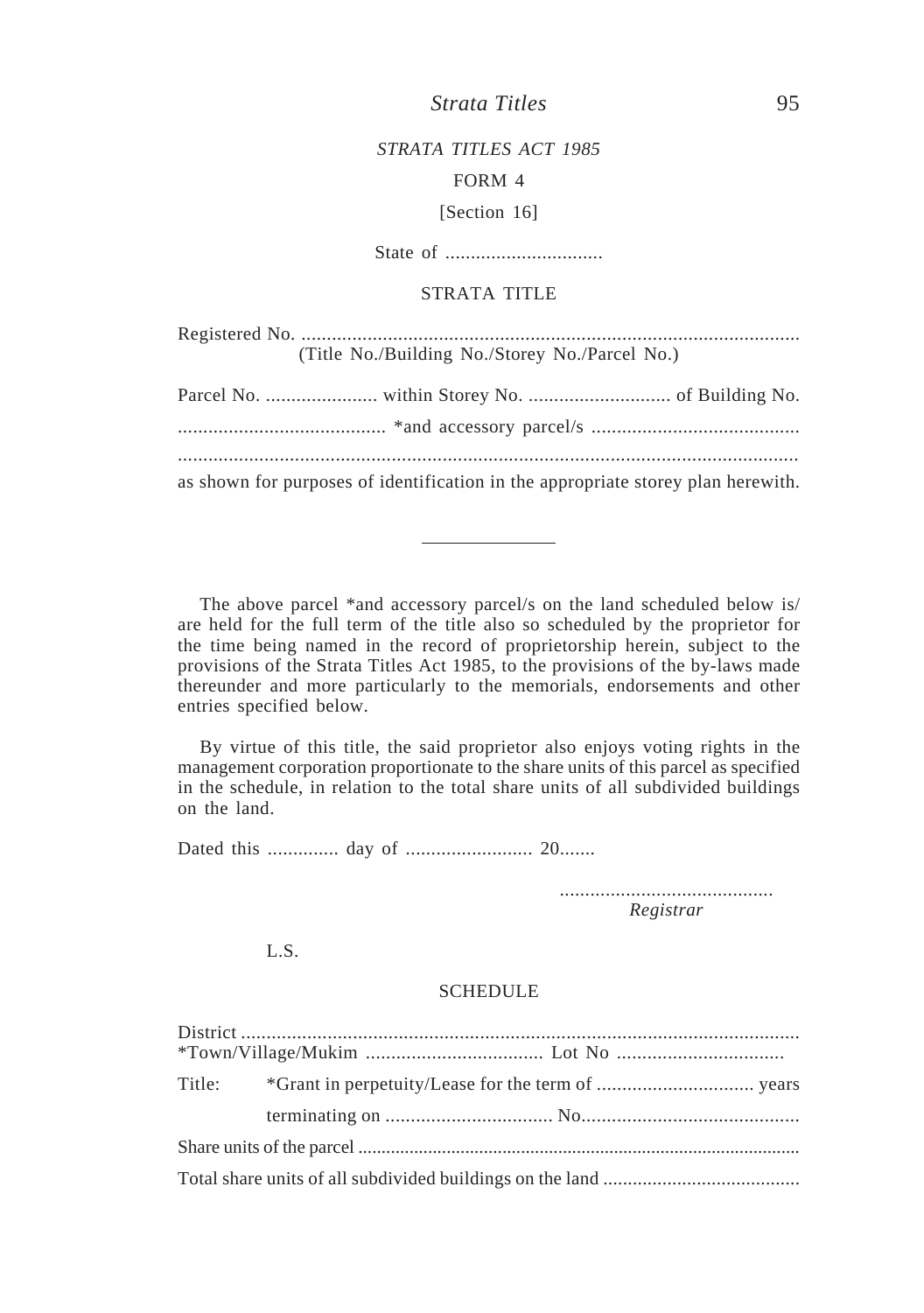#### MEMORIALS, ENDORSEMENTS AND OTHER ENTRIES

|  | PART I — The matters specified in Statement:<br>Form 3           | Delete if not<br>applicable. |
|--|------------------------------------------------------------------|------------------------------|
|  | $PART II$ — The following matters affecting this<br>parcel only— | If none, insert<br>" $Nii$ " |

Heading to be printed on all subsequent leaves of this Form

### RECORD OF PROPRIETORSHIP, OF DEALINGS AND OF OTHER MATTERS AFFECTING TITLE

\*Delete as appropriate.

*STRATA TITLES ACT 1985*

FORM 4A

[Section 16]

State of..................................

PROVISIONAL STRATA TITLE

### DEALINGS PROHIBITED

Registered No. ........................................../.................................................. (Title No. /Provisional Block No)

Provisional Block No. .............................................. as shown for purposes of identification in the strata plan attached herewith.

The above provisional block on the land scheduled below is held for the full term of the title also so scheduled by the proprietor for the time being named in the record of proprietorship herein, subject to the provisions of the Strata Titles Act 1985, to the provisions of the by-laws made thereunder and more particularly to the memorials, endorsements and other entries specified below.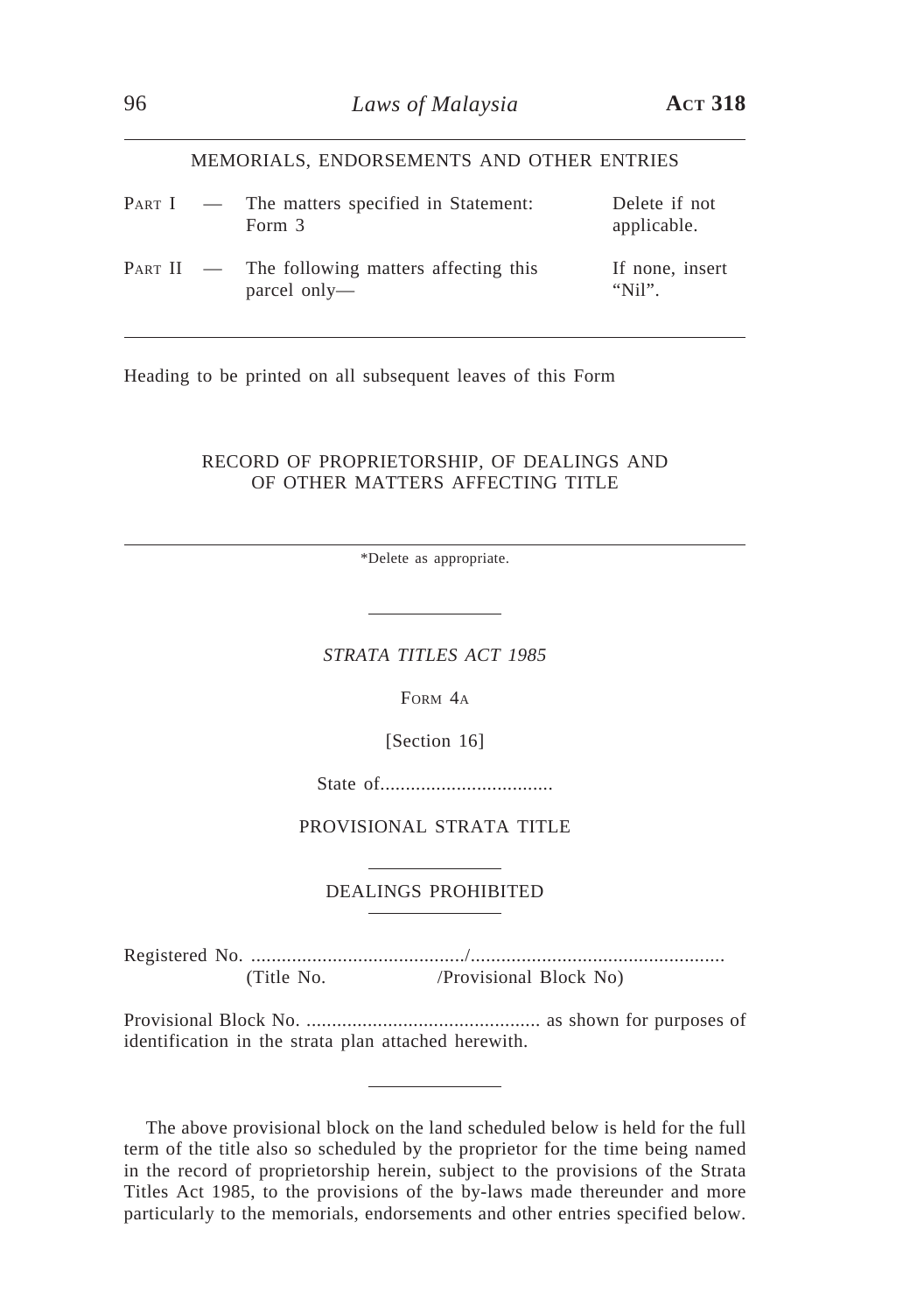By virtue of this title, the said proprietor also enjoys voting rights in the management corporation proportionate to the provisional share units of the provisional blocks as specified in the schedule, in relation to the total share units of all subdivided buildings on the land.

Dealings in respect of this provisional strata title or any share or interest therein are prohibited.

Dated this .............. day of ........................ 20 ............

L.S.

.......................................... *Registrar*

### **SCHEDULE**

District ............................................................................................................. \*Town/Village/Mukim ................................... Lot No. ...................................... Title: \*Grant in perpetuity/Lease for the term of ................................ years terminating on ................................ No. ...........................

Provisional share units of the provisional block ...................................................... Total share units of all subdivided buildings on the land .........................................

### MEMORIALS, ENDORSEMENTS AND OTHER ENTRIES

| PART I — The matters specified in Statement:<br>Form 3                      | Delete if not<br>applicable. |
|-----------------------------------------------------------------------------|------------------------------|
| $PART II$ — The following matters affecting this<br>provisional block only— | If none, insert<br>" $Nii$ " |

Heading to be printed on all subsequent leaves of this Form

### RECORD OF PROPRIETORSHIP

\*Delete as appropriate.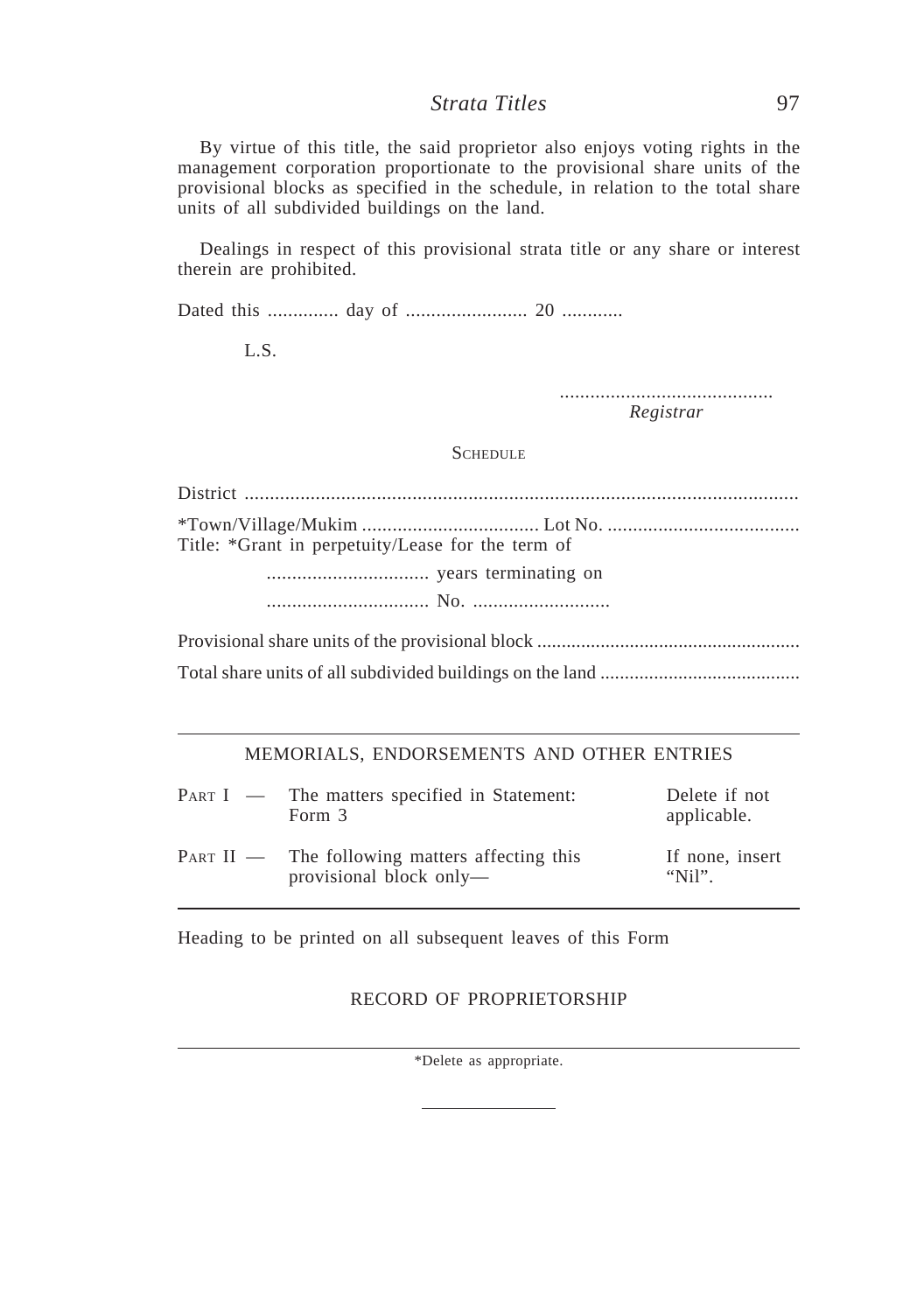98 *Laws of Malaysia* **ACT 318**

## *STRATA TITLES ACT 1985*

#### FORM 5

#### [Section 20]

### APPLICATION FOR THE ISSUE OF SEPARATE STRATA TITLES UPON COMPLETION OF BUILDING IN RESPECT OF A PROVISIONAL STRATA TITLE

To the Land Administrator, District of ............................................................

I, ............................................……………….............................................. of

.............................................…………………….................................................

proprietor of provisional strata title ....................... on the land scheduled below, hereby apply for the issue of separate strata titles to the ............. parcels in the completed building.

- 2. As required by section 20 of the Strata Titles Act 1985, I now submit—
	- *(a)* the prescribed fee of RM.............................................;
	- *(b)* a certificate of an architect or a professional engineer that the provisional block has been completed in accordance with the approved building plan and any approved amendments thereto;
	- *(c)* a copy of the approved building plan and any approved amendments thereto;
	- *(d)* a certificate issued by a public or local authority that the building is fit for occupation or use;
	- *(e)* certificates by a land surveyor as required by paragraphs 20(2)*(ca)* and *(cb)* of the Strata Titles Act 1985;
	- *\*(f)* the permit/s under section 75A of the National Land Code, as required by paragraph 20(2)*(ca)*;
	- *(g)* the ............. storey \*plan/s of the completed building duly certified by a land surveyor, together with two additional copies thereof;
	- *(h)* a statement showing the share units of the new parcels;
	- *(i)* the issue document of provisional strata title.

Dated this ............. day of ...................... 20.........

................................................. *Signature of Proprietor*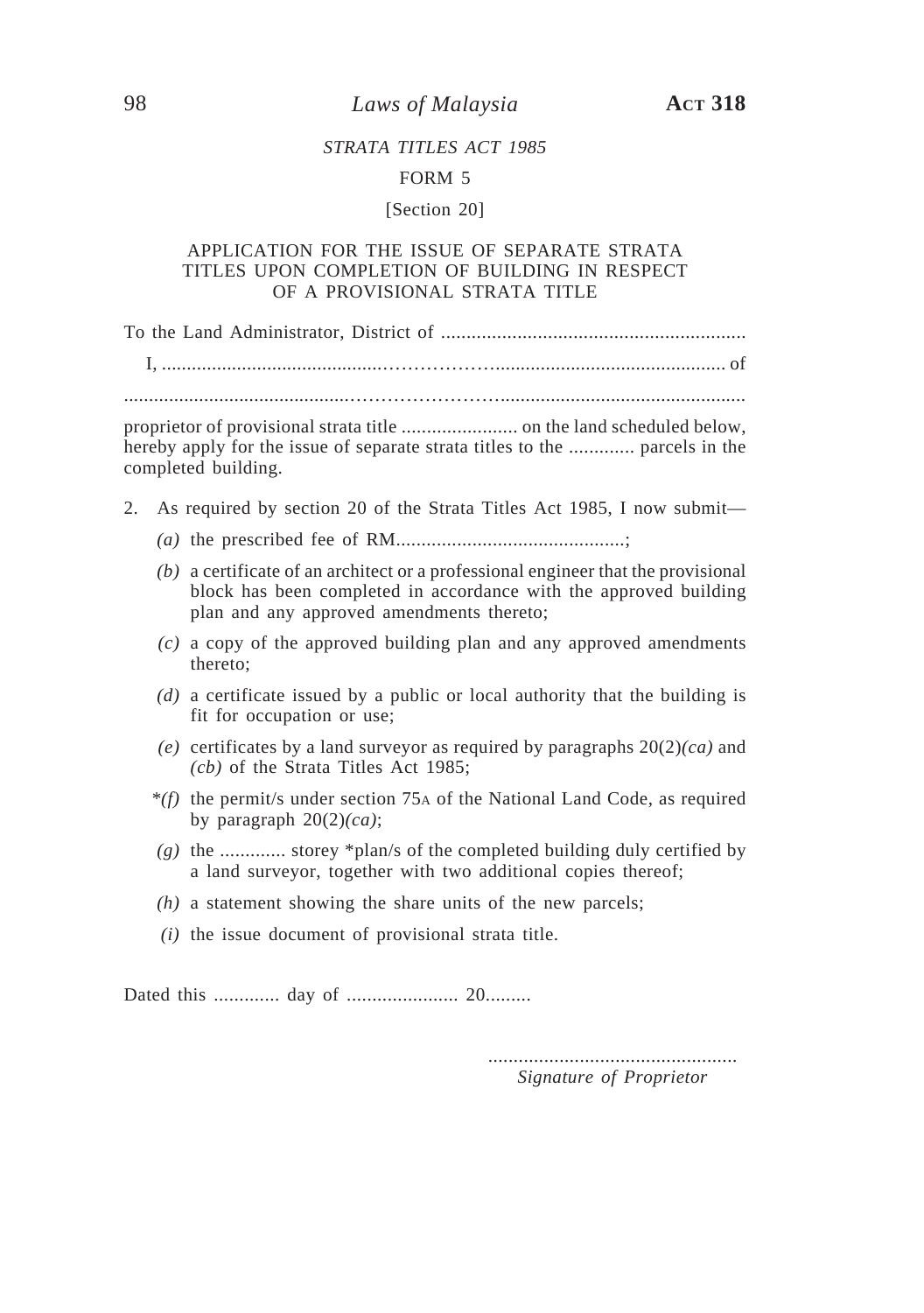### **SCHEDULE**

#### *For Official Use Only*

A. To Director of Lands and Mines. Issue document of provisional strata title enclosed.

*Land Administrator*..............................

B. To Director of Survey. Application approved.

*Director of Lands and Mines.*....................

\*Delete as appropriate.

#### *STRATA TITLES ACT 1985*

#### FORM 6

#### [Section 28]

## APPLICATION FOR DIVISION OF PARCEL

To the Land Administrator, District of .........….............................................. I ................................................................................................................... of.......................................................................................................................... proprietor of parcel .................................……….............................................. (Here insert description and No. of title)

.........................................................................................................................................................

in the subdivided building standing on the land scheduled below, hereby apply for the division of the said parcel into .................................. new parcels as indicated in the attached plan of intended division.

- 2. As required by section 28 of the Strata Titles Act 1985, I now submit—
	- *(a)* the prescribed fee of RM ................;
	- *(b)* the plan of intended division of the parcel specified above, duly certified by a land surveyor, together with .................. copies thereof;
	- *(c)* a statement of the number of share units of the new parcels;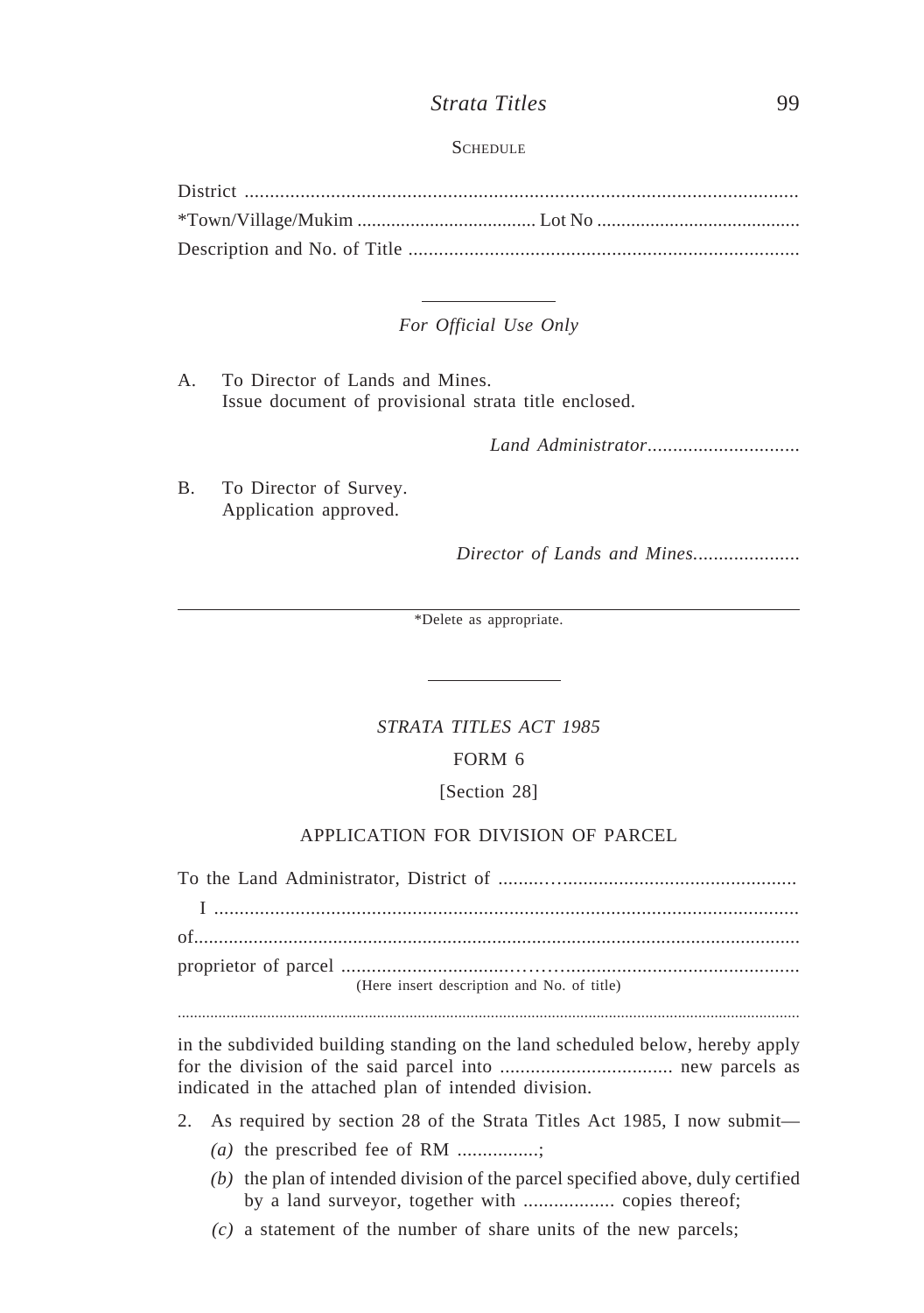## 100 *Laws of Malaysia* **ACT 318**

- $||(d)$  a letter of consent from each of the following persons whose consent in writing is required for the particular reason specified in each such letter:
	- (1) …………………………………………………………
	- (2) …………………………………………………………
	- (3) …………………………………………………………
	- *(e)* a letter of consent from the management corporation to the making of this application.

3. I hereby declare that as shown in the attached plan, there is a satisfactory means of access to each new parcel, not passing through another parcel.

Dated this ............. day of ......................... 20...........

................................................. *Signature of Proprietor*

**SCHEDULE** 

*For Official Use Only*

A. To Director of Lands and Mines. Issue document of provisional strata title enclosed.

*Land Administrator*................................

B. To Director of Survey. Application approved.

*Director of Lands and Mines.*.......................

\*Delete as appropriate

- || EXPLANATORY NOTE—The consent in writing is required of every person or body entitled to the benefit of—
	- (i) a lease of the whole or any part of the land other than a part corresponding precisely to or included wholly within, one of the intended parcels;
	- (ii) a charge of the land, or of a lease as specified in (i);
	- (iii) a lien over the land, or over a lease as specified in (i).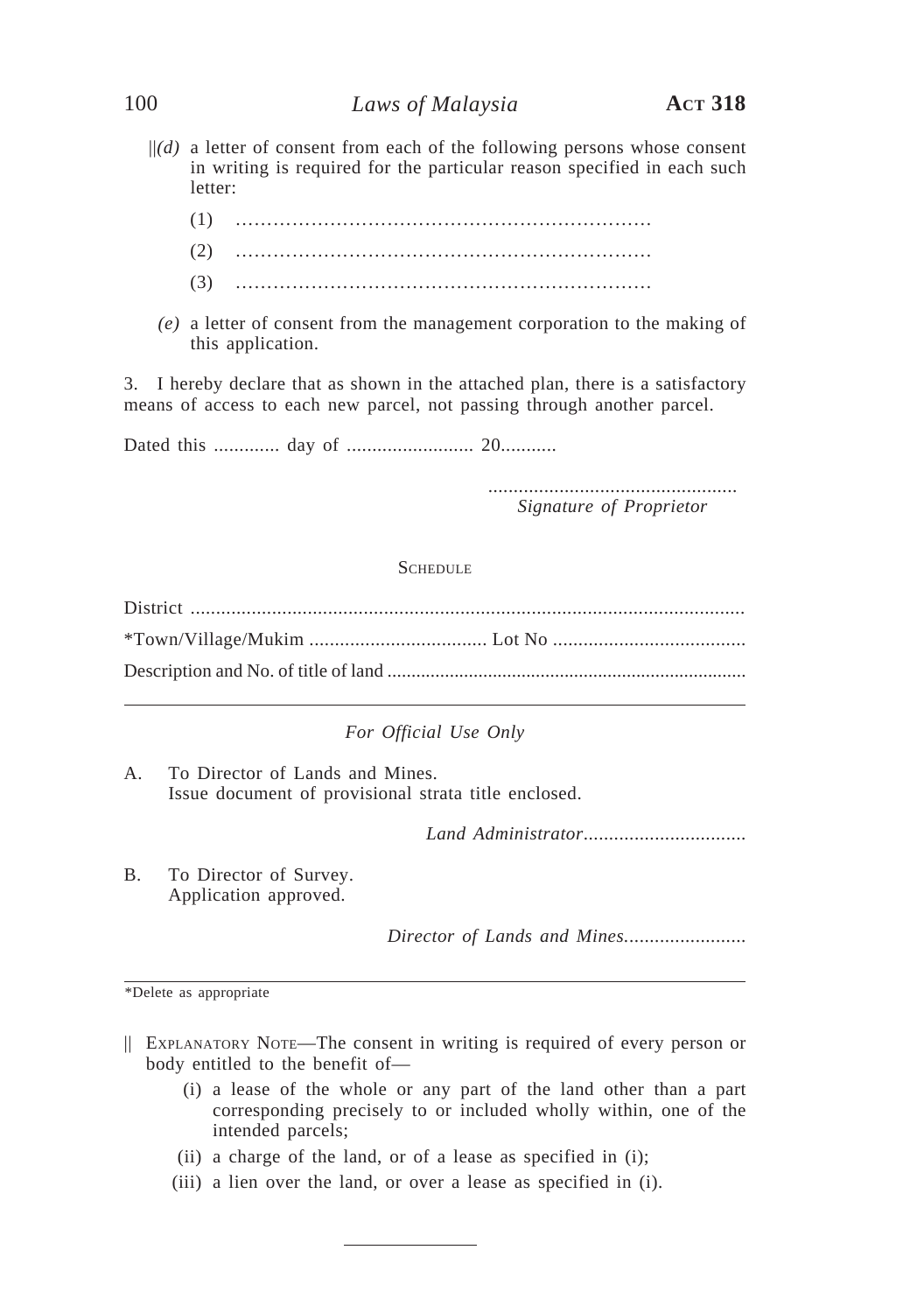### *STRATA TITLES ACT 1985*

### FORM 7

#### [Section 28]

#### APPLICATION FOR AMALGAMATION OF PARCELS

| (Here insert the description and No. of titles of parcels) |  |  |
|------------------------------------------------------------|--|--|

.............................................................……….................................................. in the subdivided building on the land scheduled below, hereby apply for approval of their amalgamation into a single parcel as indicated in the attached plan of intended amalgamation.

- 2. As required by section 28 of the Strata Titles Act 1985, I now submit—
	- (*a)* the prescribed fee of RM...............;
	- (*b)* the plan of intended amalgamation of the parcels specified above, duly certified by a land surveyor, together with .................................................. copies thereof;
	- (*c)* a statement of the number of share units of the new parcel;
	- $\|d\|$  a letter of consent from each of the following persons whose consent in writing is required for the particular reason specified in each such letter:
		- (1) …………………………………………………………………… (2) …………………………………………………………………… (3) ……………………………………………………………………
		- *(e)* a letter of consent from the management corporation to the making of this application.

3. I hereby declare that as shown in the attached plan, there is adequate internal means of communication within the new parcel, not passing through common property.

Dated this ................ day of .................... 20 ............

................................................. *Signature of proprietor*

**SCHEDULE**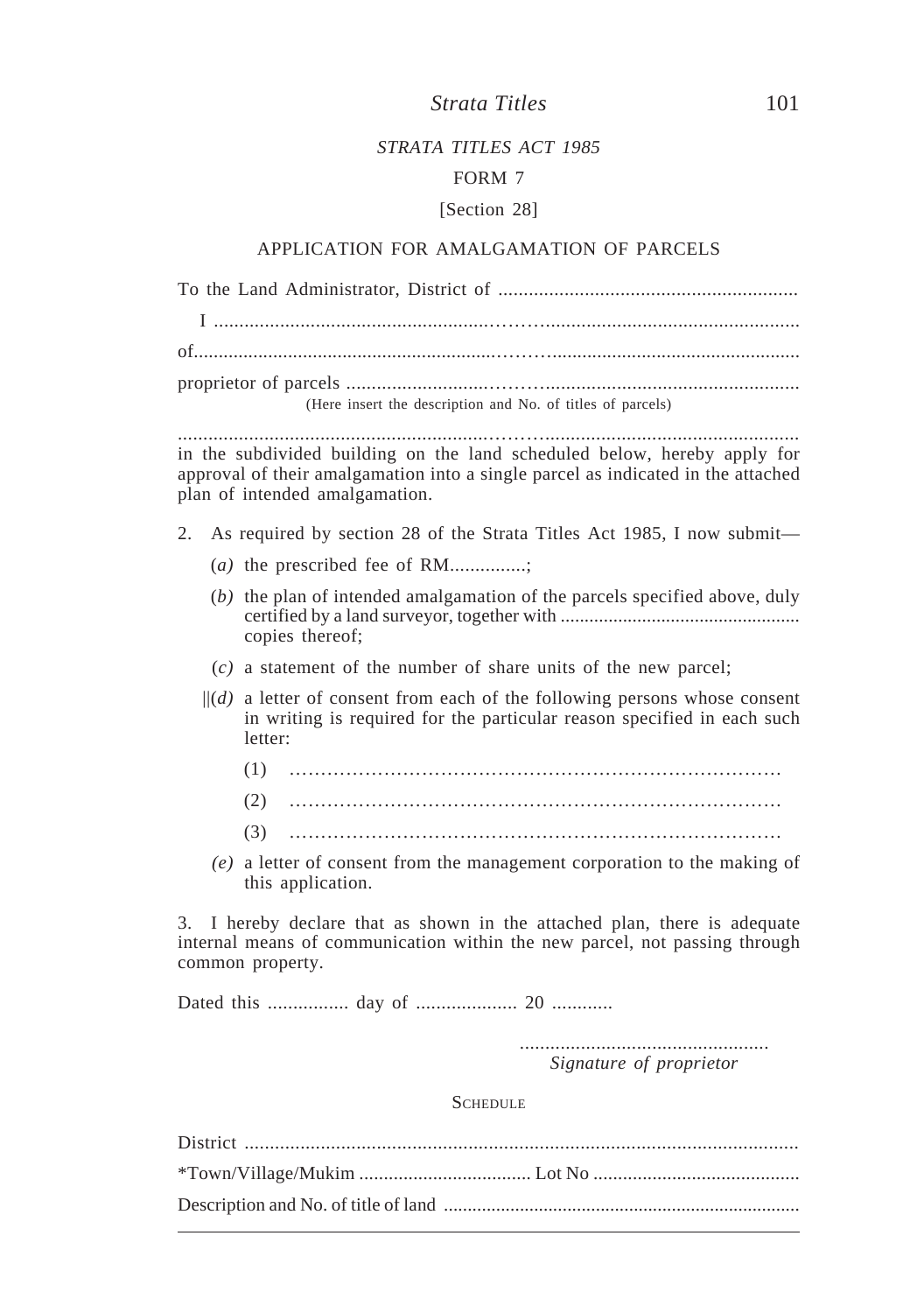A. To Director.

Issue document of provisional strata title enclosed.

*Land Administrator*................................

B. To Director of Survey.

Amalgamation of parcels as above approved.

*Director .*.................................................

\*Delete as appropriate.

- || EXPLANATORY NOTE— The consent in writing is required of every person or body entitled to the benefit of—
	- (i) a lease of the whole or any part of the land;
	- (ii) a charge of the land, or of a lease as specified in (i);
	- (iii) a lien over the land, or over a lease as specified in (i).

# *STRATA TITLES ACT 1985*

## FORM 7A

## [Subsection 53A(1)]

## WARRANT OF ATTACHMENT

| (Description of land) |
|-----------------------|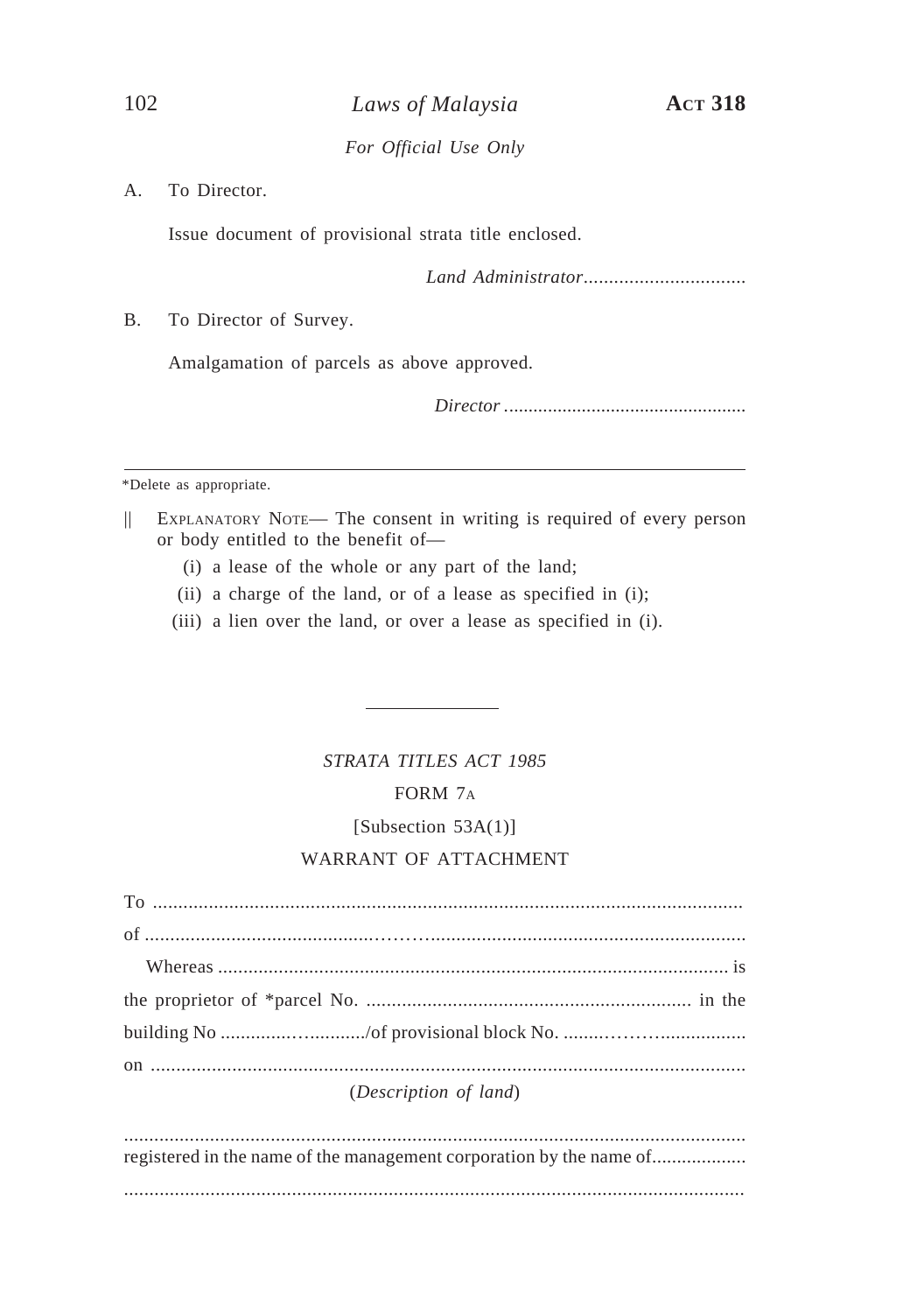And whereas by a written notice under subsection 53(1) of the Strata Titles Act 1985 served on him on the ................. day of ............................. 20............ the said........................... was requested to pay to the management corporation by the ...........………….... day of .....................…………….................. 20............. the sum of ............................................. the particulars of which are given below:

| And whereas by a written notice under subsection $53(2)$ of the Strata Titles |  |  |
|-------------------------------------------------------------------------------|--|--|
|                                                                               |  |  |
|                                                                               |  |  |
|                                                                               |  |  |
| sum:                                                                          |  |  |

And whereas further the said sum/the sum of ...........………………............. still remains unpaid:

This is to authorize you under subsection 53A(1) of the Strata Titles Act 1985 to attach any movable property belonging to the said ..................................... .................................................................................................., sufficient to realize the sum due as aforesaid and by way of costs, which may be found in the said building or elsewhere in the State, and to hold the property or deal with it subject to and in accordance with the provisions of the said section 53A.

This warrant must be returned to me on or before the ................... day of ........................... 20............. with an endorsement certifying the date when and the manner in which it was executed or the reason for not executing it.

Dated this .............. day of ............................ 20..............

......................…….................. *Land Administrator*

L.S.

*District* …………………........................

## PARTICULARS OF SUM DUE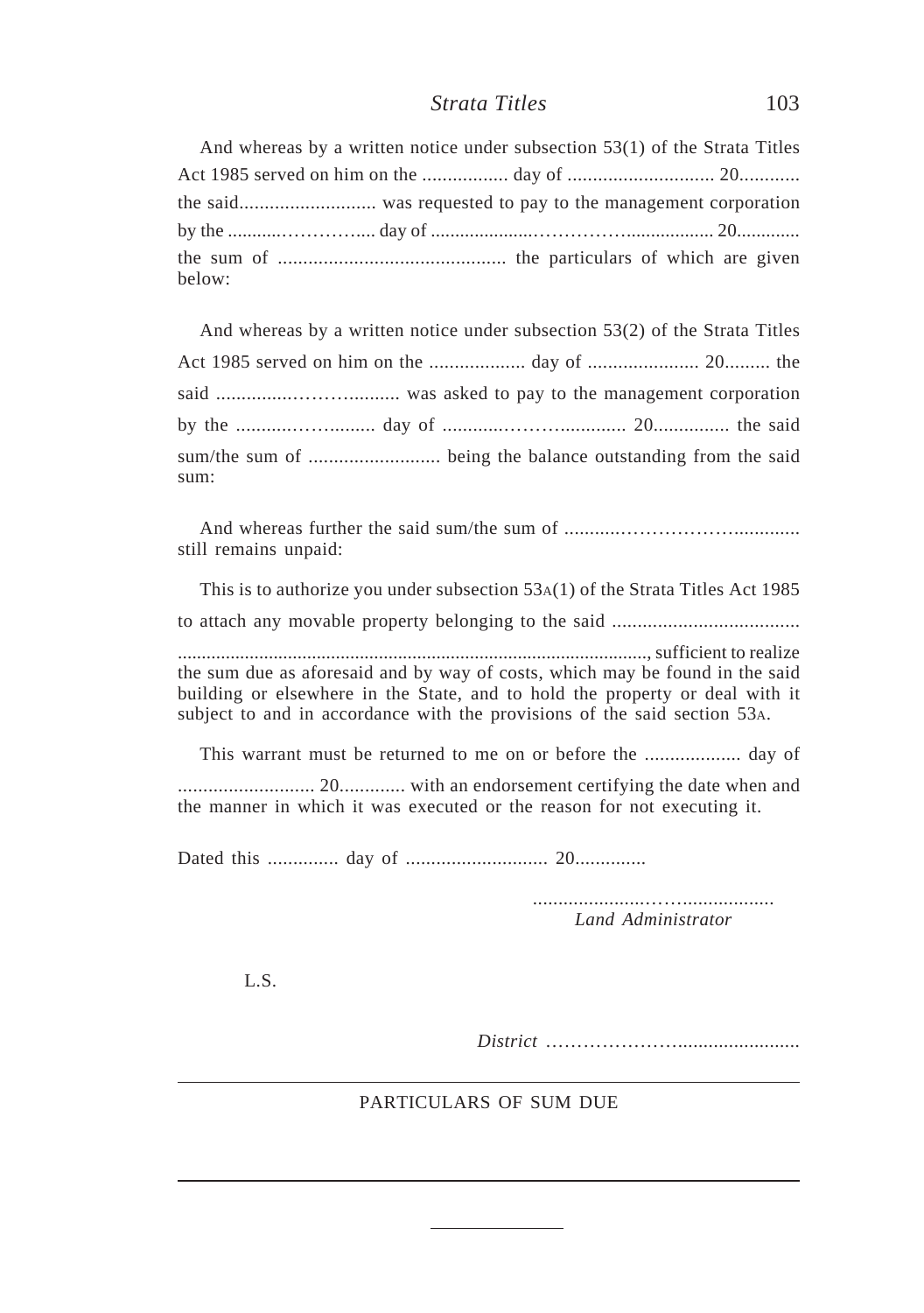104 *Laws of Malaysia* **ACT 318**

## *STRATA TITLES ACT 1985*

## FORM 7B

[Subsection 53A(3)]

## NOTICE AND INVENTORY

To ...................................................................................................................... of ......................................................................................................................

Take notice that I have this day attached the property specified in the inventory

|                                                                                                                                                                                                                                                                      | given below, which is owed to the management corporation by the name of |
|----------------------------------------------------------------------------------------------------------------------------------------------------------------------------------------------------------------------------------------------------------------------|-------------------------------------------------------------------------|
|                                                                                                                                                                                                                                                                      |                                                                         |
|                                                                                                                                                                                                                                                                      |                                                                         |
|                                                                                                                                                                                                                                                                      |                                                                         |
| $\mathcal{L}$ is the contract of $\mathcal{L}$ in the contract of $\mathcal{L}$ is the contract of $\mathcal{L}$ is the contract of $\mathcal{L}$ is the contract of $\mathcal{L}$ is the contract of $\mathcal{L}$ is the contract of $\mathcal{L}$ is the contract |                                                                         |

*(Description of land)*

registered in the name of the said management corporation.

Take notice further that unless the amount due is paid within fourteen days from the date of this notice, the property will be sold.

Dated this ................ day of ........................... 20...............

......................……………................ INVENTORY

Articles

Number of Description of Property

PARTICULARS OF SUM DUE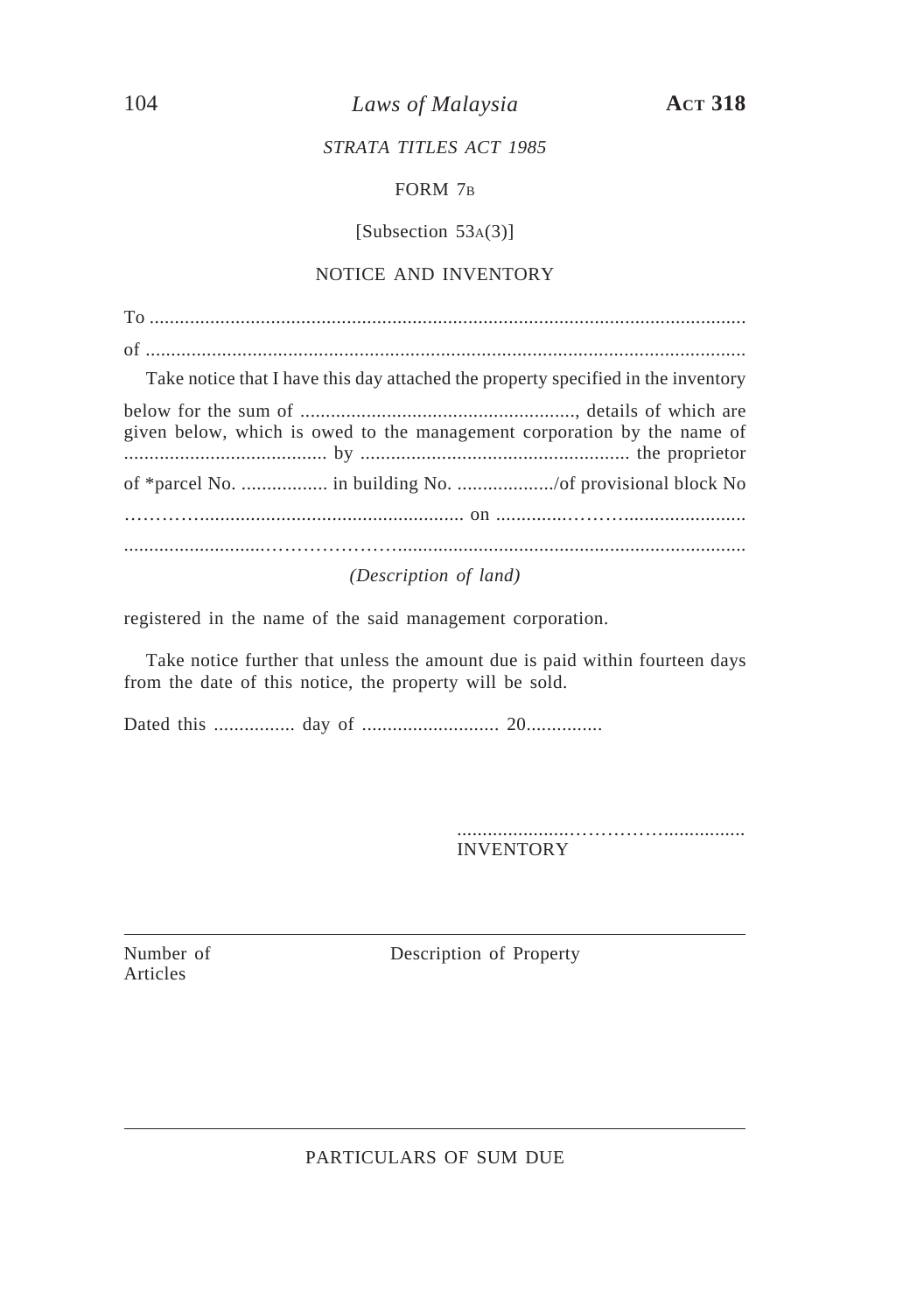### *STRATA TITLES ACT 1985*

#### FORM 8

#### [Section 57]

### NOTIFICATION OF INTENDED TERMINATION OF SUBDIVISION OF SUBDIVIDED BUILDING

To the Registrar, State of .........................................................................................

Take notice that ..............................…………………............................................

...............................................…………………….............................................. being the management corporation of a subdivided building standing on the following land:

\*Town/Village/Mukim .............……....... Lot No ................................

Description and No. of Title ...............…….. Area ..................................

has been directed by unanimous resolution to take action to terminate the subdivision.

2. As required by subsection 57(1) of the Strata Titles Act 1985, this notification is accompanied by the issue documents of title of the above-mentioned land and the parcels comprised in the subdivided building\*/and of provisional blocks.

The Common Seal of the management corporation was affixed hereto on the ........…..... day of ........................... 20........, in the presence of—

L.S.

.....................…….................. *Members of Council*

\*Delete as appropriate.

SECOND SCHEDULE

## PROVISIONS FOR MANAGEMENT CORPORATION

[Section 39]

#### **Interpretation**

**1.** In the application of this Schedule to any management corporation, the words—

"corporation" means the management corporation in question; and

"general meeting" means a general meeting of the corporation.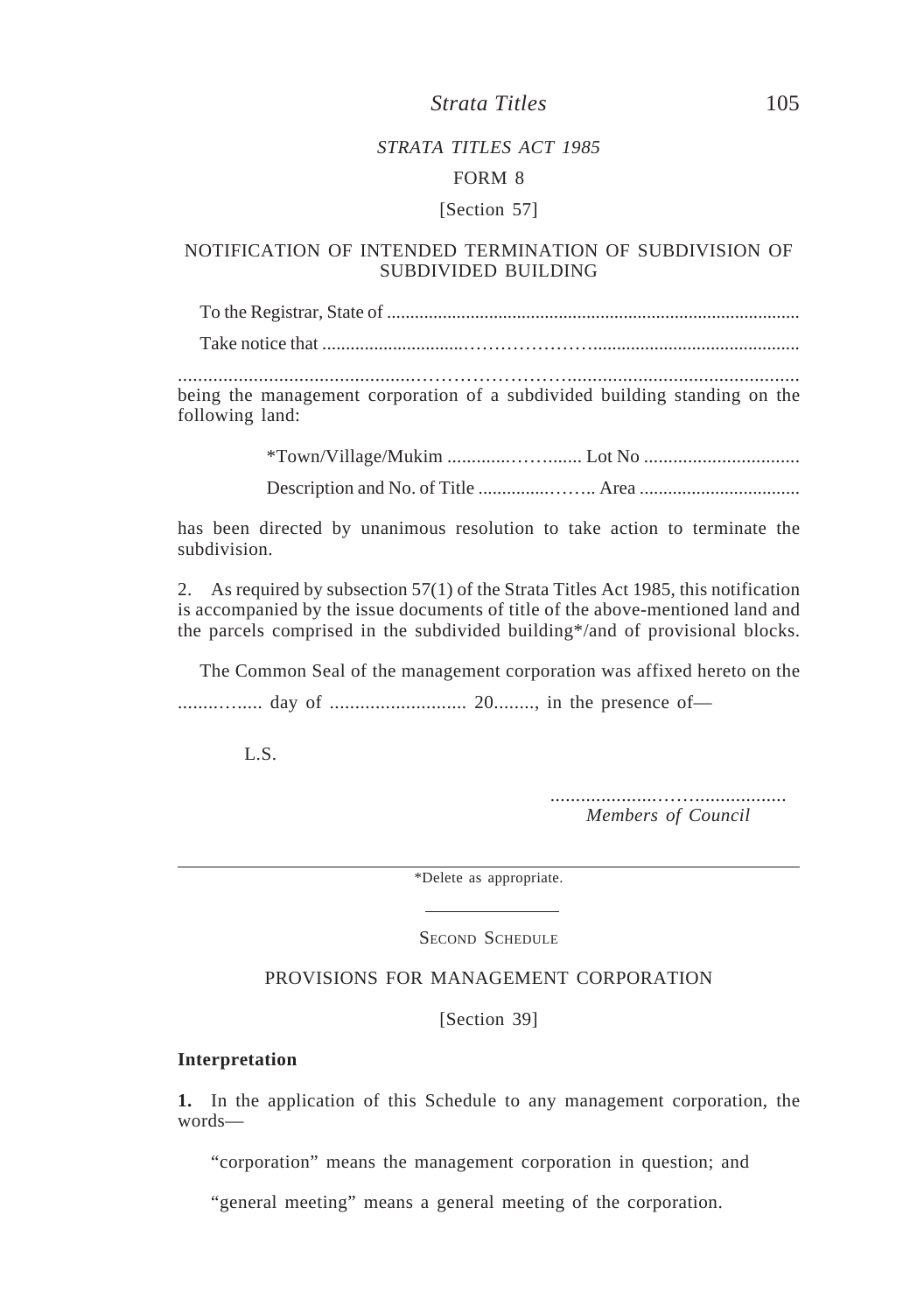### **Constitution of council**

**2.** (1) Subject to the provisions of this paragraph and to any rules made under the Act, the council shall consist of not less than three and not more than fourteen proprietors, who shall be elected at each annual general meeting and shall cease to hold office at the next annual general meeting.

- (2) Where—
	- *(a)* the first annual general meeting has not yet been held; or
	- *(b)* there are not more than three proprietors,

the council shall consist of all the proprietors.

(3) Except where the council consists of all the proprietors, the corporation may, at any time, by resolution at an extraordinary general meeting remove any member of the council from office and appoint another proprietor in his place to hold office until the next annual general meeting.

(4) A member of the council may resign his office at any time in writing under his hand addressed to the corporation.

(5) Where a vacancy in the membership of the council occurs otherwise than by operation of subparagraph (1) or (3), the remaining member may appoint another proprietor to be a member until the next annual general meeting.

(6) Members of the council shall be eligible for re-election or reappointment.

#### **Meetings**

**3.** The council shall meet at such times and places and at such intervals as it thinks fit:

Provided that any member of the council may convene a meeting by appointing a date for the meeting and giving the other members not less than seven days notice of the date appointed.

#### **Quorum for council meetings**

**4.** (1) Except where there is only one proprietor, a quorum at meetings of the council shall be—

- *(a)* two, where there are not more than four members;
- *(b)* three, where there are five or six members;
- *(c)* four, where there are seven or eight members;
- *(d)* five, where there are nine or ten members;
- *(e)* six, where there are eleven or twelve members; and
- *(f)* seven, where there are thirteen or fourteen members.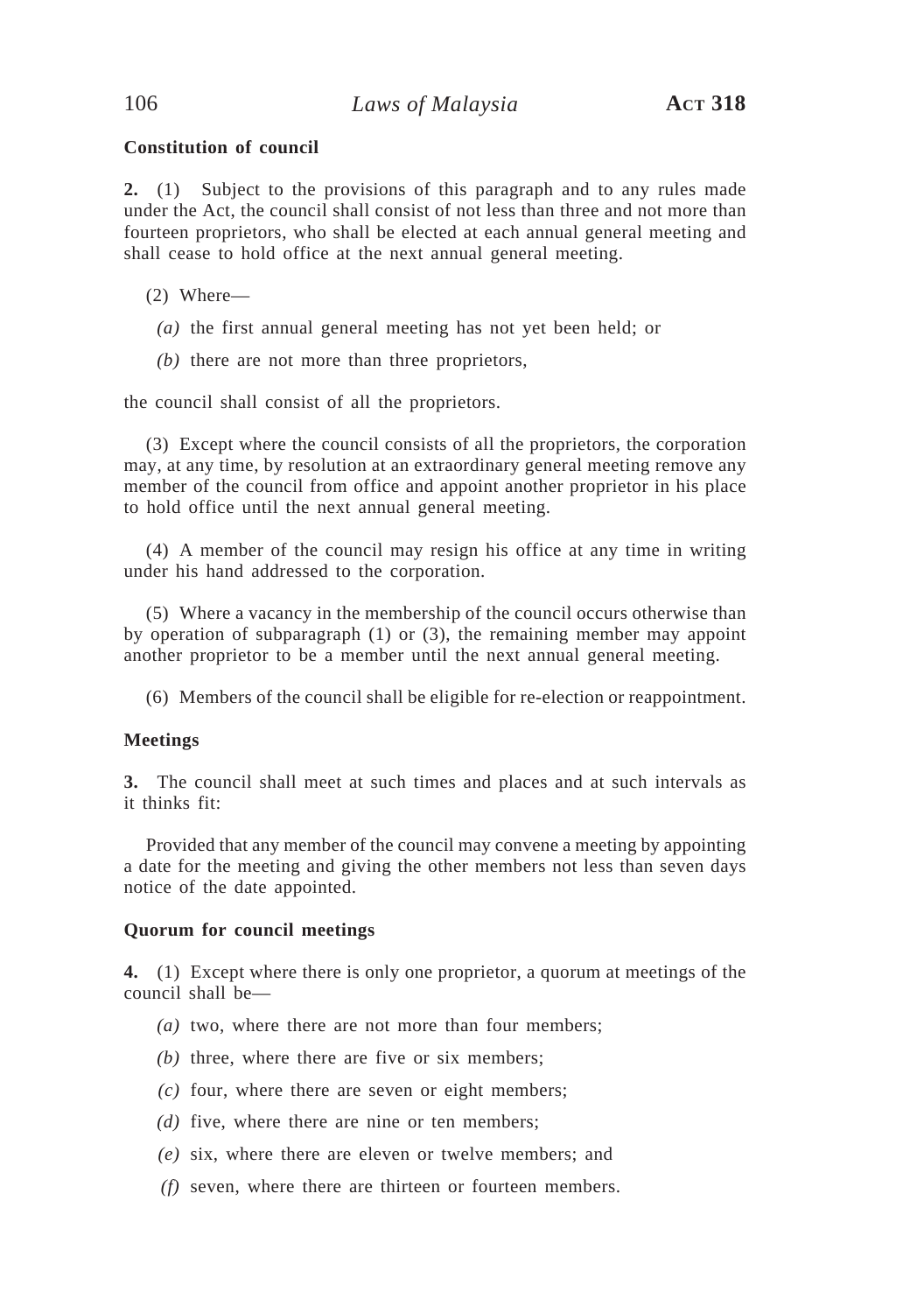(2) Questions arising at meetings shall be decided by a simple majority vote.

(3) Every meeting of the council shall be presided over by a chairman who shall be elected from among themselves by the members of the council present at the meeting and who shall have a casting as well as an original vote.

(4) Subject to this paragraph, the council may regulate its own procedure at meetings.

#### **Delegation of powers and duties**

**5.** Subject to any restrictions imposed or directions given by the corporation at a general meeting, the council may—

- *(a)* delegate to any one or more of its members the exercise of any of its powers or the performance of any of its duties; and
- *(b)* revoke the delegation at any time.

#### **Power to employ agents and servants**

**6.** The council may employ, for and on behalf of the corporation, such agents and servants as it thinks fit, in connection with or to facilitate the exercise of the powers and the performance of the duties of the corporation.

#### **Proceedings of council**

**7.** (1) The council shall keep minutes of its proceedings and shall cause minutes to be kept of its general meetings.

- (2) The council shall—
	- *(a)* cause proper books of account to be kept in respect of all sums of money received and expended by it, specifying the matters in relation to which the receipts and expenditure took place; and
	- *(b)* on the application of a proprietor or chargee of a parcel or a proprietor of a provisional block (or any person authorized in writing by him) make the books of account available for inspection at all reasonable times.

(3) The council shall prepare for each annual general meeting, proper accounts relating to all moneys of the corporation and the corporation's income and expenditure.

(4) The accounts of the corporation shall be audited annually by auditors appointed by the council.

(5) The council shall within twenty-eight days of a general meeting file with the Director certified true copies of—

- *(a)* the audited accounts of the corporation which has been presented to the general meeting, if any;
- *(b)* the resolutions passed at the general meeting; and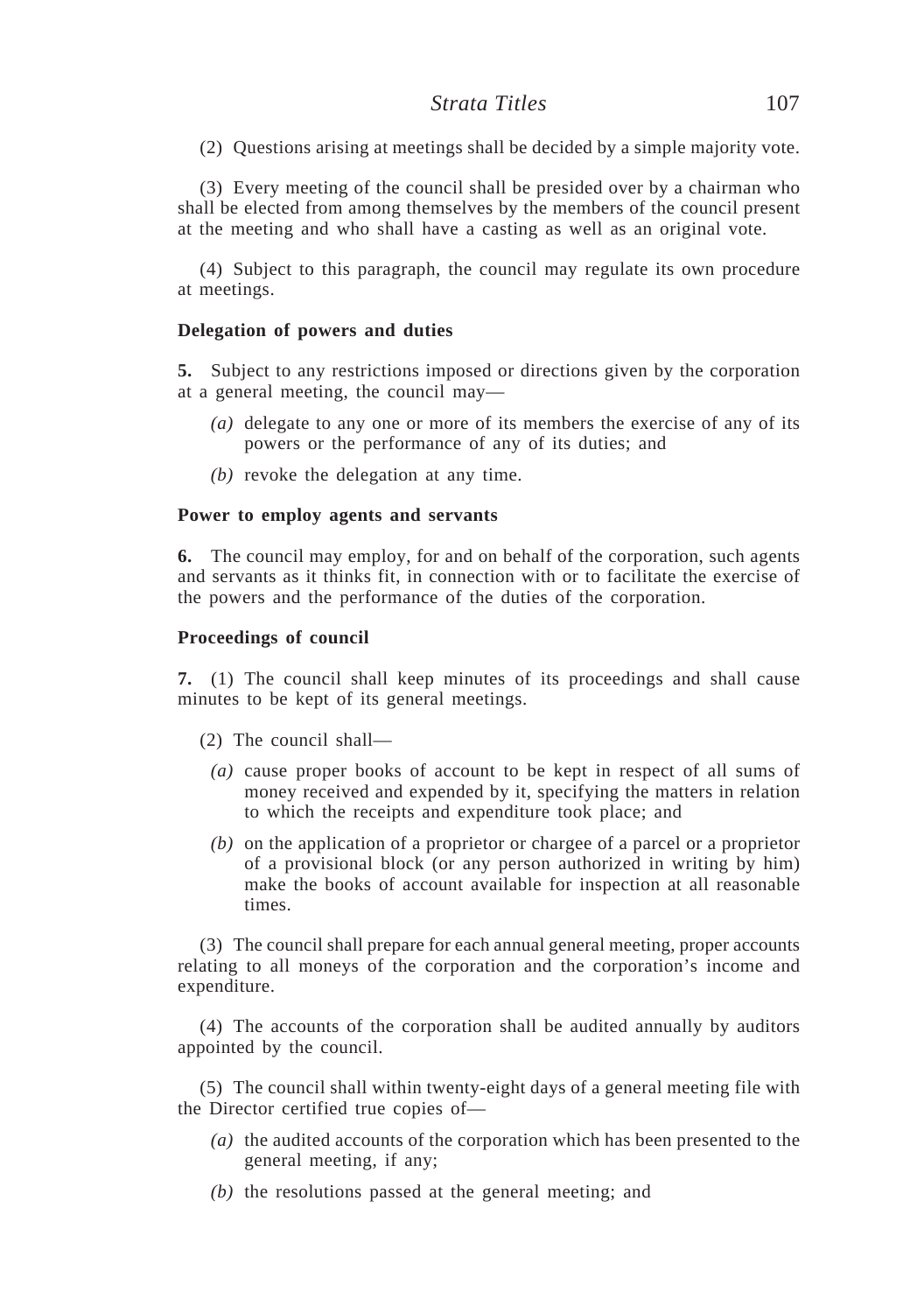*(c)* the minutes of the general meeting.

(6) The council shall permit the Director or any person authorized by him to act on his behalf, at all reasonable times, full and free access to accounting and other records of the corporation, and permit the Director or such person to make copies or make extracts from any such accounting or other records.

#### **Annual general meeting**

**8.** (1) The corporation shall hold an annual general meeting for the consideration of accounts, election of the council and the transaction of such other business as may arise.

(2) The first annual general meeting shall be held within one month after the expiry of the initial period and subsequent annual general meetings shall be held once in each year:

Provided that not more than fifteen months shall elapse between the date of one annual general meeting and the next:

And provided further that the holding of any annual general meeting out of time in breach of this paragraph shall not affect the validity of the annual general meeting.

### **Extraordinary general meetings**

**9.** (1) A general meeting other than the annual general meeting shall be known as the extraordinary general meeting.

- (2) The council—
	- *(a)* shall convene an extraordinary general meeting upon a requisition in writing made by the proprietors who are together entitled to at least one quarter of the aggregate share units;
	- *(b)* shall convene an extraordinary general meeting upon receiving a direction in writing from the Director for the transaction of such business as the Director may direct; and
	- *(c)* may convene an extraordinary general meeting on such other occasion as it thinks fit.

(3) Where the Director is satisfied that the council has not been properly constituted, he may authorize in writing any proprietor to convene an extraordinary general meeting for such purposes as may be approved by the Director.

#### **Notice of general meeting**

**10.** Seven days notice of any general meetings, specifying the place, the date and hour of the meeting and the general nature of the business to be transacted, shall be given to every proprietor and every first chargee of a parcel in the building (being a chargee who has notified his interest to the corporation for entry in the strata roll):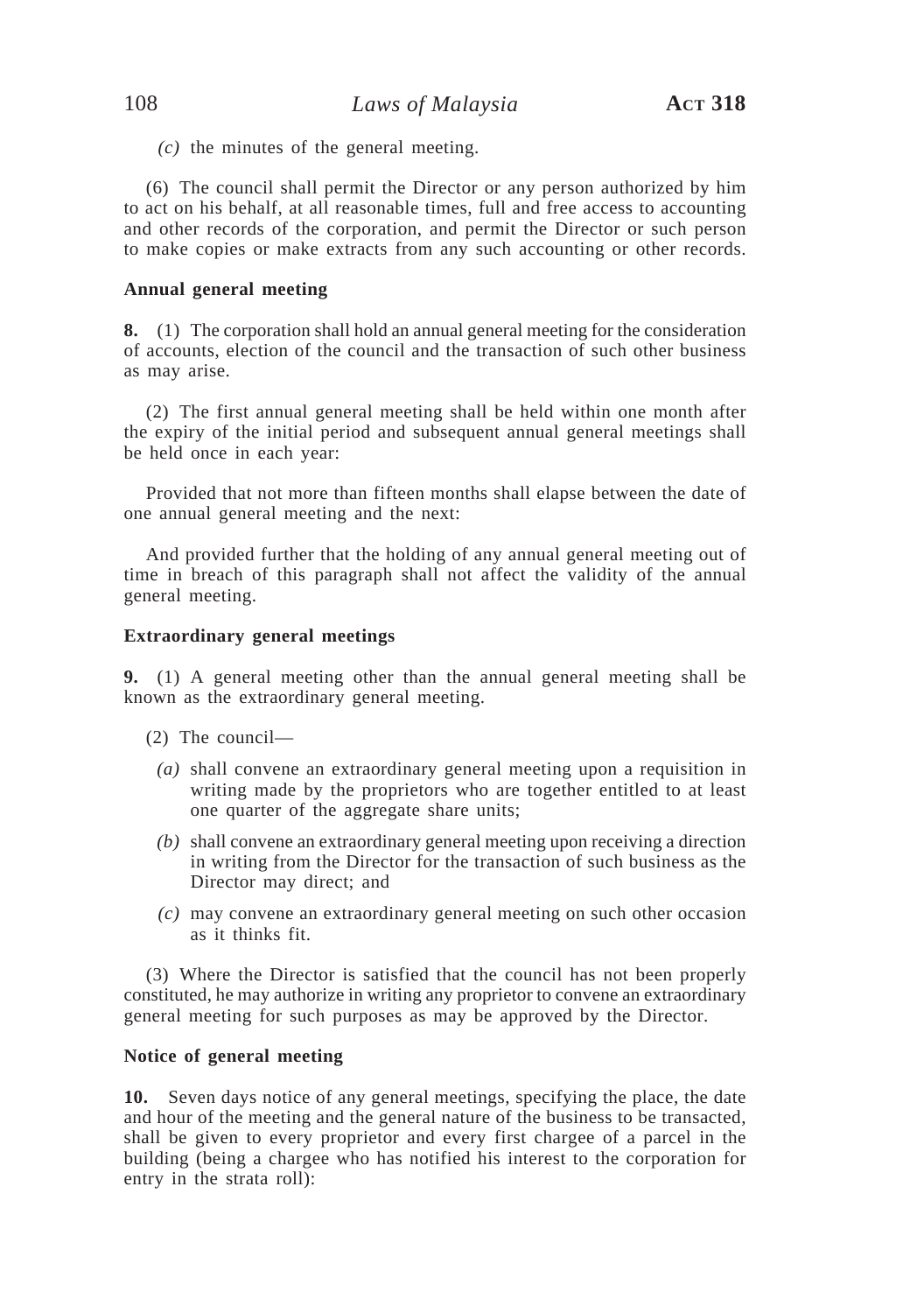## *Strata Titles* 109

Provided that an accidental omission to comply with this paragraph in respect of a proprietor or chargee shall not invalidate the proceedings at the meeting.

#### **Quorum at general meeting**

**11.** (1) One half of the persons entitled to vote shall constitute a quorum at a general meeting.

(2) If within half an hour after the time appointed for a general meeting, a quorum is not present, the meeting shall stand adjourned to the same day in the next week at the same place and time, and if at the adjourned meeting a quorum is not present within half an hour after the time appointed for the meeting, those persons entitled to vote who are present shall constitute a quorum.

#### **Chairman of general meeting**

**12.** Every general meeting shall be presided over by a chairman who shall be elected, from among themselves, by those persons present who are entitled to vote.

#### **Manner of deciding questions at general meetings**

**13.** (1) A resolution at a general meeting shall be decided on a show of hands unless a poll is demanded by a proprietor or his proxy.

(2) Unless a poll is demanded, a declaration by the chairman that a resolution has been carried on a show of hands, shall be conclusive evidence of the fact without proof of the number or proportion of votes recorded in favour of or against the resolution.

(3) A demand for a poll may be withdrawn.

(4) Where a poll is taken, it shall be taken in such manner as the chairman thinks fit, and the result of the poll shall be deemed to be the resolution of the meeting at which the poll was demanded.

(5) In the case of an equality of votes (whether on a show of hands or a poll) the chairman shall be entitled to a casting vote.

#### **Proxy**

**14.** (1) On a show of hands or poll, votes may be cast either personally or by proxy.

(2) An instrument appointing a proxy (who need not be a proprietor) shall be in writing under the hand of the person making the appointment or his attorney, and may be either general or for a particular meeting.

#### **Voting rights of proprietor**

**15.** Each proprietor who is not a co-proprietor shall have one vote on a show of hands, and on a poll shall have such number of votes as that corresponding with the number of share units or provisional share units attached to his parcel or provisional block.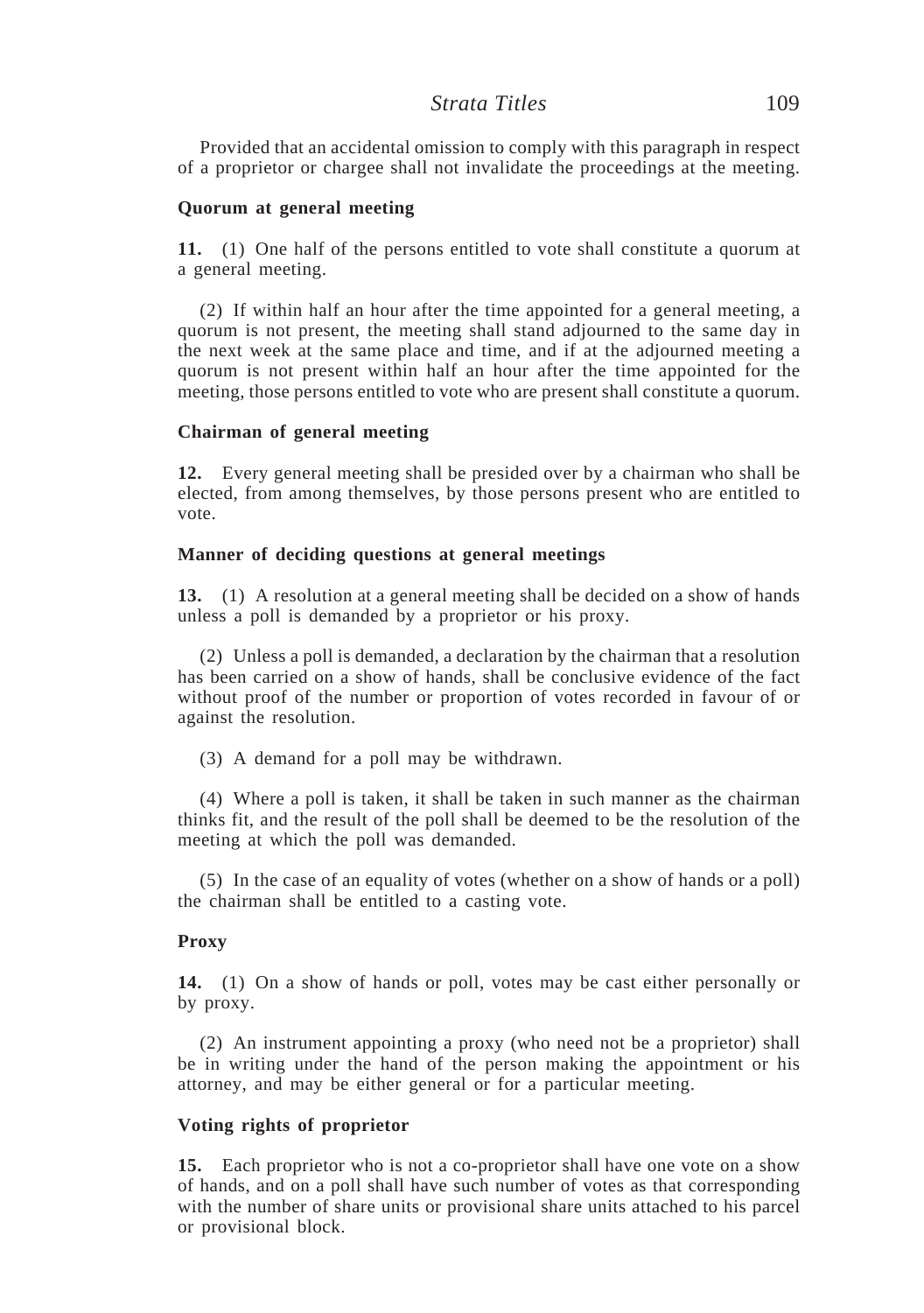Provided that, except where a unanimous resolution is required, no proprietor shall be entitled to vote at a general meeting unless all contributions to the management fund of the corporation in respect of his parcel or provisional block have been duly paid.

#### **Voting rights of co-proprietors**

**16.** (1) Co-proprietors may vote by means of a jointly appointed proxy.

(2) In the absence of a proxy, co-proprietors shall not be entitled to vote on a show of hands except where a unanimous resolution is required:

Provided that any one co-proprietor may demand a poll.

(3) On a poll, each co-proprietor shall be entitled to such number of the votes attaching to his parcel or provisional block as is proportionate to his interest in the parcel or provisional block.

#### **Common Seal**

**17.** The common seal of the corporation shall not be used except on the authority of the council previously given and in the presence of at least two members of the council, who shall sign the instrument to which the seal is affixed:

Provided that, where there is only one member of the corporation, his presence and signature shall be sufficient.

**18.** *(Deleted by Act A951).*

THIRD SCHEDULE

BY-LAWS FOR THE REGULATION OF SUBDIVIDED BUILDINGS

[Sections 44 and 62]

PART I

#### **Interpretation**

**1.** (1) In the application of these by-laws to any particular subdivided building the word "corporation" shall mean the management corporation of the building.

(2) Except for paragraph 2*(g)*, references in these by-laws to a parcel proprietor however expressed, where the context so admits, in the case of a parcel occupied by a person who is not the parcel proprietor, shall be construed as including the occupier of that parcel.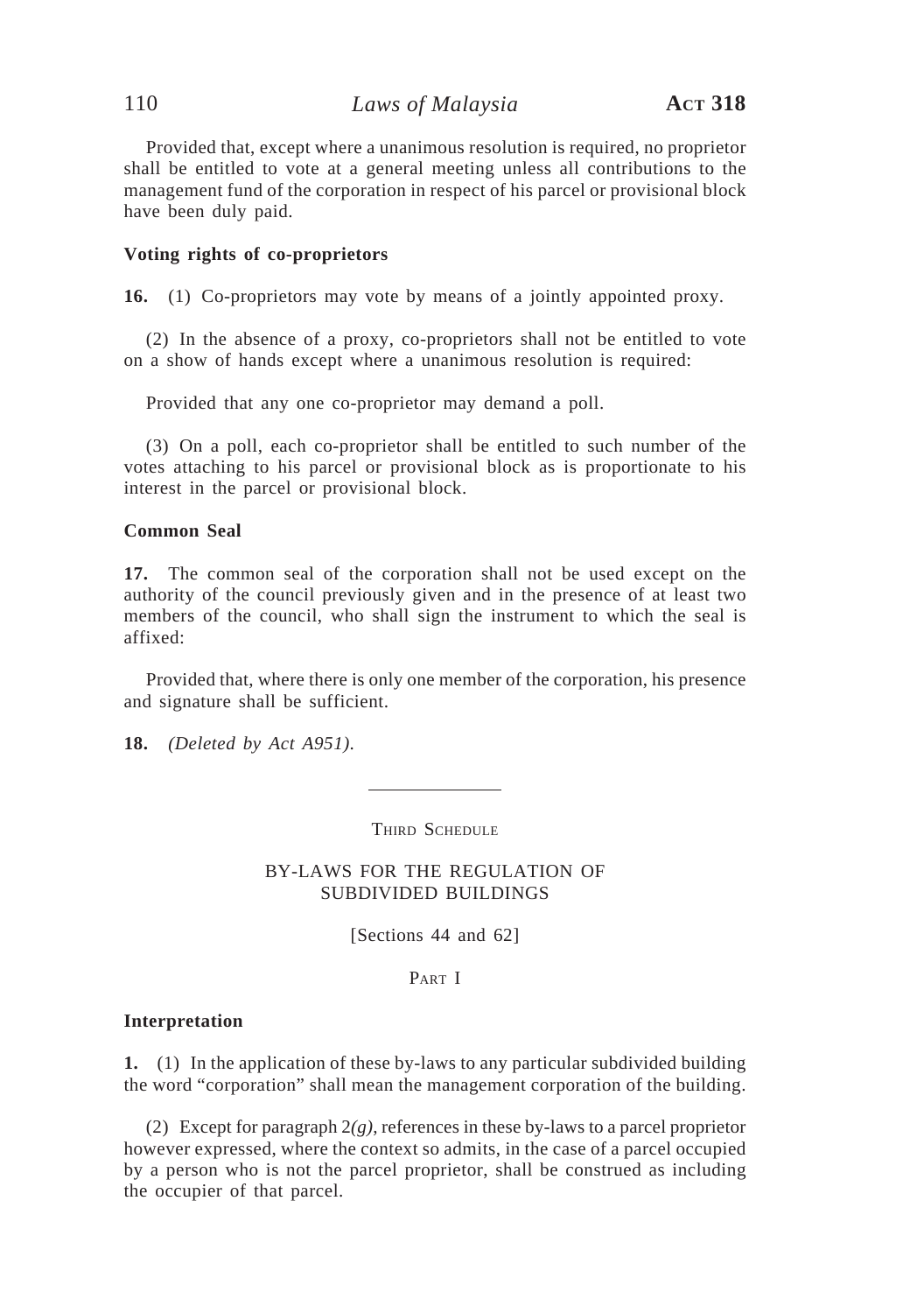#### **Duties of proprietor**

- **2.** (1) A parcel proprietor shall—
	- *(a)* permit the corporation and its agents at all reasonable times and on reasonable notice being given (except in the case of emergency when no notice is required) to enter his parcel for the purposes of—
		- (i) inspecting the parcel;
		- (ii) maintaining, repairing or renewing pipes, wires, cables and ducts used or capable of being used in connection with the enjoyment of any other parcel or the common property;
		- (iii) maintaining, repairing or renewing the common property; and
		- (iv) executing any work or doing any act reasonably necessary for or in connection with the performance of its duties or the enforcement of these by-laws or other by-laws affecting the building;
	- *(b)* forthwith carry out all the work ordered by any competent public or statutory authority in respect of his parcel other than such work for the benefit of the building generally, and pay all assessments, charges and outgoings which are payable in respect of his parcel;
	- *(c)* repair and maintain his parcel and keep it in a state of good repair, reasonable wear and tear, and damage by fire, storm, tempest or act of God excepted;
	- *(d) (Deleted by Act A753);*
	- *(e)* not use or permit to be used in such a manner or for such a purpose as to cause nuisance or danger to any other proprietor or the families of such proprietor;
	- *(f)* not use his parcel contrary to the terms of use of the parcel shown in the plan approved by the relevant authority; and
	- *(g)* notify the corporation forthwith of any intended change in the proprietorship of his parcel or of any other dealing with his parcel of which he is aware, for entry in the strata roll maintained by the corporation for this purpose.

(2) A proprietor shall use and enjoy the common property in such a manner as not to interfere unreasonably with the use and enjoyment thereof by other proprietors or their families or visitors.

#### **Common property for common benefit**

**3.** The corporation shall control, manage and administer the common property for the benefit of all the proprietors:

Provided that the corporation may, by agreement with a particular proprietor, grant him exclusive use and enjoyment of part of the common property or special privileges in respect of the common property or part of it.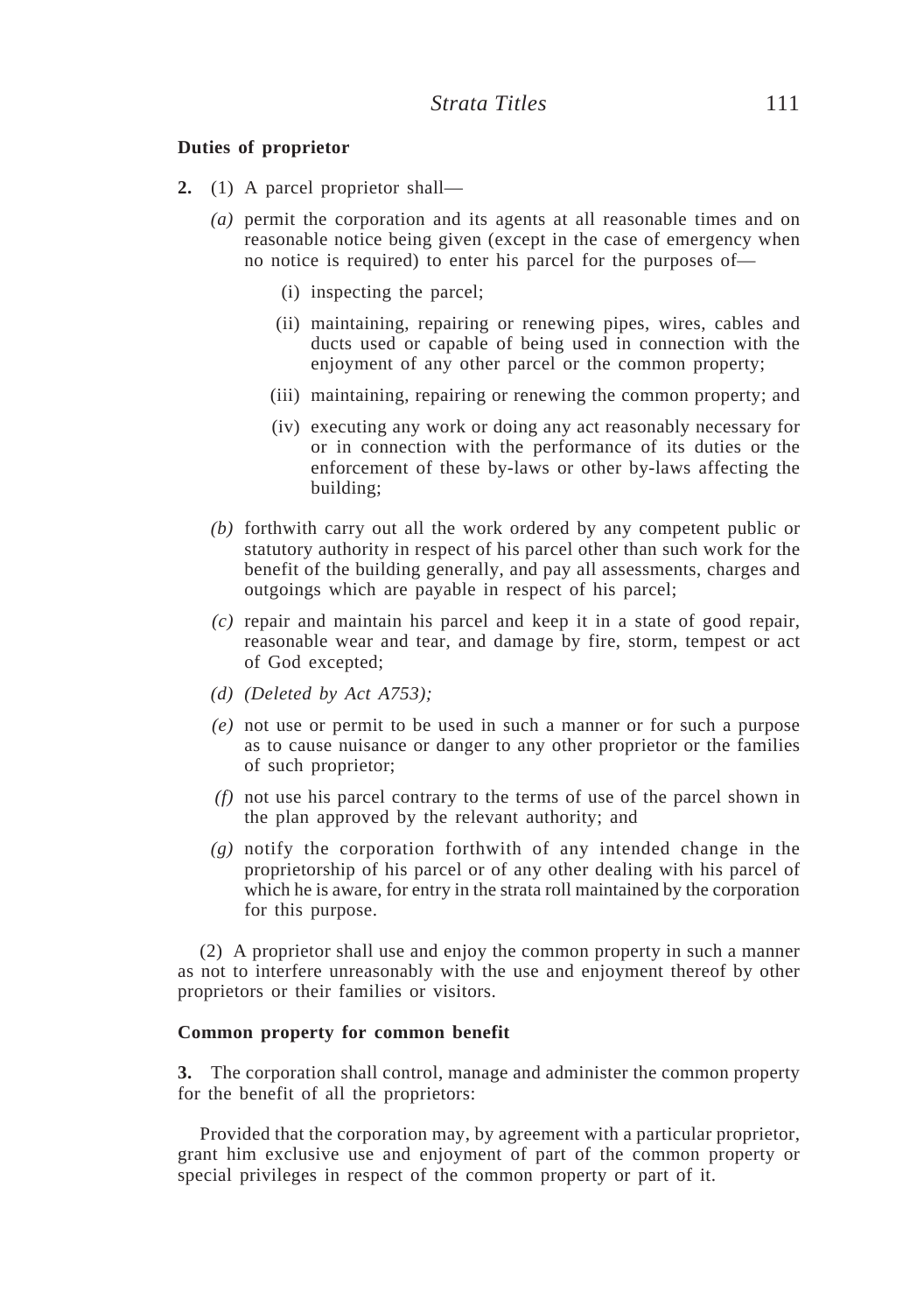## **Provision of amenities or services**

**4.** The corporation may make an agreement with a particular proprietor for the provision of amenities or services by the corporation to or in respect of his parcel.

## **Functions of the corporation**

- **5.** The corporation shall—
	- *(a)* maintain in a state of good and serviceable repair, the fixtures and fittings (including lifts) existing on the lot and used or capable of being used in connection with the enjoyment of more than one parcel or the common property;
	- *(b)* where practicable, establish and maintain suitable lawns and gardens on the common property;
	- *(c)* maintain, repair and (where necessary) renew sewers, pipes, wires, cables and ducts existing on the lot and used or capable of being used in connection with the enjoyment of more than one parcel or the common property;
	- *(d)* on the written request of a proprietor or of a registered chargee of a parcel, the corporation shall produce to the proprietor or chargee, as the case may be, (or to a person authorized in writing by the proprietor or chargee) all policies of insurance effected by the corporation together with the receipt for the last premiums paid in respect of the policies; and
	- *(e)* without delay enter in the strata roll any intended change or any other dealing notified to it pursuant to subparagraph 2(1)*(g)*.

PART II

### **Prohibitions for parcel proprietor**

- **6.** A parcel proprietor shall not—
	- *(a)* use his parcel for any purposes (illegal or otherwise) which may be injurious to the reputation of the building;
	- *(b)* use as fuel any substance or material which may give rise to smoke or fumes or obnoxious smells;
	- *(c)* throw or allow to fall, any refuse or rubbish of any description on the common property or any part thereof except in refuse bins maintained by him or in refuse chutes provided in the building; or
	- *(d)* keep any animal in his parcel or on the common property which may cause annoyance to any other proprietor.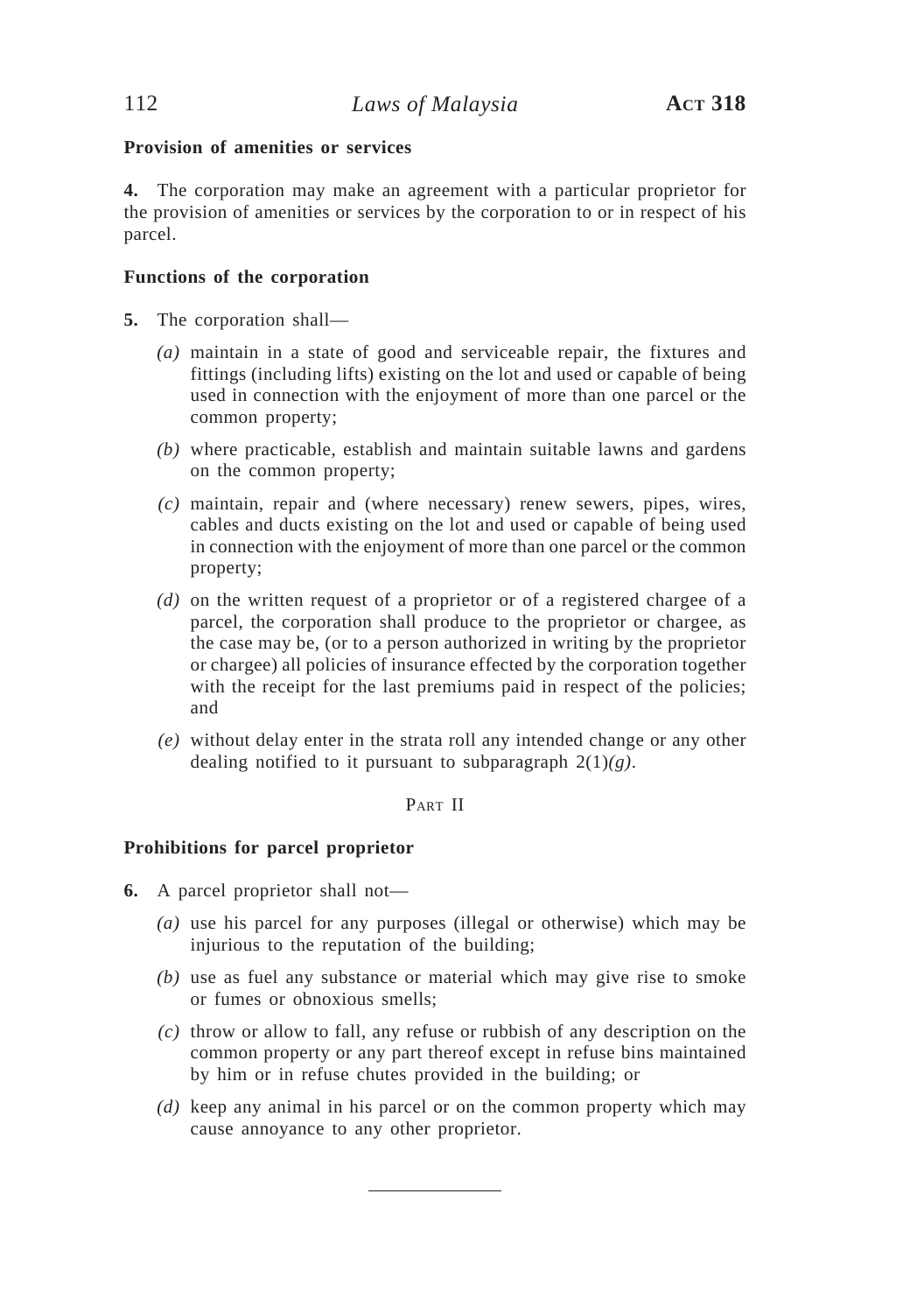## *Strata Titles* 113

### FOURTH SCHEDULE

## [Section 83]

### REPEAL AND AMENDMENT OF PROVISIONS OF THE NATIONAL LAND CODE

### PART I—PROVISIONS WHICH ARE REPEALED

- **1.** Definitions of "subsidiary register" and "subsidiary title" in section 5.
- **2.** Sections 151 to 157 (inclusive).
- **3**. Sections 161 to 163 (inclusive).
- **4.** Sections 355 to 374 (inclusive).
- **5.** First Schedule—Forms 9p, 10<sub>A</sub>, 10<sub>B</sub> and 10<sub>C</sub>.

**6.** Seventh Schedule, Seventh Schedule-A, Seventh Schedule-B, Eighth Schedule, Ninth Schedule.

### PART II—PROVISIONS WHICH ARE AMENDED

| <i>Provision amended</i> |                                              | Amendment                                                                                                                                                            |  |
|--------------------------|----------------------------------------------|----------------------------------------------------------------------------------------------------------------------------------------------------------------------|--|
| 1.                       | Definition of "final<br>title" in section 5  | For the words ", Land Office title and subsidiary<br>title" substitute the words "and Land Office"<br>title".                                                        |  |
| 2.                       | Definition of<br>"Registrar" in<br>section 5 | Substitute therefor the following:<br>"Registrar" means-                                                                                                             |  |
|                          |                                              | $(a)$ in relation to land held or to be held                                                                                                                         |  |
|                          |                                              | under Registry title, or under the form                                                                                                                              |  |
|                          |                                              | of qualified title corresponding to                                                                                                                                  |  |
|                          |                                              | Registry title, a Registrar of Titles or                                                                                                                             |  |
|                          |                                              | Deputy Registrar of Titles appointed                                                                                                                                 |  |
|                          |                                              | under section 12;                                                                                                                                                    |  |
|                          |                                              | $(b)$ in relation to land held or to be held<br>under Land Office title, or under the<br>form of qualified title corresponding<br>thereto, the Land Administrator,'. |  |

**3.** Heading appearing Delete the words "(other than the Subsidiary before section 158 Register)".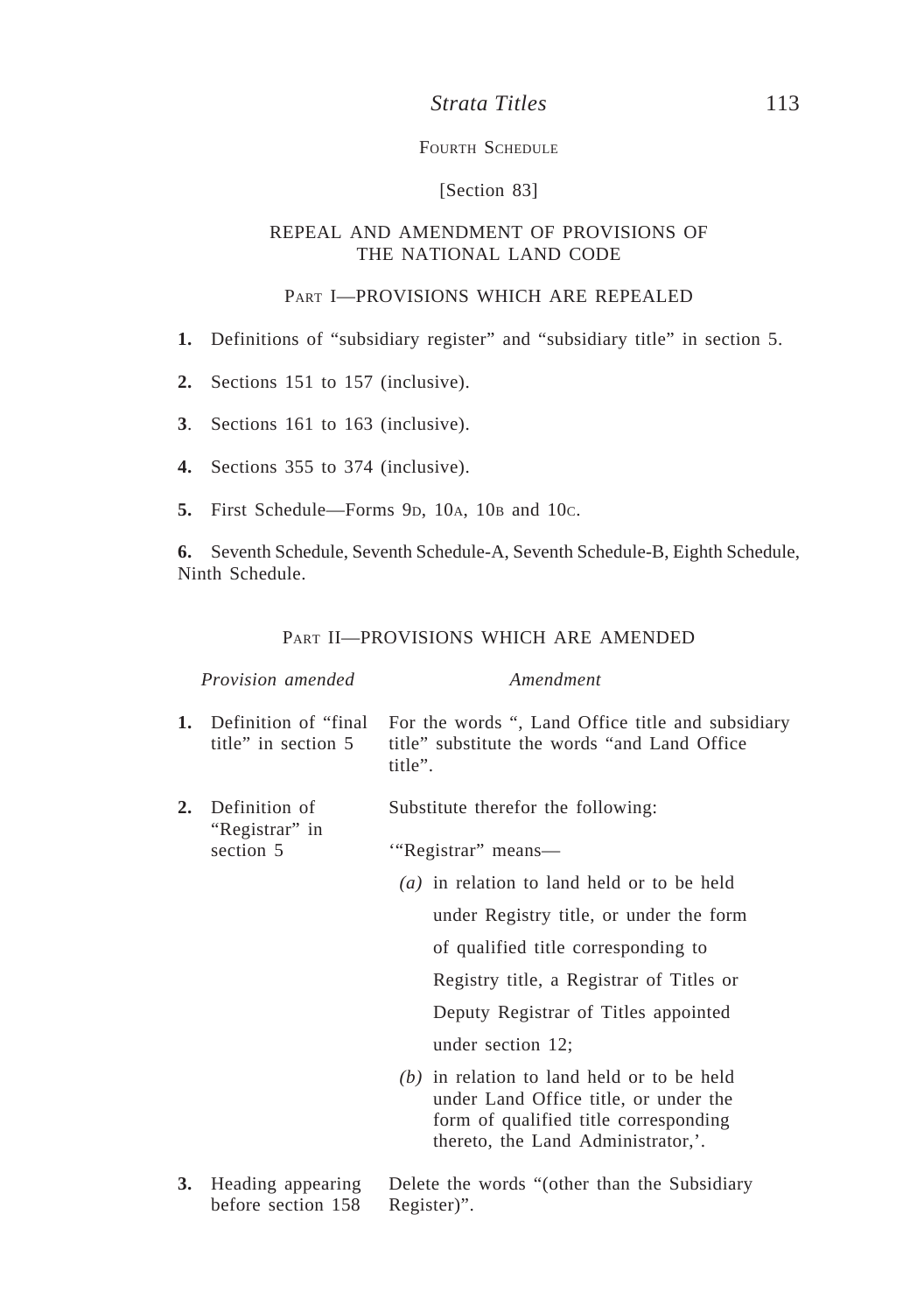|    | Provision amended                          | Amendment                                                                                                                                                                                                        |
|----|--------------------------------------------|------------------------------------------------------------------------------------------------------------------------------------------------------------------------------------------------------------------|
| 4. | Paragraph<br>165(1)(a)                     | For the words "the issue documents appropriate"<br>thereto and documents relating to parcels held<br>under subsidiary title", substitute the words "the<br>issue documents appropriate thereto".                 |
| 5. | Heading appearing<br>before<br>section 256 | For the words "PROCEDURE REGISTRY<br>TITLE, QUALIFIED TITLE CORRESPONDING<br>THERETO, AND SUBSIDIARY TITLE," substitute<br>the words "PROCEDURE REGISTRY TITLE<br>AND QUALIFIED TITLE CORRESPONDING<br>THERETO". |
| 6. | Subsection $256(1)$                        | Substitute therefor the following:                                                                                                                                                                               |
|    |                                            | "(1) This section applies to land held<br>under—<br>( <i>a</i> ) Registry title; or<br>$(b)$ the form of qualified title corresponding to<br>Registry title,<br>and to any lease of any such land.".             |
| 7. |                                            |                                                                                                                                                                                                                  |
|    | Subsection $260(1)$                        | Substitute therefor the following:<br>"(1) This section applies to land held<br>under—                                                                                                                           |
|    |                                            | $(a)$ Land Office title; or                                                                                                                                                                                      |
|    |                                            | $(b)$ the form of qualified title corresponding to<br>Land Office title,                                                                                                                                         |
|    |                                            | and to any lease of any such land.".                                                                                                                                                                             |
|    |                                            |                                                                                                                                                                                                                  |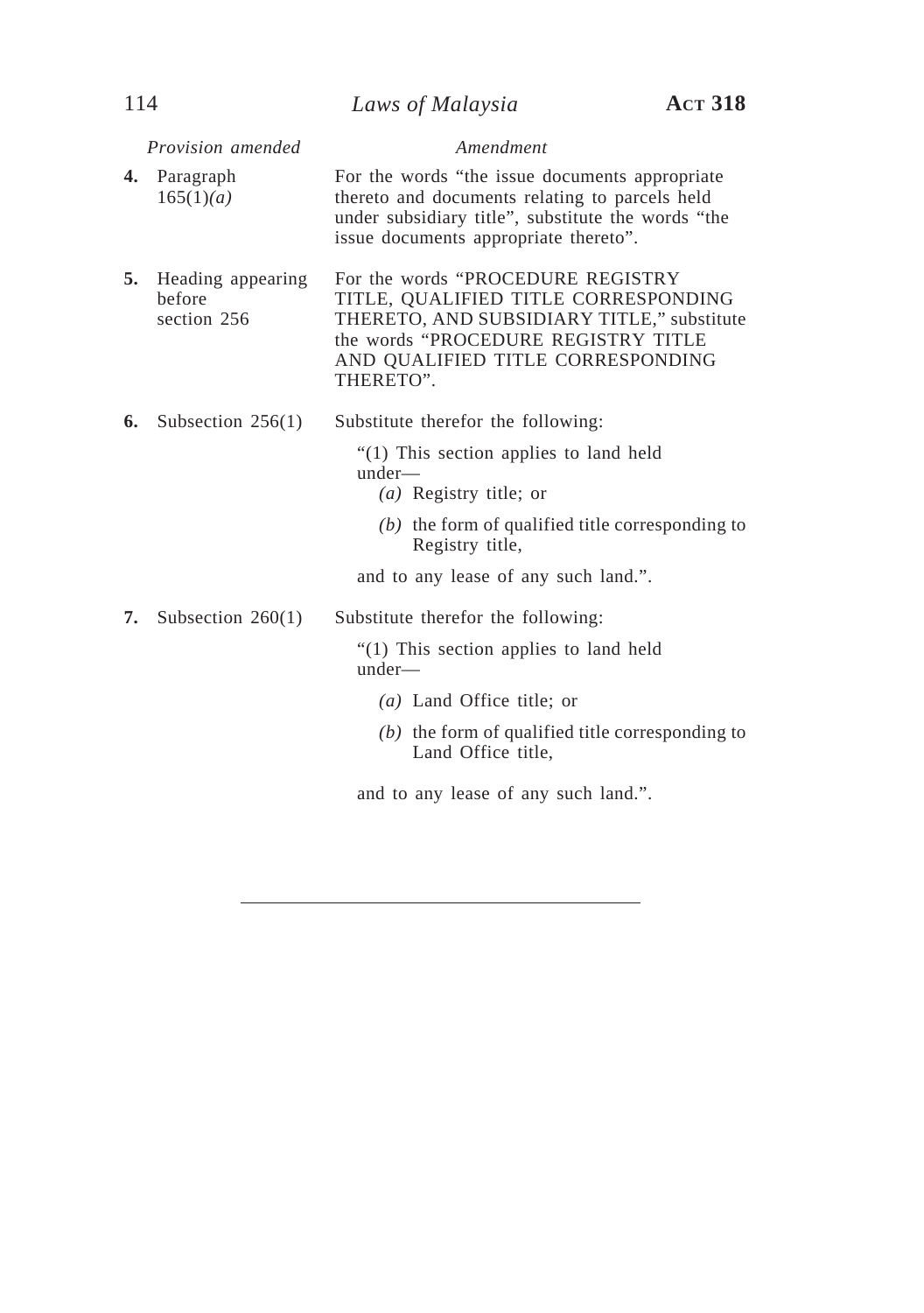# **LAWS OF MALAYSIA**

## **Act 318**

# **STRATA TITLES ACT 1985**

## LIST OF AMENDMENTS

| Amending law | Short title                              | In force from    |
|--------------|------------------------------------------|------------------|
| Act 160      | Malaysian Currency (Ringgit) Act<br>1975 | 29-08-1975       |
| Act A753     | Strata Titles (Amendment) Act<br>1990    | 23-02-1990       |
| Act $A951$   | Strata Titles (Amendment) Act<br>1996    | $02 - 08 - 1996$ |
| Act A1107    | Strata Titles (Amendment) Act<br>2001    | $01 - 12 - 2001$ |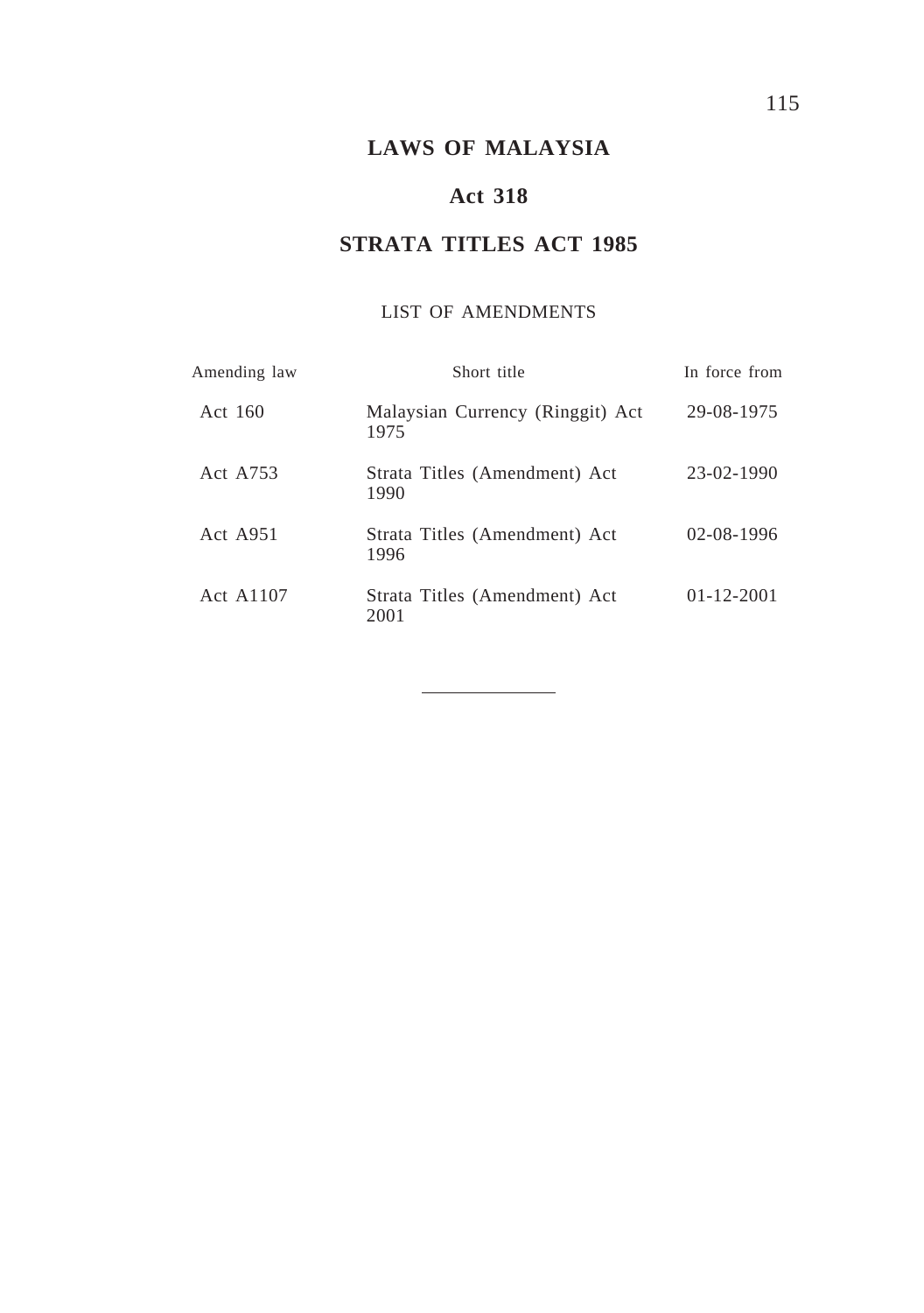# **LAWS OF MALAYSIA**

## **Act 318**

# **STRATA TITLES ACT 1985**

## LIST OF SECTIONS AMENDED

| Section         | Amending authority                | In force from                                |
|-----------------|-----------------------------------|----------------------------------------------|
| 4               | Act A753<br>Act A951<br>Act A1107 | 23-02-1990<br>02-08-1996<br>$01 - 12 - 2001$ |
| 6               | Act A753<br>Act A951              | 23-02-1990<br>02-08-1996                     |
| 7               | Act A951                          | 02-08-1996                                   |
| 8               | Act A753<br>Act A1107             | 23-02-1990<br>$01 - 12 - 2001$               |
| 9               | Act A753<br>Act A951              | 23-02-1990<br>02-08-1996                     |
| 10              | Act A753<br>Act A951              | 23-02-1990<br>02-08-1996                     |
| 10 <sub>A</sub> | Act A753<br>Act A951              | 23-02-1990<br>02-08-1996                     |
| 13              | Act A951                          | 02-08-1996                                   |
| 14A             | Act A753                          | 23-02-1990                                   |
| 15              | Act A753<br><b>Act A1107</b>      | 23-02-1990<br>$01 - 12 - 2001$               |
| 16              | Act A753                          | 23-02-1990                                   |
| 17              | Act A753                          | 23-02-1990                                   |
| 19              | Act A753                          | 23-02-1990                                   |
| 20              | Act A753                          | 23-02-1990                                   |
| 21              | Act A753                          | 23-02-1990                                   |
| 22A             | Act A753                          | 23-02-1990                                   |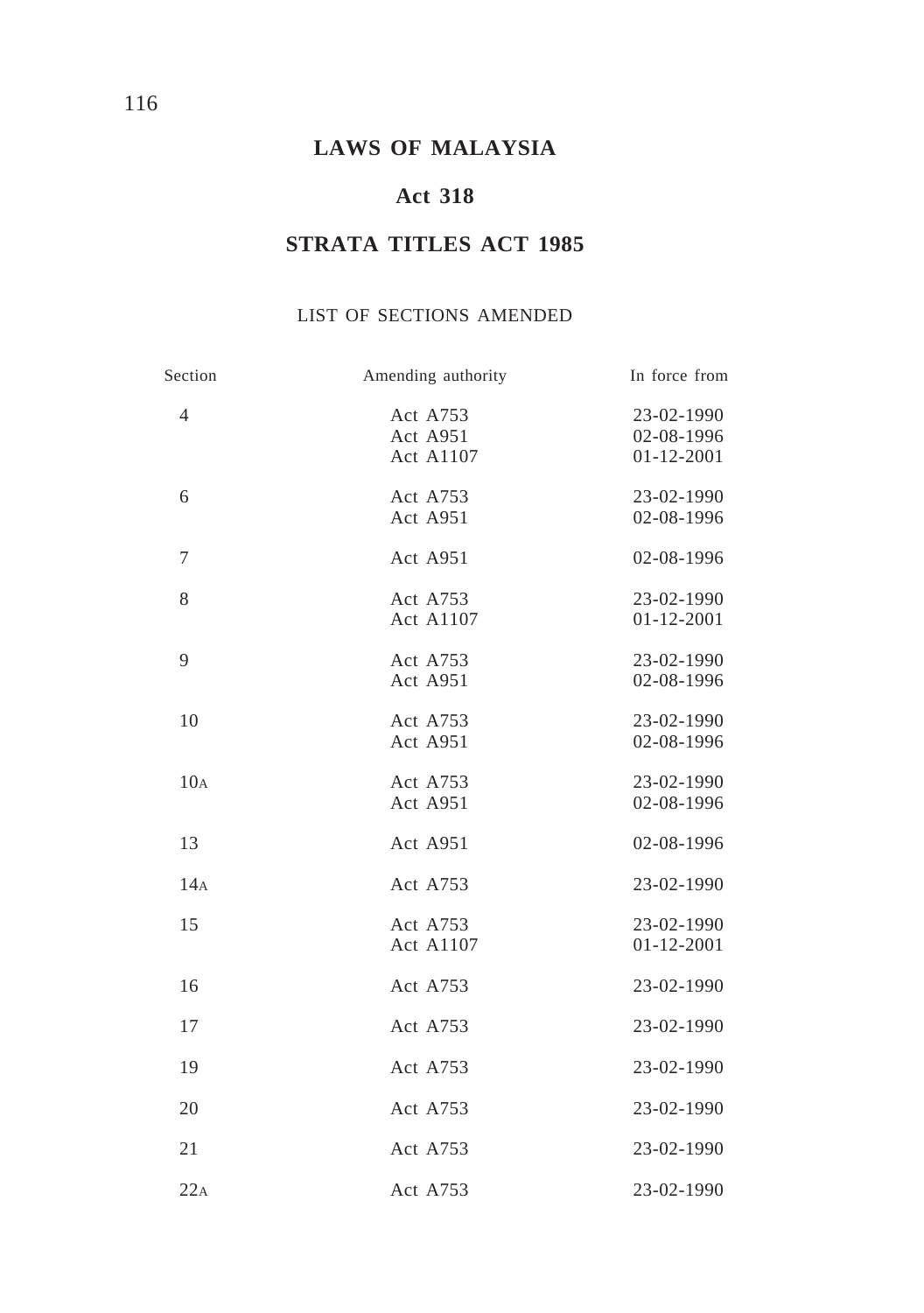| <i>Strata Titles</i> |  |
|----------------------|--|
|----------------------|--|

| Amending authority           | In force from                  |
|------------------------------|--------------------------------|
| Act A753                     | 23-02-1990                     |
| <b>Act A1107</b>             | $01 - 12 - 2001$               |
| Act A1107                    | $01 - 12 - 2001$               |
| Act A1107                    | 01-12-2001                     |
| Act A1107                    | $01 - 12 - 2001$               |
| Act A753                     | 23-02-1990                     |
| Act A753                     | 23-02-1990                     |
| Act A753                     | 23-02-1990                     |
| Act A753                     | 23-02-1990                     |
| Act A1107                    | 01-12-2001                     |
| Act A753                     | 23-02-1990                     |
| Act A753<br>Act A1107        | 23-02-1990<br>$01 - 12 - 2001$ |
| <b>Act A1107</b>             | $01 - 12 - 2001$               |
| Act A753                     | 23-02-1990                     |
| Act A753                     | 23-02-1990                     |
| Act A753<br>Act A1107        | 23-02-1990<br>01-12-2001       |
| Act A753<br><b>Act A1107</b> | 23-02-1990<br>$01 - 12 - 2001$ |
| Act A1107                    | $01 - 12 - 2001$               |
| Act A753                     | 23-02-1990                     |
| Act A753                     | 23-02-1990                     |
| Act A753<br>Act A1107        | 23-02-1990<br>01-12-2001       |
| Act A753                     | 23-02-1990                     |
| Act A753                     | 23-02-1990                     |
| Act A753                     | 23-02-1990                     |
|                              |                                |